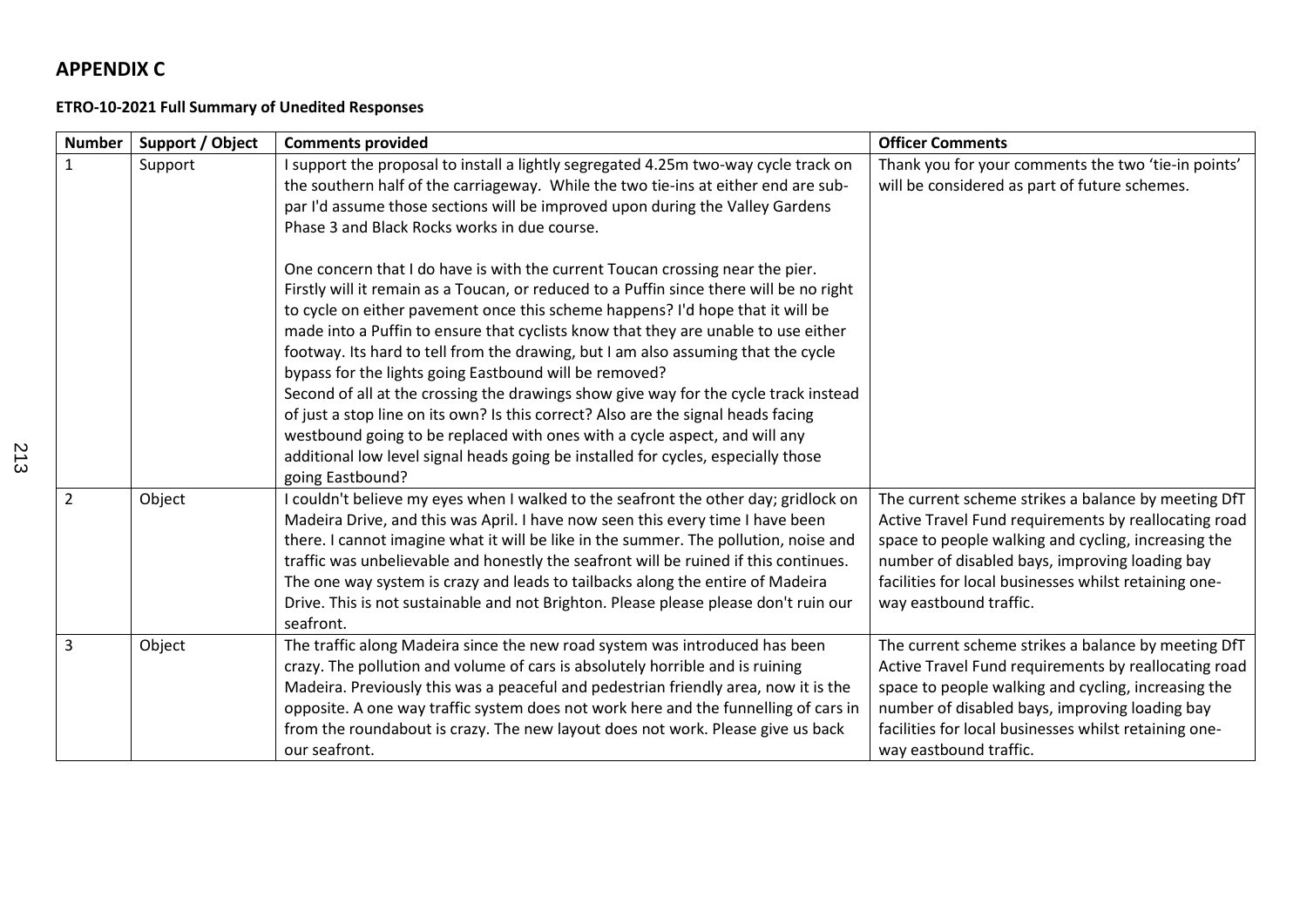| $\sqrt{4}$ | Support | Any proposal to reduce car traffic on the seafront is welcome. This is a recreational  | The current scheme strikes a balance by meeting DfT   |
|------------|---------|----------------------------------------------------------------------------------------|-------------------------------------------------------|
|            |         | area and should be used as such, healthy forms of transport should be encouraged       | Active Travel Fund requirements by reallocating road  |
|            |         | and safety should be top priority. The current single lane for cars is a step in the   | space to people walking and cycling, increasing the   |
|            |         | right direction but it is dangerous to cross the roads and cars drive far too quickly. | number of disabled bays, improving loading bay        |
|            |         | Please please close this for cars (by all means make the odd exception for             | facilities for local businesses whilst retaining one- |
|            |         | traditional motor events but remember we live in the 21st century now!). Our           | way eastbound traffic. As part of the scheme a        |
|            |         | children will thank you.                                                               | reduction in speed from 30mph to 20mph was            |
|            |         | Lots of popular seaside resorts now operate park and ride schemes to cope with         | implemented under TRO-11-2021.                        |
|            |         | visitor influx and imagine how we could lead the way!                                  |                                                       |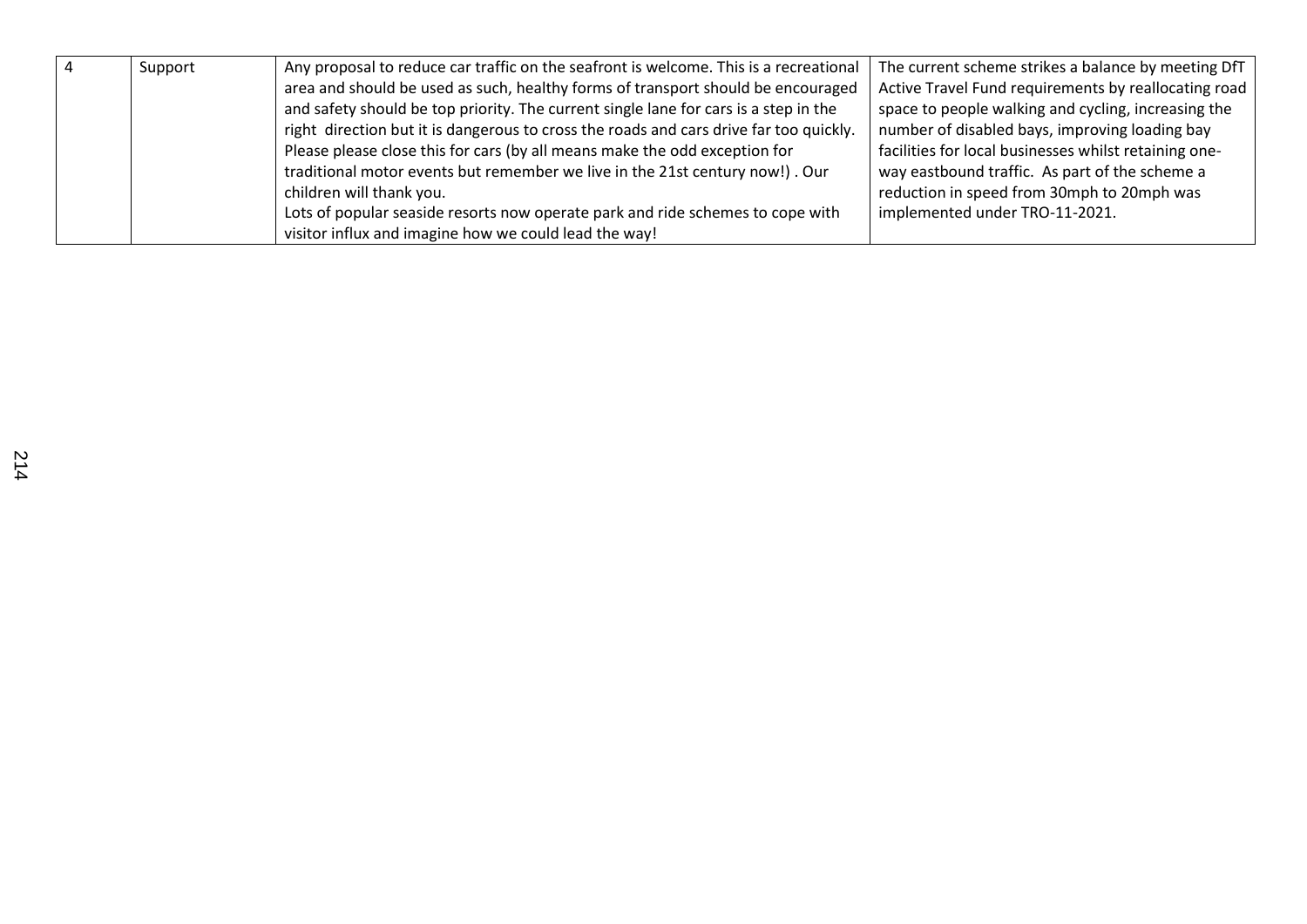| Drive were done under TRO - 17 -2020 yet THIS 'consultation' is under another TRO<br>Active Travel Fund Tranche 1) Local Authorities had<br>number so WHAT does this mean?<br>just 8 weeks to fully deliver schemes. This has meant<br>that the usual consultation processes associated<br>And where are the BEFORE and AFTER plans so citizens can actually see what is<br>with standard scheme delivery have been<br>proposed?<br>unachievable for these emergency temporary |  |
|--------------------------------------------------------------------------------------------------------------------------------------------------------------------------------------------------------------------------------------------------------------------------------------------------------------------------------------------------------------------------------------------------------------------------------------------------------------------------------|--|
|                                                                                                                                                                                                                                                                                                                                                                                                                                                                                |  |
|                                                                                                                                                                                                                                                                                                                                                                                                                                                                                |  |
|                                                                                                                                                                                                                                                                                                                                                                                                                                                                                |  |
|                                                                                                                                                                                                                                                                                                                                                                                                                                                                                |  |
|                                                                                                                                                                                                                                                                                                                                                                                                                                                                                |  |
| measures. The Council has mitigated the impacts of                                                                                                                                                                                                                                                                                                                                                                                                                             |  |
| Judging from disabled driver feedback so far Madeira Drive has now become<br>this limited opportunity for consultation by ensuring                                                                                                                                                                                                                                                                                                                                             |  |
| anything but "safer and more inclusive", which ironically was BHCC's excuse for<br>that all schemes have been introduced using the                                                                                                                                                                                                                                                                                                                                             |  |
| undertaking all these expensive, unsolicited and unnecessary works to Madeira<br><b>Experimental Traffic Regulation Order (ETRO)</b>                                                                                                                                                                                                                                                                                                                                           |  |
| Drive.<br>process, which enables ongoing consultation post                                                                                                                                                                                                                                                                                                                                                                                                                     |  |
| implementation. Experimental orders have to be                                                                                                                                                                                                                                                                                                                                                                                                                                 |  |
| advertised as an intention for 7 days and can stay in<br>We have also received feedback that the new Madeira Drive layout is failing in its                                                                                                                                                                                                                                                                                                                                    |  |
| "safer and more inclusive" remit in other ways.<br>force for a period of a maximum of 18 months to                                                                                                                                                                                                                                                                                                                                                                             |  |
| trial a scheme. There is a 6-month objection period                                                                                                                                                                                                                                                                                                                                                                                                                            |  |
| Insufficient drop-off space for coaches and only one full length and one small<br>from the start of the order. ETRO-17-2020 was                                                                                                                                                                                                                                                                                                                                                |  |
| coach at a time can park to alight and disembark visitors in Madeira Drive<br>advertised from 31 July 2020 and came into force on                                                                                                                                                                                                                                                                                                                                              |  |
| 7 August 2020. The deadline for comments for the                                                                                                                                                                                                                                                                                                                                                                                                                               |  |
| The parking spaces have been slanted the wrong way round so that rather than<br>ETRO was initially 7 February 2021.                                                                                                                                                                                                                                                                                                                                                            |  |
| driving straight into them drivers have to drive past them and then back up into                                                                                                                                                                                                                                                                                                                                                                                               |  |
| the single line of moving traffic behind them, which means drivers behind, who<br>Consultation must take place through the                                                                                                                                                                                                                                                                                                                                                     |  |
| may be unfamiliar with the city/not have previously encountered this anomaly,<br><b>Experimental Traffic Regulation Order (ETRO)</b>                                                                                                                                                                                                                                                                                                                                           |  |
| need to anticipate this difficulty to give parking vehicles sufficient space to back<br>process, whereby people can submit their comments                                                                                                                                                                                                                                                                                                                                      |  |
| during a formal notice period and following on going<br>up.                                                                                                                                                                                                                                                                                                                                                                                                                    |  |
| consultation and specifically in response to concerns                                                                                                                                                                                                                                                                                                                                                                                                                          |  |
| from Blue Badge holders ETRO-17a-2020 allowed<br>Motorbike and scooter parking provision has been decimated (both user groups                                                                                                                                                                                                                                                                                                                                                  |  |
| spend a lot of time and money in Madeira Drive) and the ramp for scooters and<br>Blue Badge holders to access the existing Blue Badge                                                                                                                                                                                                                                                                                                                                          |  |
| motorbikes has been shortened, making it more hazardous to navigate.<br>parking bays improved access to the seafront for                                                                                                                                                                                                                                                                                                                                                       |  |
| Blue Badge holders by opening up access to the                                                                                                                                                                                                                                                                                                                                                                                                                                 |  |
| Lack of suitable delivery unloading and taxi drop off spaces to serve Madeira Drive<br>Black Rock car park and some limited disabled                                                                                                                                                                                                                                                                                                                                           |  |
| parking close to the closure point. ETRO-17a-2020<br>businesses.                                                                                                                                                                                                                                                                                                                                                                                                               |  |
| Madeira Drive Amendment to above ETRO-17-2020                                                                                                                                                                                                                                                                                                                                                                                                                                  |  |
| There is mounting concern that the Speed Trials (held on Madeira Drive since<br>was advertised 28th August 2020 and came into                                                                                                                                                                                                                                                                                                                                                  |  |
| 1895) will no longer be possible under the new layout, along with other motoring<br>force on 4th September 2020. Following the making                                                                                                                                                                                                                                                                                                                                          |  |
| events, which bring vital £millions into the local economy.<br>of this amendment the deadline for ETRO-17-2020                                                                                                                                                                                                                                                                                                                                                                 |  |
| and ETRO-17a-2020 for submitting comments was                                                                                                                                                                                                                                                                                                                                                                                                                                  |  |
| Emergency vehicles cannot easily access Madeira Drive with only one single<br>extended to 4 March 2021.                                                                                                                                                                                                                                                                                                                                                                        |  |
| carriageway remaining if there should be any vehicular breakdowns or other                                                                                                                                                                                                                                                                                                                                                                                                     |  |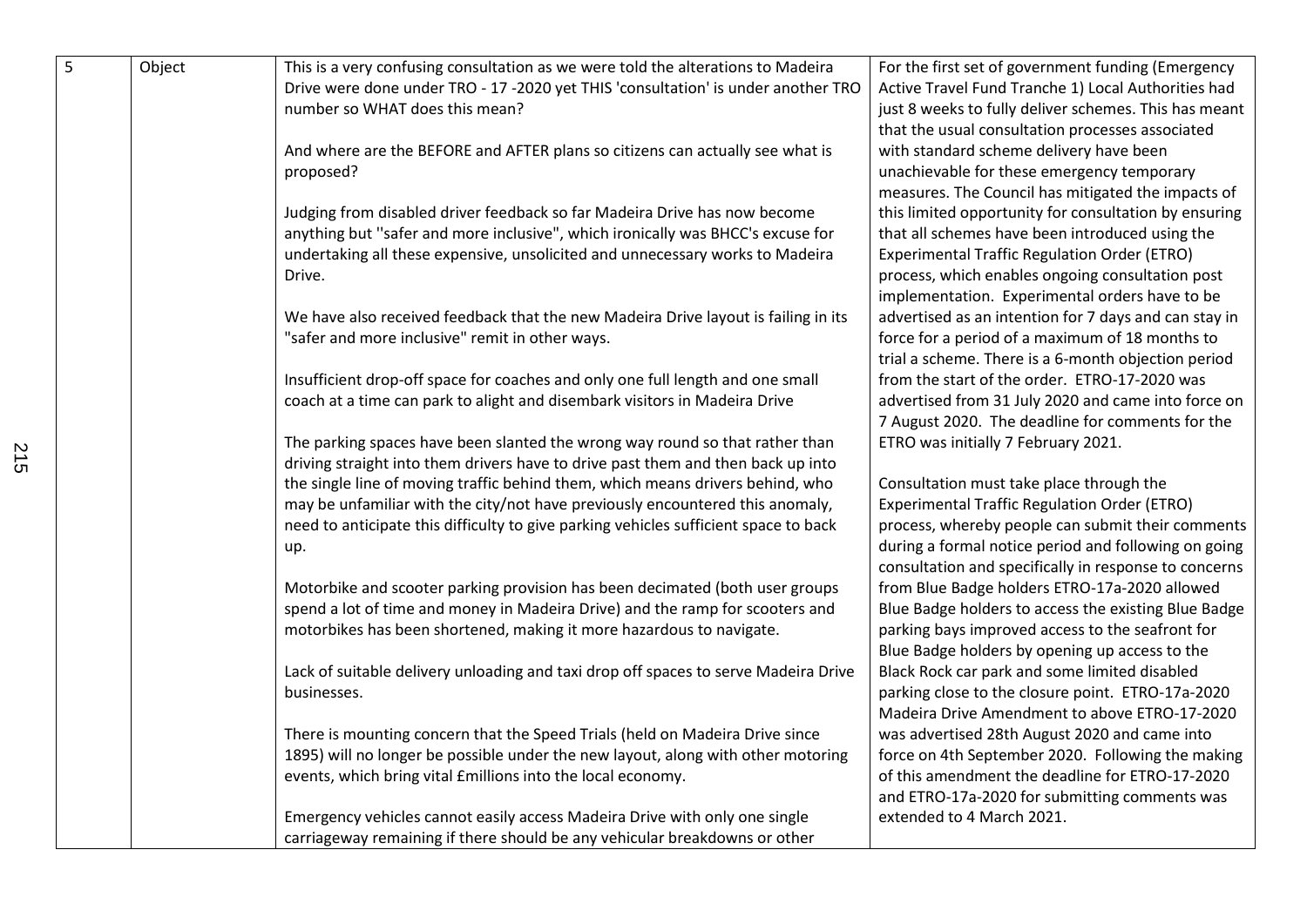## emergencies.

The works to Madeira Drive started on 22nd February 2021, yet the consultation for the Experimental Traffic Order they were executed under did not end until 4th March 2021 for public objections to be lodged. Nor were before and after plans provided to go with the Order to facilitate meaningful public consultation, so it was clear what the final layout would look like. We believe these two factors render this (and any subsequent consultations) 'sham' consultations.

It is worth noting that Experimental Traffic Orders are supposed to classed as "temporary" in case they don't work out, yet no date range has been given on TRO-17-2020 to indicate when this "experiment" is supposed to end or be reviewed.

We believe this "experimental" traffic order is already proving a failure in its encroaching EXCLUSION of many of the user groups/stakeholders it needs to serve and Madeira Drive should be returned to a two-way carriageway as it was before the first lockdown without further delay so that these users (economically essential to our city) are not marginalised any further and no further events and customer income is lost to the city. Moreover reducing Madeira Drive to one illdevised lane will cause congestion, not solve it.

Half of the original Drive width was already given over to cyclists and walkers some years ago and is as wide as any other area of the promenade/seafront for their use, so there is no discrimination towards THEM and zero justification to make their part of Madeira Drive any wider than the rest of the seafront. It is possible to visit Madeira Drive on any given day and see that the previous layout is NOT oversubscribed by walkers and cyclists, even when sunny. Furthermore when Madeira Terraces is restored that will unlock substantial additional space for pedestrian use on the other side of Madeira Drive including re-opening a full walkway above with spectacular sea vista views.

We would ask BHCC to reverse ETO - 17-2020 and any further orders such as this one and return Madeira Drive to its pre-2020 layout as soon as possible as it is already clear it is not working and the contractors are still on-site with another month of ruining this prime location of city income generation to go.

This city is going to need every penny of tourist and visitor income it can get post-

Following comments received under ETRO-17-2020 and ETRO-17a-2020 alongside considerable engagement with businesses, disability groups and other key stakeholders further improvements were implemented under ETRO-10-2021. ETRO-10-2021 was advertised on 1 April 2021 and came into force on 29 May 2021. The deadline for comments was 29 November 2021. The notice was advertised in the Brighton Argus on the advertised date and plans and the ETRO was available to view online. ETRO-10- 2021 almost doubled the number of Blue Badge parking bays compared with the pre-closure number, provided a two way segregated cycle facility and opened up the busy footway for pedestrians only. Parking rationalisation, pedestrian crossings points, improved public realm for businesses including extending the loading bay area. Madeira Drive continues to be available for organised events.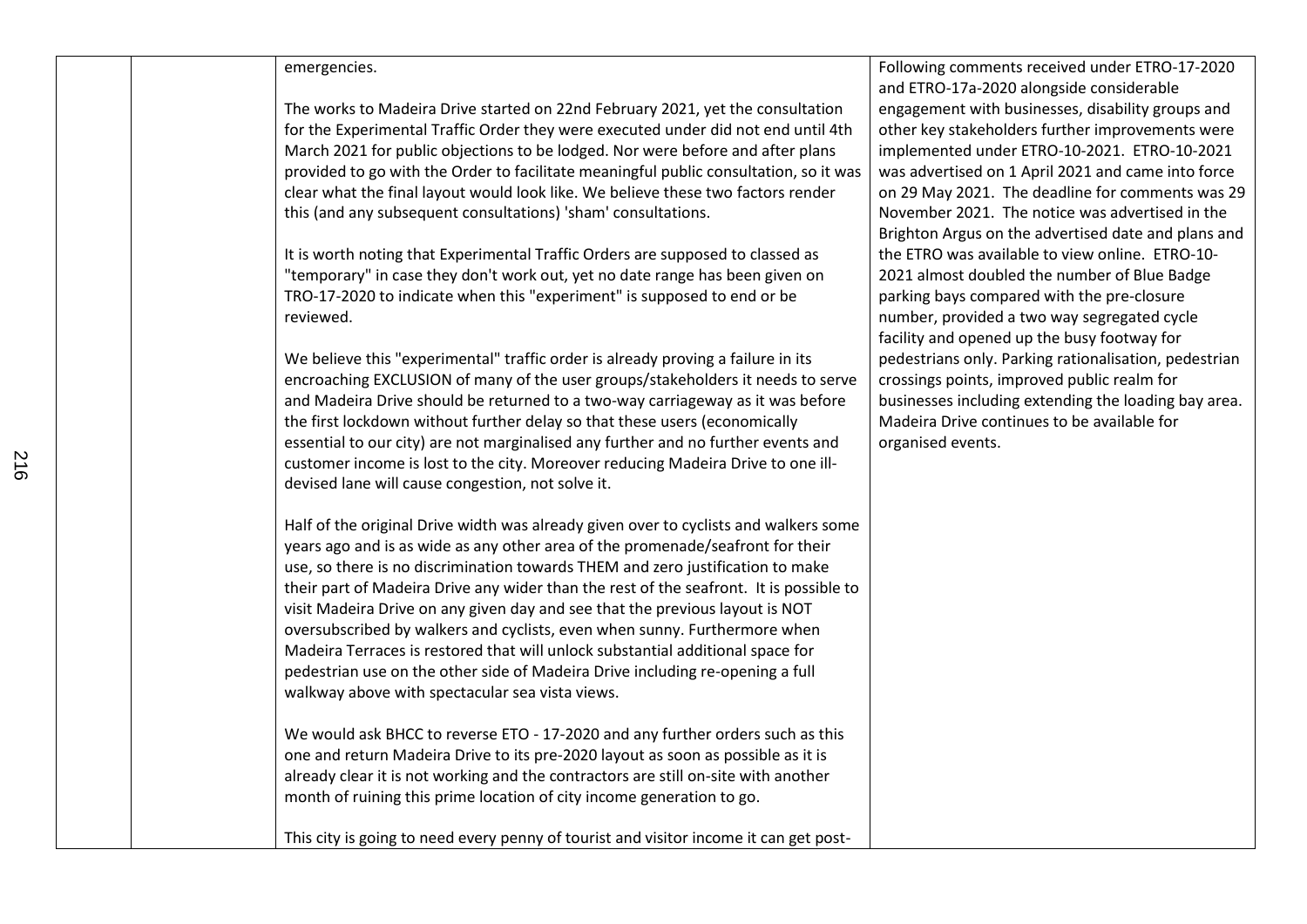|                |         | Covid and it is BHCC's duty to make it easy and welcoming for visitors and tourists |                                                       |
|----------------|---------|-------------------------------------------------------------------------------------|-------------------------------------------------------|
|                |         | to visit and enjoy our city, particularly as staycations become the trend going     |                                                       |
|                |         | forwards and there is a market to be captured.                                      |                                                       |
|                |         |                                                                                     |                                                       |
|                |         | Please reverse all works to Madeira Drive NOW, before any further harm is done      |                                                       |
|                |         | to this area/our city. I do not consent and I am not alone.                         |                                                       |
|                |         |                                                                                     |                                                       |
|                |         |                                                                                     |                                                       |
|                |         |                                                                                     |                                                       |
|                |         |                                                                                     |                                                       |
|                |         |                                                                                     |                                                       |
|                |         |                                                                                     |                                                       |
|                |         |                                                                                     |                                                       |
|                |         |                                                                                     |                                                       |
|                |         |                                                                                     |                                                       |
|                |         |                                                                                     |                                                       |
|                |         |                                                                                     |                                                       |
|                |         |                                                                                     |                                                       |
|                |         |                                                                                     |                                                       |
|                |         |                                                                                     |                                                       |
|                |         |                                                                                     |                                                       |
|                |         |                                                                                     |                                                       |
|                |         |                                                                                     |                                                       |
|                |         |                                                                                     |                                                       |
|                |         |                                                                                     |                                                       |
|                |         |                                                                                     |                                                       |
|                |         |                                                                                     |                                                       |
|                |         |                                                                                     |                                                       |
|                |         |                                                                                     |                                                       |
|                |         |                                                                                     |                                                       |
| 6              | Object  | The traffic management is confusing Shared access is too congested Cars should      | The current scheme strikes a balance by meeting DfT   |
|                |         | be removed from the area Parking should be in the OTW on centre carpark And         | Active Travel Fund requirements by reallocating road  |
|                |         | the seafront should be a leisure area for residents and visitors Lockdown showed    | space to people walking and cycling, increasing the   |
|                |         | how succesful the removal of cars was Speacial events should be Irebooked and       | number of disabled bays, improving loading bay        |
|                |         | continue to enhance tha area                                                        | facilities for local businesses whilst retaining one- |
|                |         |                                                                                     | way eastbound traffic.                                |
| $\overline{7}$ | Support | Madeira Drive road redesign from the roundabout at the pier to Duke's Mound         |                                                       |
|                |         | exit.                                                                               |                                                       |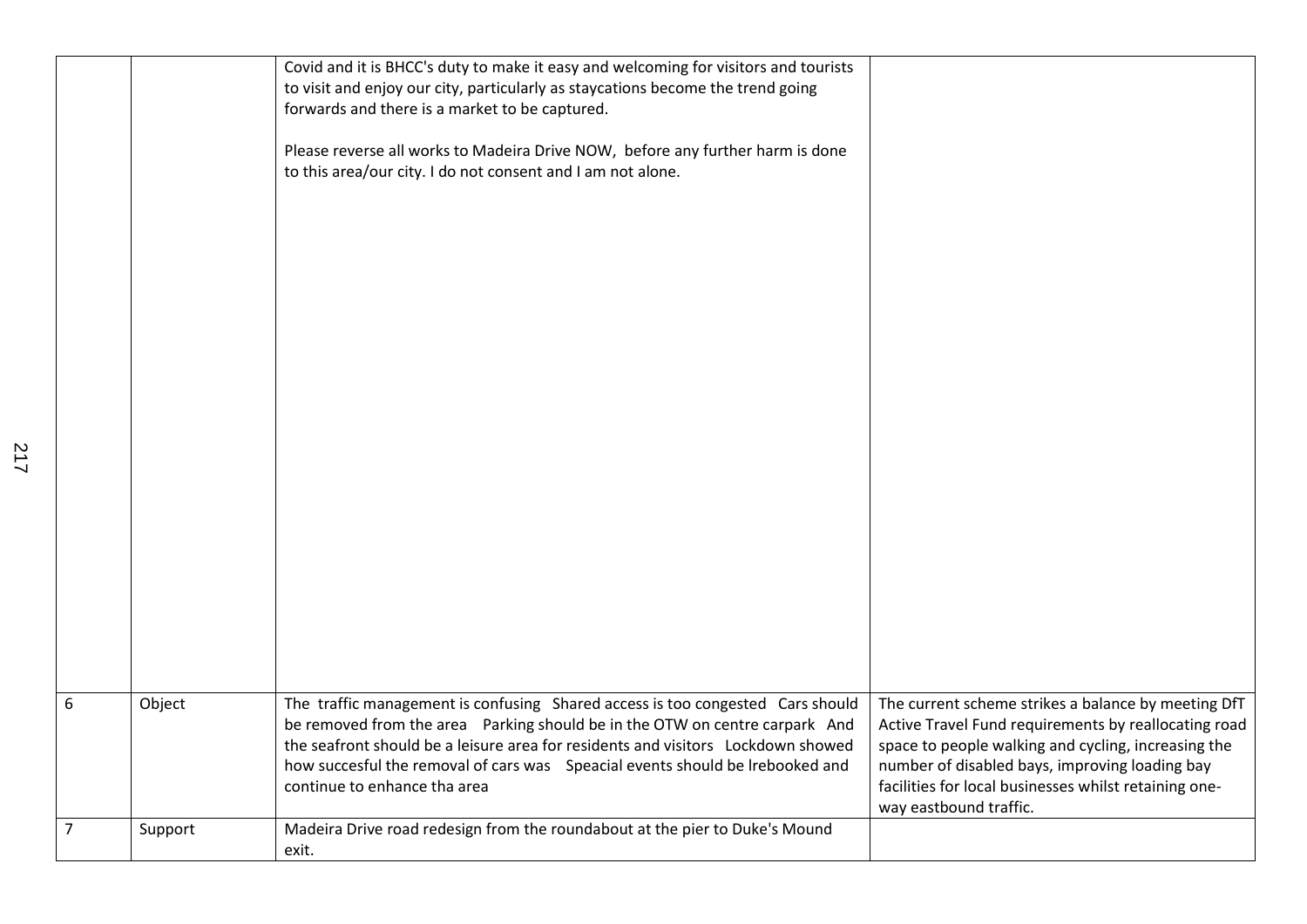| $\overline{8}$ | Support | However I feel strongly that dukes mound should become one way and the one<br>way system should extend to black rock<br>The project is mostly pointless if cyclists cannot connect safely with the marina or<br>access Marine parade and thereby joining up with kemptown and the rest the city<br>in safety<br>It's a missed opportunity<br>Do I presume Also that the speed limit will remain at 30 miles per hour on Dukes<br>mound | As part of the scheme a reduction in speed from<br>30mph to 20mph was implemented under TRO-11-<br>2021. Duke's Mount to Black Rock is not related to<br>the status ETRO-10-2021.                                                                                                                                                                                                                                                                                                                                                                                                                                                                                                                                                                                                                                                                                                                                                                                                                                                              |
|----------------|---------|----------------------------------------------------------------------------------------------------------------------------------------------------------------------------------------------------------------------------------------------------------------------------------------------------------------------------------------------------------------------------------------------------------------------------------------|------------------------------------------------------------------------------------------------------------------------------------------------------------------------------------------------------------------------------------------------------------------------------------------------------------------------------------------------------------------------------------------------------------------------------------------------------------------------------------------------------------------------------------------------------------------------------------------------------------------------------------------------------------------------------------------------------------------------------------------------------------------------------------------------------------------------------------------------------------------------------------------------------------------------------------------------------------------------------------------------------------------------------------------------|
|                |         | It should be 15 mph max and obviouskt just going up it.<br>As I see it - it's a token attempt at creating an active travel network                                                                                                                                                                                                                                                                                                     |                                                                                                                                                                                                                                                                                                                                                                                                                                                                                                                                                                                                                                                                                                                                                                                                                                                                                                                                                                                                                                                |
| $\overline{9}$ | Object  | I find what you are doing to my hometown is not acceptable. You quote what you<br>are doing to all projects in btn is for the people. Wrong  you do not speak for me<br>and I've lived here for 64 years                                                                                                                                                                                                                               | Not relevant                                                                                                                                                                                                                                                                                                                                                                                                                                                                                                                                                                                                                                                                                                                                                                                                                                                                                                                                                                                                                                   |
| 10             | Object  | Madeira Drive Traffic Road Order TRO-10-2021)<br>I understand that comments originally closed on 14th March 2021 & have now<br>reopened - please could you confirm, however, that you commenced works on<br>28th February 2021 (16 days earlier)?<br>Please would you also confirm that all such orders are meant to be reversible if<br>they are unpopular or don't work out?                                                         | There is a 6-month objection period from the start of<br>the order. ETRO-17-2020 was advertised from 31<br>July 2020 and came into force on 7 August 2020.<br>The deadline for comments for the ETRO was initially<br>7 February 2021.<br>Consultation must take place through the<br><b>Experimental Traffic Regulation Order (ETRO)</b><br>process, whereby people can submit their comments<br>during a formal notice period and following on going<br>consultation and specifically in response to concerns<br>from Blue Badge holders ETRO-17a-2020 allowed<br>Blue Badge holders to access the existing Blue Badge<br>parking bays improved access to the seafront for<br>Blue Badge holders by opening up access to the<br>Black Rock car park and some limited disabled<br>parking close to the closure point. ETRO-17a-2020<br>Madeira Drive Amendment to above ETRO-17-2020<br>was advertised 28th August 2020 and came into<br>force on 4th September 2020. Following the making<br>of this amendment the deadline for ETRO-17-2020 |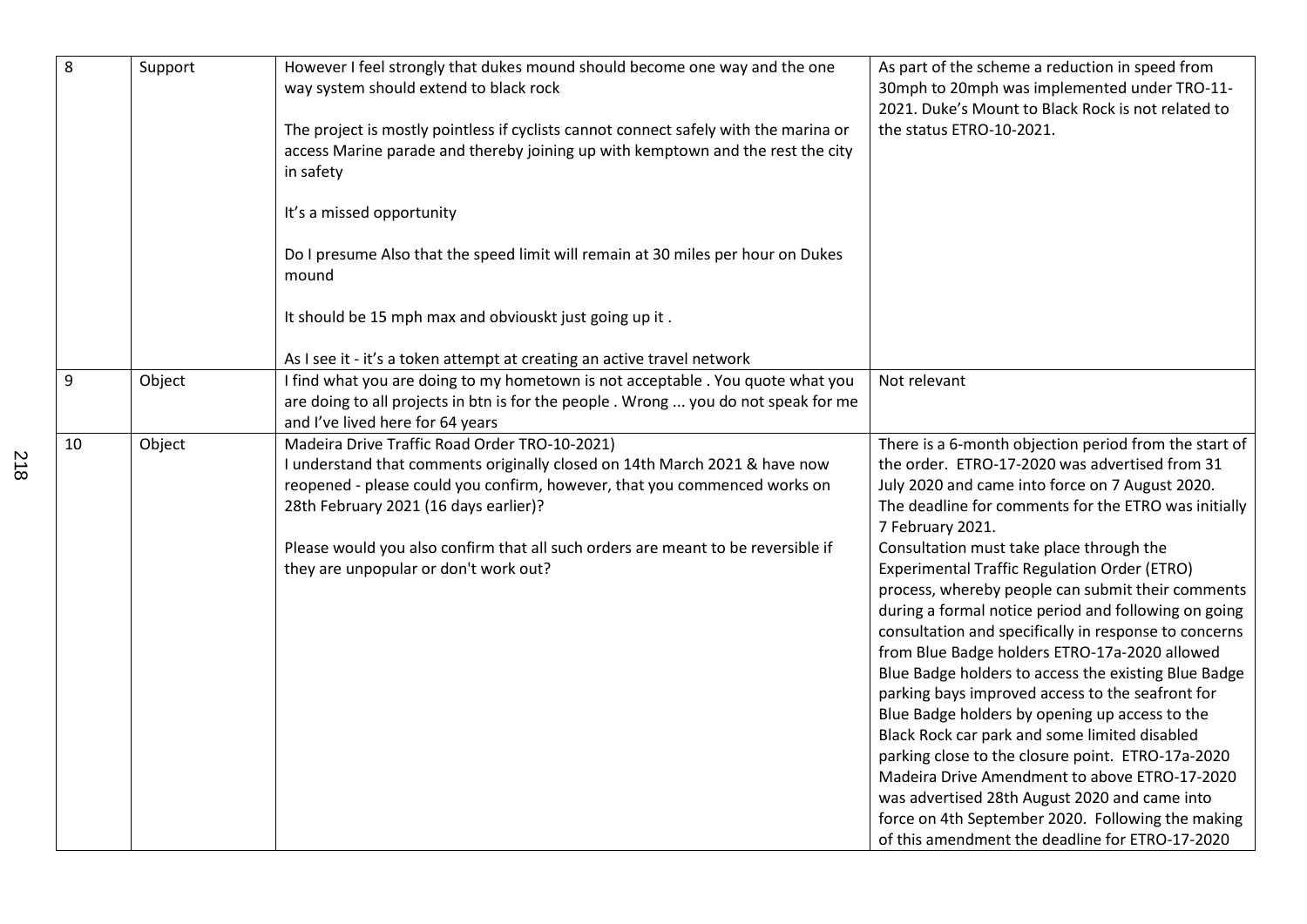|    |         |                                                                                                                                                                                                                                                                                                                                                                                                                                                                                                                                                                                                                                                                                                                                   | and ETRO-17a-2020 for submitting comments was<br>extended to 4 March 2021.<br>Following comments received under ETRO-17-2020<br>and ETRO-17a-2020 alongside considerable<br>engagement with businesses, disability groups and<br>other key stakeholders further improvements were<br>implemented under ETRO-10-2021. ETRO-10-2021                                                                    |
|----|---------|-----------------------------------------------------------------------------------------------------------------------------------------------------------------------------------------------------------------------------------------------------------------------------------------------------------------------------------------------------------------------------------------------------------------------------------------------------------------------------------------------------------------------------------------------------------------------------------------------------------------------------------------------------------------------------------------------------------------------------------|------------------------------------------------------------------------------------------------------------------------------------------------------------------------------------------------------------------------------------------------------------------------------------------------------------------------------------------------------------------------------------------------------|
|    |         |                                                                                                                                                                                                                                                                                                                                                                                                                                                                                                                                                                                                                                                                                                                                   | was advertised on 1 April 2021 and came into force<br>on 29 May 2021. The deadline for comments was 29                                                                                                                                                                                                                                                                                               |
|    |         |                                                                                                                                                                                                                                                                                                                                                                                                                                                                                                                                                                                                                                                                                                                                   | November 2021. The notice was advertised in the<br>Brighton Argus on the advertised date and plans and                                                                                                                                                                                                                                                                                               |
|    |         |                                                                                                                                                                                                                                                                                                                                                                                                                                                                                                                                                                                                                                                                                                                                   | the ETRO was available to view online.                                                                                                                                                                                                                                                                                                                                                               |
| 11 | Support | Having more space for walking and cycling on Madeira Drive has made it a much<br>nicer place to spend time. Businesses don't seem to have been affected at all -<br>Bison Beach Bar and Yellow Wave consistently do a roaring trade - and it's one step<br>closer to making this desperately unloved section of the beachfront a place that<br>people want to actually spend time. It would be even better if it could be<br>completely pedestrianised (obviously with access for disabled parking and<br>deliveries/loading) so that the residents of East Brighton could have a lovely<br>outdoor seafront area like Hove Lawns to enjoy.<br>There are a lot of loud and dissenting voices on this change on Facebook, but bear | The current scheme strikes a balance by meeting DfT<br>Active Travel Fund requirements by reallocating road<br>space to people walking and cycling, increasing the<br>number of disabled bays, improving loading bay<br>facilities for local businesses whilst retaining one-<br>way eastbound traffic.                                                                                              |
|    |         | in mind that's only one platform that does tend towards a certain demographic.<br>There are many more people that enjoy this change.                                                                                                                                                                                                                                                                                                                                                                                                                                                                                                                                                                                              |                                                                                                                                                                                                                                                                                                                                                                                                      |
| 12 | Object  | There is very limited space for pedestrians and increased car use along Madeira<br>Drive. A bike lane is great as long as there is space for pedestrians too. However,<br>Madeira Drive will be now occupied by cars and the pavement is very narrow,<br>especially in front of the Sea Lanes business complex. Bikers should stop and<br>dismount there, to allow safe use of this limited space, or more space should be<br>provided, instead of parking facilities, for people to walk safely.                                                                                                                                                                                                                                 | The current scheme strikes a balance by meeting DfT<br>Active Travel Fund requirements by reallocating road<br>space to people walking and cycling, increasing the<br>number of disabled bays, improving loading bay<br>facilities for local businesses whilst retaining one-<br>way eastbound traffic.                                                                                              |
| 13 | Object  | pedestrian walkway relatively thin, particularly around sealanes and beach bar<br>would rather no motor vehicle access<br>loads of room given over to parking and cycling but not for pedestrians<br>crossing road hazardous                                                                                                                                                                                                                                                                                                                                                                                                                                                                                                      | 26 car spaces would need to be removed to widen<br>footway and additional funding to create the wider<br>footway. This section is part of the speed trials route<br>and therefore any buildout would mean speed trial<br>events could not continue. Future redesign of the<br>area may be proposed as part of the Madeira<br><b>Terraces Restoration and Eastern Seafront</b><br>renovation project. |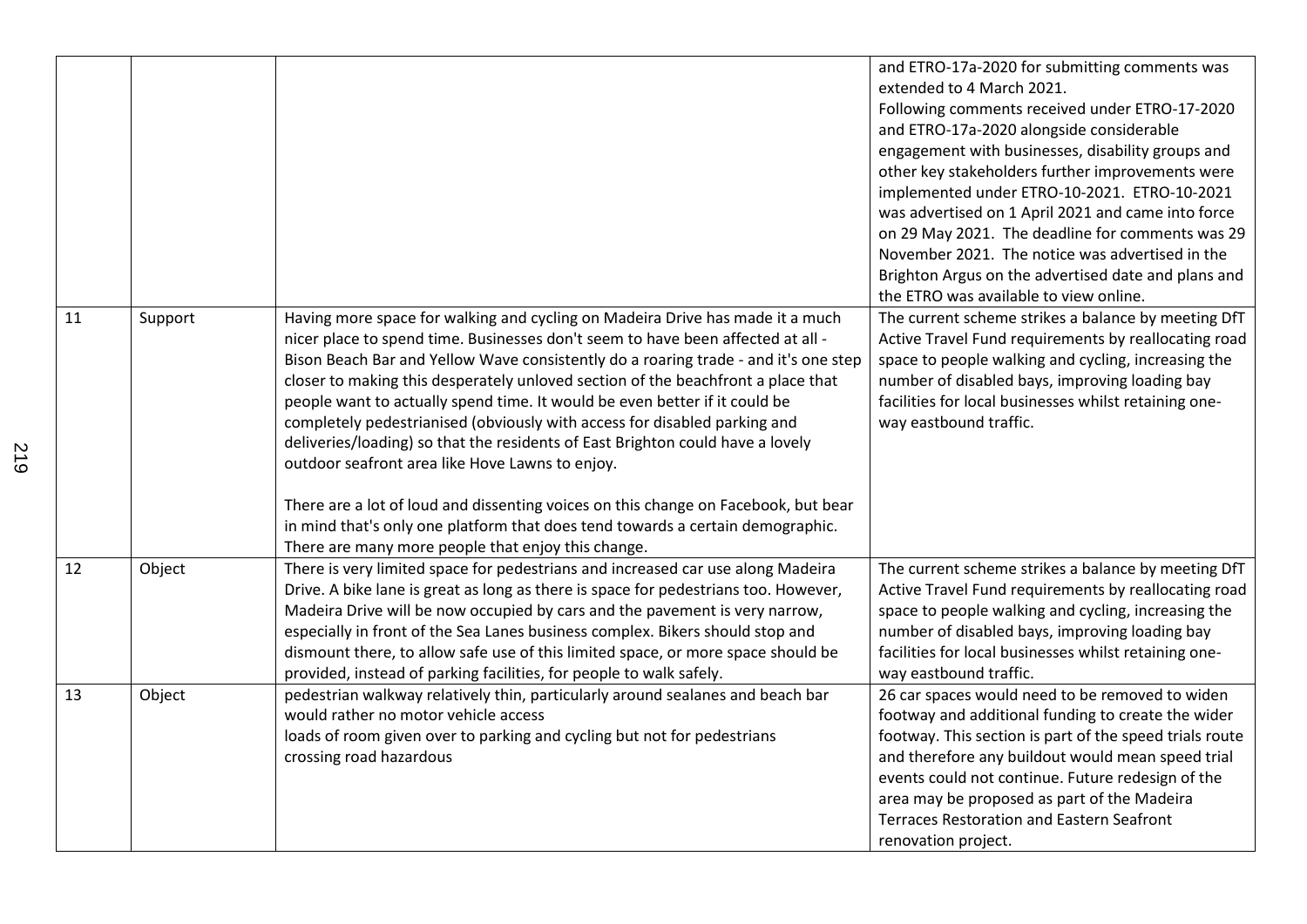| 14 | Object | I used to frequent Madeira Drive regularly either by bike or on foot to go to Luna<br>Yoga and to meet friends at Bison Bar - when they have both been able to open. | The current scheme strikes a balance by meeting DfT<br>Active Travel Fund requirements by reallocating road |
|----|--------|----------------------------------------------------------------------------------------------------------------------------------------------------------------------|-------------------------------------------------------------------------------------------------------------|
|    |        | Since the recent changes, opening it back up to general traffic, I won't go                                                                                          | space to people walking and cycling, increasing the                                                         |
|    |        | anywhere near it for from what I have seen on the Madeira Drive FB page, it is an                                                                                    | number of disabled bays, improving loading bay                                                              |
|    |        | absolute disaster area: clogged with traffic and when not clogged - cars speeding                                                                                    | facilities for local businesses whilst retaining a one-                                                     |
|    |        | excessively - have you seen the footage?                                                                                                                             | way eastbound traffic lane. As part of the scheme a                                                         |
|    |        |                                                                                                                                                                      | reduction in speed from 30mph to 20mph was                                                                  |
|    |        | I am stunned that whoever planned this, thought that people arriving in cars - ie                                                                                    | implemented under TRO-11-2021.                                                                              |
|    |        | families, children, buggies - carrying everything needed for a trip to the beach -                                                                                   |                                                                                                             |
|    |        | would be safe crossing a road and a 2-way cycle lane before reaching the                                                                                             |                                                                                                             |
|    |        | pavement. It beggars belief that it was designed this way and then agreement                                                                                         |                                                                                                             |
|    |        | reached to implement it. If you must acquiesce to the petrol heads, would it not                                                                                     |                                                                                                             |
|    |        | have made a whole lot more sense to have put the parking on the pavement side -                                                                                      |                                                                                                             |
|    |        | with access from the other end - ie from East to West?                                                                                                               |                                                                                                             |
|    |        | If some pedestrian crossings with lights aren't put in urgently, I am terrified that a                                                                               |                                                                                                             |
|    |        | horrific accident is now inevitable.                                                                                                                                 |                                                                                                             |
|    |        | Either way I have now cancelled my monthly membership to Luna Yoga, resulting                                                                                        |                                                                                                             |
|    |        | in loss of income for them and will no longer go anywhere near Madeira Drive. It                                                                                     |                                                                                                             |
|    |        | was wonderful when it was car-free and heartbreaking to see the mess it's in now.                                                                                    |                                                                                                             |
|    |        | Finally - I believe 100% that it should be open for blue badge holders and to                                                                                        |                                                                                                             |
|    |        | coaches bringing in visitors - but closed to general traffic.                                                                                                        |                                                                                                             |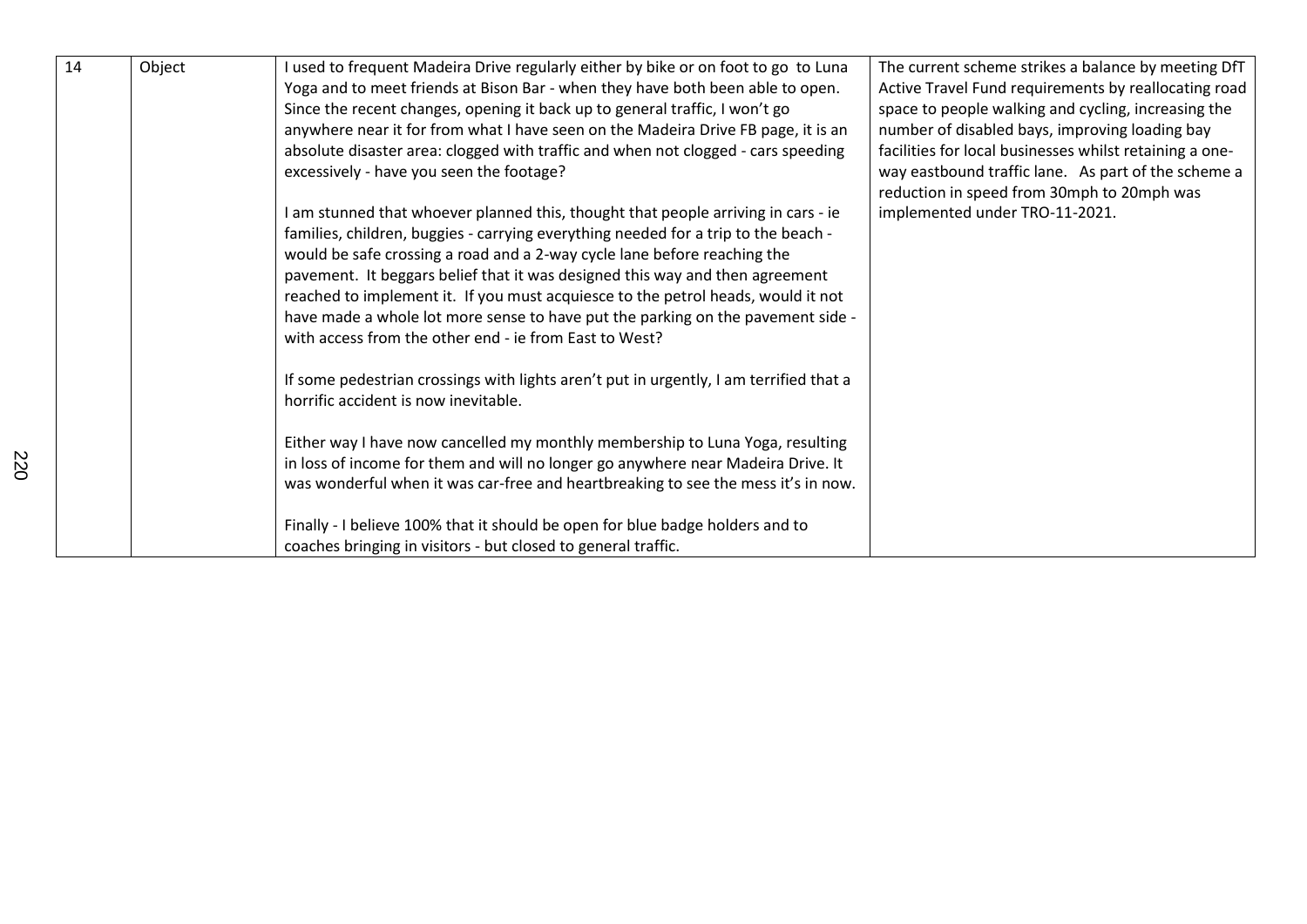| 15 | Object | Madeira Drive is too congested. A line of cars builds up from Aquarium roundabout                                                                                                                                                                                                                                                                                                                                                                                                                                                                                                                                                                                                                                                                                                                                                                                                                                                                                                                                                                                                                                                                                                                                                                                                                                               |                                                                                                                                                                                                                                                                                                                                                                                                                        |
|----|--------|---------------------------------------------------------------------------------------------------------------------------------------------------------------------------------------------------------------------------------------------------------------------------------------------------------------------------------------------------------------------------------------------------------------------------------------------------------------------------------------------------------------------------------------------------------------------------------------------------------------------------------------------------------------------------------------------------------------------------------------------------------------------------------------------------------------------------------------------------------------------------------------------------------------------------------------------------------------------------------------------------------------------------------------------------------------------------------------------------------------------------------------------------------------------------------------------------------------------------------------------------------------------------------------------------------------------------------|------------------------------------------------------------------------------------------------------------------------------------------------------------------------------------------------------------------------------------------------------------------------------------------------------------------------------------------------------------------------------------------------------------------------|
|    |        | all the way along, looking for and waiting for parking places. It looks horrendous. Is<br>this really the vision for our carbon neutral city?                                                                                                                                                                                                                                                                                                                                                                                                                                                                                                                                                                                                                                                                                                                                                                                                                                                                                                                                                                                                                                                                                                                                                                                   | The current scheme strikes a balance by meeting DfT<br>Active Travel Fund requirements by reallocating road<br>space to people walking and cycling, increasing the                                                                                                                                                                                                                                                     |
|    |        | Now there is no passing room, cars have to wait for each car to park; some take a<br>lot longer than others!                                                                                                                                                                                                                                                                                                                                                                                                                                                                                                                                                                                                                                                                                                                                                                                                                                                                                                                                                                                                                                                                                                                                                                                                                    | number of disabled bays, improving loading bay<br>facilities for local businesses whilst retaining a one-<br>way eastbound traffic lane. As part of the scheme a                                                                                                                                                                                                                                                       |
|    |        | It's very unpleasant for cyclists and pedestrians passing the choking car fumes<br>caused by standing traffic with engines running. The whole area resembles a<br>chaotic car park. It was much improved when cars were banned during lockdown<br>but if you are allowing cars, it needs some sort of traffic management, eg signage<br>to let drivers know when parking is full.<br>What about a smart parking system for the whole city eg signs or an app to let<br>drivers know where spaces are? Or just ban cars, except disabled access,<br>completely on Madeira drive. It's great that Madeira drive is becoming more and<br>more popular but having cars spoils it completely. Madeira drive was very busy<br>with walkers, cyclists, skaters, joggers, families. When it was closed to vehicles. We<br>don't need bloody cars choking up the area and polluting the air! So<br>disappointing!!!!!!                                                                                                                                                                                                                                                                                                                                                                                                                   | reduction in speed from 30mph to 20mph was<br>implemented under TRO-11-2021.                                                                                                                                                                                                                                                                                                                                           |
|    |        | How can the road down to Madeira drive still be 30pmh? Cars go way too fast up<br>and down there and there's no safe crossing place at the bottom. It's really<br>dangerous.                                                                                                                                                                                                                                                                                                                                                                                                                                                                                                                                                                                                                                                                                                                                                                                                                                                                                                                                                                                                                                                                                                                                                    |                                                                                                                                                                                                                                                                                                                                                                                                                        |
| 16 | Object | This re-design is creating chaos and ruining the atmosphere on Madeira Drive. I've<br>been using the facilities around Sea Lanes for the last 8 or 9 years. It used to be a<br>really peaceful stretch away from the hubbub of the pier, a spot for locals. Now<br>it's jammed with cars trying to park, causing long waits and long tailbacks and<br>frustrated drivers. Others are just stopping in the middle to offload people and<br>picnics while they head off desperately looking for a parking space. I have given up<br>trying to drive to Yellowave at weekends, I now cycle (which is just as stressful<br>frankly). This bank holiday weekend I was cycling West on the new green cycle lane<br>when a car came in through the barriers and drove right at me having failed to be<br>able to park and getting blocked by other cars. I had to jump off my bike and get<br>out of the way. Pedestrians are just randomly wandering across the cycle lane and<br>completely ignoring the red crossing areas. The whole area stinks of petrol fumes<br>and barbeque fumes and has become extremely noisy. It is not peaceful, idyllic or<br>picturesque. It is over-crowded and full of bad tempered users desperately trying<br>to navigate their way round. It is trying to be all things to all people and failing | The current scheme strikes a balance by meeting DfT<br>Active Travel Fund requirements by reallocating road<br>space to people walking and cycling, increasing the<br>number of disabled bays, improving loading bay<br>facilities for local businesses whilst retaining a one-<br>way eastbound traffic lane. As part of the scheme a<br>reduction in speed from 30mph to 20mph was<br>implemented under TRO-11-2021. |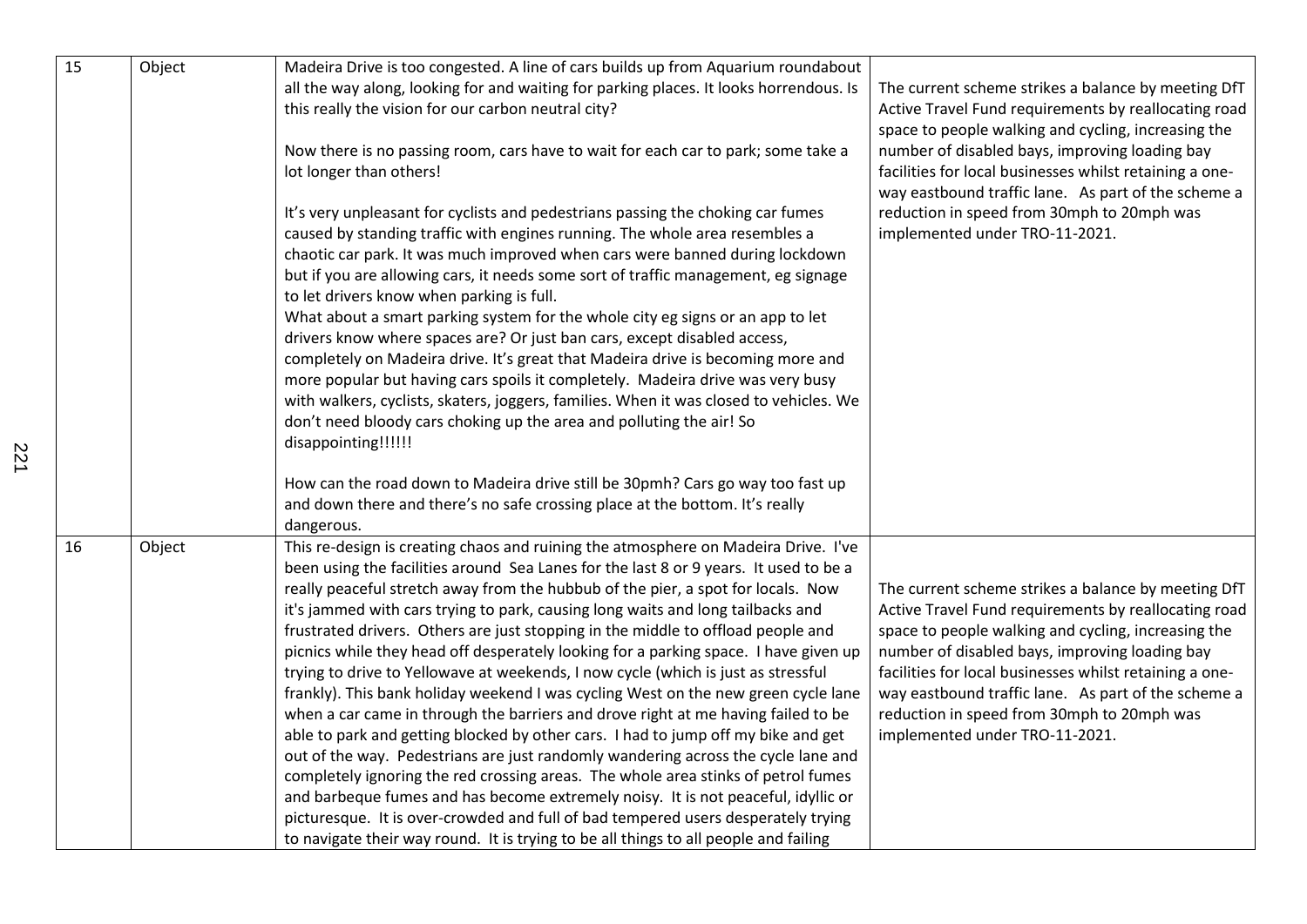|    |         | everyone. Probaly not the same TRO but I also noticed loads of the cycle lane<br>barriers on the main Esplanade had been taken out and left in the gutter, leaving<br>me feeling very vulnerable to frustrated car drivers. Was anyone from the Council<br>even down there at the weekend in an observation capacity?  People will not stop<br>arriving by car so please try to think more laterally to come up with solutions.<br>Putting everyone into lanes on Madeira Drive really isn't the answer practically or<br>aesthetically. It now looks a complete mess. |                                                                                                      |
|----|---------|------------------------------------------------------------------------------------------------------------------------------------------------------------------------------------------------------------------------------------------------------------------------------------------------------------------------------------------------------------------------------------------------------------------------------------------------------------------------------------------------------------------------------------------------------------------------|------------------------------------------------------------------------------------------------------|
| 17 | Object  | The old cycle lane along Madeira Drive has not been removed (as promised by<br>BHC) resulting in even less space for pedestrians to walk safely, as cyclists, scooter<br>riders and skateboarders are now using both the existing cycle lane and the newly<br>opened E/W cycle lane.                                                                                                                                                                                                                                                                                   | Not relevant to the TRO. However existing cycle<br>lane has been removed.                            |
| 18 | Support | Madeira Drive road changes.<br>My preference is for No traffic on Madeira drive except for deliveries and essential<br>and disabled vehicles. But I support this halfway proposal as it is still a big<br>improvement.                                                                                                                                                                                                                                                                                                                                                 | Full road closure was implemented with significant<br>objections regarding access and accessibility. |
|    |         | Hundreds of thousands of tons of plastic vehicle pollution from tyres and brakes<br>end up in the seas from seaside roads around the world and this should be a<br>planning consideration. Closing one road completely is just a small stepping stone                                                                                                                                                                                                                                                                                                                  |                                                                                                      |
|    |         | in the right direction and I hope to see more of this in the future. The car lobby is a<br>progressively small but loud minority that should not dictate council decisions.<br>Those decisions should be driven by needs and environmental facts.                                                                                                                                                                                                                                                                                                                      |                                                                                                      |
|    |         | Madeira drive was closed to traffic completely during the first pandemic lockdown<br>and it worked very well. The road was used by more people for exercise and they<br>didn't need to constantly look over their shoulders for on coming traffic.                                                                                                                                                                                                                                                                                                                     |                                                                                                      |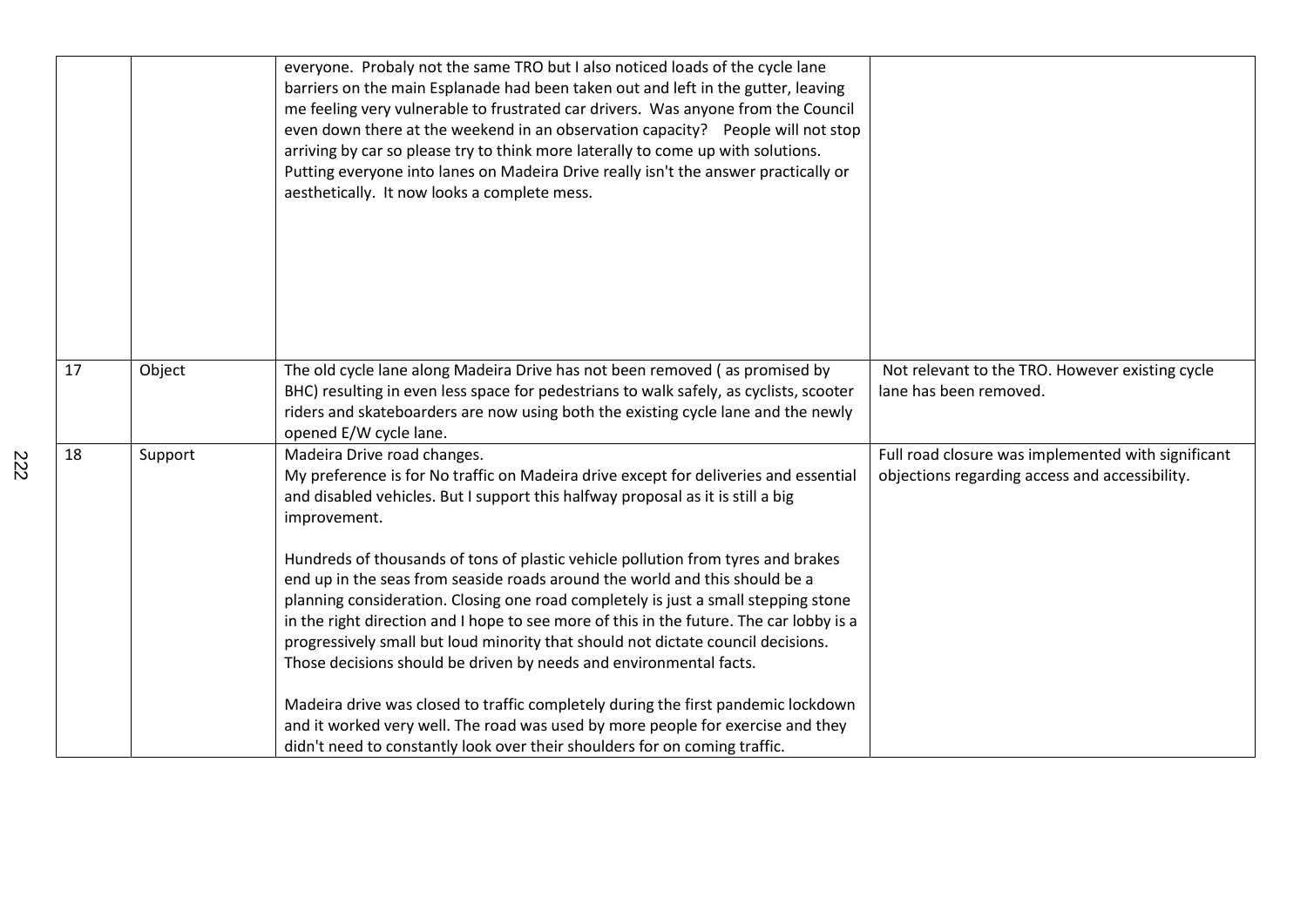| 19 | Support | I'm responding on behalf of Bricycles. We've already submitted a response in              | Officer notes comments and will be reconsidered  |
|----|---------|-------------------------------------------------------------------------------------------|--------------------------------------------------|
|    |         | favour of this TRO, before the cycle track was open, but would like to submit             | should future funds become available.            |
|    |         | another now that the track is open.                                                       |                                                  |
|    |         |                                                                                           |                                                  |
|    |         | - The width and surface of the track is good, and it provides a smooth experience         |                                                  |
|    |         | - By Bison Bar, the pavement is far too narrow, which means that pedestrians have         |                                                  |
|    |         |                                                                                           |                                                  |
|    |         | no option but to walk on the cycle track. This is dangerous for everyone. We would        |                                                  |
|    |         | recommend removing parking at this point, in order to widen the pavement and              |                                                  |
|    |         | still accommodate the cycle lane, which would have to curve around a widened<br>pavement. |                                                  |
|    |         | - We've seen motorbikes and mopeds using the cycle track on busy days. This is            |                                                  |
|    |         | extremely dangerous and a way needs to be found to stop it from happening                 |                                                  |
|    |         | (dividers such as planters, for example). The same happens with cars turning onto         |                                                  |
|    |         | the cycle track to manoeuvre.                                                             |                                                  |
|    |         | - There's a lot of illegal parking, particularly by the cycle track, just to the east of  |                                                  |
|    |         |                                                                                           |                                                  |
|    |         | Concorde 2. People sometimes park cars between wands, which reduces space for             |                                                  |
|    |         | cycling and makes it dangerous.                                                           |                                                  |
|    |         | - The wands are not particularly stable, and can easily be dislodged when nudged          |                                                  |
|    |         | by cars.                                                                                  |                                                  |
|    |         | - There's a lot of pointless queueing of cars, for very few spaces. We'd recommend        |                                                  |
|    |         | putting a 'Parking Full' sign at the entry to Madeira Drive, or removing all parking      |                                                  |
|    |         | on this stretch except disabled parking. This would reduce the volume of traffic,         |                                                  |
|    |         | improve air quality and provide a safer environment.                                      |                                                  |
| 20 | Object  | It is turning Madeira Drive into one long traffic jam creating pollution along the        | Over 75% P&D bays have been retained and Blue    |
|    |         | Drive. The substantial loss of parking spaces will put huge pressure on the               | Badge bays almost doubled.                       |
|    |         | surrounding streets.                                                                      |                                                  |
| 21 | Object  | The parking charges are too high but what is difficult is the fact that it is one way. I  | The scheme retained over 75% of pay and display  |
|    |         | look for a parking space at sealanes and if there are none, I have to literally drive     | parking, increased the loading bay capacity by 8 |
|    |         | round in circles by going back onto marine parade, back to the pier and look all          | meters and gained 13 disabled bays.              |
|    |         | over again and repeat as necessary until I find a space - maybe driving for 20 mins -     |                                                  |
|    |         | I cannot walk easily at the moment and my only exercise is swimming as it is non          |                                                  |
|    |         | weight bearing!                                                                           |                                                  |
| 22 | Support | It makes good sense to allocate more of the road to cyclists but it should be with        | Officer notes comments and will be reconsidered  |
|    |         | raised kerbs to ensure safety of cyclists from motorised traffic crossing into cycle      | should future funds become available.            |
|    |         | path.                                                                                     |                                                  |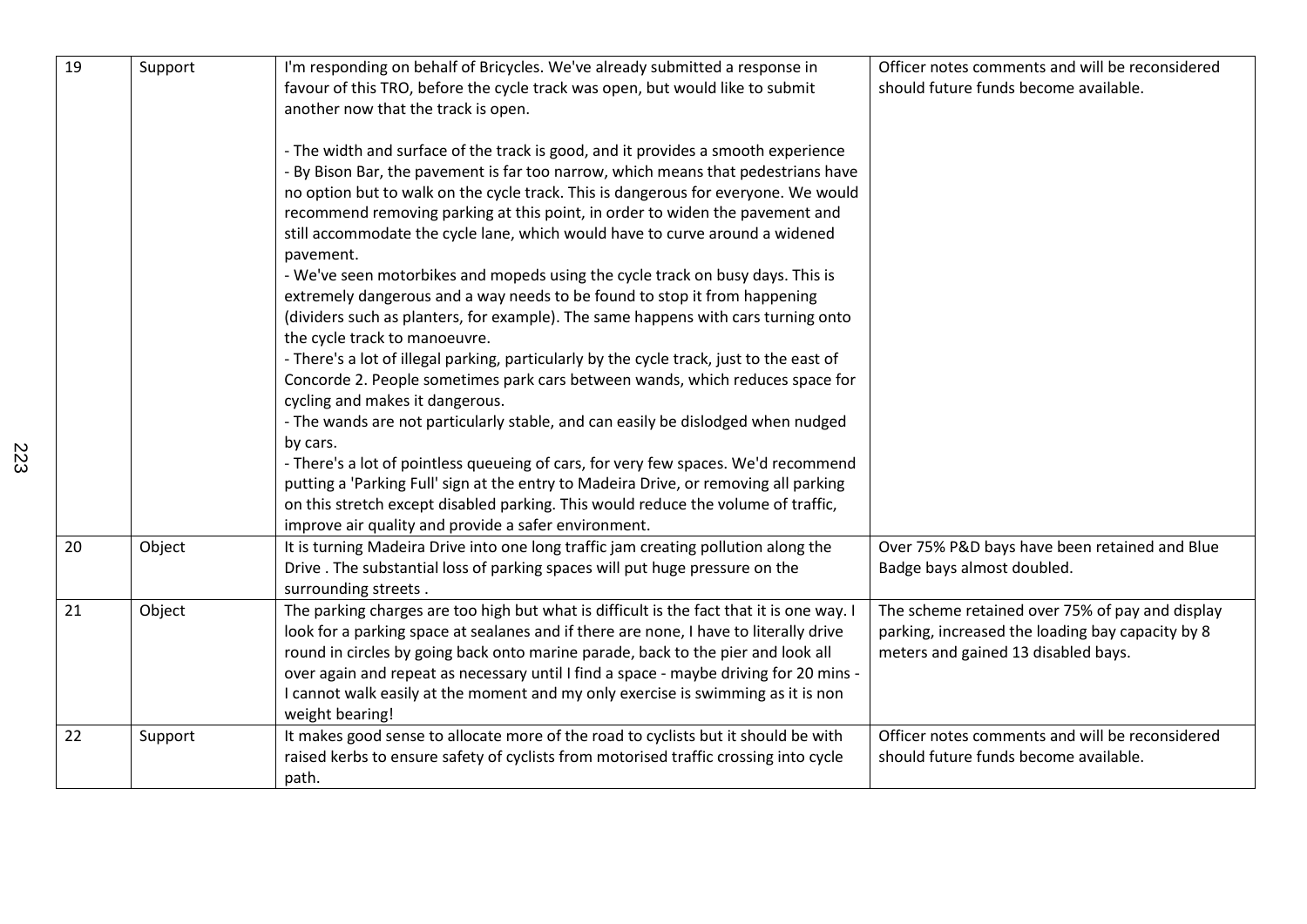| 23 | Object  | With such a wide cycle Lane now cars have to drive into the cycle lane to reverse<br>into the parking spot.<br>As you have made it one way you should have designed the parking bays so you<br>can just drive straight into an empty bay and then reverse out.<br>I nearly got knocked of my bike on Monday due to a car driving into the cycle Lane<br>to reverse back into a space.                                                                                                                                                                                                                                                                                                                                                                                                                                                                                                                                                                                                                                                                                                                                                                                                                                                                                                                                                                                                                                                           | Research suggests that when the vehicles are parked<br>in echelon formation this can have an influence on<br>the speed at which people choose to drive. Echelon<br>bays have also been arranged so that drivers are<br>encouraged to reverse into them. This is safer than<br>reversing out, when visibility might be restricted by<br>adjacent parked vehicles.                                               |
|----|---------|-------------------------------------------------------------------------------------------------------------------------------------------------------------------------------------------------------------------------------------------------------------------------------------------------------------------------------------------------------------------------------------------------------------------------------------------------------------------------------------------------------------------------------------------------------------------------------------------------------------------------------------------------------------------------------------------------------------------------------------------------------------------------------------------------------------------------------------------------------------------------------------------------------------------------------------------------------------------------------------------------------------------------------------------------------------------------------------------------------------------------------------------------------------------------------------------------------------------------------------------------------------------------------------------------------------------------------------------------------------------------------------------------------------------------------------------------|----------------------------------------------------------------------------------------------------------------------------------------------------------------------------------------------------------------------------------------------------------------------------------------------------------------------------------------------------------------------------------------------------------------|
| 24 | Support | I think Madeira Drive is a much nicer place to use since the new traffic system has<br>been put in place. I cycle and walk down the seafront on a regular basis and enjoy<br>the experience. I think it may need further tweaking to make sure it meets the<br>needs of the most. But there needs to be systems in place to ensure that drivers<br>do not use the green cycle lane to get out of a line of traffic. I have been driven at<br>by cars using the cycle lane to drive westward to escape a traffic jam, this has<br>resulted in me taking evasive action to save me from being knocked off my bike.                                                                                                                                                                                                                                                                                                                                                                                                                                                                                                                                                                                                                                                                                                                                                                                                                                | Officer notes comments and will be reconsidered<br>should future funds become available.                                                                                                                                                                                                                                                                                                                       |
| 25 | Object  | I object to the proposal as it has been implemented temporarily on the grounds<br>that appropriate consideration was not given by the council to the safety<br>requirements for the Brighton Speed Trials historic annual motorsports event.<br>Works associated with cycle lanes and crossings as examples need to take into<br>account the requirements of safety of motorcycles participating in the annual<br>event, inclusive of the type of finishes that are applied to the road surfaces, e.g.<br>painted cycle lanes the pedestrian crossings.<br>A petition in support of the annual Speed Trials event was signed by tens of<br>thousands of residents of the city. It is unreasonable because of oversights in the<br>manner in which the experimental scheme has been temporarily implemented<br>that it sabotages the event.<br>The ACU (Auto-Cycle Union) inspected the track in 2021 and decided that on the<br>grounds of safety, a track certificate and permit could not be issued. The council<br>needs to liaise with the ACU as a stakeholder.<br>The council described the scheme as ensuring "a space for everyone". The Speed<br>Trials event for cars and motorcycles has been using the space for almost 120 year,<br>has provided pleasure to hundreds of thounsands of participants and specatators<br>and is a feature tourist attraction. The council needs to ensure the event can<br>continue for motorcycles. | Motorcycle bays have reduced alongside parking<br>provision for all modes of transport with the<br>exception of disabled parking bays. Initial parking<br>surveys show existing parking bays are utilised but<br>not over capacity however as part of a review of the<br>scheme we will look to extend the area available for<br>motorcycle parking or offering dedicated secure<br>parking for 7 motorcycles. |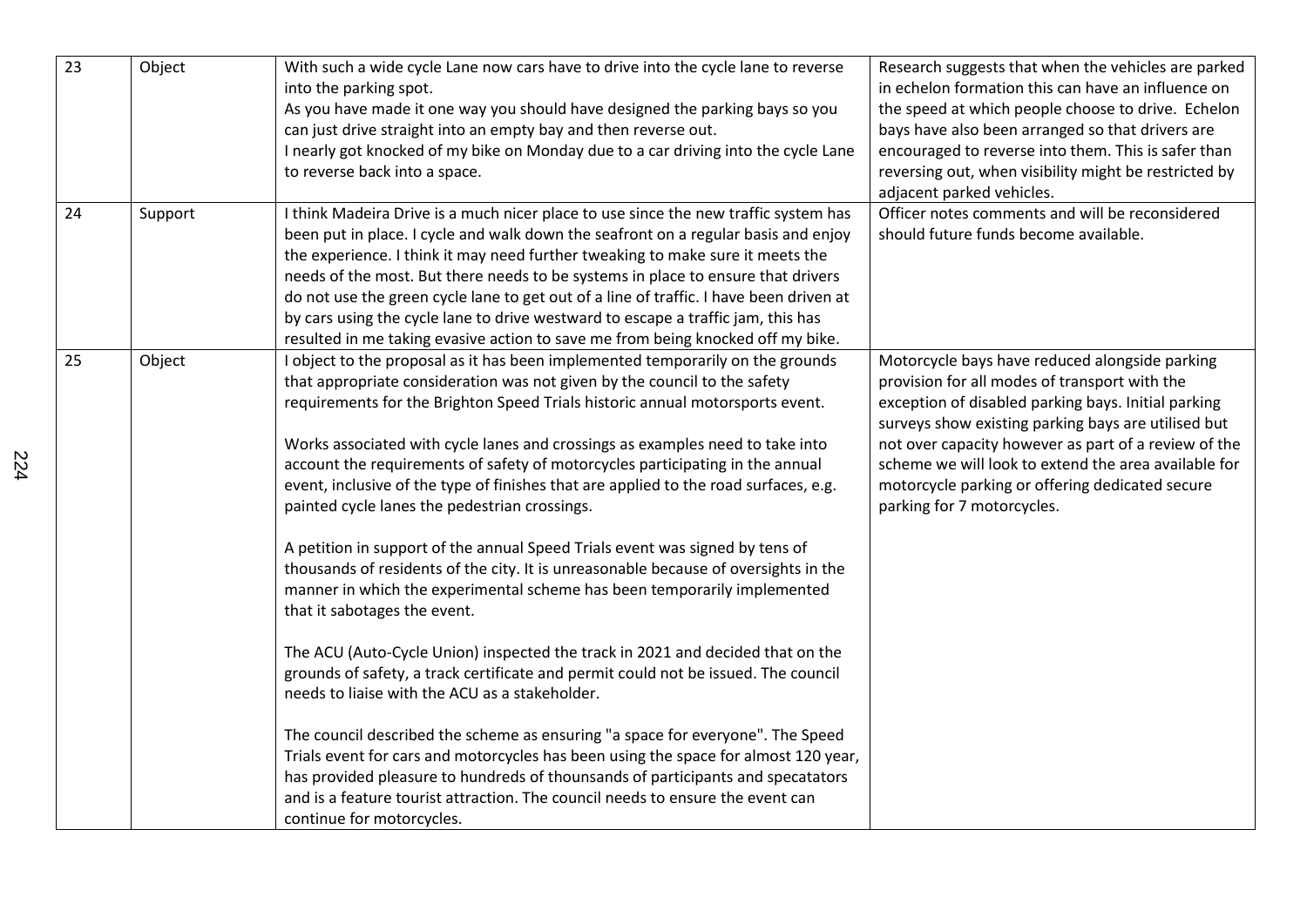| 26 | Support | I am a cyclist and have enjoyed using the new cycle lane and lack of traffic on<br>Madeira Drive, but we need the Arches to be repaired ASAP so pedestrians can<br>fully utilise the area and also help bring footfall to businesses.                                                                                                                                                                                                                                                                                                                                                                                                                                                                                                                                                                                                                                                                                                                                                                                                                                       | the Arches is not relevant to ETRO-10-2021 but the<br>council have initialatied the Arches renovation<br>project. See our council website for more details.                                                                                                                                                                                                                                                    |
|----|---------|-----------------------------------------------------------------------------------------------------------------------------------------------------------------------------------------------------------------------------------------------------------------------------------------------------------------------------------------------------------------------------------------------------------------------------------------------------------------------------------------------------------------------------------------------------------------------------------------------------------------------------------------------------------------------------------------------------------------------------------------------------------------------------------------------------------------------------------------------------------------------------------------------------------------------------------------------------------------------------------------------------------------------------------------------------------------------------|----------------------------------------------------------------------------------------------------------------------------------------------------------------------------------------------------------------------------------------------------------------------------------------------------------------------------------------------------------------------------------------------------------------|
| 27 | Object  | The current situation falls well short of meeting the needs of motorcycle and<br>scooter riders despite them being congestion busting and taking up less parking<br>space per unit then cars.<br>The only mc parking bay along the drive could be bigger and there is no bay at all<br>at the Dukes Mount end of the road.<br>What mc parking there is, does not provide security. Sussex has a huge motorcycle<br>theft problem and is currently the fourth worse performing force out of the whole<br>country.https://wiki.mag-uk.org/images/b/b0/Rankings_September_2021.pdf<br>Insurance company data shows that over 50% of riders who have their bikes stolen<br>go on to buy cars. If we are serious about modal shift from cars then motorcycles<br>and scooters need to be seen as part of the solution alongside cycling an walking.<br>This summer has demonstrated that when bike and scooter events are held then<br>the authorities need to work with promotors and local business to ensure<br>adequate provision and safety for all users of Madeira Drive. | Motorcycle bays have reduced alongside parking<br>provision for all modes of transport with the<br>exception of disabled parking bays. Initial parking<br>surveys show existing parking bays are utilised but<br>not over capacity however as part of a review of the<br>scheme we will look to extend the area available for<br>motorcycle parking or offering dedicated secure<br>parking for 7 motorcycles. |
| 28 | Object  | The changes on Madeira drive are great but what is needed is for more<br>Motorcycle Parking and security. Visit frequently but starting to be put off by lack<br>of the above.                                                                                                                                                                                                                                                                                                                                                                                                                                                                                                                                                                                                                                                                                                                                                                                                                                                                                              | Motorcycle bays have reduced alongside parking<br>provision for all modes of transport with the<br>exception of disabled parking bays. Initial parking<br>surveys show existing parking bays are utilised but<br>not over capacity however as part of a review of the<br>scheme we will look to extend the area available for<br>motorcycle parking or offering dedicated secure<br>parking for 7 motorcycles. |
| 29 | Object  | More and secure parking needed for two wheeled vehicles                                                                                                                                                                                                                                                                                                                                                                                                                                                                                                                                                                                                                                                                                                                                                                                                                                                                                                                                                                                                                     | Motorcycle bays have reduced alongside parking<br>provision for all modes of transport with the<br>exception of disabled parking bays. Initial parking<br>surveys show existing parking bays are utilised but<br>not over capacity however as part of a review of the<br>scheme we will look to extend the area available for<br>motorcycle parking or offering dedicated secure<br>parking for 7 motorcycles. |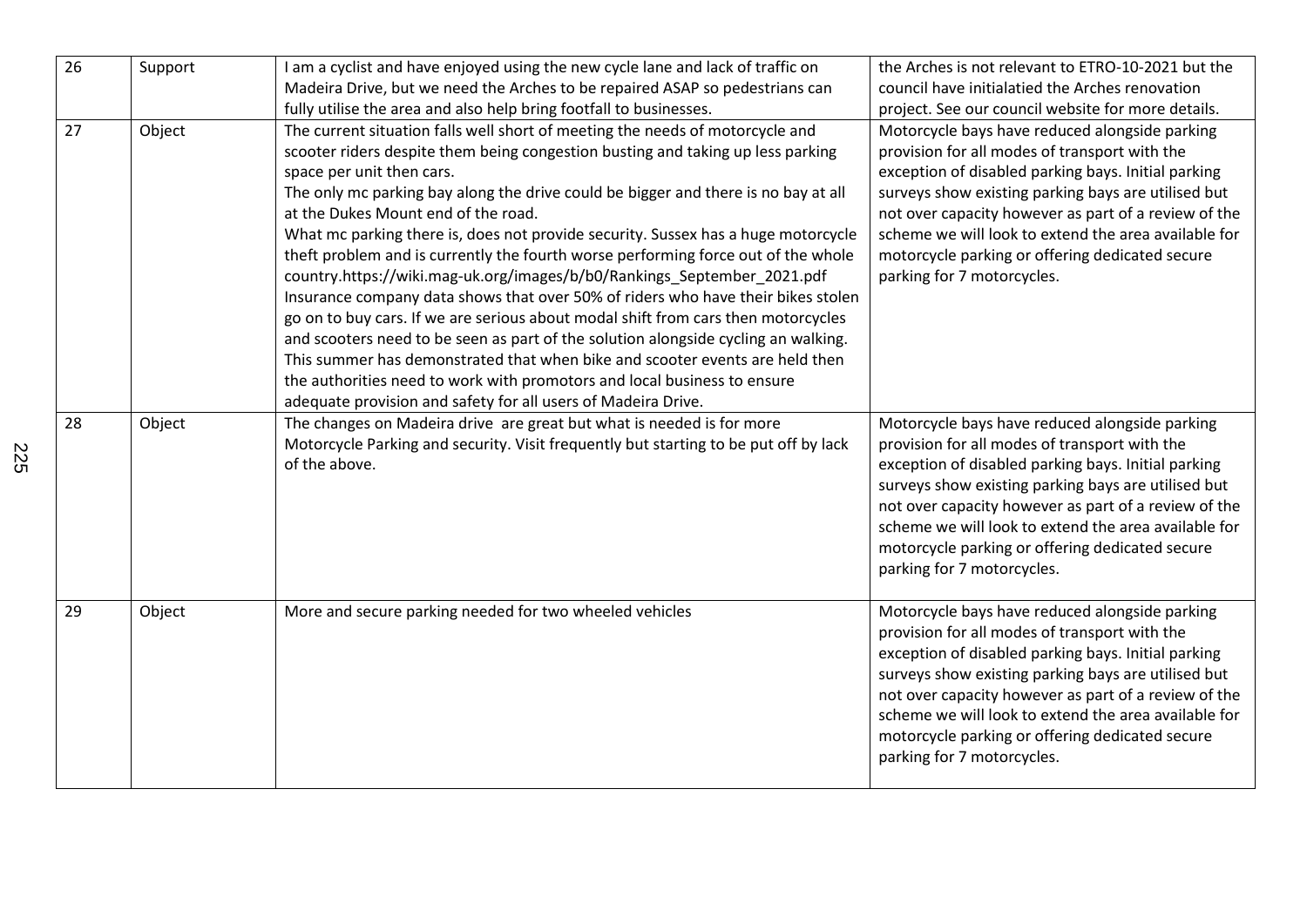| 30 | Object | The current situation falls well short of meeting the needs of motorcycle and<br>scooter riders despite them being congestion busting and taking up less parking<br>space per unit then cars.<br>The only mc parking bay along the drive could be bigger and there is no bay at all<br>at the Dukes Mount end of the road.<br>What mc parking there is, does not provide security. Sussex has a huge motorcycle<br>theft problem and is currently the fourth worse performing force out of the whole<br>country.https://wiki.mag-uk.org//b/b0/Rankings_September_2021.pdf<br>Insurance company data shows that over 50% of riders who have their bikes stolen<br>go on to buy cars. If we are serious about modal shift from cars then motorcycles<br>and scooters need to be seen as part of the solution alongside cycling and walking.<br>This summer has demonstrated that when bike and scooter events are held then<br>the authorities need to work with promotors and local business to ensure<br>adequate provision and safety for all users of Madeira Drive | Motorcycle bays have reduced alongside parking<br>provision for all modes of transport with the<br>exception of disabled parking bays. Initial parking<br>surveys show existing parking bays are utilised but<br>not over capacity however as part of a review of the<br>scheme we will look to extend the area available for<br>motorcycle parking or offering dedicated secure<br>parking for 7 motorcycles. |
|----|--------|-----------------------------------------------------------------------------------------------------------------------------------------------------------------------------------------------------------------------------------------------------------------------------------------------------------------------------------------------------------------------------------------------------------------------------------------------------------------------------------------------------------------------------------------------------------------------------------------------------------------------------------------------------------------------------------------------------------------------------------------------------------------------------------------------------------------------------------------------------------------------------------------------------------------------------------------------------------------------------------------------------------------------------------------------------------------------|----------------------------------------------------------------------------------------------------------------------------------------------------------------------------------------------------------------------------------------------------------------------------------------------------------------------------------------------------------------------------------------------------------------|
| 31 | Object | There is inadequate provision for motorbike and scooter parking. The parking<br>available is not secure and we have a major problem with mc theft in the city. Use<br>of motorbikes and scooters should be encouraged to reduce congestion and<br>improve air quality in the city. This proposal does nothing to support this.                                                                                                                                                                                                                                                                                                                                                                                                                                                                                                                                                                                                                                                                                                                                        | Motorcycle bays have reduced alongside parking<br>provision for all modes of transport with the<br>exception of disabled parking bays. Initial parking<br>surveys show existing parking bays are utilised but<br>not over capacity however as part of a review of the<br>scheme we will look to extend the area available for<br>motorcycle parking or offering dedicated secure<br>parking for 7 motorcycles. |
| 32 | Object | I regularly ride into Brighton on my low impact, green, transport, scooter/bike, and<br>as part of a joined up thinking transport policy it amazes me that you do the<br>minimum.<br>What is needed is more parking areas for bikes, security in the shape of anchor<br>points etc. the provisions proposed and supplied are so woefully poor for a City<br>that claims to want to encourage a greener transport policy that should be<br>encouraging bikes.<br>Don't miss this chance, more please.                                                                                                                                                                                                                                                                                                                                                                                                                                                                                                                                                                  | Motorcycle bays have reduced alongside parking<br>provision for all modes of transport with the<br>exception of disabled parking bays. Initial parking<br>surveys show existing parking bays are utilised but<br>not over capacity however as part of a review of the<br>scheme we will look to extend the area available for<br>motorcycle parking or offering dedicated secure<br>parking for 7 motorcycles. |
| 33 | Object | The parking for motorcycles is now so limited, that visiting Brighton is now not<br>really viable. As many scooters were stolen over August Bank Holiday, it highlights<br>the lack of secure bike parking.<br>Other towns that appreciate visitors appears a better option now.                                                                                                                                                                                                                                                                                                                                                                                                                                                                                                                                                                                                                                                                                                                                                                                      | Motorcycle bays have reduced alongside parking<br>provision for all modes of transport with the<br>exception of disabled parking bays. Initial parking<br>surveys show existing parking bays are utilised but<br>not over capacity however as part of a review of the<br>scheme we will look to extend the area available for                                                                                  |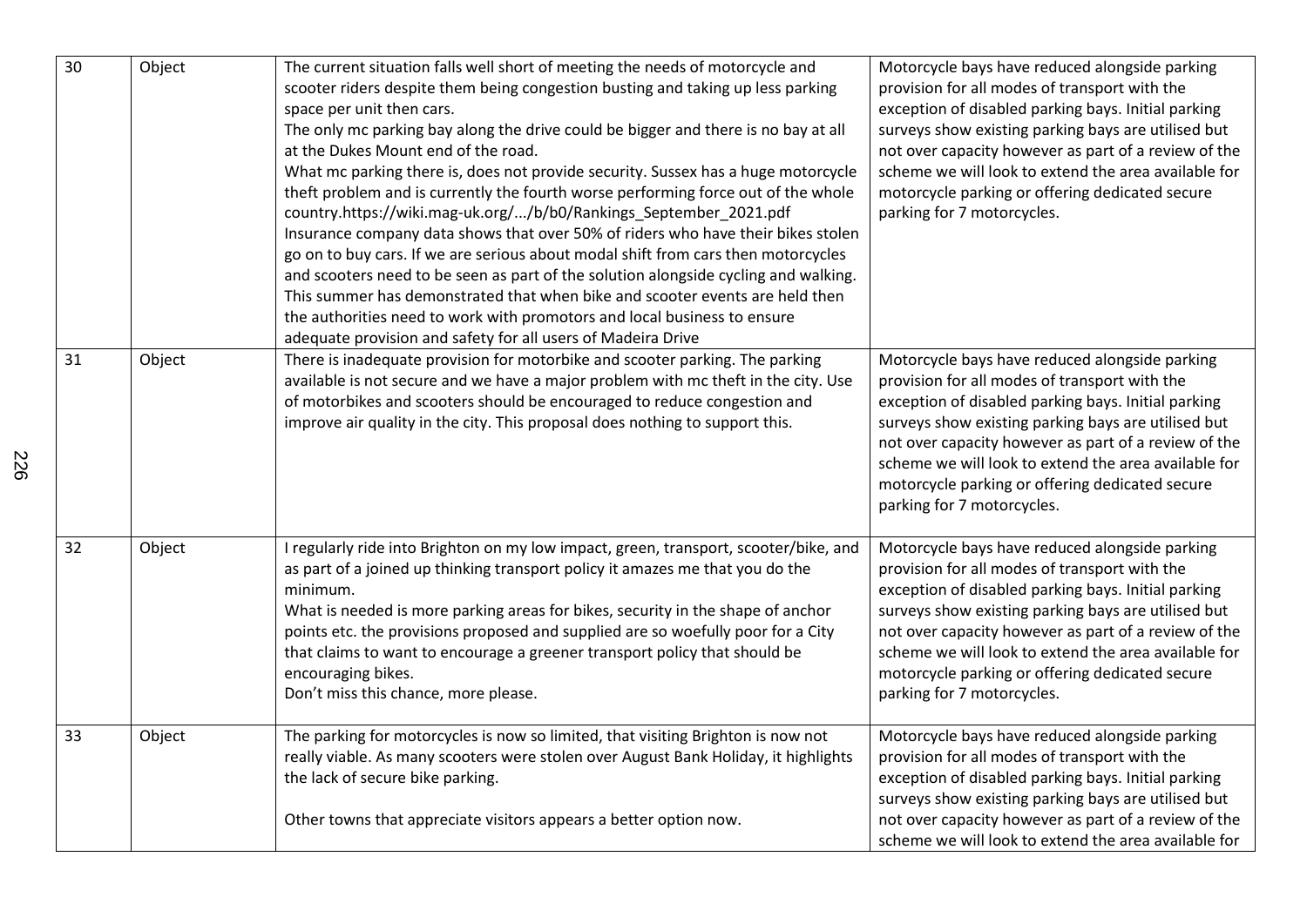|    |        | Shame, as I like to visit the town, and my many relatives / friends who live in<br>Brighton and Hove.                                                                              | motorcycle parking or offering dedicated secure<br>parking for 7 motorcycles.                                                                                                                                                                                                                                                                                                                                  |
|----|--------|------------------------------------------------------------------------------------------------------------------------------------------------------------------------------------|----------------------------------------------------------------------------------------------------------------------------------------------------------------------------------------------------------------------------------------------------------------------------------------------------------------------------------------------------------------------------------------------------------------|
| 34 | Object | We need motorcycle access and secure parking please.                                                                                                                               | Motorcycle bays have reduced alongside parking<br>provision for all modes of transport with the<br>exception of disabled parking bays. Initial parking<br>surveys show existing parking bays are utilised but<br>not over capacity however as part of a review of the<br>scheme we will look to extend the area available for<br>motorcycle parking or offering dedicated secure<br>parking for 7 motorcycles. |
| 35 | Object | Madeira Drive has been the traditional finishing point for many events. To close it<br>would remove this facility to the detriment of Brighton by discouraging visitors            | Not relevant. Madeira Drive continues to be<br>available for organised events.                                                                                                                                                                                                                                                                                                                                 |
| 36 | Object | The motorcycle and scooter parking should be improved along Madeira Drive<br>along with greater security. As a frequent visitor the security and parking is a<br>particular issue. | Motorcycle bays have reduced alongside parking<br>provision for all modes of transport with the<br>exception of disabled parking bays. Initial parking<br>surveys show existing parking bays are utilised but<br>not over capacity however as part of a review of the<br>scheme we will look to extend the area available for<br>motorcycle parking or offering dedicated secure<br>parking for 7 motorcycles. |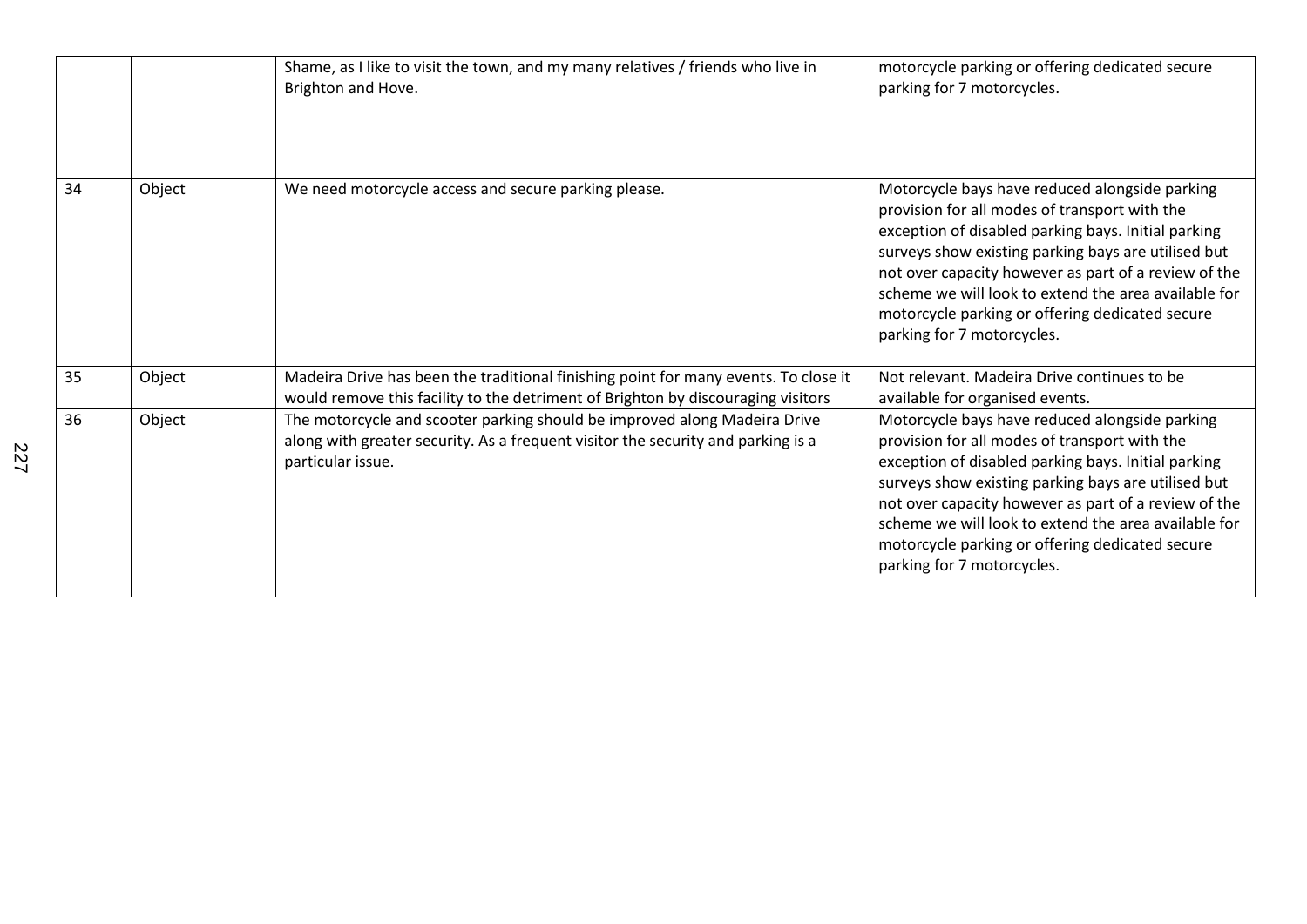| $\overline{37}$ | Object | The current situation falls way below that of meeting the needs of motorcycle and<br>scooter riders despite them being congestion busting and taking up far less parking<br>space per unit then cars.<br>The only Lack of Motorcycle Parking bay along the drive could be bigger and there<br>is no bay at all at the Dukes Mount end of the road.                                                                                                                                                                                                                                                                                                                                                                                                                                                                                                                                                                                                                                                                                                                                                                        | Motorcycle bays have reduced alongside parking<br>provision for all modes of transport with the<br>exception of disabled parking bays. Initial parking<br>surveys show existing parking bays are utilised but<br>not over capacity however as part of a review of the<br>scheme we will look to extend the area available for                                                                                  |
|-----------------|--------|---------------------------------------------------------------------------------------------------------------------------------------------------------------------------------------------------------------------------------------------------------------------------------------------------------------------------------------------------------------------------------------------------------------------------------------------------------------------------------------------------------------------------------------------------------------------------------------------------------------------------------------------------------------------------------------------------------------------------------------------------------------------------------------------------------------------------------------------------------------------------------------------------------------------------------------------------------------------------------------------------------------------------------------------------------------------------------------------------------------------------|----------------------------------------------------------------------------------------------------------------------------------------------------------------------------------------------------------------------------------------------------------------------------------------------------------------------------------------------------------------------------------------------------------------|
|                 |        | What Lack of Motorcycle Parking there isn't secure.                                                                                                                                                                                                                                                                                                                                                                                                                                                                                                                                                                                                                                                                                                                                                                                                                                                                                                                                                                                                                                                                       | motorcycle parking or offering dedicated secure<br>parking for 7 motorcycles.                                                                                                                                                                                                                                                                                                                                  |
|                 |        | Sussex in common with much of the South-East has a huge motorcycle theft<br>problem. Sussex is currently the fourth worse performing police force out of the<br>whole country.                                                                                                                                                                                                                                                                                                                                                                                                                                                                                                                                                                                                                                                                                                                                                                                                                                                                                                                                            |                                                                                                                                                                                                                                                                                                                                                                                                                |
|                 |        | https://wiki.mag-uk.org/images/b/b0/Rankings_September_2021.pdf                                                                                                                                                                                                                                                                                                                                                                                                                                                                                                                                                                                                                                                                                                                                                                                                                                                                                                                                                                                                                                                           |                                                                                                                                                                                                                                                                                                                                                                                                                |
|                 |        | Insurance company data shows that over 50% of riders who have their bikes stolen<br>go on to buy cars.                                                                                                                                                                                                                                                                                                                                                                                                                                                                                                                                                                                                                                                                                                                                                                                                                                                                                                                                                                                                                    |                                                                                                                                                                                                                                                                                                                                                                                                                |
|                 |        | If we are serious about modal shift from cars then motorcycles and scooters need<br>to be seen as part of the solution alongside cycling and walking. This has been<br>recognised by Oxfordshire County Council in their latest draft proposal.                                                                                                                                                                                                                                                                                                                                                                                                                                                                                                                                                                                                                                                                                                                                                                                                                                                                           |                                                                                                                                                                                                                                                                                                                                                                                                                |
| 38              | Object | Reject the TRO and wording to consider/adapt: The current situation falls well<br>short of meeting the needs of motorcycle and scooter riders despite them being<br>congestion busting and taking up less parking space per unit then cars.<br>The only mc parking bay along the drive could be bigger and there is no bay at all<br>at the Dukes Mount end of the road.<br>What mc parking there is, does not provide security. Sussex has a huge motorcycle<br>theft problem and is currently the fourth worse performing force out of the whole<br>country.https://wiki.mag-uk.org/images/b/b0/Rankings_September_2021.pdf<br>Insurance company data shows that over 50% of riders who have their bikes stolen<br>go on to buy cars. If we are serious about modal shift from cars then motorcycles<br>and scooters need to be seen as part of the solution alongside cycling and walking.<br>This summer has demonstrated that when bike and scooter events are held then<br>the authorities need to work with promotors and local business to ensure<br>adequate provision and safety for all users of Madeira Drive | Motorcycle bays have reduced alongside parking<br>provision for all modes of transport with the<br>exception of disabled parking bays. Initial parking<br>surveys show existing parking bays are utilised but<br>not over capacity however as part of a review of the<br>scheme we will look to extend the area available for<br>motorcycle parking or offering dedicated secure<br>parking for 7 motorcycles. |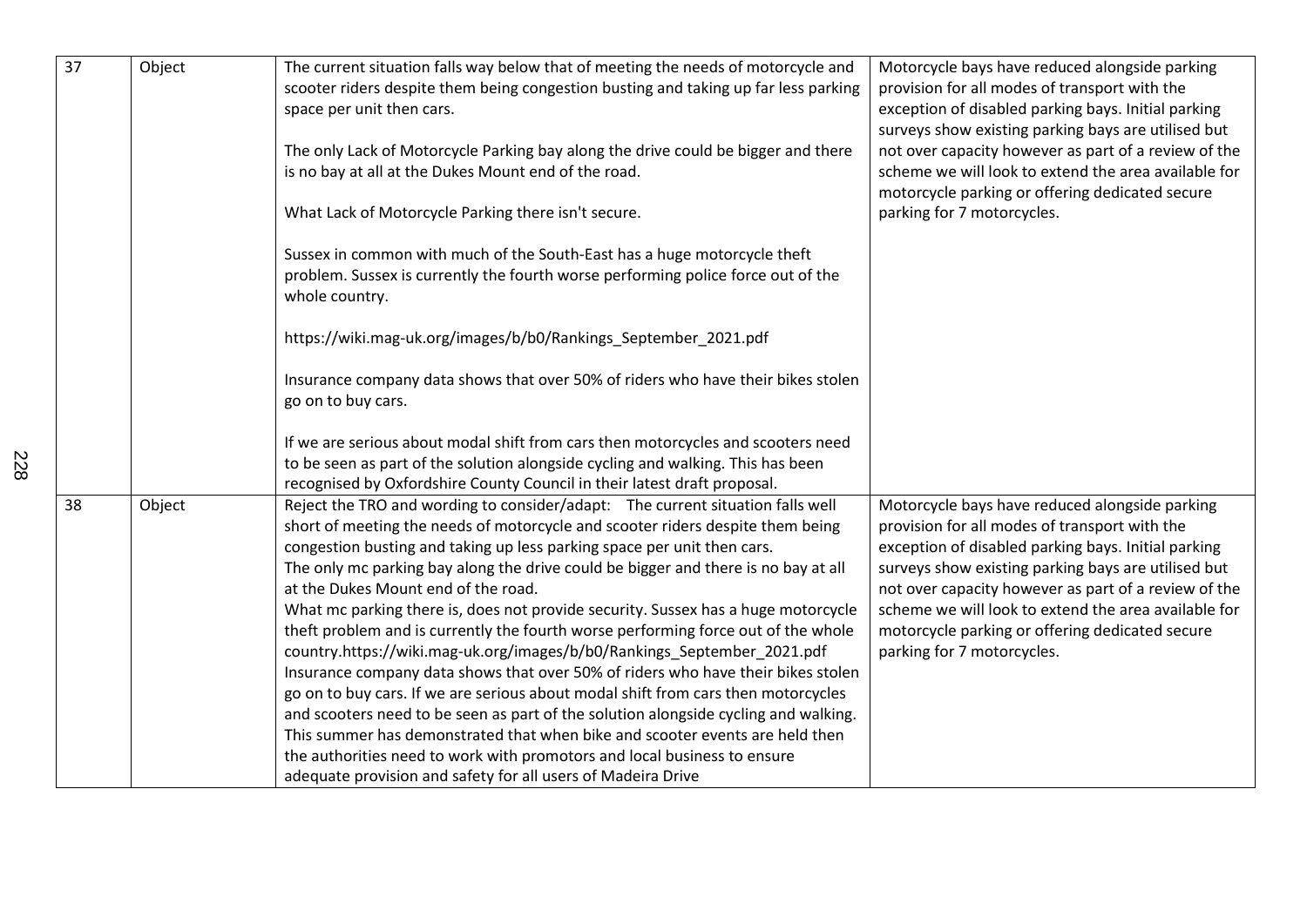| 39              | Object | The current situation falls well short of meeting the needs of motorcycle and<br>scooter riders despite them being congestion busting and taking up less parking<br>space per unit then cars.<br>The only mc parking bay along the drive could be bigger and there is no bay at all<br>at the Dukes Mount end of the road.<br>What mc parking there is, does not provide security. Sussex has a huge motorcycle<br>theft problem and is currently the fourth worse performing force out of the whole<br>country.https://wiki.mag-uk.org/images/b/b0/Rankings_September_2021.pdf<br>Data from insurance companies shows that over 50% of riders who have their<br>bikes stolen go on to buy cars. If we are serious about modal shift from cars then<br>motorcycles and scooters need to be seen as part of the solution alongside cycling<br>and walking.<br>When bike and scooter events are held then the authorities need to work with<br>promotors and local business to ensure adequate provision and safety for all users<br>of Madeira Drive | Motorcycle bays have reduced alongside parking<br>provision for all modes of transport with the<br>exception of disabled parking bays. Initial parking<br>surveys show existing parking bays are utilised but<br>not over capacity however as part of a review of the<br>scheme we will look to extend the area available for<br>motorcycle parking or offering dedicated secure<br>parking for 7 motorcycles. |
|-----------------|--------|-----------------------------------------------------------------------------------------------------------------------------------------------------------------------------------------------------------------------------------------------------------------------------------------------------------------------------------------------------------------------------------------------------------------------------------------------------------------------------------------------------------------------------------------------------------------------------------------------------------------------------------------------------------------------------------------------------------------------------------------------------------------------------------------------------------------------------------------------------------------------------------------------------------------------------------------------------------------------------------------------------------------------------------------------------|----------------------------------------------------------------------------------------------------------------------------------------------------------------------------------------------------------------------------------------------------------------------------------------------------------------------------------------------------------------------------------------------------------------|
| 40              | Object | The motorcycle and scooter parking along Madeira Drive could be improved we<br>need to have more and better parking for this area.                                                                                                                                                                                                                                                                                                                                                                                                                                                                                                                                                                                                                                                                                                                                                                                                                                                                                                                  | Motorcycle bays have reduced alongside parking<br>provision for all modes of transport with the<br>exception of disabled parking bays. Initial parking<br>surveys show existing parking bays are utilised but<br>not over capacity however as part of a review of the<br>scheme we will look to extend the area available for<br>motorcycle parking or offering dedicated secure<br>parking for 7 motorcycles. |
| 41              | Object | Terrible idea                                                                                                                                                                                                                                                                                                                                                                                                                                                                                                                                                                                                                                                                                                                                                                                                                                                                                                                                                                                                                                       | Not relevant                                                                                                                                                                                                                                                                                                                                                                                                   |
| $\overline{42}$ | Object | current situation falls short of meeting the needs of motorcycle and scooter riders<br>despite them being a congestion solution and taking up less parking space per unit<br>then cars.<br>The only mc parking bay along the drive shoukd be bigger and there is no bay at all<br>at the Dukes Mount end of the road.<br>What mc parking there is, does not provide opportunities for security. Sussex has a<br>huge motorcycle theft problem and is the fourth worse performing force in the<br>country.<br>https://wiki.maguk.org/images/b/b0/Rankings_September_2021.pdf<br>Insurance company data shows that over 50% of riders who have their bikes stolen<br>go on to buy cars. If we are serious about a modal shift from cars for<br>environmental and congestion reasons, then motorcycles and scooters need to be<br>seen as part of the solution alongside cycling and walking.                                                                                                                                                          | Motorcycle bays have reduced alongside parking<br>provision for all modes of transport with the<br>exception of disabled parking bays. Initial parking<br>surveys show existing parking bays are utilised but<br>not over capacity however as part of a review of the<br>scheme we will look to extend the area available for<br>motorcycle parking or offering dedicated secure<br>parking for 7 motorcycles. |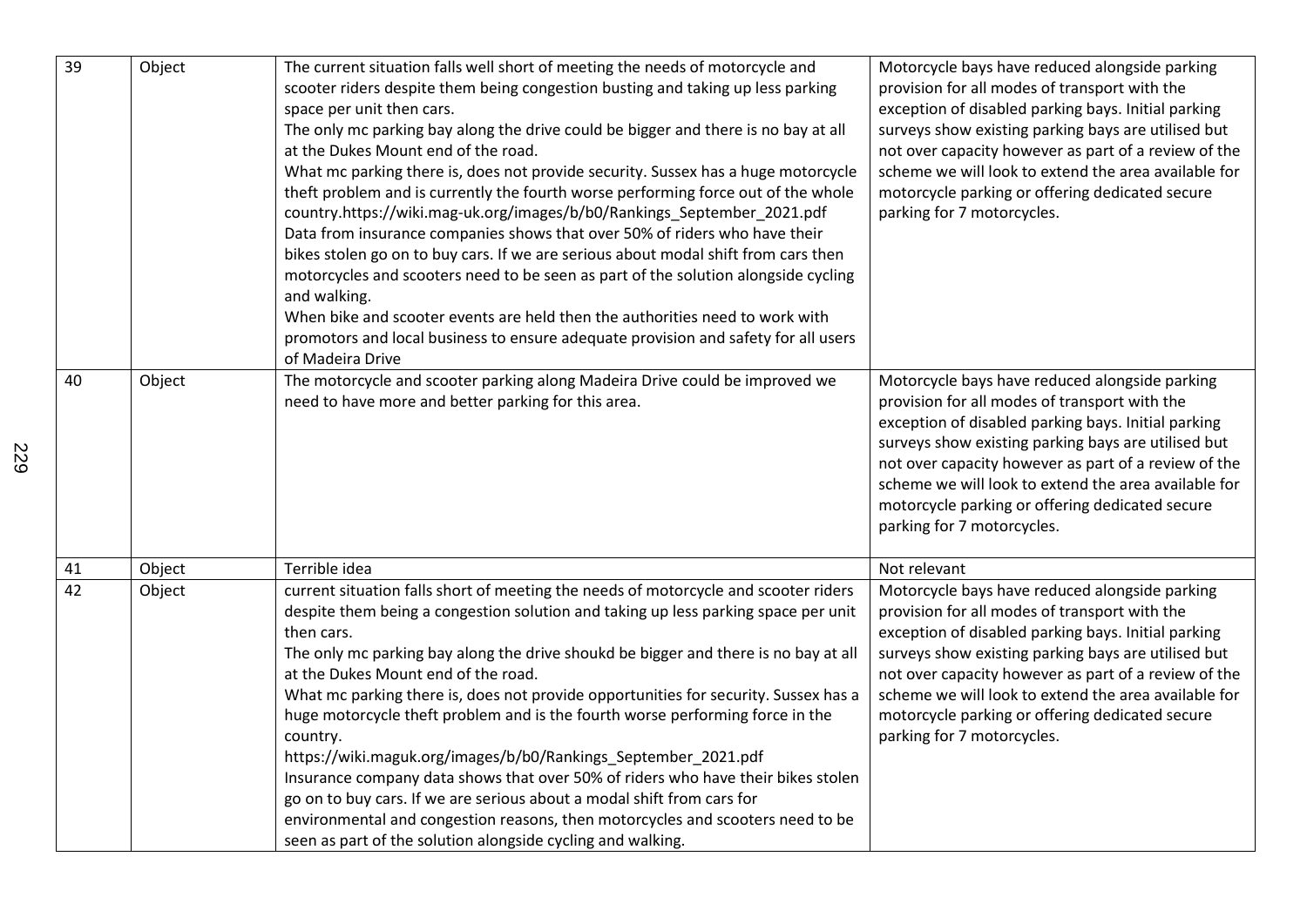|    |        | This summer has demonstrated that when bike and scooter events are held then<br>the authorities need to work with promotors and local business to ensure<br>adequate provision and safety for all users of Madeira Drive                                                                                                                                                                           |                                                                                                                                                                                                                                                                                                                                                                                                                |
|----|--------|----------------------------------------------------------------------------------------------------------------------------------------------------------------------------------------------------------------------------------------------------------------------------------------------------------------------------------------------------------------------------------------------------|----------------------------------------------------------------------------------------------------------------------------------------------------------------------------------------------------------------------------------------------------------------------------------------------------------------------------------------------------------------------------------------------------------------|
| 43 | Object | I find it difficult to park in Brighton so when possible I use my motorcycle which I<br>feel is more appropriate than a car for either single occupancy or if I have a pillion<br>as it is more environmentally friendly.                                                                                                                                                                          | Motorcycle bays have reduced alongside parking<br>provision for all modes of transport with the<br>exception of disabled parking bays. Initial parking<br>surveys show existing parking bays are utilised but<br>not over capacity however as part of a review of the<br>scheme we will look to extend the area available for<br>motorcycle parking or offering dedicated secure<br>parking for 7 motorcycles. |
| 44 | Object | The council needs to consider the needs of motorbike and scooter users, providing<br>dedicated and the ability to secure bikes to fixed points will encourage local users<br>and out of town users to make use of facilities. Motorbikes and scooters have<br>there part to play in traffic reduction etc. But without secure parking etc then the<br>risk is a move towards 4 wheels away from 2. | Motorcycle bays have reduced alongside parking<br>provision for all modes of transport with the<br>exception of disabled parking bays. Initial parking<br>surveys show existing parking bays are utilised but<br>not over capacity however as part of a review of the<br>scheme we will look to extend the area available for<br>motorcycle parking or offering dedicated secure<br>parking for 7 motorcycles. |
| 45 | Object | There is little consideration for those travelling on two wheels. There is very little<br>secure parking for motorcycles/scooters who should be encouraged to reduce<br>congestion.                                                                                                                                                                                                                | Motorcycle bays have reduced alongside parking<br>provision for all modes of transport with the<br>exception of disabled parking bays. Initial parking<br>surveys show existing parking bays are utilised but<br>not over capacity however as part of a review of the<br>scheme we will look to extend the area available for<br>motorcycle parking or offering dedicated secure<br>parking for 7 motorcycles. |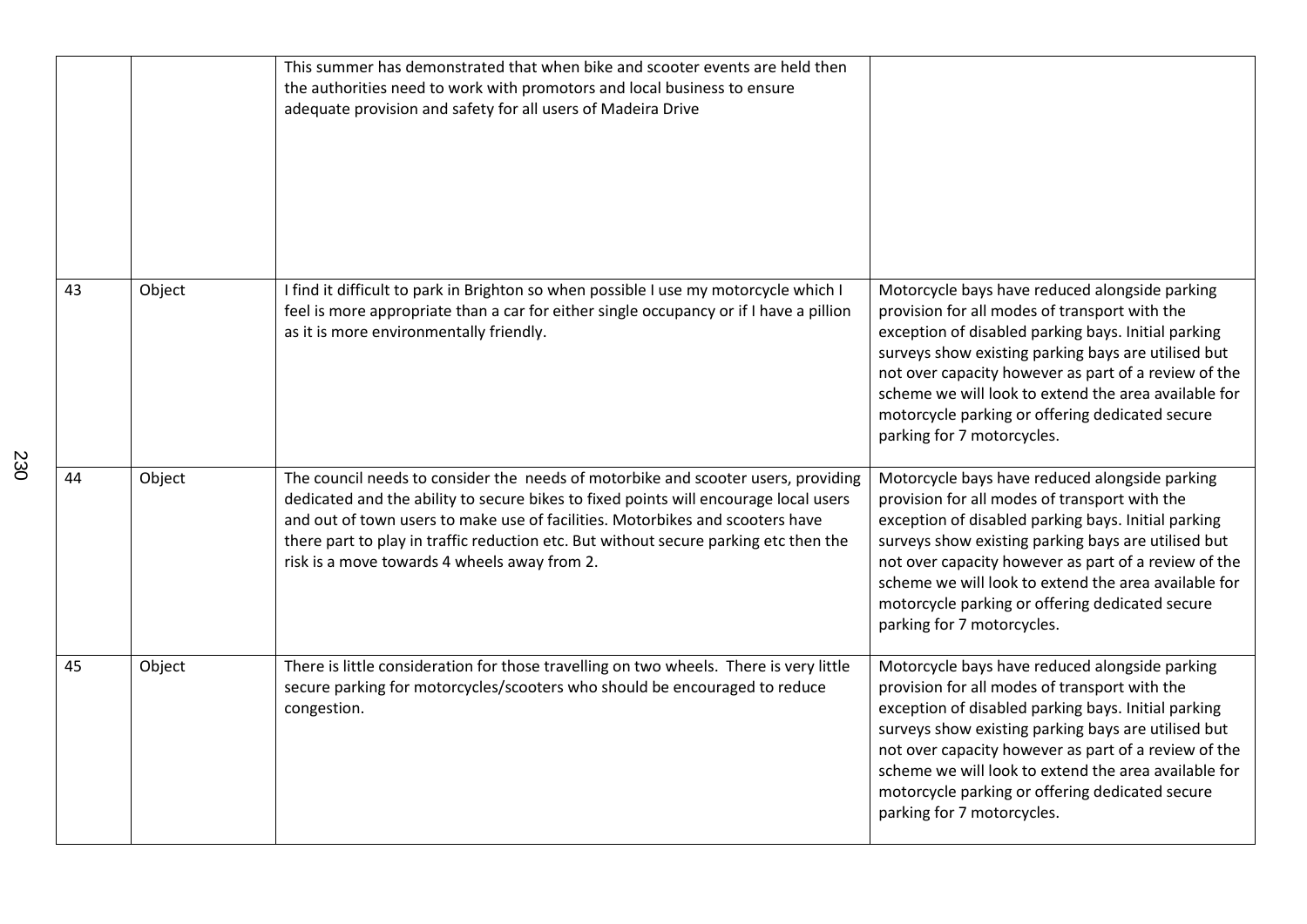| 46 | Object | Not enough Lack of Motorcycle Parking.                                                                                                                                                                                                                                                                                                                                                                                                                                                                                                                                                                                                                                                                                                                                                                                                                                                                                                                                                                                                                                      | Motorcycle bays have reduced alongside parking<br>provision for all modes of transport with the<br>exception of disabled parking bays. Initial parking<br>surveys show existing parking bays are utilised but<br>not over capacity however as part of a review of the<br>scheme we will look to extend the area available for<br>motorcycle parking or offering dedicated secure<br>parking for 7 motorcycles. |
|----|--------|-----------------------------------------------------------------------------------------------------------------------------------------------------------------------------------------------------------------------------------------------------------------------------------------------------------------------------------------------------------------------------------------------------------------------------------------------------------------------------------------------------------------------------------------------------------------------------------------------------------------------------------------------------------------------------------------------------------------------------------------------------------------------------------------------------------------------------------------------------------------------------------------------------------------------------------------------------------------------------------------------------------------------------------------------------------------------------|----------------------------------------------------------------------------------------------------------------------------------------------------------------------------------------------------------------------------------------------------------------------------------------------------------------------------------------------------------------------------------------------------------------|
| 47 | Object | The current situation falls well short of meeting the needs of motorcycle and<br>scooter riders despite them being congestion busting and taking up less parking<br>space per unit then cars.<br>The only mc parking bay along the drive could be bigger and there is no bay at all<br>at the Dukes Mount end of the road.<br>What mc parking there is, does not provide security. Sussex has a huge motorcycle<br>theft problem and is currently the fourth worse performing force out of the whole<br>country.https://wiki.mag-uk.org/images/b/b0/Rankings_September_2021.pdf<br>Insurance company data shows that over 50% of riders who have their bikes stolen<br>go on to buy cars. If we are serious about modal shift from cars then motorcycles<br>and scooters need to be seen as part of the solution alongside cycling and walking.<br>This summer has demonstrated that when bike and scooter events are held then<br>the authorities need to work with promotors and local business to ensure<br>adequate provision and safety for all users of Madeira Drive | Motorcycle bays have reduced alongside parking<br>provision for all modes of transport with the<br>exception of disabled parking bays. Initial parking<br>surveys show existing parking bays are utilised but<br>not over capacity however as part of a review of the<br>scheme we will look to extend the area available for<br>motorcycle parking or offering dedicated secure<br>parking for 7 motorcycles. |
| 48 | Object | Motorcycle and scooter parking should be improved and make more secure.                                                                                                                                                                                                                                                                                                                                                                                                                                                                                                                                                                                                                                                                                                                                                                                                                                                                                                                                                                                                     | Motorcycle bays have reduced alongside parking<br>provision for all modes of transport with the<br>exception of disabled parking bays. Initial parking<br>surveys show existing parking bays are utilised but<br>not over capacity however as part of a review of the<br>scheme we will look to extend the area available for<br>motorcycle parking or offering dedicated secure<br>parking for 7 motorcycles. |
| 49 | Object | Not enough parking                                                                                                                                                                                                                                                                                                                                                                                                                                                                                                                                                                                                                                                                                                                                                                                                                                                                                                                                                                                                                                                          | The scheme retained 77% of pay and display parking,<br>increased the loading bay capacity by 8 meters and<br>gained 13 disabled bays.                                                                                                                                                                                                                                                                          |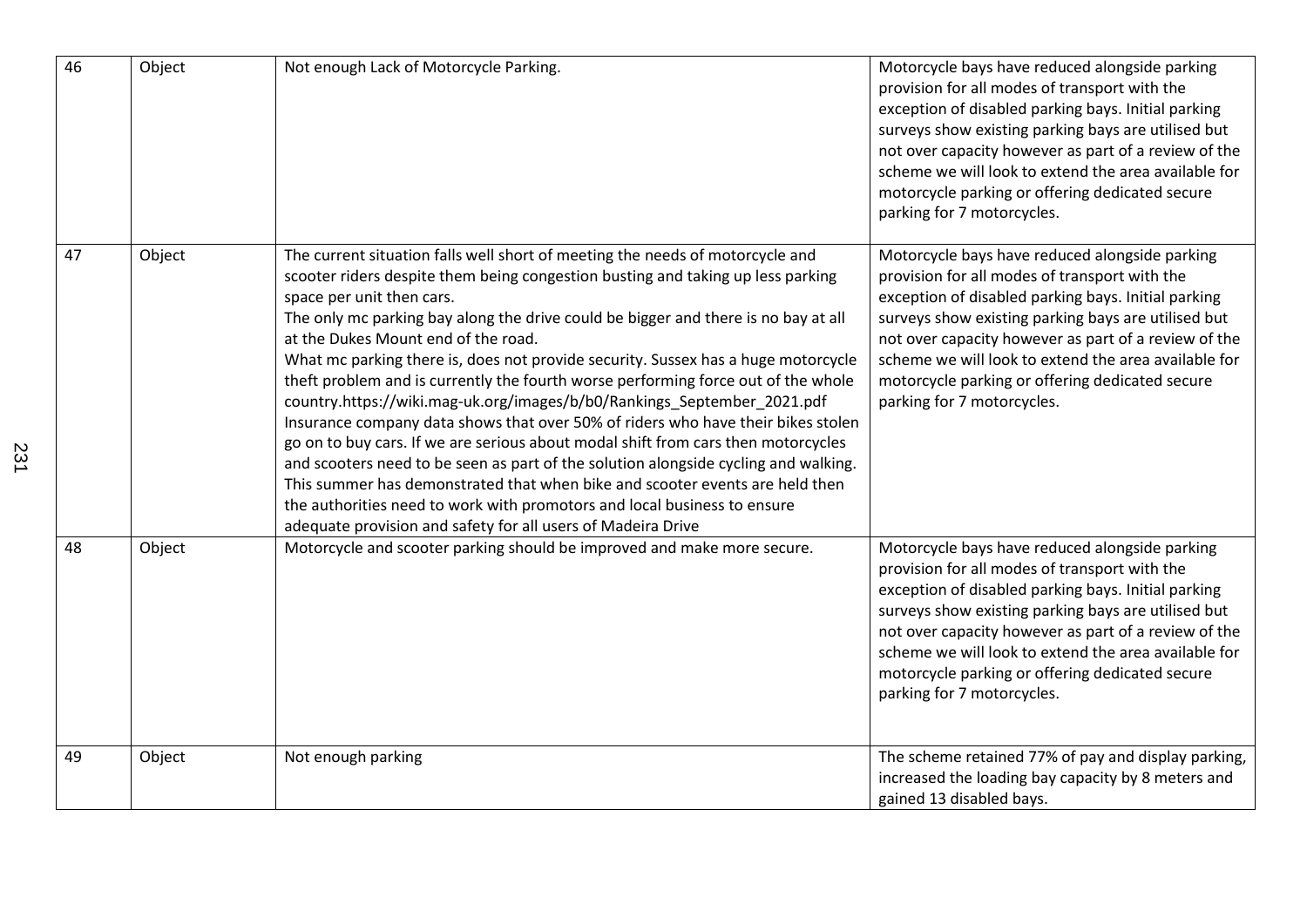| 50 | Object | The current situation falls well short of meeting the needs of motorcycle and<br>scooter riders despite them being congestion busting and taking up less parking<br>space per unit then cars.<br>The only m/c parking bay along the drive could be bigger and there is no bay at all<br>at the Dukes Mount end of the road.<br>What m/c parking there is, does not provide security. Sussex has a huge<br>motorcycle theft problem and is currently the fourth worse performing force out<br>of the whole country.<br>Ref: https://wiki.mag-uk.org/images/b/b0/Rankings_September_2021.pdf<br>Insurance company data shows that over 50% of riders who have their bikes stolen<br>go on to buy cars. If we are serious about modal shift from cars then motorcycles<br>and scooters need to be seen as part of the solution alongside cycling and walking.<br>This summer has demonstrated that when bike and scooter events are held then<br>the authorities need to work with promotors and local business to ensure<br>adequate provision and safety for all users of Madeira Drive. | Motorcycle bays have reduced alongside parking<br>provision for all modes of transport with the<br>exception of disabled parking bays. Initial parking<br>surveys show existing parking bays are utilised but<br>not over capacity however as part of a review of the<br>scheme we will look to extend the area available for<br>motorcycle parking or offering dedicated secure<br>parking for 7 motorcycles. |
|----|--------|-----------------------------------------------------------------------------------------------------------------------------------------------------------------------------------------------------------------------------------------------------------------------------------------------------------------------------------------------------------------------------------------------------------------------------------------------------------------------------------------------------------------------------------------------------------------------------------------------------------------------------------------------------------------------------------------------------------------------------------------------------------------------------------------------------------------------------------------------------------------------------------------------------------------------------------------------------------------------------------------------------------------------------------------------------------------------------------------|----------------------------------------------------------------------------------------------------------------------------------------------------------------------------------------------------------------------------------------------------------------------------------------------------------------------------------------------------------------------------------------------------------------|
| 51 | Object | There is insufficient parking for two wheeled vehicles on Madeiara Drive, the<br>parking near the cafes which existed before the inclusion of disable parking bays<br>was adequate to host a variety of bikes including easier access for the majority of<br>elderly or disabled riders . The parking also bought more business to the local cafes<br>and that's a fact.<br>I would like to see more parking in both the Volks end and at the social hub area<br>that is Yellow Wave, also please consider safer parking as far as the new Black<br>Rock development . Thankyou                                                                                                                                                                                                                                                                                                                                                                                                                                                                                                         | Motorcycle bays have reduced alongside parking<br>provision for all modes of transport with the<br>exception of disabled parking bays. Initial parking<br>surveys show existing parking bays are utilised but<br>not over capacity however as part of a review of the<br>scheme we will look to extend the area available for<br>motorcycle parking or offering dedicated secure<br>parking for 7 motorcycles. |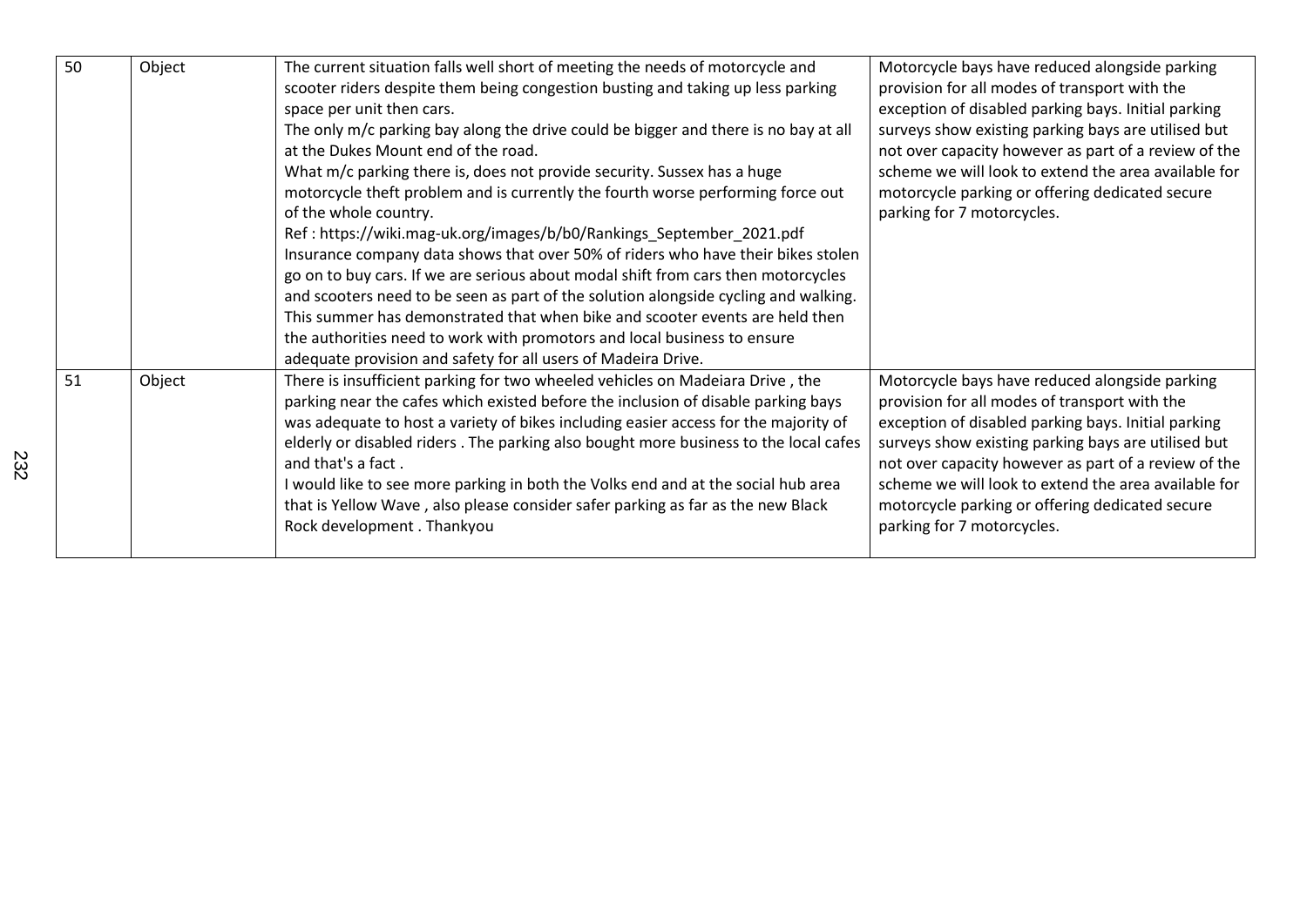| $\overline{52}$ | Object | From my perspective as a local motorcyclist, I object to this proposal on the<br>grounds that it has a negative impact on the safety of myself and other |                                                        |
|-----------------|--------|----------------------------------------------------------------------------------------------------------------------------------------------------------|--------------------------------------------------------|
|                 |        | motorcyclists - both residents and visitors.                                                                                                             |                                                        |
|                 |        |                                                                                                                                                          | ETRO-10-2021 clearly states the amendments to          |
|                 |        | 1. The solid colored red paint used on Madeira drive is not safe for motorcycling                                                                        | motorcycle parking in Part 6.1.                        |
|                 |        | over - and is positively dangerous in wet conditions, and unlike legal pedestrian                                                                        |                                                        |
|                 |        | crossing, there is no way for a motorcyclist to avoiding the paint, risking serious                                                                      | The officer notes motorcycle parking security and as   |
|                 |        | injury in ice-like conditions. This is just as valid for cyclist safety, and should never                                                                | part of a review of the scheme we will look to at      |
|                 |        | have been implemented. Backing this complaint are the ACU's reasons for refusing                                                                         | offering dedicated secure parking for 7 motorcycles.   |
|                 |        | to grant a track certificate for motorcycle use for the 2021 Speed Trials.                                                                               |                                                        |
|                 |        | 2. Although the Plan view shows Lack of Motorcycle Parking, no mention of it is                                                                          | The use of coloured paint is not related to the status |
|                 |        | made in the TRO itself.                                                                                                                                  | of ETRO-10-2021, paint colours are chosen using        |
|                 |        | 3. There is no mention of security for Lack of Motorcycle Parking (anchor points) -                                                                      | best practice guidelines.                              |
|                 |        | a missed opportunity to take a lead on reducing a crime which already has a                                                                              |                                                        |
|                 |        | significant impact in the city.                                                                                                                          | Previous parking on the northern side of Madeira       |
|                 |        |                                                                                                                                                          | Drive meant that pedestrians would be crossing two     |
|                 |        | Additionally, the current changes are discriminatory to the disabled as follows:                                                                         | lanes of traffic moving east/west with a 30mph         |
|                 |        |                                                                                                                                                          | speed limit. The scheme has implemented 2              |
|                 |        | 1. The use of red/green road painting is not differentiable by people suffering from                                                                     | informal crossing points and reduced the speed to      |
|                 |        | deuteranopia. (Red-green color blindness is the most common type of color                                                                                | 20mph.                                                 |
|                 |        | deficiency. Also known as deuteranopia.). Colour blind pedestrians have no way of                                                                        |                                                        |
|                 |        | differentiating between crossings and the cycle lane.                                                                                                    | Officer notes comments regarding ticket machines       |
|                 |        | 2. Moving parking into a position separated from the pavement by the cycle lane                                                                          | and will be reconsidered should future funds           |
|                 |        | means elderly and disabled people are put in the path of cyclists when                                                                                   | become available.                                      |
|                 |        | leaving/entering their vehicles. An obvious and very real danger, not offset by the                                                                      |                                                        |
|                 |        | amount of additional disabled parking provided by the scheme.                                                                                            |                                                        |
|                 |        | For car drivers, the scheme does not locate ticket machines in proximity to                                                                              |                                                        |
|                 |        | crossings, encouraging unsafe crossing and increasing risk.                                                                                              |                                                        |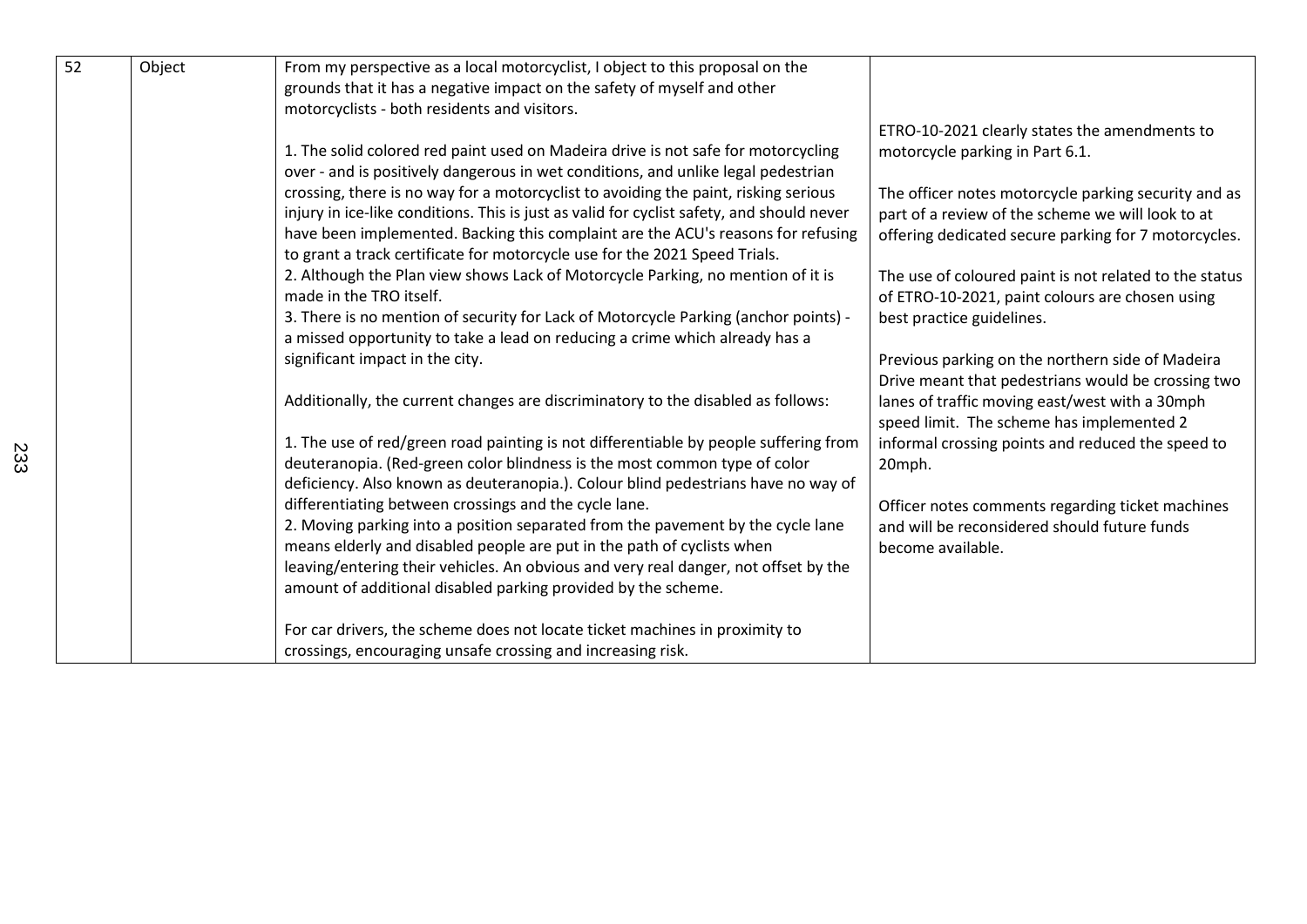| 53 | Object | The proposal does not provide for suitable parking spaces for motorcycles, which<br>evidence shows are part of the solution for beating congestion and reducing<br>emissions, whilst being part of a mixed transport economy. As a healthcare<br>worker, I have used a motorcycle in the Brighton area to commute between places<br>of work for nearly 30 years, seeing a powered two wheeler as a more flexible yet<br>less polluting (double mpg of a car) and congestion reducing form of transport.<br>Continued access to free on street parking across the city is essential.                                                          | Motorcycle bays have reduced alongside parking<br>provision for all modes of transport with the<br>exception of disabled parking bays. Initial parking<br>surveys show existing parking bays are utilised but<br>not over capacity however as part of a review of the<br>scheme we will look to extend the area available for<br>motorcycle parking or offering dedicated secure<br>parking for 7 motorcycles. |
|----|--------|----------------------------------------------------------------------------------------------------------------------------------------------------------------------------------------------------------------------------------------------------------------------------------------------------------------------------------------------------------------------------------------------------------------------------------------------------------------------------------------------------------------------------------------------------------------------------------------------------------------------------------------------|----------------------------------------------------------------------------------------------------------------------------------------------------------------------------------------------------------------------------------------------------------------------------------------------------------------------------------------------------------------------------------------------------------------|
|    |        | In anticipation of environmentally aware Brighton residents like myself switching<br>from Internal Combustion Engine powered motorcycles and being early adopters<br>of affordable electric motorcycles costing several thousand pounds (versus EV cars<br>being well beyond what I or the average person can afford, being tens of<br>thousands of pounds), Lack of Motorcycle Parking areas should necessarily include<br>charging points and should consider security of the parked powered two wheelers.<br>The problem of stolen motorcycles drives people towards car ownership, thus<br>increasing congestion and possibly pollution. |                                                                                                                                                                                                                                                                                                                                                                                                                |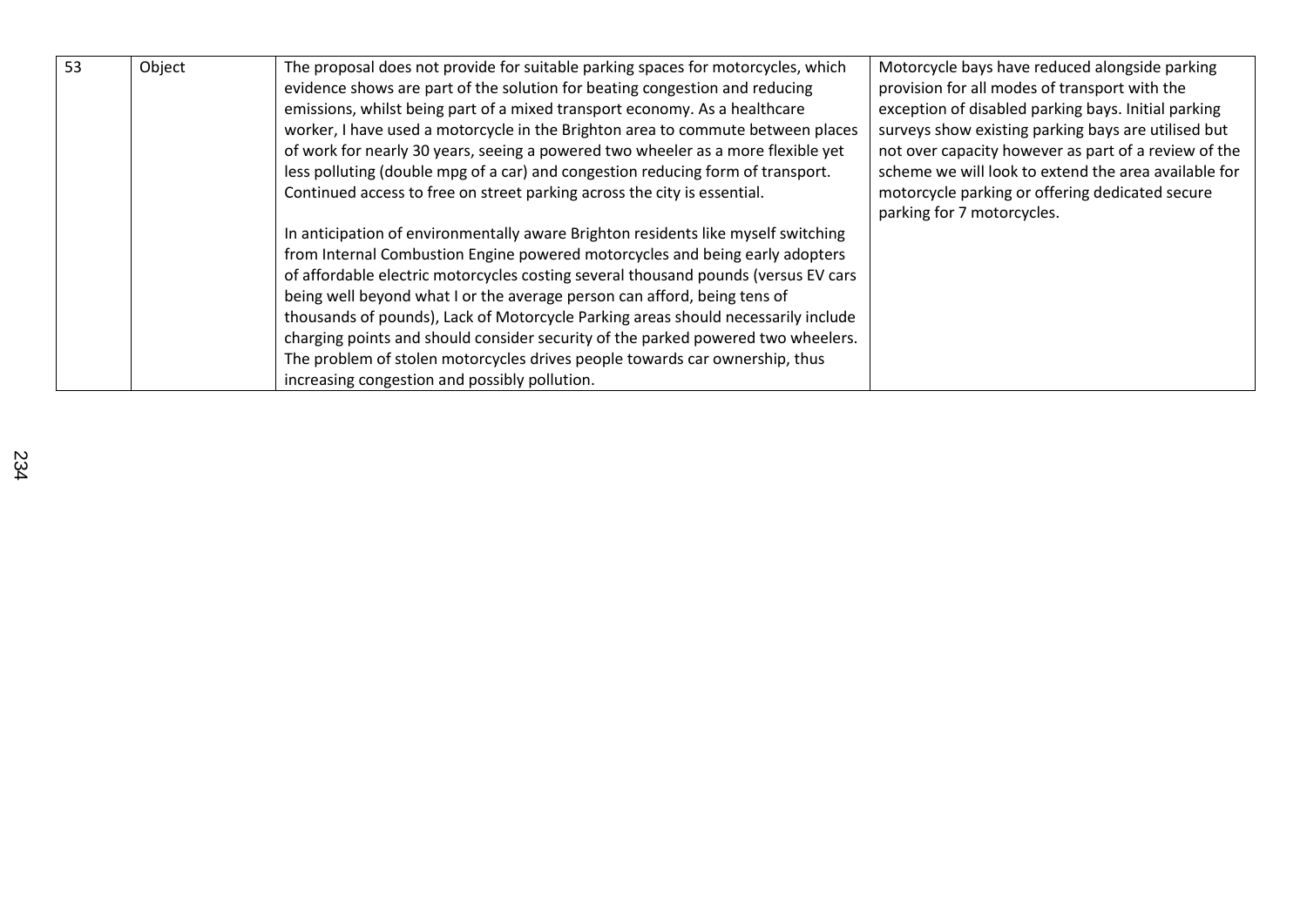| 54 | Support | Overall I support this Traffic Restriction Order in relation to the new road layout<br>and introduction of an on-carriageway two-way cycle track & one-way order for<br>general motor traffic. | Officer notes comments and will be reconsidered<br>should future funds become available. |
|----|---------|------------------------------------------------------------------------------------------------------------------------------------------------------------------------------------------------|------------------------------------------------------------------------------------------|
|    |         | Since the re-designation of the road space has been carried out, there has been a                                                                                                              | Legal advice was sought regarding the status of the                                      |
|    |         | clear increase in those cycling, including a diverse range of people using both the                                                                                                            | cycle lane and can confirm that as the cycle lane is a                                   |
|    |         | Brighton hire bikes & their own bicycles. This is an important route for both leisure                                                                                                          | distinct part of the carriageway the ETRO accurately                                     |
|    |         | & utility as it provides a seamless connection between the Marina and the City                                                                                                                 | describes the situation on the ground.                                                   |
|    |         | Centre.                                                                                                                                                                                        |                                                                                          |
|    |         | However there are some things that are wrong with it.                                                                                                                                          |                                                                                          |
|    |         | The electric vehicle charging point removed in section 10.1. The charger is still                                                                                                              |                                                                                          |
|    |         | present on the pavement, and whilst has been removed by the order (and                                                                                                                         |                                                                                          |
|    |         | markings), it may encourage some people to park upto the redundant                                                                                                                             |                                                                                          |
|    |         | infrastructure. Could the order be amended to designate a few of the other                                                                                                                     |                                                                                          |
|    |         | parking spots to Electric vehicles only (May stay 3 hours, no return 4 hours), and to                                                                                                          |                                                                                          |
|    |         | relocate/remove the current EV charger.                                                                                                                                                        |                                                                                          |
|    |         | Also there has been a handful of instances where HVGs and Vans have stopped to                                                                                                                 |                                                                                          |
|    |         | load/unload within the cycle lane, despite loading bays being provided on the                                                                                                                  |                                                                                          |
|    |         | opposite side of the road, usually within a stone throw away. Could additional                                                                                                                 |                                                                                          |
|    |         | enforcement of this be carried out or additional wands placed along the side of the                                                                                                            |                                                                                          |
|    |         | cycle lane to discourage this blocking of the cycle lane. When I've questioned those                                                                                                           |                                                                                          |
|    |         | stopped in the cycle lane, I've been told they have been granted permission to do                                                                                                              |                                                                                          |
|    |         | so by the council. I imagine this is bogus claims however.                                                                                                                                     |                                                                                          |
|    |         | Another concern I have is the legal status of the cycle lane. Is it a one-way street                                                                                                           |                                                                                          |
|    |         | with a cycle contraflow or a one-way street & a two-way cycle lane? The order is                                                                                                               |                                                                                          |
|    |         | written as if it is the latter, however physically it is the former which legally may                                                                                                          |                                                                                          |
|    |         | make it confusing and non-enforceable. Could the order be inspected by an                                                                                                                      |                                                                                          |
|    |         | independent body to ensure it is fully legally compliant.                                                                                                                                      |                                                                                          |
|    |         | Additionally some issues with the lane which may not be directly related to this                                                                                                               |                                                                                          |
|    |         | TRO but as part of this scheme.                                                                                                                                                                |                                                                                          |
|    |         | The Toucan crossing near the pier should no longer be a toucan crossing since                                                                                                                  |                                                                                          |
|    |         | cycle rights on both sides of the road have been extinguished, in addition the                                                                                                                 |                                                                                          |
|    |         | signals on this crossing are really dim & lack LLCS. However I imagine that the VG                                                                                                             |                                                                                          |
|    |         | phase 3 works will remove this crossing in the coming years.                                                                                                                                   |                                                                                          |
|    |         | Also the new signals at Dukes mound, both top and bottom lack LLCS, and therefor                                                                                                               |                                                                                          |
|    |         | advance starts for bicycles.                                                                                                                                                                   |                                                                                          |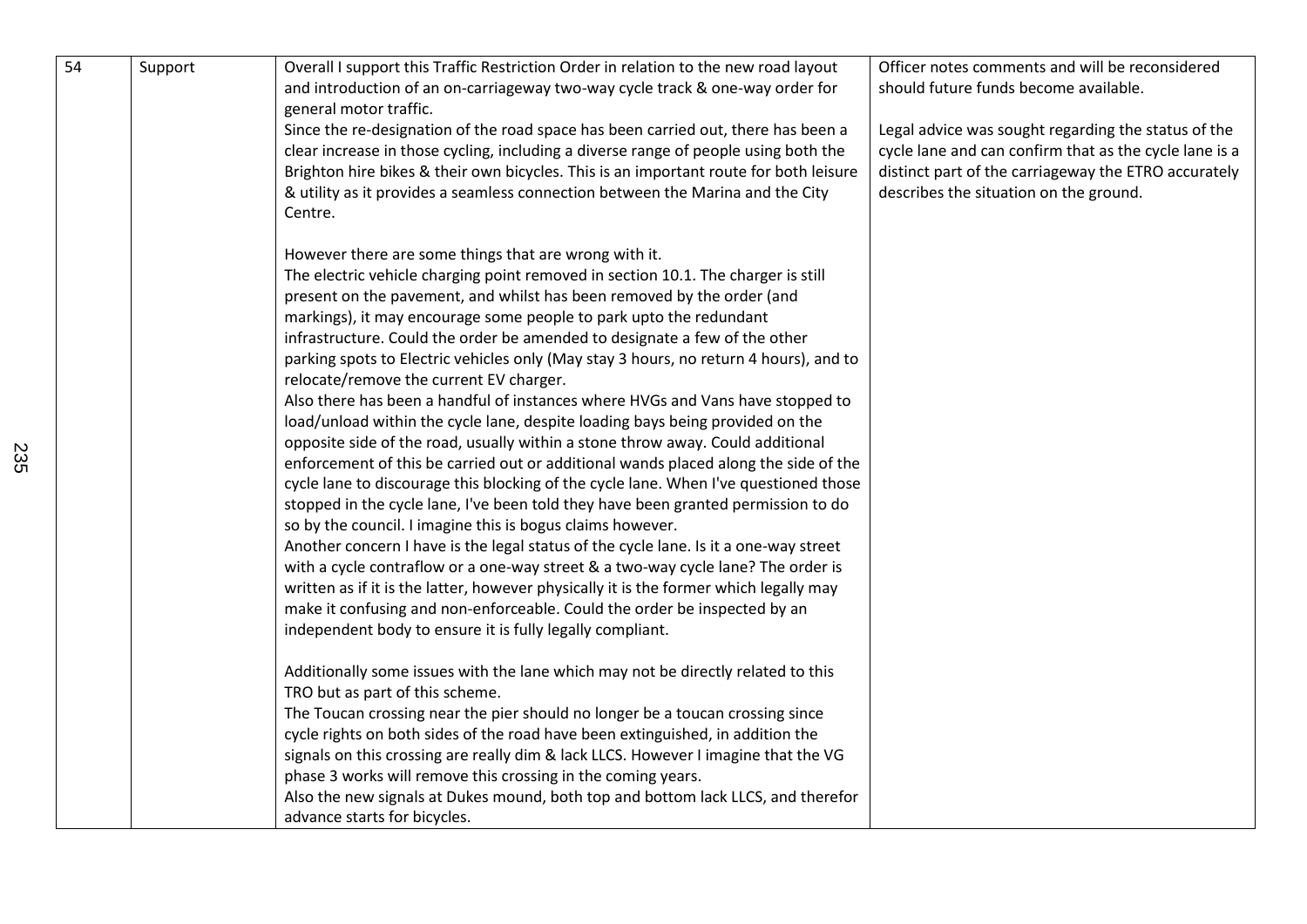| $\overline{55}$ | Support | As a resident of Queens Park ward which includes most of the scheme, I strongly<br>support the proposal which has significantly improved provision for people cycling<br>and walking along Madeira Drive, including disabled people. It has made a huge<br>difference to both residents and visitors who want to travel actively along the<br>seafront. It also improves the public realm of Madeira Drive since sea views are no<br>longer obstructed by parked cars.<br>However I would like to see the following changes to the detail of the scheme:<br>1. The orange wands at around 20m intervals are unsightly and easily damaged.<br>They should be replaced with more robust protection at more frequent intervals,<br>ideally continuous or at least every 5m. A combination wand and stick down kerb<br>should be used, preferably black with reflective bands.<br>2. The footway surface is damaged where the former cycle lane was planed off.<br>This should be repaired. The opportunity could be taken to add a linear artwork eg<br>a wavy blue line, using thermoplastic.<br>3. The footway outside Yellowave/Bison Bar remains narrow. This should be<br>widened with space taken from the other side of the road (replacing some echelon<br>parking with parallel loading bays which are needed for service vehicles which<br>currently stop in the cycle lane)<br>4. Clearer signs for the echelon parking should be provided to ensure that all<br>drivers reverse into the bays | Officer notes comments and will be reconsidered<br>should future funds become available.                                                                                                                                                                                                                       |
|-----------------|---------|--------------------------------------------------------------------------------------------------------------------------------------------------------------------------------------------------------------------------------------------------------------------------------------------------------------------------------------------------------------------------------------------------------------------------------------------------------------------------------------------------------------------------------------------------------------------------------------------------------------------------------------------------------------------------------------------------------------------------------------------------------------------------------------------------------------------------------------------------------------------------------------------------------------------------------------------------------------------------------------------------------------------------------------------------------------------------------------------------------------------------------------------------------------------------------------------------------------------------------------------------------------------------------------------------------------------------------------------------------------------------------------------------------------------------------------------------------------------------------------------------------|----------------------------------------------------------------------------------------------------------------------------------------------------------------------------------------------------------------------------------------------------------------------------------------------------------------|
| 56              | Support | As a local business we strongly support the proposal which has significantly<br>improved provision for people cycling and walking along Madeira Drive, including<br>disabled people. It has made a huge difference to both residents and visitors who<br>want to travel actively.<br>We would also like to see the orange wands replaced with better long-term<br>physical measures, ideally a continuous kerb.                                                                                                                                                                                                                                                                                                                                                                                                                                                                                                                                                                                                                                                                                                                                                                                                                                                                                                                                                                                                                                                                                        | Officer notes comments and will be reconsidered<br>should future funds become available.                                                                                                                                                                                                                       |
| 57              | Support | The separation of cyclists and pedestrians is a huge improvement and limiting<br>motor traffic to one direction has helped to reduce vehicle speeds. Ideally, during<br>the summer, the road should only be open on weekdays, to prevent selfish drivers<br>blocking the road while they wait for parking spaces. It should only be accessible to<br>disabled drivers at weekends.                                                                                                                                                                                                                                                                                                                                                                                                                                                                                                                                                                                                                                                                                                                                                                                                                                                                                                                                                                                                                                                                                                                     | Officer notes comments requesting full road closure<br>however believes the current scheme strikes a<br>balance by meeting DfT Active Travel Fund<br>requirements by reallocating road space to people<br>walking and cycling, increasing the number of<br>disabled bays, improving loading bay facilities for |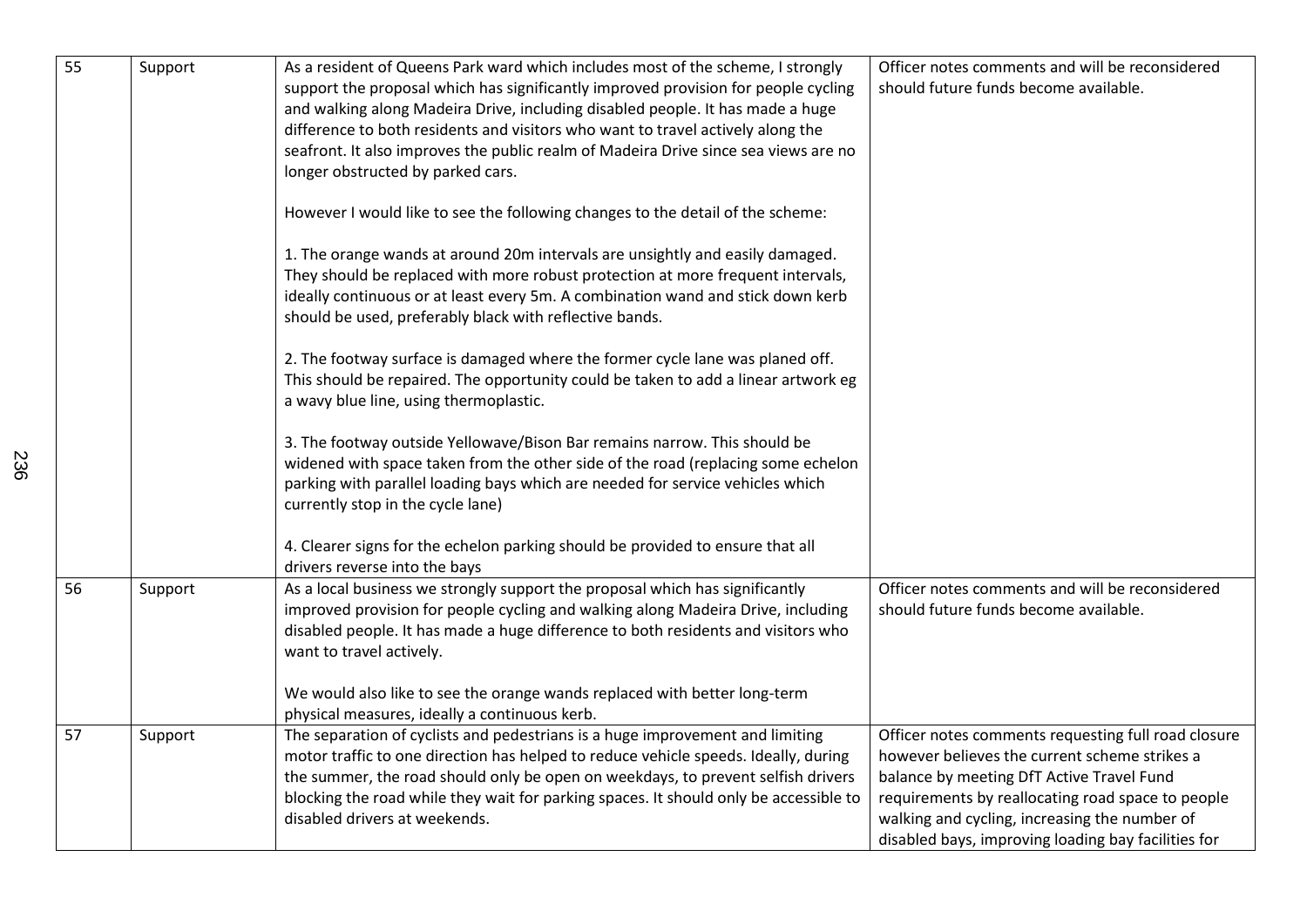|    |         |                                                                                                                                                                                                                                                                                                                                                                                                                                                                                                                                                                                                                                                                                                                                                                                                                                                                                                                      | local businesses whilst retaining one-way eastbound<br>traffic.                          |
|----|---------|----------------------------------------------------------------------------------------------------------------------------------------------------------------------------------------------------------------------------------------------------------------------------------------------------------------------------------------------------------------------------------------------------------------------------------------------------------------------------------------------------------------------------------------------------------------------------------------------------------------------------------------------------------------------------------------------------------------------------------------------------------------------------------------------------------------------------------------------------------------------------------------------------------------------|------------------------------------------------------------------------------------------|
| 58 | Support | TRO-10-2021 ETRO Madeira Drive<br>I support this proposal fully. It has transformed Madeira Drive - it has retained the<br>space and safety that we found when it was fully traffic-free. I also notice a<br>massive win for pedestrians who now have the whole raised area to amble around<br>safely. This has made it really good for everyone. Meanwhile, the cycle lane is wide<br>enough to be able to overtake/be overtaken, and to ride alongside children, or a<br>companion, which is really essential in this sociable space that is as much a<br>destination in itself as a route.<br>In making it permanent, please can a little attention be given to a few minor<br>details such as the wand type?<br>I can't wait for the rest of the seafront area - noted, must be in the top 10 miles of<br>urban seafront in the country - to be improved to a similar standard, with superb<br>space for people. | Officer notes comments and will be reconsidered<br>should future funds become available. |
| 59 | Support | I much prefer going down to this part of the beach with my children now that<br>there are fewer cars than there used to be. It's made me much more aware of the<br>playgrounds, bars etc along this stretch and it's an altogether more pleasant<br>experience visiting them.                                                                                                                                                                                                                                                                                                                                                                                                                                                                                                                                                                                                                                        | Officer notes comments and will be reconsidered<br>should future funds become available. |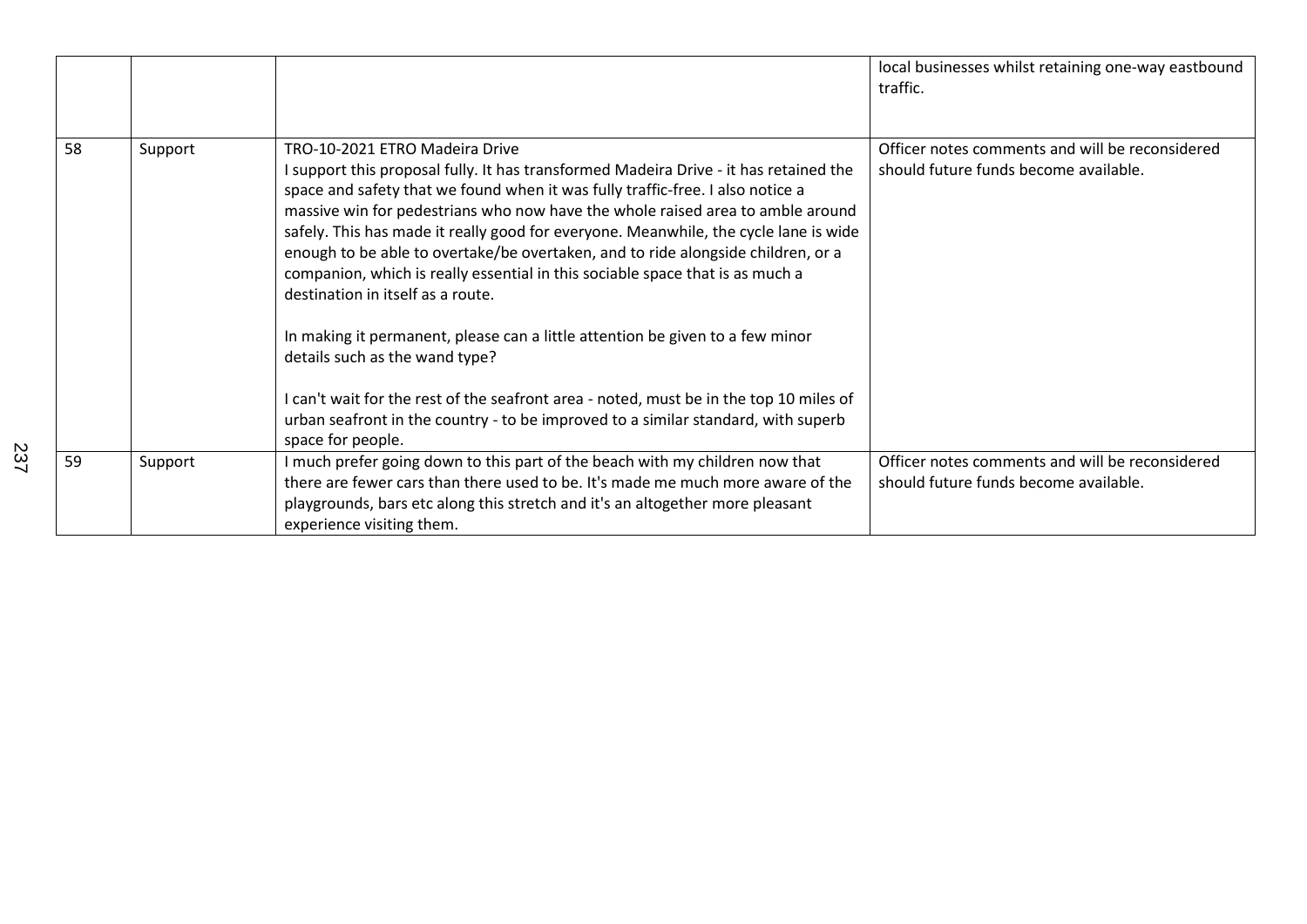| 60 | Support | These wide, clearly-marked cycle lanes are an example of the standard we should<br>be aiming at across the city. They're flat, well-surfaced and consistent, and their<br>width allows people to easily cycle together, which is essential for families with<br>younger children and for disabled people.                        | Officer notes comments and will be reconsidered<br>should future funds become available. The area<br>between Duke's Mound and Black Rock is not<br>relevant to ETRO-10-2021. |
|----|---------|----------------------------------------------------------------------------------------------------------------------------------------------------------------------------------------------------------------------------------------------------------------------------------------------------------------------------------|------------------------------------------------------------------------------------------------------------------------------------------------------------------------------|
|    |         | We responded to the survey when it opened but would like to respond again, now<br>it's been open for several months.                                                                                                                                                                                                             |                                                                                                                                                                              |
|    |         | The following improvements should be made:                                                                                                                                                                                                                                                                                       |                                                                                                                                                                              |
|    |         | - The wands are often knocked out or fall out. This sometimes leads to motor<br>vehicles being driven or parked along the cycle lane. More robust separation is<br>needed so that people feel safer when cycling.                                                                                                                |                                                                                                                                                                              |
|    |         | - There are often huge queues of cars parking on sunny days, and under these<br>conditions, motorbikes and even cars use the cycle lane to get round parking or<br>queuing cars. Measures should be taken to mitigate this. An increase in parking<br>charges may help deter people from queuing even when most spaces are full. |                                                                                                                                                                              |
|    |         | - The pavement between Bison Bar and Yellow wave is much too narrow. On busy<br>days, pedestrians spill into the cycle lane, which is dangerous for everyone.                                                                                                                                                                    |                                                                                                                                                                              |
|    |         | - On a separate but linked issue, but car racing still takes place between Duke's<br>Mound and Black Rock, mostly on weekend evenings. This is incredibly dangerous<br>and needs to be stopped.                                                                                                                                  |                                                                                                                                                                              |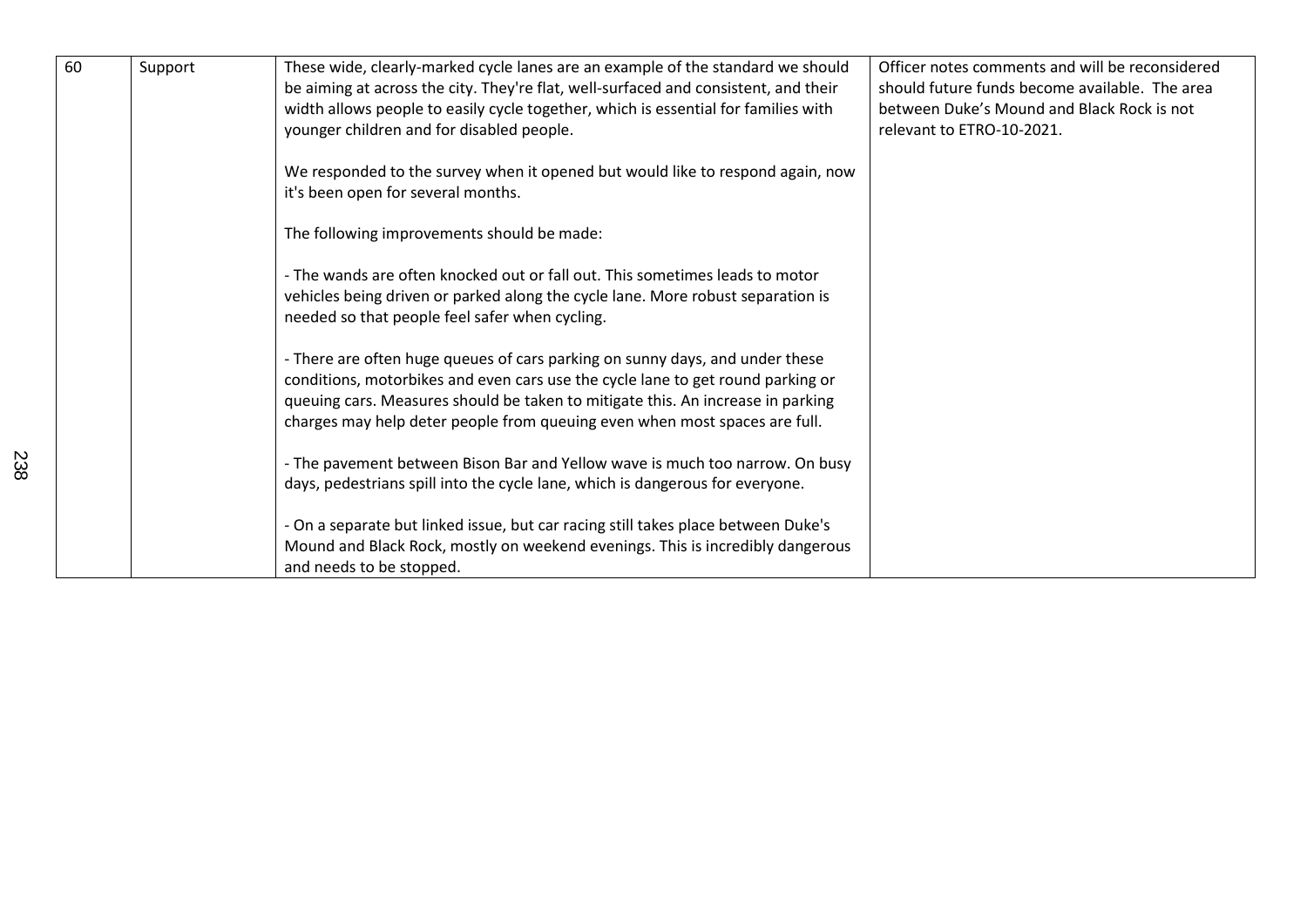| 61 | Support | I strongly support the proposal to keep the one way in place, the footways for<br>pedestrians only and the wider cycle lane of Madeira Drive.                                                                                                                                                                                                                                                                                                                                                                   | Officer notes comments and will be reconsidered<br>should future funds become available. |
|----|---------|-----------------------------------------------------------------------------------------------------------------------------------------------------------------------------------------------------------------------------------------------------------------------------------------------------------------------------------------------------------------------------------------------------------------------------------------------------------------------------------------------------------------|------------------------------------------------------------------------------------------|
|    |         | Reasons:                                                                                                                                                                                                                                                                                                                                                                                                                                                                                                        |                                                                                          |
|    |         | - As a Pedal People charity cycle pilot I have travelled this new route regularly as<br>well as in my personal time and observed the joy and accessibility of all ages able<br>to ride together and more safely.                                                                                                                                                                                                                                                                                                |                                                                                          |
|    |         | - Significantly improved provision for people of all ages and abilities for cycling and<br>walking along Madeira Drive, especially all ages of disabled people.                                                                                                                                                                                                                                                                                                                                                 |                                                                                          |
|    |         | - Made a huge difference to both residents and visitors who want to walk, wheel or<br>cycle in a safer environment with less pollution and reduced speed and threat of<br>cars.                                                                                                                                                                                                                                                                                                                                 |                                                                                          |
|    |         | - It has helped those who can travel actively to access this area far more easily.                                                                                                                                                                                                                                                                                                                                                                                                                              |                                                                                          |
|    |         | - The doubled number of disabled bays is excellent and essential given the Pedal<br>People Accessible Cycle Hub will be at Dukes Mound from Jan 2022.                                                                                                                                                                                                                                                                                                                                                           |                                                                                          |
|    |         | - The wider inclusive cycle lane (by its width and separation) is also key to enabling<br>more access for families and individuals to inclusive cycling and walking areas - as<br>to date once at Dukes Mound you are a mile from a Changing Places toilet but<br>from Summer 2022 (sea lanes) this will be vastly improved and ties in with the new<br>disabled accessible board walk along from Yellowave to Black Rock too.                                                                                  |                                                                                          |
|    |         | - This wider, more segregated lane is vital in encouraging more disabled people<br>and those living with health challenges to access active travel, along with areas of<br>the sea front including Madeira Drive and especially the undercliff - to date almost<br>inaccessible for most disabled people due to the limitation of not being able to<br>access with adaptive cycles easily (these It also improves the public realm of<br>Madeira Drive since sea views are no longer obstructed by parked cars. |                                                                                          |
|    |         | - I very much want to see this continue for the benefit of the whole community -<br>when places are more accessible they are better for everyone and this increases<br>equality and quality of life.                                                                                                                                                                                                                                                                                                            |                                                                                          |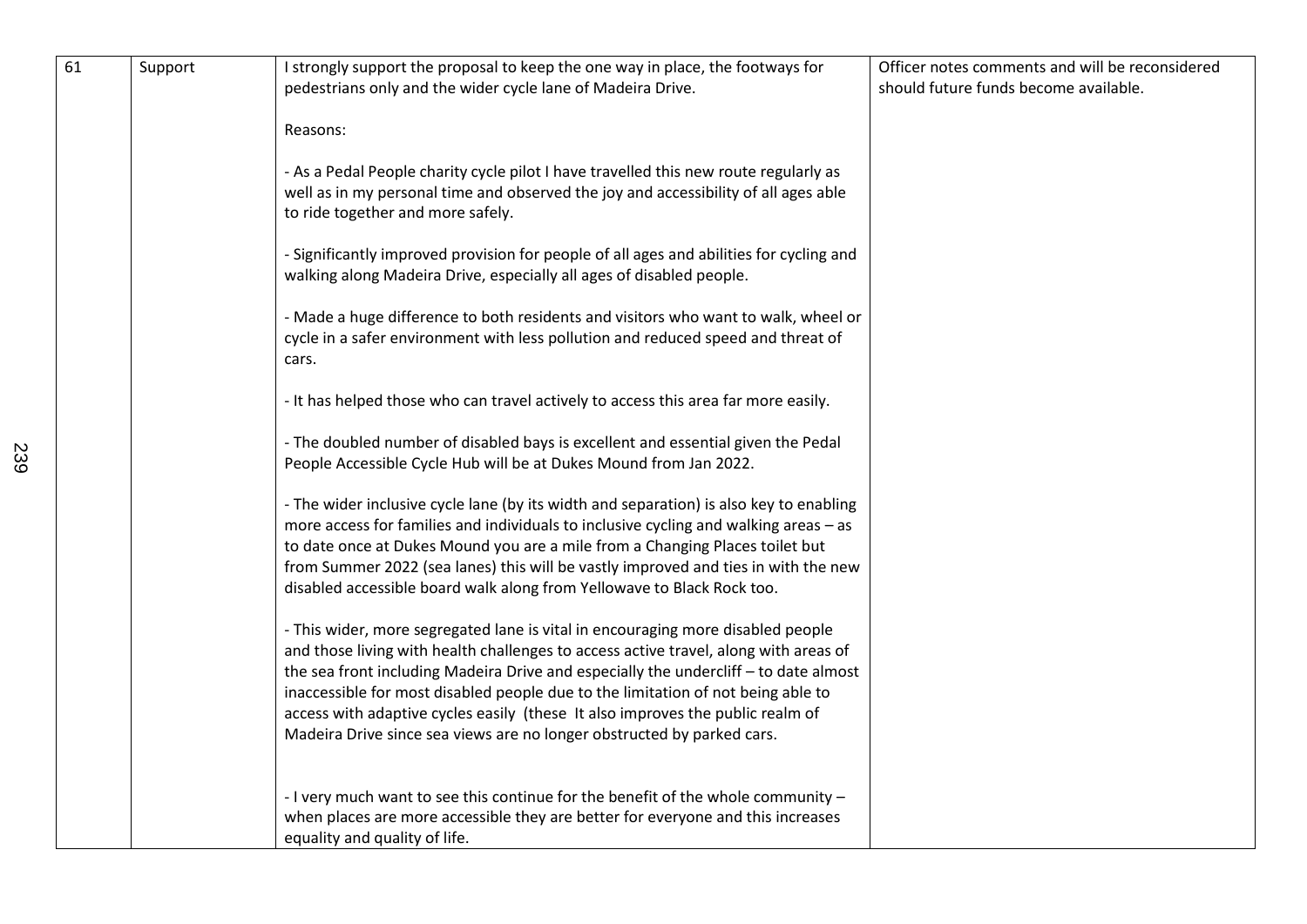| However I would like to see the following changes to the detail of the scheme:<br>A more robust physical protection at more frequent intervals on the cycle lane.<br>Digital displays at key access points detailing the number of parking spaces<br>(standard) and (disabled only) displayed to prevent build up of queuing traffic<br>while residents and visitors further adjust and can self manage their plans<br>accordingly. |  |
|-------------------------------------------------------------------------------------------------------------------------------------------------------------------------------------------------------------------------------------------------------------------------------------------------------------------------------------------------------------------------------------------------------------------------------------|--|
| Further join up from Dukes Mound and from Pier Roundabout for a similar width<br>and standard of cycle lane.                                                                                                                                                                                                                                                                                                                        |  |
|                                                                                                                                                                                                                                                                                                                                                                                                                                     |  |
|                                                                                                                                                                                                                                                                                                                                                                                                                                     |  |
|                                                                                                                                                                                                                                                                                                                                                                                                                                     |  |
|                                                                                                                                                                                                                                                                                                                                                                                                                                     |  |
|                                                                                                                                                                                                                                                                                                                                                                                                                                     |  |
|                                                                                                                                                                                                                                                                                                                                                                                                                                     |  |
|                                                                                                                                                                                                                                                                                                                                                                                                                                     |  |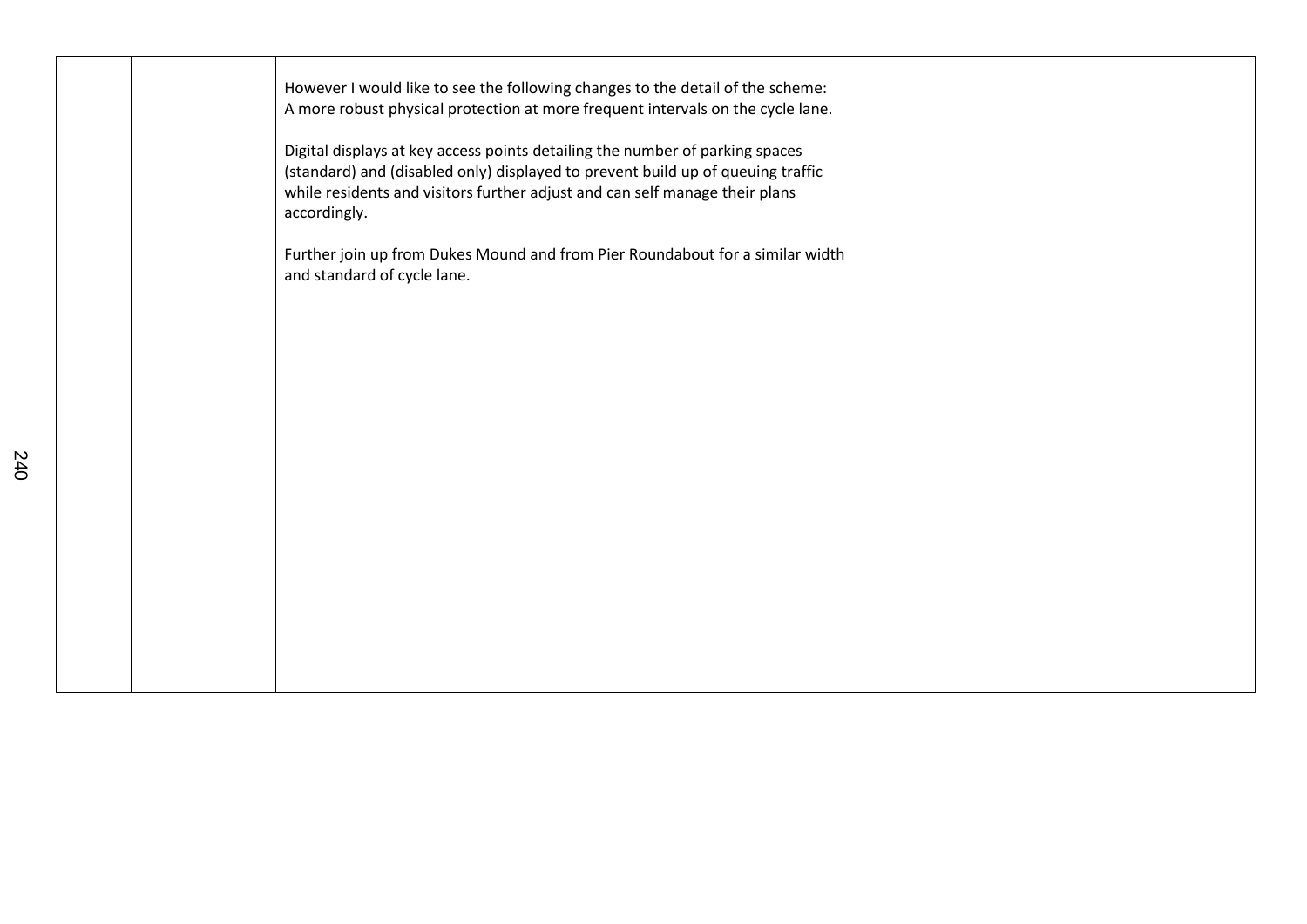| 62 | Support | I strongly support the proposal to keep the one way in place, the footways for<br>pedestrians only and the wider cycle lane of Madeira Drive.                                                                                                                                                                                                                                                                                                                                                                 | Officer notes comments and will be reconsidered<br>should future funds become available. |
|----|---------|---------------------------------------------------------------------------------------------------------------------------------------------------------------------------------------------------------------------------------------------------------------------------------------------------------------------------------------------------------------------------------------------------------------------------------------------------------------------------------------------------------------|------------------------------------------------------------------------------------------|
|    |         | Reasons:                                                                                                                                                                                                                                                                                                                                                                                                                                                                                                      |                                                                                          |
|    |         | As a Pedal People charity cycle pilot I have travelled this new route regularly as<br>well as in my personal time and observed the joy and accessibility of all ages able<br>to ride together and more safely.                                                                                                                                                                                                                                                                                                |                                                                                          |
|    |         | Significantly improved provision for people of all ages and abilities for cycling and<br>walking along Madeira Drive, especially all ages of disabled people.                                                                                                                                                                                                                                                                                                                                                 |                                                                                          |
|    |         | Made a huge difference to both residents and visitors who want to walk, wheel or<br>cycle in a safer environment with less pollution and reduced speed and threat of<br>cars.                                                                                                                                                                                                                                                                                                                                 |                                                                                          |
|    |         | It has helped those who can travel actively to access this area far more easily.                                                                                                                                                                                                                                                                                                                                                                                                                              |                                                                                          |
|    |         | The doubled number of disabled bays is excellent and essential given the Pedal<br>People Accessible Cycle Hub will be at Dukes Mound from Jan 2022.                                                                                                                                                                                                                                                                                                                                                           |                                                                                          |
|    |         | The wider inclusive cycle lane (by its width and separation) is also key to enabling<br>more access for families and individuals to inclusive cycling and walking areas - as<br>to date once at Dukes Mound you are a mile from a Changing Places toilet but<br>from Summer 2022 (sea lanes) this will be vastly improved and ties in with the new<br>disabled accessible board walk along from Yellowave to Black Rock too.                                                                                  |                                                                                          |
|    |         | This wider, more segregated lane is vital in encouraging more disabled people and<br>those living with health challenges to access active travel, along with areas of the<br>sea front including Madeira Drive and especially the undercliff - to date almost<br>inaccessible for most disabled people due to the limitation of not being able to<br>access with adaptive cycles easily (these It also improves the public realm of<br>Madeira Drive since sea views are no longer obstructed by parked cars. |                                                                                          |
|    |         | I very much want to see this continue for the benefit of the whole community -<br>when places are more accessible they are better for everyone and this increases<br>equality and quality of life.                                                                                                                                                                                                                                                                                                            |                                                                                          |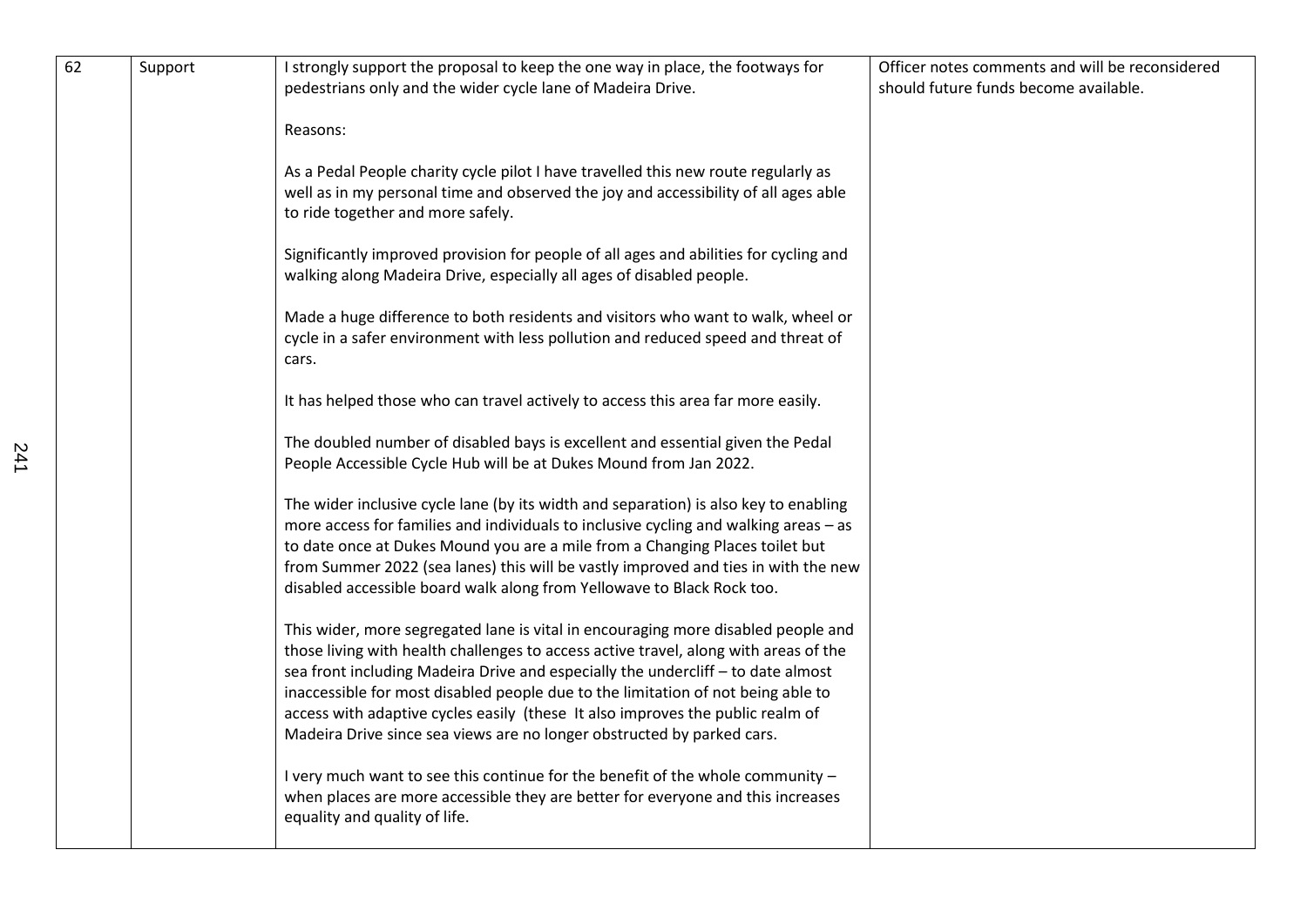| However I would like to see the following changes to the detail of the scheme:<br>A more robust physical protection at more frequent intervals on the cycle lane.                                                                                              |  |
|----------------------------------------------------------------------------------------------------------------------------------------------------------------------------------------------------------------------------------------------------------------|--|
| Digital displays at key access points detailing the number of parking spaces<br>(standard) and (disabled only) displayed to prevent build up of queuing traffic<br>while residents and visitors further adjust and can self manage their plans<br>accordingly. |  |
| Further join up from Dukes Mound and from Pier Roundabout for a similar width<br>and standard of cycle lane.                                                                                                                                                   |  |
|                                                                                                                                                                                                                                                                |  |
|                                                                                                                                                                                                                                                                |  |
|                                                                                                                                                                                                                                                                |  |
|                                                                                                                                                                                                                                                                |  |
|                                                                                                                                                                                                                                                                |  |
|                                                                                                                                                                                                                                                                |  |
|                                                                                                                                                                                                                                                                |  |
|                                                                                                                                                                                                                                                                |  |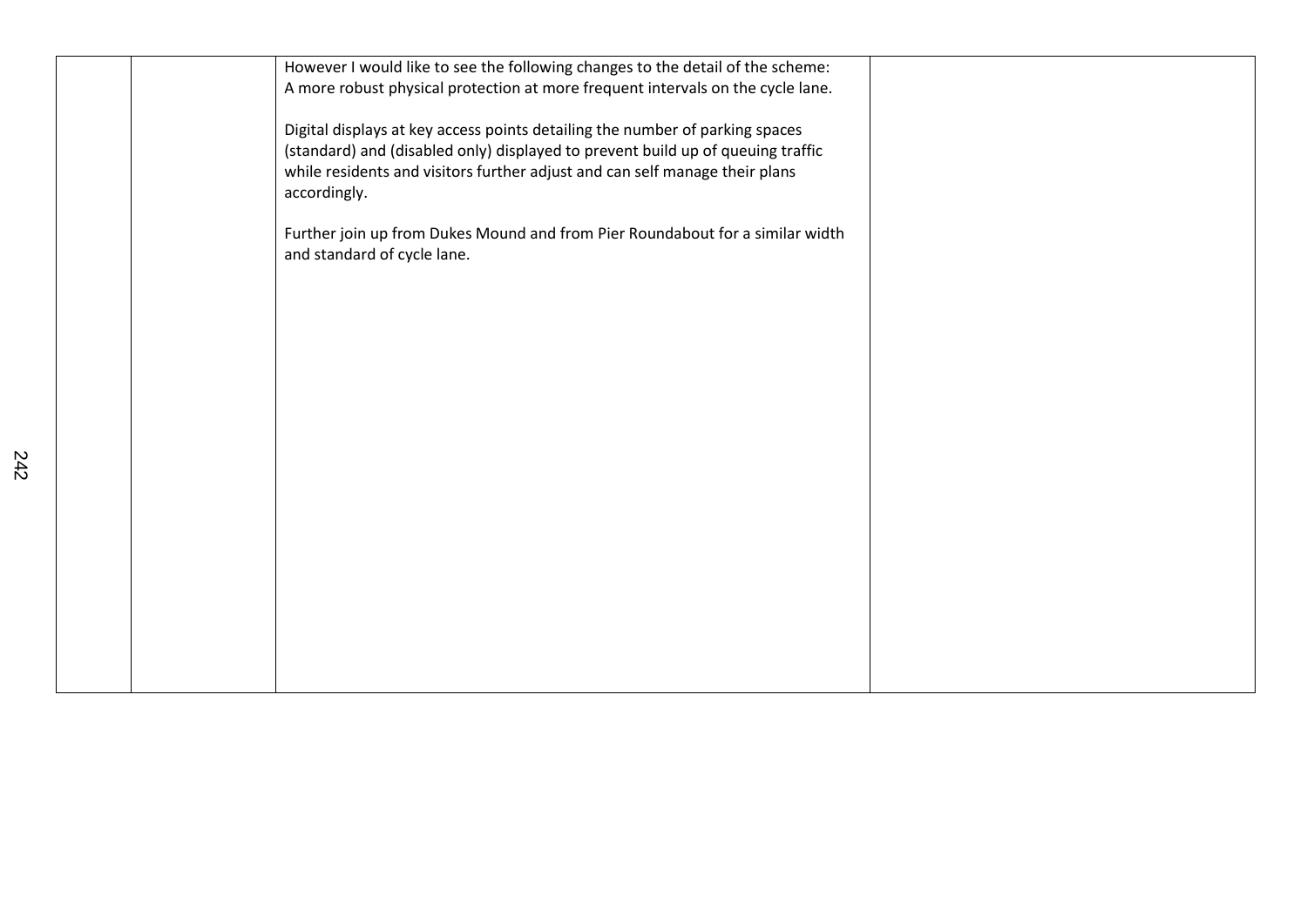| 63 | Support | I strongly support the proposal which has significantly improved provision for                                                                                | Officer notes comments and will be reconsidered |
|----|---------|---------------------------------------------------------------------------------------------------------------------------------------------------------------|-------------------------------------------------|
|    |         | people cycling and walking along Madeira Drive, including disabled people.                                                                                    | should future funds become available.           |
|    |         | However I would like to see the following changes to the detail of the scheme:                                                                                |                                                 |
|    |         | 1. The footway surface is damaged where the former cycle lane was planed off.                                                                                 |                                                 |
|    |         | This should be repaired. The opportunity could be taken to add a linear artwork eg<br>a wavy blue line, using thermoplastic.                                  |                                                 |
|    |         | 2. The footway outside Yellowave/Bison Bar remains narrow. This should be<br>widened with space taken from the other side of the road (replacing some echelon |                                                 |
|    |         | parking with parallel loading bays which are needed for service vehicles which                                                                                |                                                 |
|    |         | currently stop in the cycle lane)                                                                                                                             |                                                 |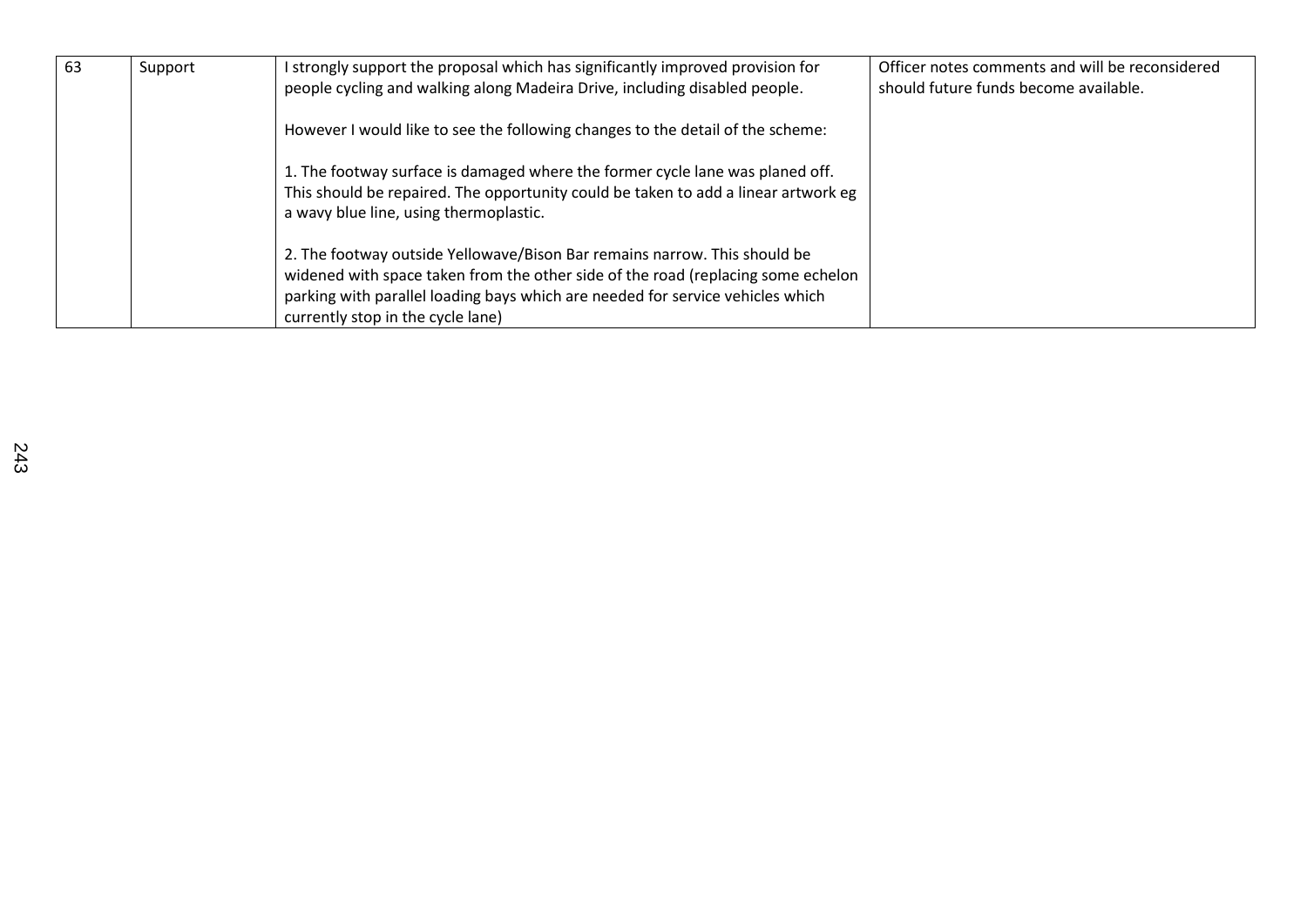| 64 | Support | I strongly support the proposal to keep the one way in place, the footways for<br>pedestrians only and the wider cycle lane of Madeira Drive.                                                                                                                                                                                                                                                                                                                                                                 | Officer notes comments and will be reconsidered<br>should future funds become available. |
|----|---------|---------------------------------------------------------------------------------------------------------------------------------------------------------------------------------------------------------------------------------------------------------------------------------------------------------------------------------------------------------------------------------------------------------------------------------------------------------------------------------------------------------------|------------------------------------------------------------------------------------------|
|    |         | Reasons:                                                                                                                                                                                                                                                                                                                                                                                                                                                                                                      |                                                                                          |
|    |         | As a Pedal People charity cycle pilot I have travelled this new route regularly as<br>well as in my personal time and observed the joy and accessibility of all ages able<br>to ride together and more safely.                                                                                                                                                                                                                                                                                                |                                                                                          |
|    |         | Significantly improved provision for people of all ages and abilities for cycling and<br>walking along Madeira Drive, especially all ages of disabled people.                                                                                                                                                                                                                                                                                                                                                 |                                                                                          |
|    |         | Made a huge difference to both residents and visitors who want to walk, wheel or<br>cycle in a safer environment with less pollution and reduced speed and threat of<br>cars.                                                                                                                                                                                                                                                                                                                                 |                                                                                          |
|    |         | It has helped those who can travel actively to access this area far more easily.                                                                                                                                                                                                                                                                                                                                                                                                                              |                                                                                          |
|    |         | The doubled number of disabled bays is excellent and essential given the Pedal<br>People Accessible Cycle Hub will be at Dukes Mound from Jan 2022.                                                                                                                                                                                                                                                                                                                                                           |                                                                                          |
|    |         | The wider inclusive cycle lane (by its width and separation) is also key to enabling<br>more access for families and individuals to inclusive cycling and walking areas - as<br>to date once at Dukes Mound you are a mile from a Changing Places toilet but<br>from Summer 2022 (sea lanes) this will be vastly improved and ties in with the new<br>disabled accessible board walk along from Yellowave to Black Rock too.                                                                                  |                                                                                          |
|    |         | This wider, more segregated lane is vital in encouraging more disabled people and<br>those living with health challenges to access active travel, along with areas of the<br>sea front including Madeira Drive and especially the undercliff - to date almost<br>inaccessible for most disabled people due to the limitation of not being able to<br>access with adaptive cycles easily (these It also improves the public realm of<br>Madeira Drive since sea views are no longer obstructed by parked cars. |                                                                                          |
|    |         | I very much want to see this continue for the benefit of the whole community -<br>when places are more accessible they are better for everyone and this increases<br>equality and quality of life.                                                                                                                                                                                                                                                                                                            |                                                                                          |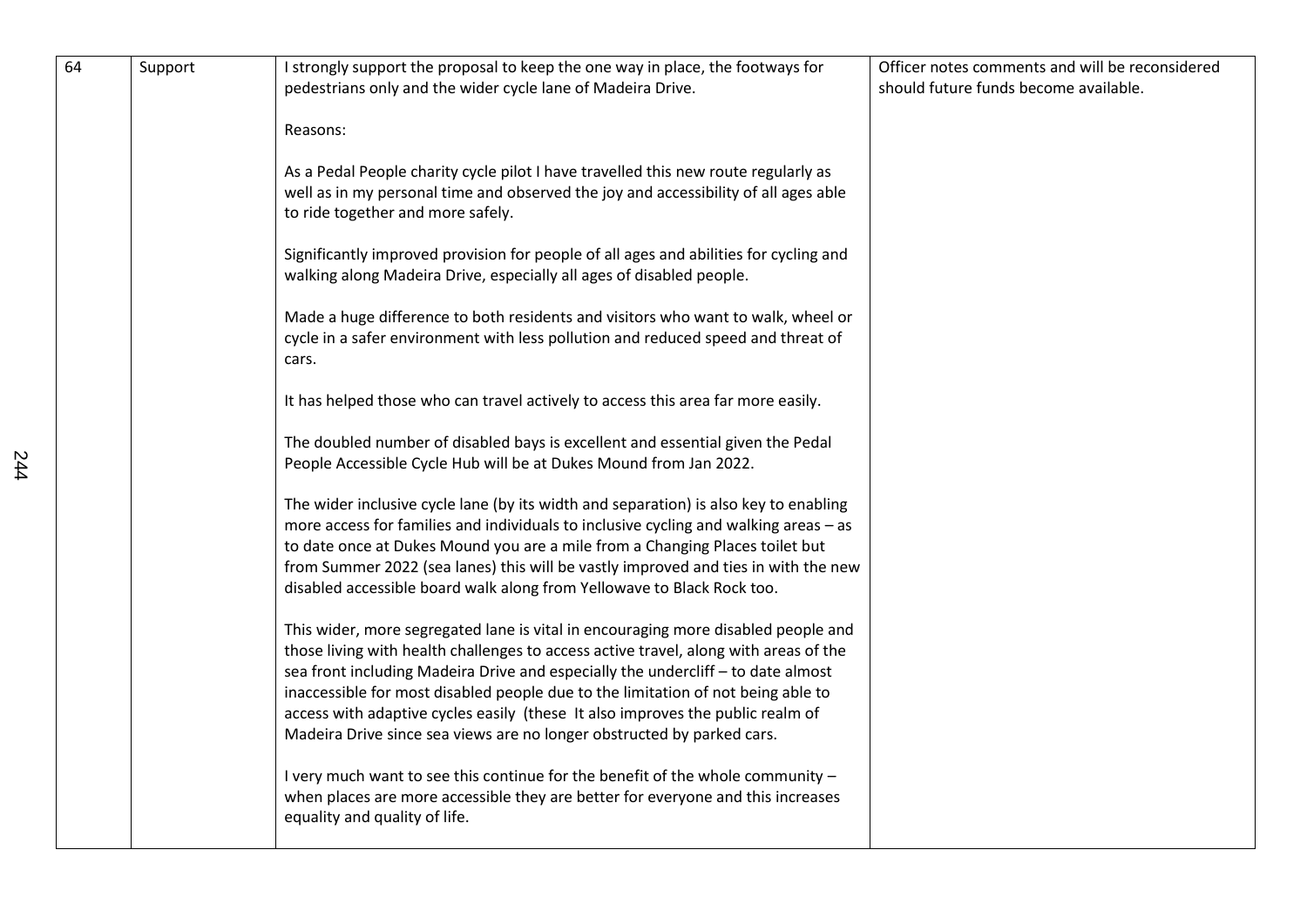| However I would like to see the following changes to the detail of the scheme:  |  |
|---------------------------------------------------------------------------------|--|
| A more robust physical protection at more frequent intervals on the cycle lane. |  |
| Digital displays at key access points detailing the number of parking spaces    |  |
| (standard) and (disabled only) displayed to prevent build up of queuing traffic |  |
| while residents and visitors further adjust and can self manage their plans     |  |
| accordingly.                                                                    |  |
| Further join up from Dukes Mound and from Pier Roundabout for a similar width   |  |
| and standard of cycle lane.                                                     |  |
|                                                                                 |  |
|                                                                                 |  |
|                                                                                 |  |
|                                                                                 |  |
|                                                                                 |  |
|                                                                                 |  |
|                                                                                 |  |
|                                                                                 |  |
|                                                                                 |  |
|                                                                                 |  |
|                                                                                 |  |
|                                                                                 |  |
|                                                                                 |  |
|                                                                                 |  |
|                                                                                 |  |
|                                                                                 |  |
|                                                                                 |  |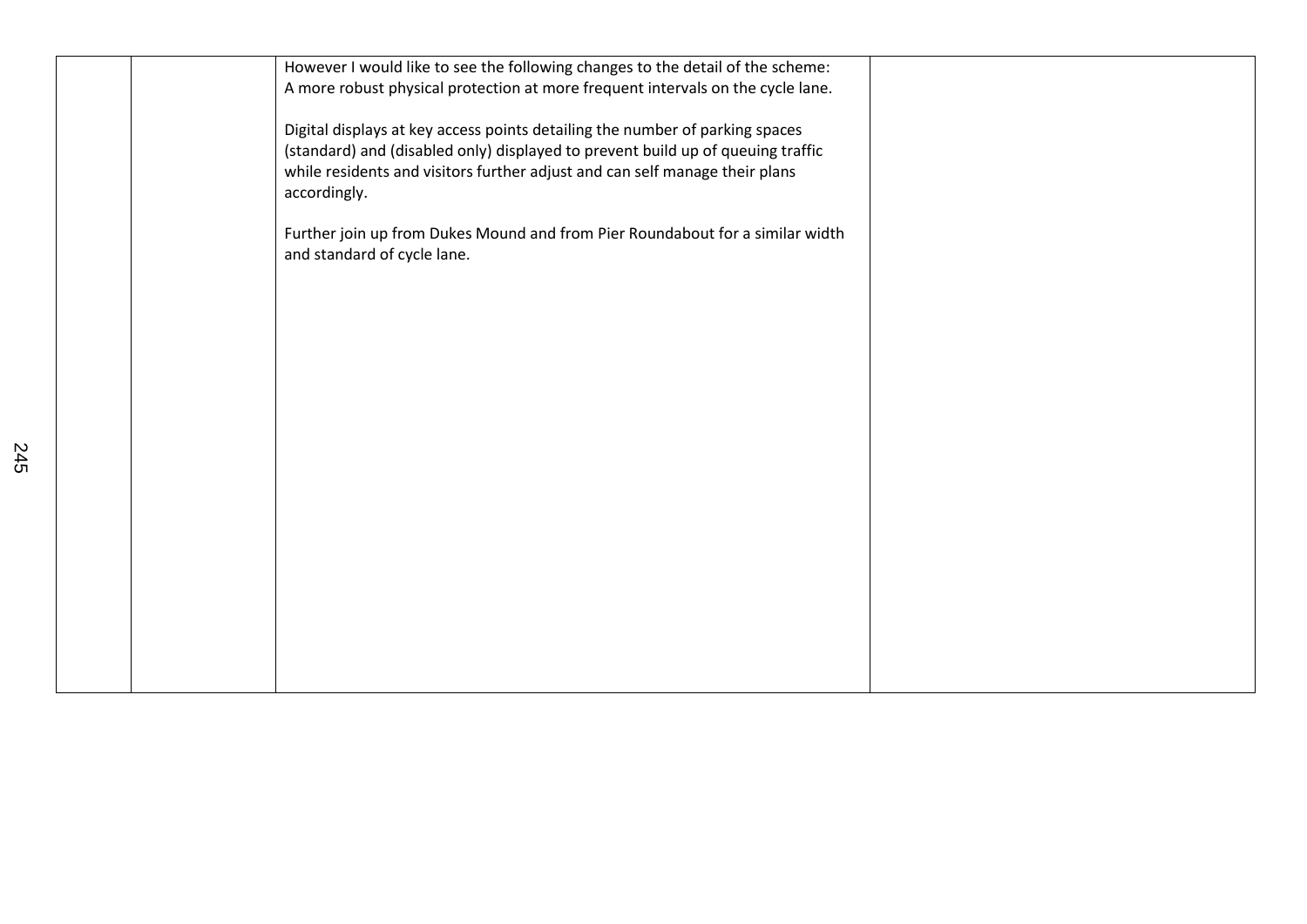| 65 |         |                                                                                                                                                                                                                                                                                                                                                                                                                                                                                                                 | Officer notes comments and will be reconsidered |
|----|---------|-----------------------------------------------------------------------------------------------------------------------------------------------------------------------------------------------------------------------------------------------------------------------------------------------------------------------------------------------------------------------------------------------------------------------------------------------------------------------------------------------------------------|-------------------------------------------------|
|    | Support | I strongly support the proposal to keep the one way in place, the footways for<br>pedestrians only and the wider cycle lane of Madeira Drive.                                                                                                                                                                                                                                                                                                                                                                   | should future funds become available.           |
|    |         | Reasons:                                                                                                                                                                                                                                                                                                                                                                                                                                                                                                        |                                                 |
|    |         | - As a Pedal People charity cycle pilot I have travelled this new route regularly. As a<br>local resident with teenage children I also use this and the wider cycle lanes<br>throughout our town. I recognise the importance of having wide accessible travel<br>corridors to make cycling a safe and enjoyable experience. It also encourages my<br>children to use their bikes allowing greater independence and thoughtful when it<br>comes to sustainability.                                               |                                                 |
|    |         | - Significantly improved provision for people of all ages and abilities for cycling and<br>walking along Madeira Drive, especially all ages of disabled people.                                                                                                                                                                                                                                                                                                                                                 |                                                 |
|    |         | - Made a huge difference to both residents and visitors who want to walk, wheel or<br>cycle in a safer environment with less pollution and reduced speed and threat of<br>cars.                                                                                                                                                                                                                                                                                                                                 |                                                 |
|    |         | - It has helped those who can travel actively to access this area far more easily.                                                                                                                                                                                                                                                                                                                                                                                                                              |                                                 |
|    |         | - The doubled number of disabled bays is excellent and essential given the Pedal<br>People Accessible Cycle Hub will be at Dukes Mound from Jan 2022.                                                                                                                                                                                                                                                                                                                                                           |                                                 |
|    |         | - The wider inclusive cycle lane (by its width and separation) is also key to enabling<br>more access for families and individuals to inclusive cycling and walking areas - as<br>to date once at Dukes Mound you are a mile from a Changing Places toilet but<br>from Summer 2022 (sea lanes) this will be vastly improved and ties in with the new<br>disabled accessible board walk along from Yellowave to Black Rock too.                                                                                  |                                                 |
|    |         | - This wider, more segregated lane is vital in encouraging more disabled people<br>and those living with health challenges to access active travel, along with areas of<br>the sea front including Madeira Drive and especially the undercliff - to date almost<br>inaccessible for most disabled people due to the limitation of not being able to<br>access with adaptive cycles easily (these It also improves the public realm of<br>Madeira Drive since sea views are no longer obstructed by parked cars. |                                                 |
|    |         |                                                                                                                                                                                                                                                                                                                                                                                                                                                                                                                 |                                                 |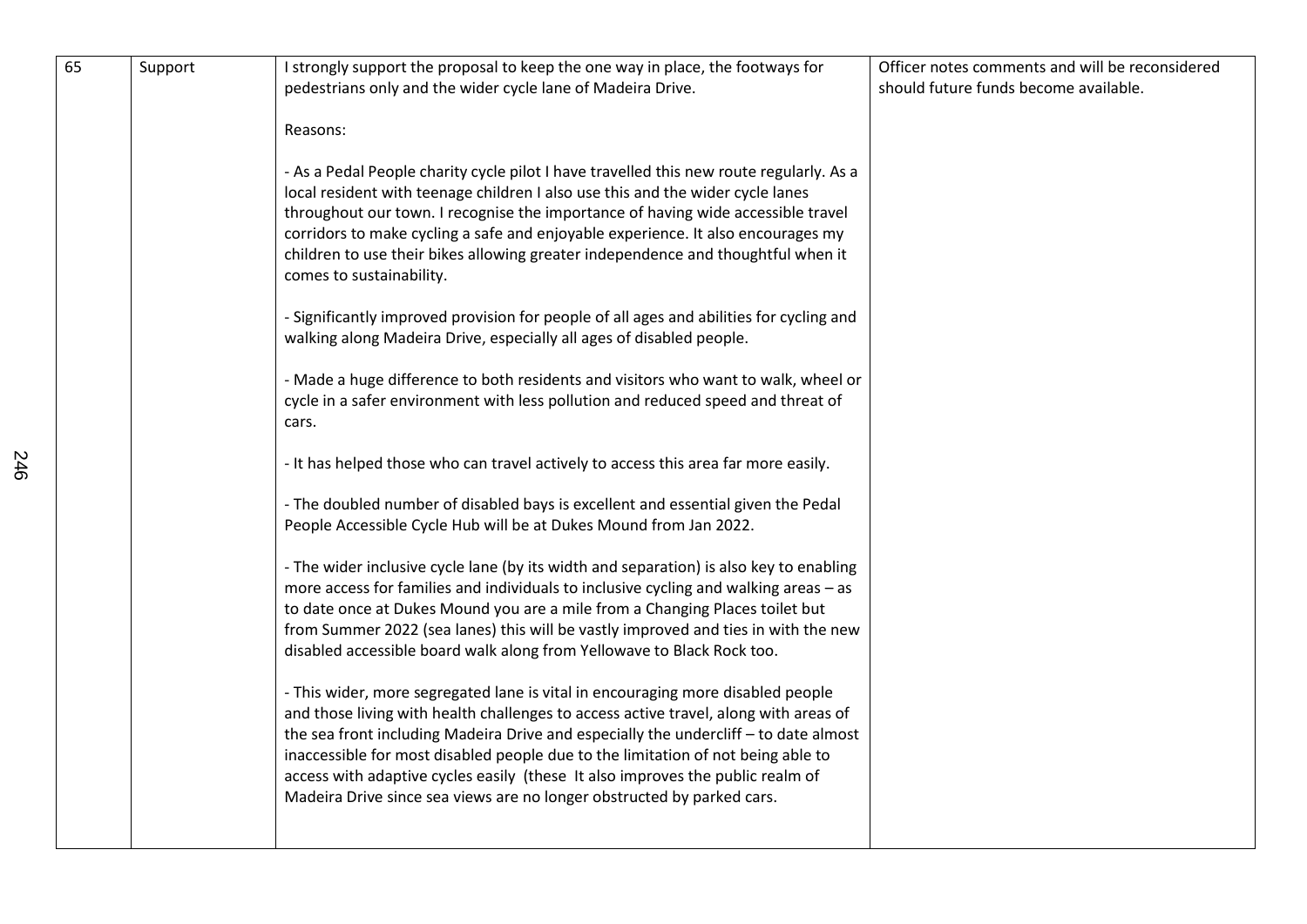|  | - I very much want to see this continue for the benefit of the whole community -<br>when places are more accessible they are better for everyone and this increases<br>equality and quality of life.                                                           |  |
|--|----------------------------------------------------------------------------------------------------------------------------------------------------------------------------------------------------------------------------------------------------------------|--|
|  | However I would like to see the following changes to the detail of the scheme:<br>A more robust physical protection at more frequent intervals on the cycle lane.                                                                                              |  |
|  | Digital displays at key access points detailing the number of parking spaces<br>(standard) and (disabled only) displayed to prevent build up of queuing traffic<br>while residents and visitors further adjust and can self manage their plans<br>accordingly. |  |
|  | Further join up from Dukes Mound and from Pier Roundabout for a similar width<br>and standard of cycle lane.                                                                                                                                                   |  |
|  |                                                                                                                                                                                                                                                                |  |
|  |                                                                                                                                                                                                                                                                |  |
|  |                                                                                                                                                                                                                                                                |  |
|  |                                                                                                                                                                                                                                                                |  |
|  |                                                                                                                                                                                                                                                                |  |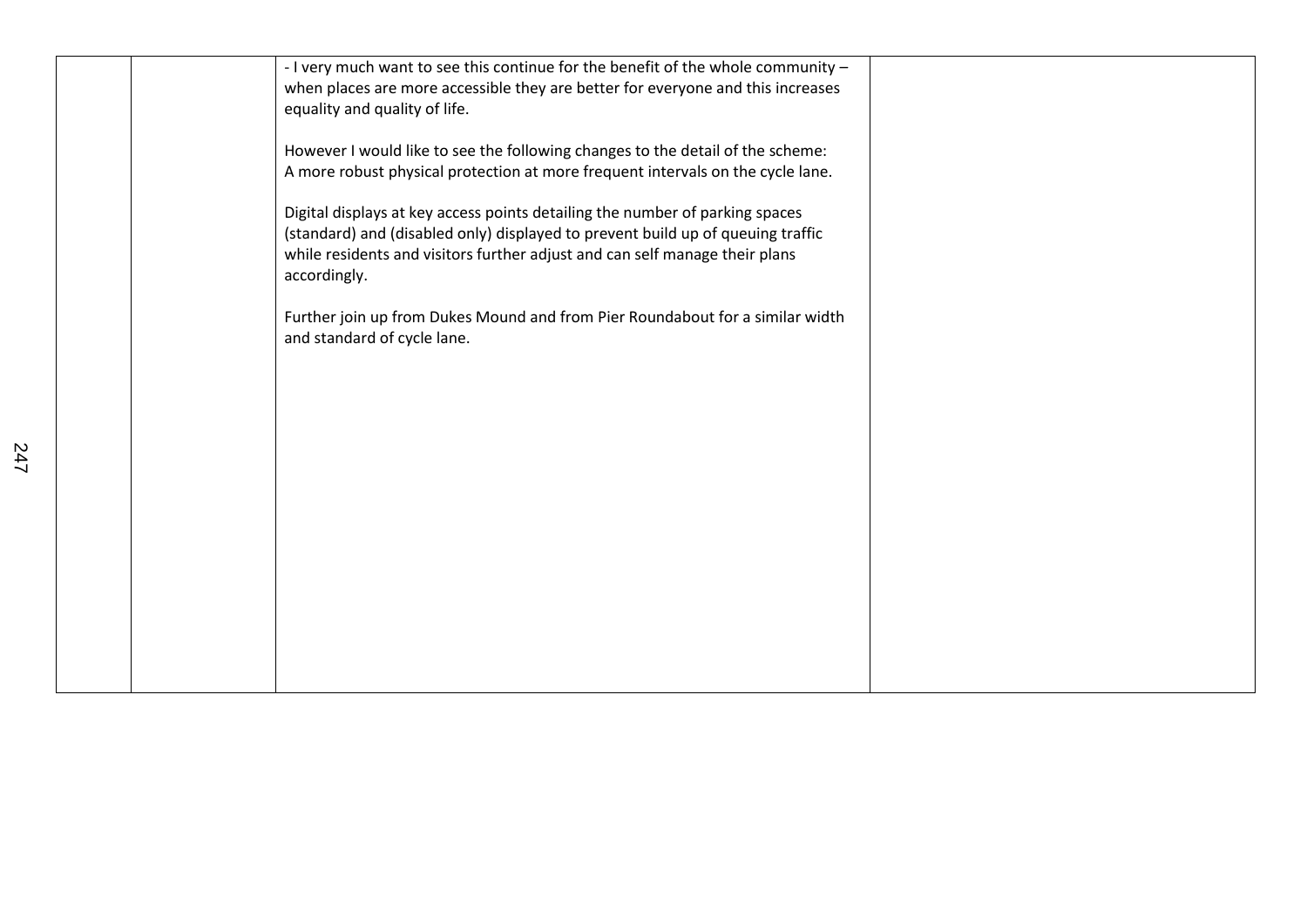| 66 | Support | I strongly support the proposal to keep the one way in place, the footways for<br>pedestrians only and the wider cycle lane of Madeira Drive.                                                                                                                                                                                                                                                                                                                                                                 | Officer notes comments and will be reconsidered<br>should future funds become available. |
|----|---------|---------------------------------------------------------------------------------------------------------------------------------------------------------------------------------------------------------------------------------------------------------------------------------------------------------------------------------------------------------------------------------------------------------------------------------------------------------------------------------------------------------------|------------------------------------------------------------------------------------------|
|    |         | Reasons:                                                                                                                                                                                                                                                                                                                                                                                                                                                                                                      |                                                                                          |
|    |         | As a Pedal People charity cycle pilot I have travelled this new route regularly as<br>well as in my personal time and observed the joy and accessibility of all ages able<br>to ride together and more safely.                                                                                                                                                                                                                                                                                                |                                                                                          |
|    |         | Significantly improved provision for people of all ages and abilities for cycling and<br>walking along Madeira Drive, especially all ages of disabled people.                                                                                                                                                                                                                                                                                                                                                 |                                                                                          |
|    |         | Made a huge difference to both residents and visitors who want to walk, wheel or<br>cycle in a safer environment with less pollution and reduced speed and threat of<br>cars.                                                                                                                                                                                                                                                                                                                                 |                                                                                          |
|    |         | It has helped those who can travel actively to access this area far more easily.                                                                                                                                                                                                                                                                                                                                                                                                                              |                                                                                          |
|    |         | The doubled number of disabled bays is excellent and essential given the Pedal<br>People Accessible Cycle Hub will be at Dukes Mound from Jan 2022.                                                                                                                                                                                                                                                                                                                                                           |                                                                                          |
|    |         | The wider inclusive cycle lane (by its width and separation) is also key to enabling<br>more access for families and individuals to inclusive cycling and walking areas - as<br>to date once at Dukes Mound you are a mile from a Changing Places toilet but<br>from Summer 2022 (sea lanes) this will be vastly improved and ties in with the new<br>disabled accessible board walk along from Yellowave to Black Rock too.                                                                                  |                                                                                          |
|    |         | This wider, more segregated lane is vital in encouraging more disabled people and<br>those living with health challenges to access active travel, along with areas of the<br>sea front including Madeira Drive and especially the undercliff - to date almost<br>inaccessible for most disabled people due to the limitation of not being able to<br>access with adaptive cycles easily (these It also improves the public realm of<br>Madeira Drive since sea views are no longer obstructed by parked cars. |                                                                                          |
|    |         | I very much want to see this continue for the benefit of the whole community -<br>when places are more accessible they are better for everyone and this increases<br>equality and quality of life.                                                                                                                                                                                                                                                                                                            |                                                                                          |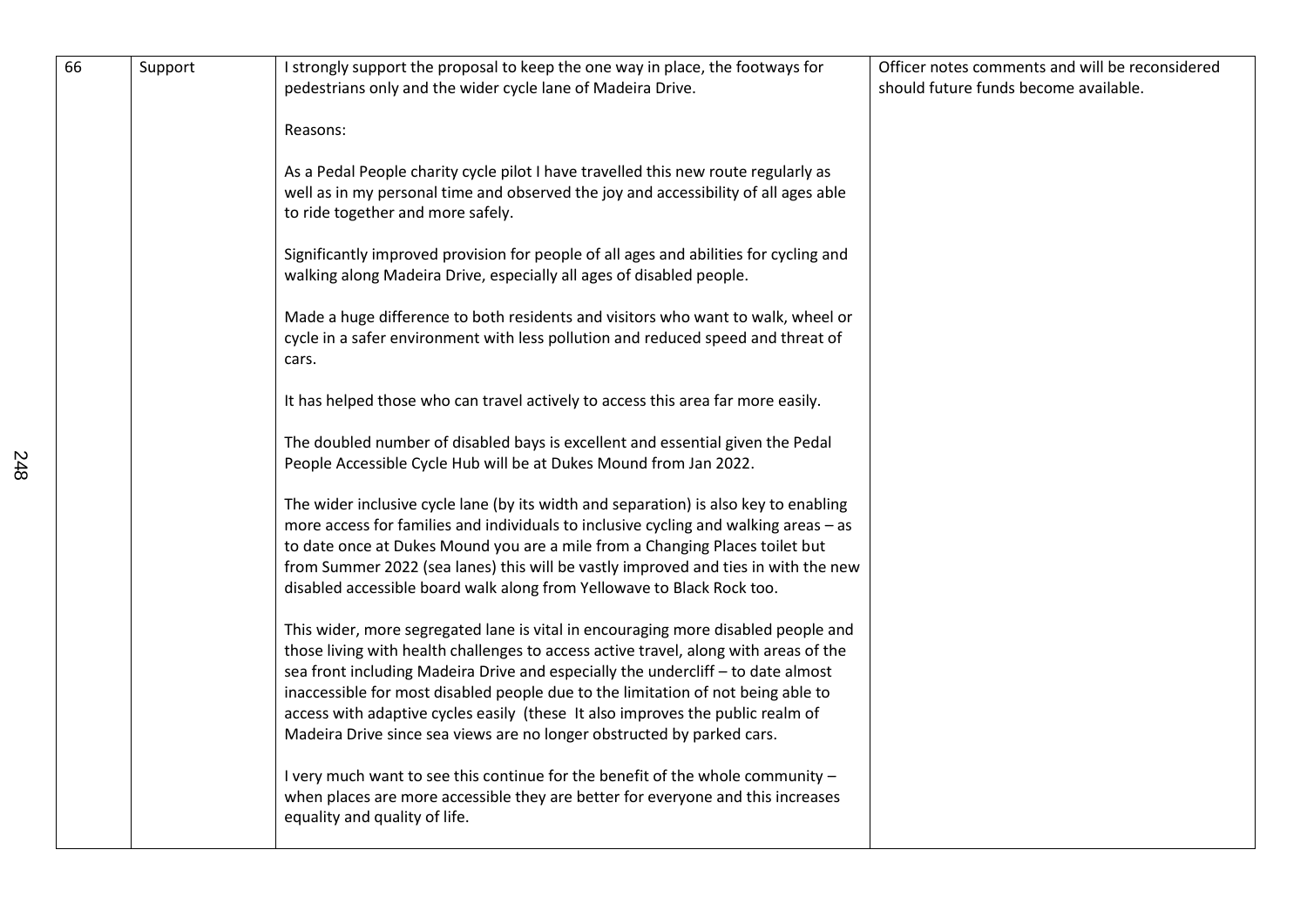|  | However I would like to see the following changes to the detail of the scheme:  |  |
|--|---------------------------------------------------------------------------------|--|
|  | A more robust physical protection at more frequent intervals on the cycle lane. |  |
|  | Digital displays at key access points detailing the number of parking spaces    |  |
|  | (standard) and (disabled only) displayed to prevent build up of queuing traffic |  |
|  | while residents and visitors further adjust and can self manage their plans     |  |
|  | accordingly.                                                                    |  |
|  |                                                                                 |  |
|  | Further join up from Dukes Mound and from Pier Roundabout for a similar width   |  |
|  | and standard of cycle lane.                                                     |  |
|  |                                                                                 |  |
|  |                                                                                 |  |
|  |                                                                                 |  |
|  |                                                                                 |  |
|  |                                                                                 |  |
|  |                                                                                 |  |
|  |                                                                                 |  |
|  |                                                                                 |  |
|  |                                                                                 |  |
|  |                                                                                 |  |
|  |                                                                                 |  |
|  |                                                                                 |  |
|  |                                                                                 |  |
|  |                                                                                 |  |
|  |                                                                                 |  |
|  |                                                                                 |  |
|  |                                                                                 |  |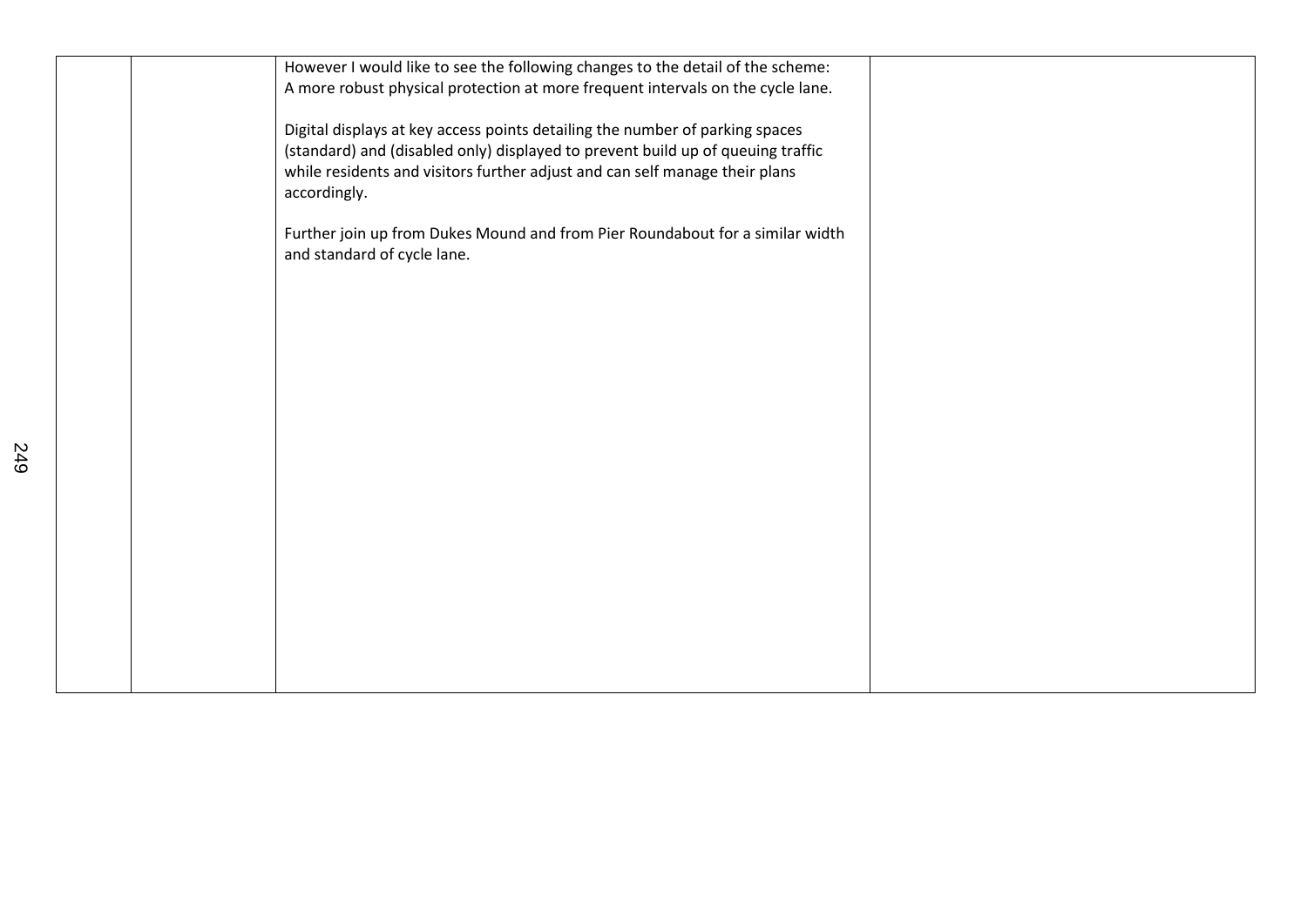| 67 | Support | I strongly support the proposal to keep the one-way for cars, the pavements for<br>pedestrians only and the wider two-way cycle lane in place on Madeira Drive.                                                                                                                                                                                                                                                                                                                                                                                                                                                                                                                                                                          | Officer notes comments and will be reconsidered<br>should future funds become available. |
|----|---------|------------------------------------------------------------------------------------------------------------------------------------------------------------------------------------------------------------------------------------------------------------------------------------------------------------------------------------------------------------------------------------------------------------------------------------------------------------------------------------------------------------------------------------------------------------------------------------------------------------------------------------------------------------------------------------------------------------------------------------------|------------------------------------------------------------------------------------------|
|    |         | There are many reasons for my support:                                                                                                                                                                                                                                                                                                                                                                                                                                                                                                                                                                                                                                                                                                   |                                                                                          |
|    |         | As a regular urban cyclist (and non-driver) who uses their bike as their main form<br>of transport, as a Pedal People charity cycle pilot, a member of Bricycles and a<br>CyclingUK cycling advocacy volunteer for Brighton and Hove I travel this route at<br>least twice per week: the changes have made the road safer and slower for<br>motorised vehicles (and thus safer for pedestrians and cyclists who need to cross<br>it); the pavement safer for pedestrians and wheelers/scooters (who no longer have<br>to engage with cyclists); and the cycle lane immensely safer and more pleasurable<br>for cyclists of all kinds (conventional bikes, children and learners, those using<br>adapted bikes, cargo bikes and e-bikes). |                                                                                          |
|    |         | Vulnerable and disabled people have better, safer access to the entire length of<br>Madeira Drive and beach, and improved access to the Marina and on to the<br>Undercliff.                                                                                                                                                                                                                                                                                                                                                                                                                                                                                                                                                              |                                                                                          |
|    |         | It has made a huge difference to both residents and visitors who want to walk,<br>wheel or cycle in a safer environment with less pollution and reduced speed and<br>threat of cars.                                                                                                                                                                                                                                                                                                                                                                                                                                                                                                                                                     |                                                                                          |
|    |         | It has helped those who can travel actively to access this area far more easily,<br>giving faster access east as far as Saltdean.                                                                                                                                                                                                                                                                                                                                                                                                                                                                                                                                                                                                        |                                                                                          |
|    |         | The doubled number of disabled bays is excellent for all blue badge drivers. This<br>will be essential when vulnerable and disabled people are being driven to the<br>Pedal People Accessible Cycle Hub at Dukes Mound from Jan 2022, giving them<br>access to safe cycling from Saltdean to Hove Lagoon (and onto Carat's cafe on the<br>quiet port roads), and into the town via Valley Gardens.                                                                                                                                                                                                                                                                                                                                       |                                                                                          |
|    |         | The wider inclusive cycle lane (by its width and separation) is also key to enabling<br>more access for families and vulnerable individuals to inclusive cycling and walking<br>areas, Changing Places toilets and the new disabled accessible board walk from<br>Yellowave to Black Rock.                                                                                                                                                                                                                                                                                                                                                                                                                                               |                                                                                          |
|    |         | This wider, more segregated lane is vital in encouraging more disabled people and                                                                                                                                                                                                                                                                                                                                                                                                                                                                                                                                                                                                                                                        |                                                                                          |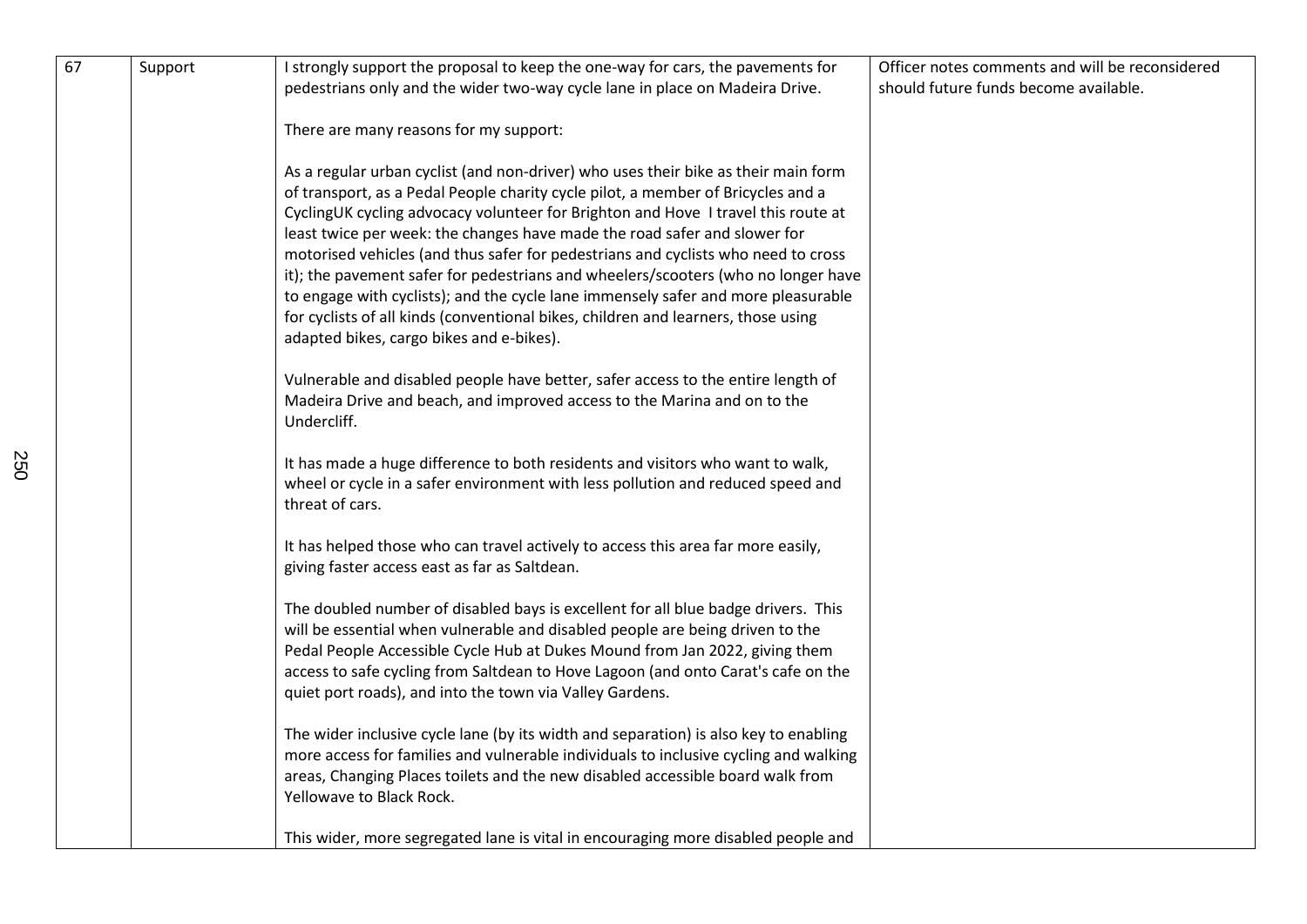| those living with health challenges to access active travel, along with areas of the  |  |
|---------------------------------------------------------------------------------------|--|
| sea front including Madeira Drive and especially the undercliff - to date almost      |  |
| inaccessible for most disabled people due to the limitation of not being able to      |  |
| access with adaptive cycles easily.                                                   |  |
|                                                                                       |  |
| It also improves the public realm of Madeira Drive since sea views are no longer      |  |
| obstructed by parked cars.                                                            |  |
|                                                                                       |  |
| Taken together, Madeira Drive, the improvements to Black Rock and Dukes               |  |
| Mound, Valley Gardens and the links to the enlarged cycle lane to Hove Lagoon,        |  |
| will make Brighton and Hove one of the best providers in the country of an active     |  |
| travel and leisure network capable of providing vulnerable and disabled people        |  |
| with inclusive and integrated access.                                                 |  |
|                                                                                       |  |
| It also prepares the city, its residents and visitors for a future when the Madeira   |  |
| Drive arches are once again in use, and providing new leisure and retail              |  |
| opportunities.                                                                        |  |
|                                                                                       |  |
| However I would like to see the following changes to the detail of the scheme:        |  |
|                                                                                       |  |
| Resident and visitor drivers need to know that Madeira Drive will be slow going,      |  |
| with queueing and limited parking in good weather. Highly visible and informative     |  |
| static signage and digital displays at key access points need to detail the number of |  |
| currently available parking spaces (standard and disabled). (Indeed, we need more     |  |
| and more detailed such digital displays on the outskirts of the city, directing       |  |
|                                                                                       |  |
| visiting drivers to the most available parking and in the long term encouraging       |  |
| visitors to come by public transport.)                                                |  |
|                                                                                       |  |
| Standards set here to be applied wherever physically possible in other areas of the   |  |
| city, such as from the Volks workshops to the Marina and from the Palace Pier to      |  |
| the Peace Statue.                                                                     |  |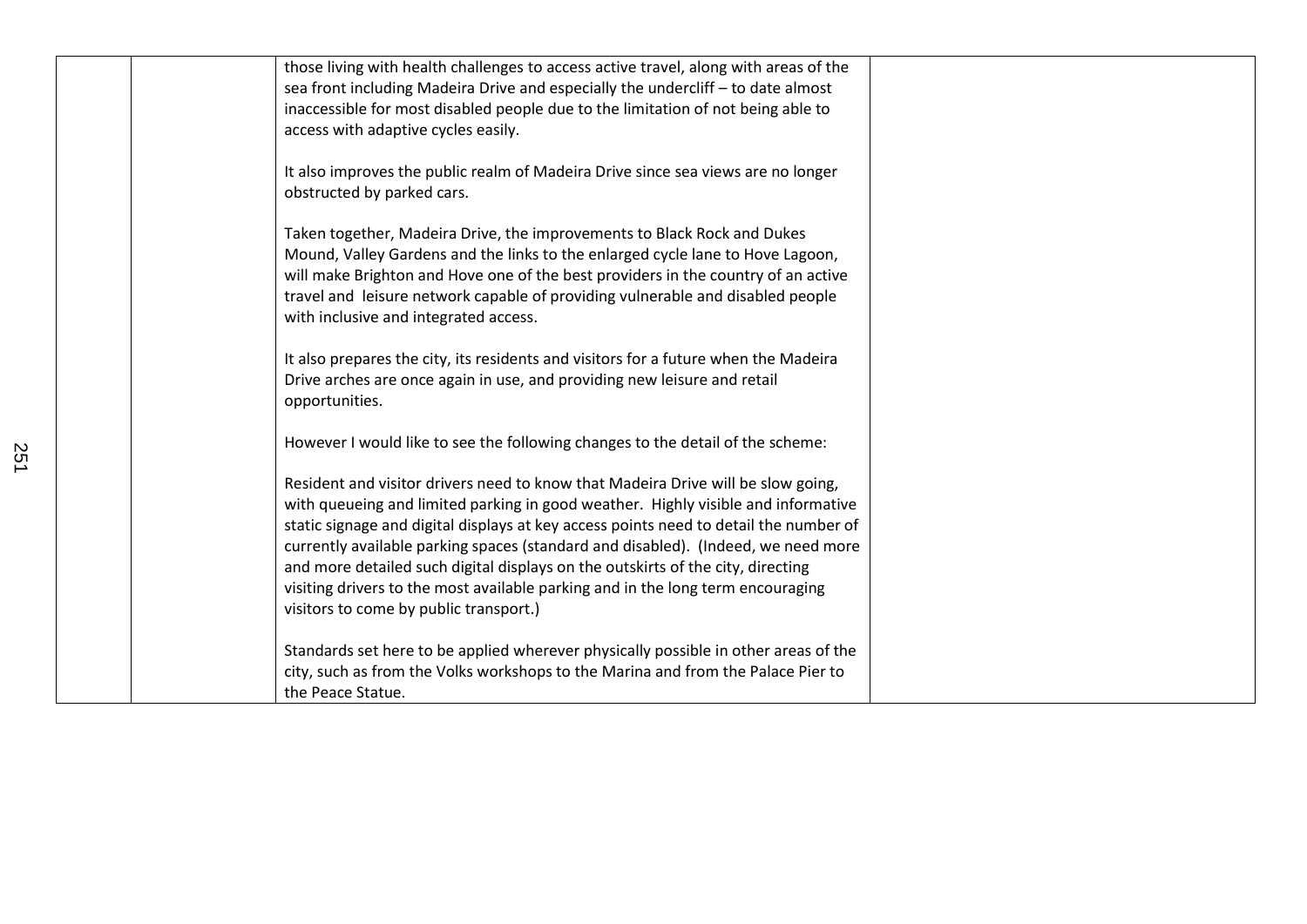| 68 | Support | I strongly support the proposal to keep the one way in place, the footways for<br>pedestrians only, and the wider cycle lane of Madeira Drive.                                                                                                                                                                                                                                                                                                                                                                                                                                                                                                                                                                                                                                                                                                                                                                                                                                        | Officer notes comments and will be reconsidered<br>should future funds become available. |
|----|---------|---------------------------------------------------------------------------------------------------------------------------------------------------------------------------------------------------------------------------------------------------------------------------------------------------------------------------------------------------------------------------------------------------------------------------------------------------------------------------------------------------------------------------------------------------------------------------------------------------------------------------------------------------------------------------------------------------------------------------------------------------------------------------------------------------------------------------------------------------------------------------------------------------------------------------------------------------------------------------------------|------------------------------------------------------------------------------------------|
|    |         | Reasons:<br>- As a cyclist I travel this new route regularly and observe the joy and accessibility<br>of all ages able to ride together and more safely. It also improves the public realm<br>of Madeira Drive since sea views are no longer obstructed by parked cars.<br>- It has significantly improved provision for people of all ages and abilities for<br>cycling and walking along Madeira Drive, especially all ages of disabled people.<br>- It has made a huge difference to both residents and visitors who want to walk,<br>wheel, or cycle in a safer environment with less pollution and reduced speed and<br>the threat of cars.<br>- It has helped those who can travel actively to access this area far more easily.                                                                                                                                                                                                                                                |                                                                                          |
|    |         | - The doubled number of disabled bays is excellent and essential given the Pedal<br>People Accessible Cycle Hub will be at Dukes Mound from Jan 2022.<br>- The wider inclusive cycle lane (by its width and separation) is also key to enabling<br>more access for families and individuals to inclusive cycling and walking areas $-$ as<br>to date once at Dukes Mound you are a mile from a Changing Places toilet but<br>from Summer 2022 (sea lanes) this will be vastly improved and ties in with the new<br>disabled accessible boardwalk along from Yellowave to Black Rock too.<br>- This wider, more segregated lane is vital in encouraging more disabled people<br>and those living with health challenges to access active travel, along with areas of<br>the seafront including Madeira Drive and especially the undercliff - to date almost<br>inaccessible for most disabled people due to the limitation of not being able to<br>access with adaptive cycles easily. |                                                                                          |
|    |         | I very much want to see this continue for the benefit of the whole community -<br>when places are more accessible they are better for everyone and this increases<br>equality and quality of life.                                                                                                                                                                                                                                                                                                                                                                                                                                                                                                                                                                                                                                                                                                                                                                                    |                                                                                          |
|    |         | However, I would like to see the following changes to the detail of the scheme:<br>A more robust physical protection at more frequent intervals on the cycle lane.                                                                                                                                                                                                                                                                                                                                                                                                                                                                                                                                                                                                                                                                                                                                                                                                                    |                                                                                          |
|    |         | Digital displays at key access points detailing the number of parking spaces<br>(standard) and (disabled only) displayed to prevent build-up of queuing traffic<br>while residents and visitors further adjust and can self-manage their plans<br>accordingly.                                                                                                                                                                                                                                                                                                                                                                                                                                                                                                                                                                                                                                                                                                                        |                                                                                          |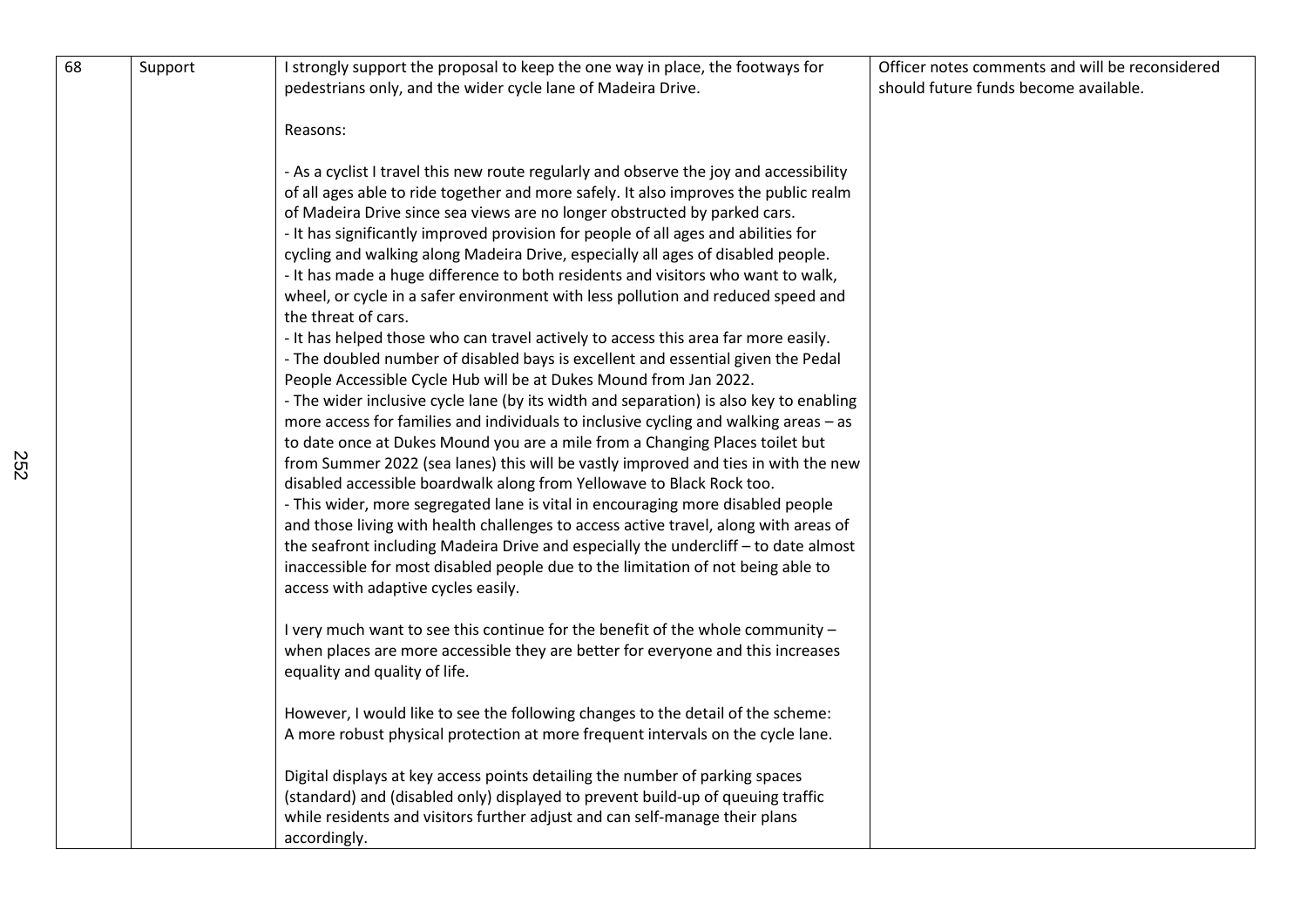|  | Further, join up from Dukes Mound and from Pier Roundabout for a similar width<br>and standard of the cycle lane. |  |
|--|-------------------------------------------------------------------------------------------------------------------|--|
|  |                                                                                                                   |  |
|  |                                                                                                                   |  |
|  |                                                                                                                   |  |
|  |                                                                                                                   |  |
|  |                                                                                                                   |  |
|  |                                                                                                                   |  |
|  |                                                                                                                   |  |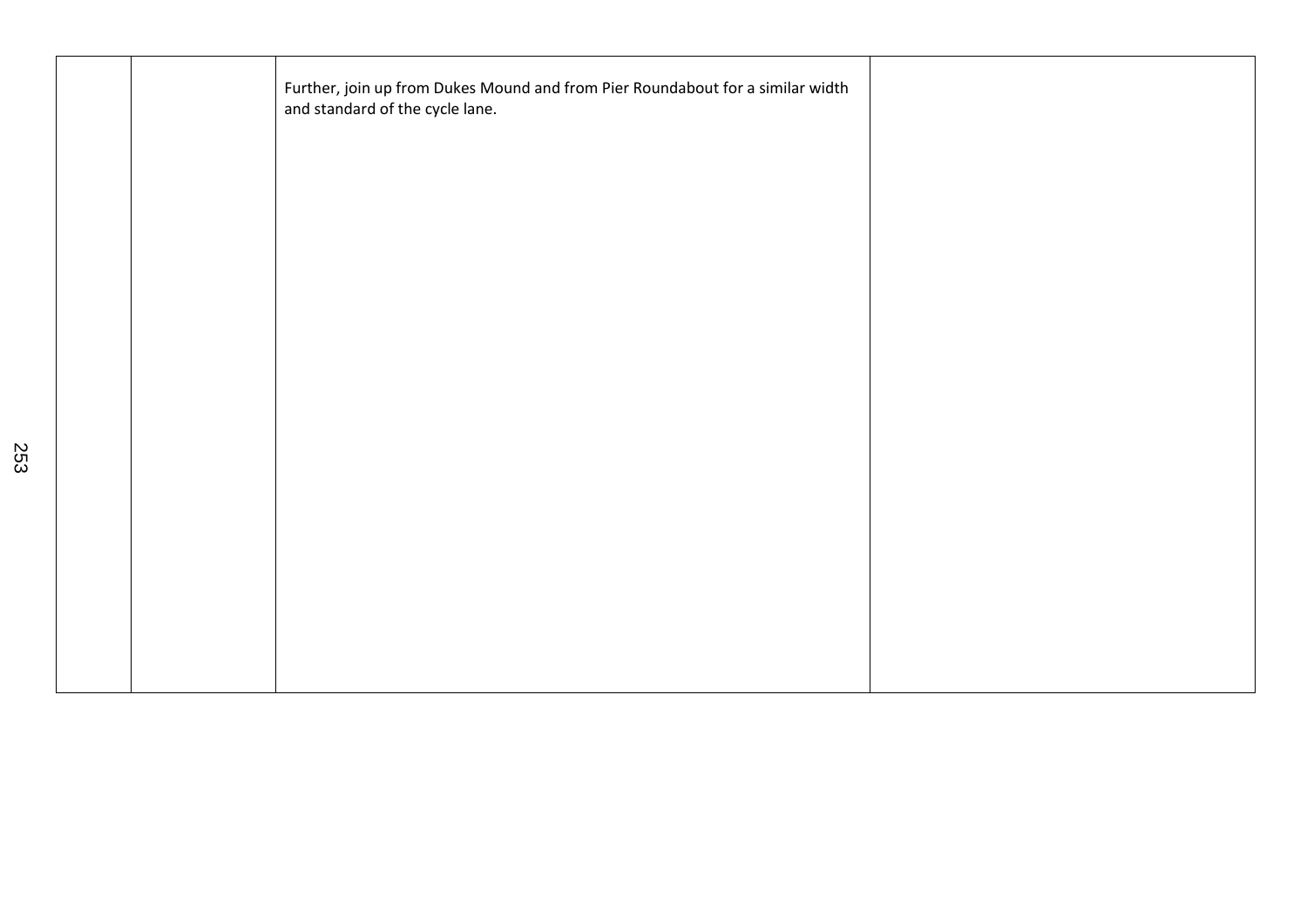| 69 | Support | I strongly support the proposal to keep the one way in place, the footways for                                                                                          | Officer notes comments and will be reconsidered |
|----|---------|-------------------------------------------------------------------------------------------------------------------------------------------------------------------------|-------------------------------------------------|
|    |         | pedestrians only and the wider cycle lane of Madeira Drive.                                                                                                             | should future funds become available.           |
|    |         | Reasons:                                                                                                                                                                |                                                 |
|    |         | - As a local regular sea swimmer I have used this new route regularly and find the                                                                                      |                                                 |
|    |         | dedicated space given to cyclists much easier to navigate and safer for cyclists and                                                                                    |                                                 |
|    |         | pedestrians than the previous layout.                                                                                                                                   |                                                 |
|    |         | - Significantly improved provision for people of all ages and abilities for cycling and                                                                                 |                                                 |
|    |         | walking along Madeira Drive, especially all ages of disabled people.                                                                                                    |                                                 |
|    |         | - Made a huge difference to both residents and visitors who want to walk, wheel or                                                                                      |                                                 |
|    |         | cycle in a safer environment with less pollution and reduced speed and threat of                                                                                        |                                                 |
|    |         | cars.<br>- The doubled number of disabled bays is essential to ensuring accessibility of the                                                                            |                                                 |
|    |         | area.                                                                                                                                                                   |                                                 |
|    |         | - The wider inclusive cycle lane (by its width and separation) is also key to enabling                                                                                  |                                                 |
|    |         | more access for families and individuals to inclusive cycling and walking areas - as                                                                                    |                                                 |
|    |         | to date once at Dukes Mound you are a mile from a Changing Places toilet but                                                                                            |                                                 |
|    |         | from Summer 2022 (sea lanes) this will be vastly improved and ties in with the new                                                                                      |                                                 |
|    |         | disabled accessible board walk along from Yellowave to Black Rock too.                                                                                                  |                                                 |
|    |         | - This wider, more segregated lane is vital in encouraging more disabled people<br>and those living with health challenges to access active travel, along with areas of |                                                 |
|    |         | the sea front including Madeira Drive and especially the undercliff - to date almost                                                                                    |                                                 |
|    |         | inaccessible for most disabled people due to the limitation of not being able to                                                                                        |                                                 |
|    |         | access with adaptive cycles easily (these It also improves the public realm of                                                                                          |                                                 |
|    |         | Madeira Drive since sea views are no longer obstructed by parked cars.                                                                                                  |                                                 |
|    |         | I very much want to see this continue for the benefit of the whole community -                                                                                          |                                                 |
|    |         | when places are more accessible they are better for everyone and this increases                                                                                         |                                                 |
|    |         | equality and quality of life.                                                                                                                                           |                                                 |
|    |         | However I would like to see the following changes to the detail of the scheme:                                                                                          |                                                 |
|    |         | - A more robust physical protection at more frequent intervals on the cycle lane.                                                                                       |                                                 |
|    |         | - Digital displays at key access points detailing the number of parking spaces                                                                                          |                                                 |
|    |         | (standard) and (disabled only) displayed to prevent build up of queuing traffic                                                                                         |                                                 |
|    |         | while residents and visitors further adjust and can self manage their plans<br>accordingly.                                                                             |                                                 |
|    |         | - Further join up from Dukes Mound and from Pier Roundabout for a similar width                                                                                         |                                                 |
|    |         | and standard of cycle lane.                                                                                                                                             |                                                 |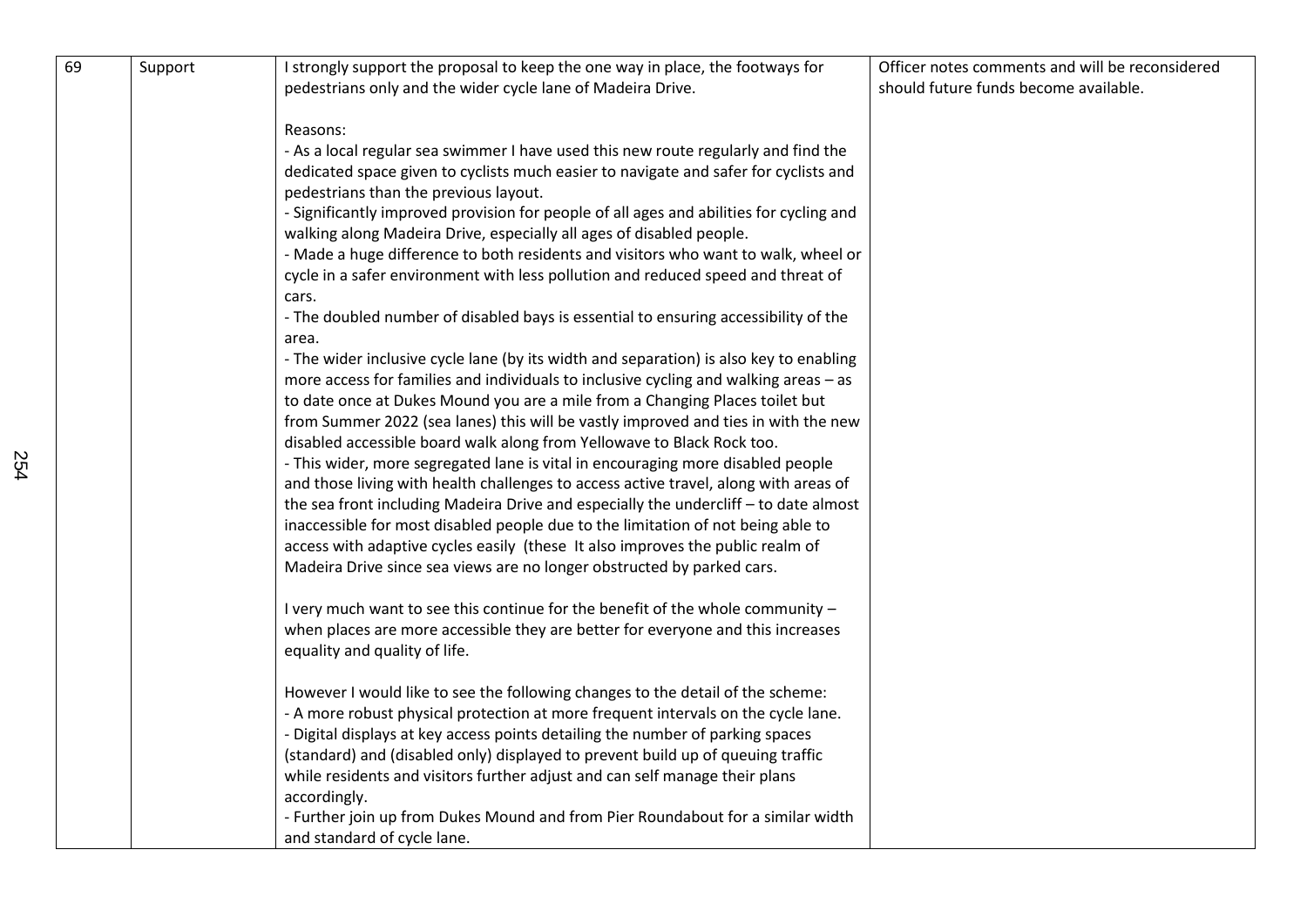| 70 | Support | I strongly support the proposal to keep the one way in place, the footways for<br>pedestrians only and the wider cycle lane of Madeira Drive.                                                                                                                                                                                                                                                                                                                                                                 | Officer notes comments and will be reconsidered<br>should future funds become available. |
|----|---------|---------------------------------------------------------------------------------------------------------------------------------------------------------------------------------------------------------------------------------------------------------------------------------------------------------------------------------------------------------------------------------------------------------------------------------------------------------------------------------------------------------------|------------------------------------------------------------------------------------------|
|    |         | Reasons:                                                                                                                                                                                                                                                                                                                                                                                                                                                                                                      |                                                                                          |
|    |         | As a Pedal People charity cycle pilot I have travelled this new route regularly as<br>well as in my personal time and observed the joy and accessibility of all ages able<br>to ride together and more safely.                                                                                                                                                                                                                                                                                                |                                                                                          |
|    |         | Significantly improved provision for people of all ages and abilities for cycling and<br>walking along Madeira Drive, especially all ages of disabled people.                                                                                                                                                                                                                                                                                                                                                 |                                                                                          |
|    |         | Made a huge difference to both residents and visitors who want to walk, wheel or<br>cycle in a safer environment with less pollution and reduced speed and threat of<br>cars.                                                                                                                                                                                                                                                                                                                                 |                                                                                          |
|    |         | It has helped those who can travel actively to access this area far more easily.                                                                                                                                                                                                                                                                                                                                                                                                                              |                                                                                          |
|    |         | The doubled number of disabled bays is excellent and essential given the Pedal<br>People Accessible Cycle Hub will be at Dukes Mound from Jan 2022.                                                                                                                                                                                                                                                                                                                                                           |                                                                                          |
|    |         | The wider inclusive cycle lane (by its width and separation) is also key to enabling<br>more access for families and individuals to inclusive cycling and walking areas - as<br>to date once at Dukes Mound you are a mile from a Changing Places toilet but<br>from Summer 2022 (sea lanes) this will be vastly improved and ties in with the new<br>disabled accessible board walk along from Yellowave to Black Rock too.                                                                                  |                                                                                          |
|    |         | This wider, more segregated lane is vital in encouraging more disabled people and<br>those living with health challenges to access active travel, along with areas of the<br>sea front including Madeira Drive and especially the undercliff - to date almost<br>inaccessible for most disabled people due to the limitation of not being able to<br>access with adaptive cycles easily (these It also improves the public realm of<br>Madeira Drive since sea views are no longer obstructed by parked cars. |                                                                                          |
|    |         | I very much want to see this continue for the benefit of the whole community -<br>when places are more accessible they are better for everyone and this increases<br>equality and quality of life.                                                                                                                                                                                                                                                                                                            |                                                                                          |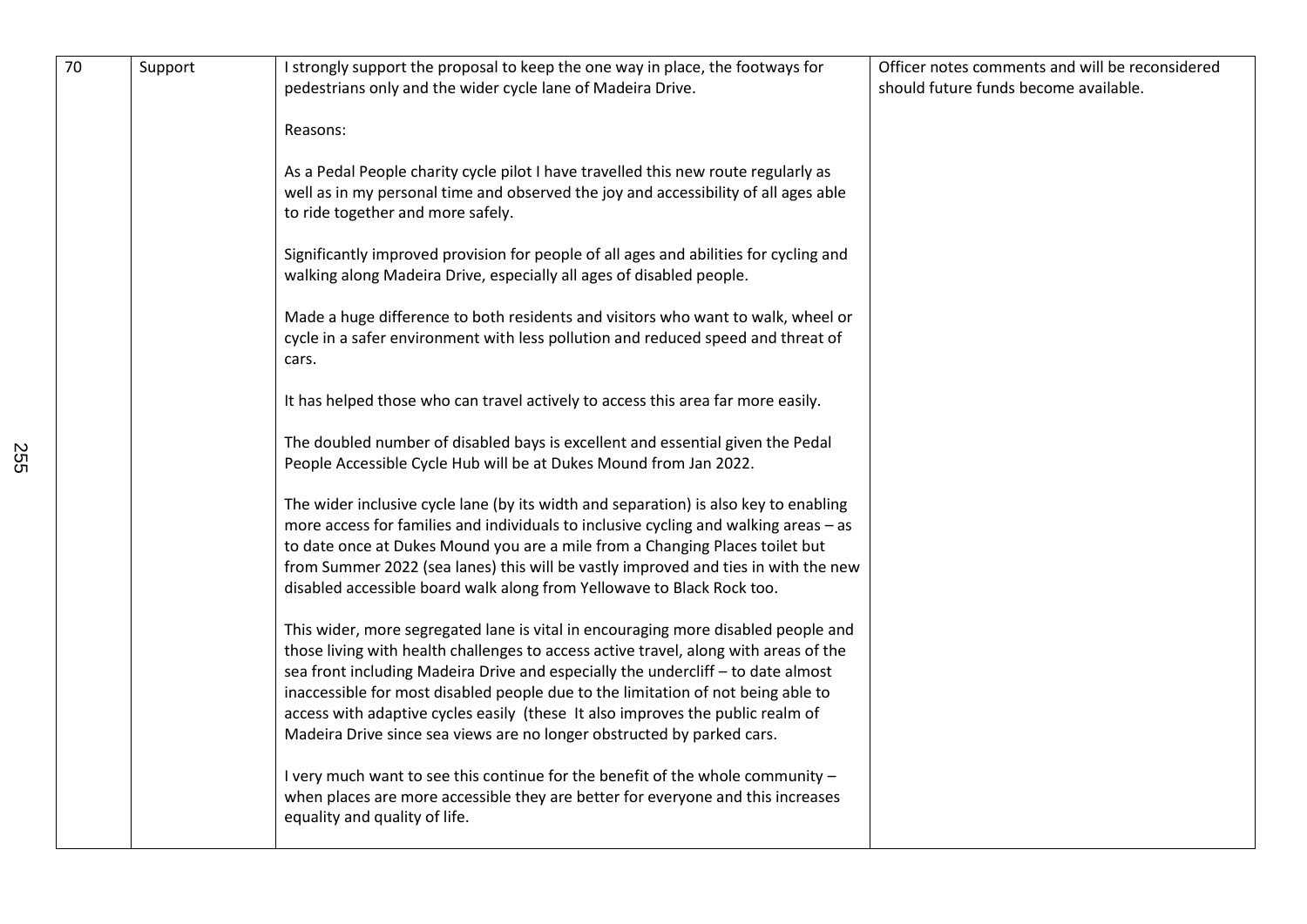|                 |         | However I would like to see the following changes to the detail of the scheme:<br>A more robust physical protection at more frequent intervals on the cycle lane.                                                                                              |  |
|-----------------|---------|----------------------------------------------------------------------------------------------------------------------------------------------------------------------------------------------------------------------------------------------------------------|--|
|                 |         | Digital displays at key access points detailing the number of parking spaces<br>(standard) and (disabled only) displayed to prevent build up of queuing traffic<br>while residents and visitors further adjust and can self manage their plans<br>accordingly. |  |
|                 |         | Further join up from Dukes Mound and from Pier Roundabout for a similar width<br>and standard of cycle lane.                                                                                                                                                   |  |
|                 |         |                                                                                                                                                                                                                                                                |  |
|                 |         |                                                                                                                                                                                                                                                                |  |
|                 |         |                                                                                                                                                                                                                                                                |  |
|                 |         |                                                                                                                                                                                                                                                                |  |
|                 |         |                                                                                                                                                                                                                                                                |  |
|                 |         |                                                                                                                                                                                                                                                                |  |
| $\overline{71}$ | Support | My 2 children and I are regular cyclists. We use Madeira drive to access the<br>undercliff and while open, to visit the Sea Lanes facilities. Quiet, accessible cycle                                                                                          |  |
|                 |         | lanes make all the difference to our safety and our ability to access the marina and<br>beyond. It helps me to teach and encourage my kids to be safe cyclists who won't                                                                                       |  |
|                 |         | have to rely on cars to get around.                                                                                                                                                                                                                            |  |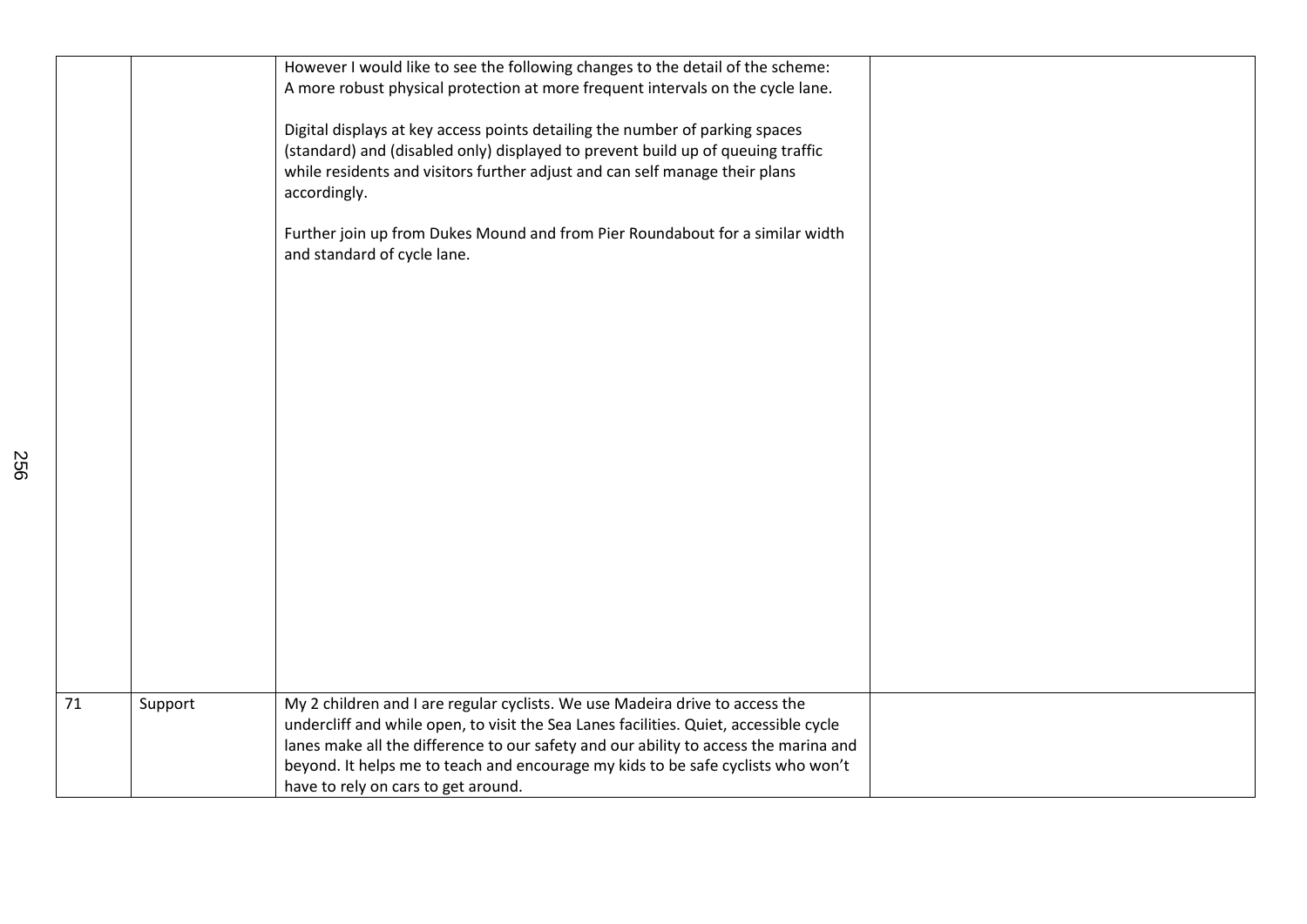| 72 | Support | I strongly support the proposal to keep the one way in place, the footways for<br>pedestrians only and the wider cycle lane of Madeira Drive.                                                                                                                                                                                                                                                                                                                                                                 | Officer notes comments and will be reconsidered<br>should future funds become available. |
|----|---------|---------------------------------------------------------------------------------------------------------------------------------------------------------------------------------------------------------------------------------------------------------------------------------------------------------------------------------------------------------------------------------------------------------------------------------------------------------------------------------------------------------------|------------------------------------------------------------------------------------------|
|    |         | Reasons:                                                                                                                                                                                                                                                                                                                                                                                                                                                                                                      |                                                                                          |
|    |         | As a Pedal People charity cycle pilot I have travelled this new route regularly as<br>well as in my personal time and observed the joy and accessibility of all ages able<br>to ride together and more safely.                                                                                                                                                                                                                                                                                                |                                                                                          |
|    |         | Significantly improved provision for people of all ages and abilities for cycling and<br>walking along Madeira Drive, especially all ages of disabled people.                                                                                                                                                                                                                                                                                                                                                 |                                                                                          |
|    |         | Made a huge difference to both residents and visitors who want to walk, wheel or<br>cycle in a safer environment with less pollution and reduced speed and threat of<br>cars.                                                                                                                                                                                                                                                                                                                                 |                                                                                          |
|    |         | It has helped those who can travel actively to access this area far more easily.                                                                                                                                                                                                                                                                                                                                                                                                                              |                                                                                          |
|    |         | The doubled number of disabled bays is excellent and essential given the Pedal<br>People Accessible Cycle Hub will be at Dukes Mound from Jan 2022.                                                                                                                                                                                                                                                                                                                                                           |                                                                                          |
|    |         | The wider inclusive cycle lane (by its width and separation) is also key to enabling<br>more access for families and individuals to inclusive cycling and walking areas - as<br>to date once at Dukes Mound you are a mile from a Changing Places toilet but<br>from Summer 2022 (sea lanes) this will be vastly improved and ties in with the new<br>disabled accessible board walk along from Yellowave to Black Rock too.                                                                                  |                                                                                          |
|    |         | This wider, more segregated lane is vital in encouraging more disabled people and<br>those living with health challenges to access active travel, along with areas of the<br>sea front including Madeira Drive and especially the undercliff - to date almost<br>inaccessible for most disabled people due to the limitation of not being able to<br>access with adaptive cycles easily (these It also improves the public realm of<br>Madeira Drive since sea views are no longer obstructed by parked cars. |                                                                                          |
|    |         | I very much want to see this continue for the benefit of the whole community -<br>when places are more accessible they are better for everyone and this increases<br>equality and quality of life.                                                                                                                                                                                                                                                                                                            |                                                                                          |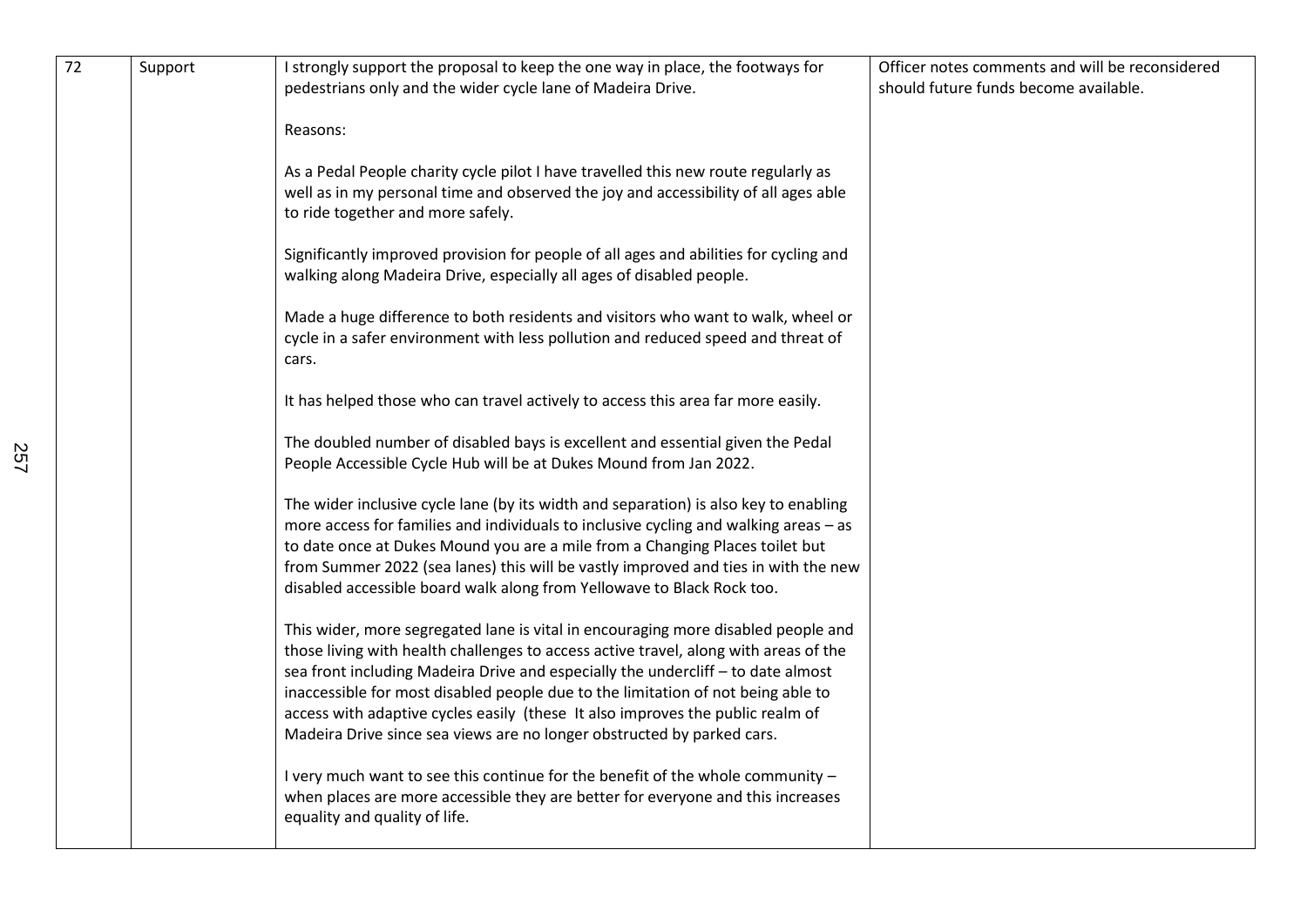| However I would like to see the following changes to the detail of the scheme:<br>A more robust physical protection at more frequent intervals on the cycle lane.                                                                                              |  |
|----------------------------------------------------------------------------------------------------------------------------------------------------------------------------------------------------------------------------------------------------------------|--|
| Digital displays at key access points detailing the number of parking spaces<br>(standard) and (disabled only) displayed to prevent build up of queuing traffic<br>while residents and visitors further adjust and can self manage their plans<br>accordingly. |  |
| Further join up from Dukes Mound and from Pier Roundabout for a similar width<br>and standard of cycle lane.                                                                                                                                                   |  |
|                                                                                                                                                                                                                                                                |  |
|                                                                                                                                                                                                                                                                |  |
|                                                                                                                                                                                                                                                                |  |
|                                                                                                                                                                                                                                                                |  |
|                                                                                                                                                                                                                                                                |  |
|                                                                                                                                                                                                                                                                |  |
|                                                                                                                                                                                                                                                                |  |
|                                                                                                                                                                                                                                                                |  |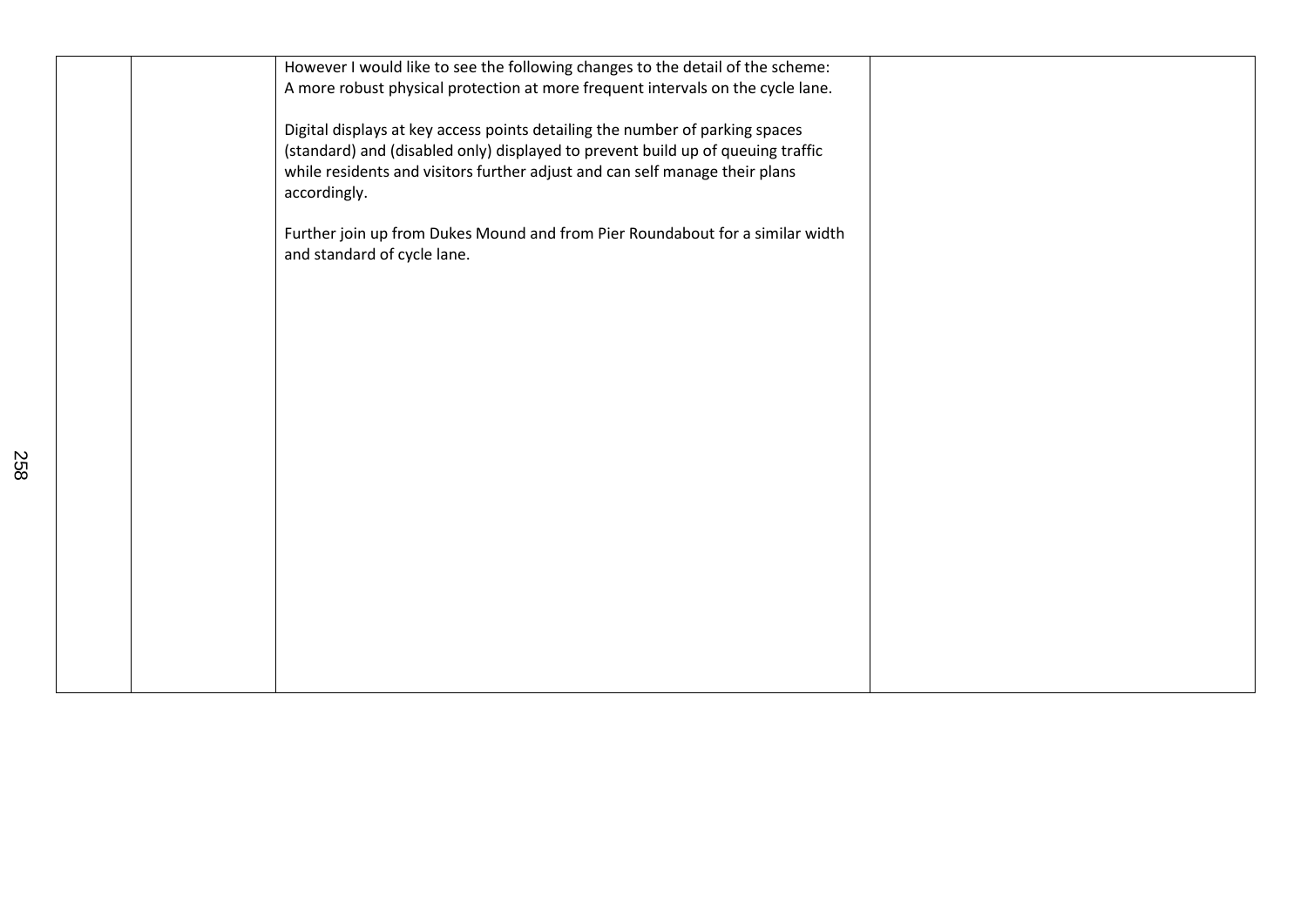| 73 | Support | I strongly support the proposal to keep the one way in place, the footways for<br>pedestrians only and the wider cycle lane of Madeira Drive.                                                                                                                                                                                                                                                                                                                                                                 | Officer notes comments and will be reconsidered<br>should future funds become available. |
|----|---------|---------------------------------------------------------------------------------------------------------------------------------------------------------------------------------------------------------------------------------------------------------------------------------------------------------------------------------------------------------------------------------------------------------------------------------------------------------------------------------------------------------------|------------------------------------------------------------------------------------------|
|    |         | Reasons:                                                                                                                                                                                                                                                                                                                                                                                                                                                                                                      |                                                                                          |
|    |         | As a Pedal People charity cycle pilot I have travelled this new route regularly as<br>well as in my personal time and observed the joy and accessibility of all ages able<br>to ride together and more safely.                                                                                                                                                                                                                                                                                                |                                                                                          |
|    |         | Significantly improved provision for people of all ages and abilities for cycling and<br>walking along Madeira Drive, especially all ages of disabled people.                                                                                                                                                                                                                                                                                                                                                 |                                                                                          |
|    |         | Made a huge difference to both residents and visitors who want to walk, wheel or<br>cycle in a safer environment with less pollution and reduced speed and threat of<br>cars.                                                                                                                                                                                                                                                                                                                                 |                                                                                          |
|    |         | It has helped those who can travel actively to access this area far more easily.                                                                                                                                                                                                                                                                                                                                                                                                                              |                                                                                          |
|    |         | The doubled number of disabled bays is excellent and essential given the Pedal<br>People Accessible Cycle Hub will be at Dukes Mound from Jan 2022.                                                                                                                                                                                                                                                                                                                                                           |                                                                                          |
|    |         | The wider inclusive cycle lane (by its width and separation) is also key to enabling<br>more access for families and individuals to inclusive cycling and walking areas - as<br>to date once at Dukes Mound you are a mile from a Changing Places toilet but<br>from Summer 2022 (sea lanes) this will be vastly improved and ties in with the new<br>disabled accessible board walk along from Yellowave to Black Rock too.                                                                                  |                                                                                          |
|    |         | This wider, more segregated lane is vital in encouraging more disabled people and<br>those living with health challenges to access active travel, along with areas of the<br>sea front including Madeira Drive and especially the undercliff - to date almost<br>inaccessible for most disabled people due to the limitation of not being able to<br>access with adaptive cycles easily (these It also improves the public realm of<br>Madeira Drive since sea views are no longer obstructed by parked cars. |                                                                                          |
|    |         | I very much want to see this continue for the benefit of the whole community -<br>when places are more accessible they are better for everyone and this increases<br>equality and quality of life.                                                                                                                                                                                                                                                                                                            |                                                                                          |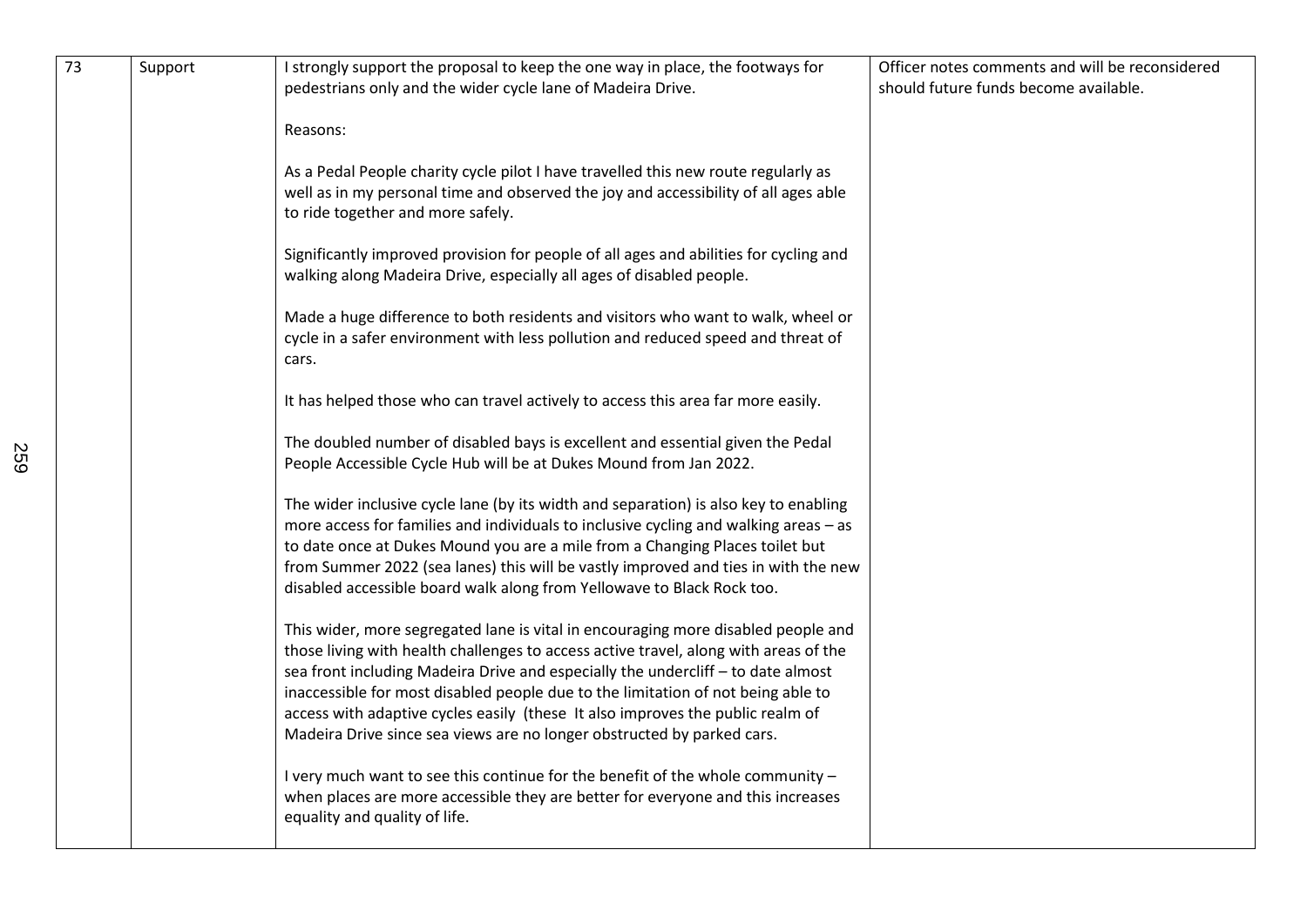| However I would like to see the following changes to the detail of the scheme:<br>A more robust physical protection at more frequent intervals on the cycle lane. |  |
|-------------------------------------------------------------------------------------------------------------------------------------------------------------------|--|
| Digital displays at key access points detailing the number of parking spaces                                                                                      |  |
| (standard) and (disabled only) displayed to prevent build up of queuing traffic                                                                                   |  |
| while residents and visitors further adjust and can self manage their plans<br>accordingly.                                                                       |  |
| Further join up from Dukes Mound and from Pier Roundabout for a similar width                                                                                     |  |
| and standard of cycle lane.                                                                                                                                       |  |
|                                                                                                                                                                   |  |
|                                                                                                                                                                   |  |
|                                                                                                                                                                   |  |
|                                                                                                                                                                   |  |
|                                                                                                                                                                   |  |
|                                                                                                                                                                   |  |
|                                                                                                                                                                   |  |
|                                                                                                                                                                   |  |
|                                                                                                                                                                   |  |
|                                                                                                                                                                   |  |
|                                                                                                                                                                   |  |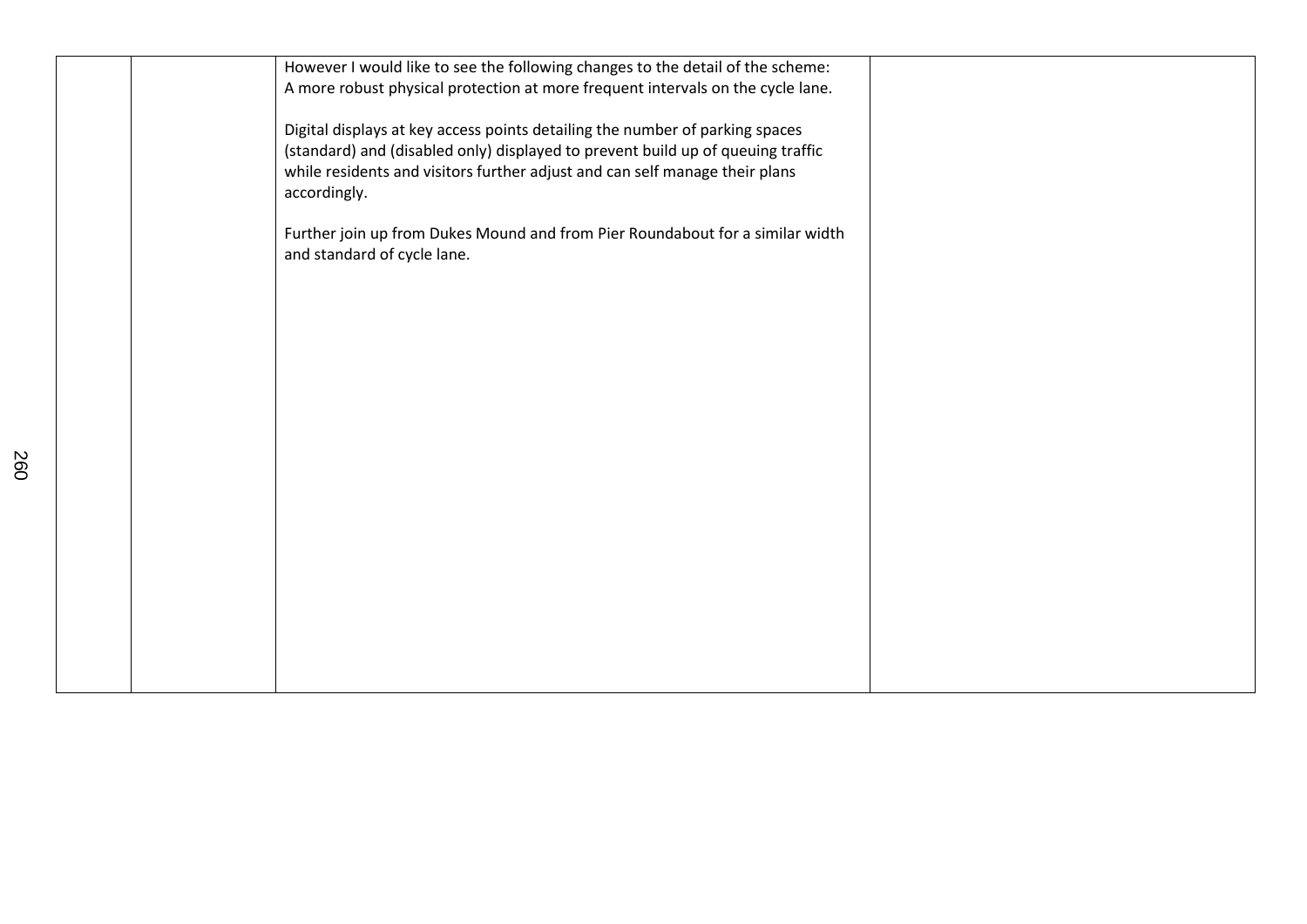| 74 | Support | I strongly support the proposal to keep the one way in place, the footways for<br>pedestrians only and the wider cycle lane of Madeira Drive.                                                                                                                                                                                                                                                                                                                                                                 | Officer notes comments and will be reconsidered<br>should future funds become available. |
|----|---------|---------------------------------------------------------------------------------------------------------------------------------------------------------------------------------------------------------------------------------------------------------------------------------------------------------------------------------------------------------------------------------------------------------------------------------------------------------------------------------------------------------------|------------------------------------------------------------------------------------------|
|    |         | Reasons:                                                                                                                                                                                                                                                                                                                                                                                                                                                                                                      |                                                                                          |
|    |         | As a Pedal People charity cycle pilot I have travelled this new route regularly as<br>well as in my personal time and observed the joy and accessibility of all ages able<br>to ride together and more safely.                                                                                                                                                                                                                                                                                                |                                                                                          |
|    |         | Significantly improved provision for people of all ages and abilities for cycling and<br>walking along Madeira Drive, especially all ages of disabled people.                                                                                                                                                                                                                                                                                                                                                 |                                                                                          |
|    |         | Made a huge difference to both residents and visitors who want to walk, wheel or<br>cycle in a safer environment with less pollution and reduced speed and threat of<br>cars.                                                                                                                                                                                                                                                                                                                                 |                                                                                          |
|    |         | It has helped those who can travel actively to access this area far more easily.                                                                                                                                                                                                                                                                                                                                                                                                                              |                                                                                          |
|    |         | The doubled number of disabled bays is excellent and essential given the Pedal<br>People Accessible Cycle Hub will be at Dukes Mound from Jan 2022.                                                                                                                                                                                                                                                                                                                                                           |                                                                                          |
|    |         | The wider inclusive cycle lane (by its width and separation) is also key to enabling<br>more access for families and individuals to inclusive cycling and walking areas - as<br>to date once at Dukes Mound you are a mile from a Changing Places toilet but<br>from Summer 2022 (sea lanes) this will be vastly improved and ties in with the new<br>disabled accessible board walk along from Yellowave to Black Rock too.                                                                                  |                                                                                          |
|    |         | This wider, more segregated lane is vital in encouraging more disabled people and<br>those living with health challenges to access active travel, along with areas of the<br>sea front including Madeira Drive and especially the undercliff - to date almost<br>inaccessible for most disabled people due to the limitation of not being able to<br>access with adaptive cycles easily (these It also improves the public realm of<br>Madeira Drive since sea views are no longer obstructed by parked cars. |                                                                                          |
|    |         | I very much want to see this continue for the benefit of the whole community -<br>when places are more accessible they are better for everyone and this increases<br>equality and quality of life.                                                                                                                                                                                                                                                                                                            |                                                                                          |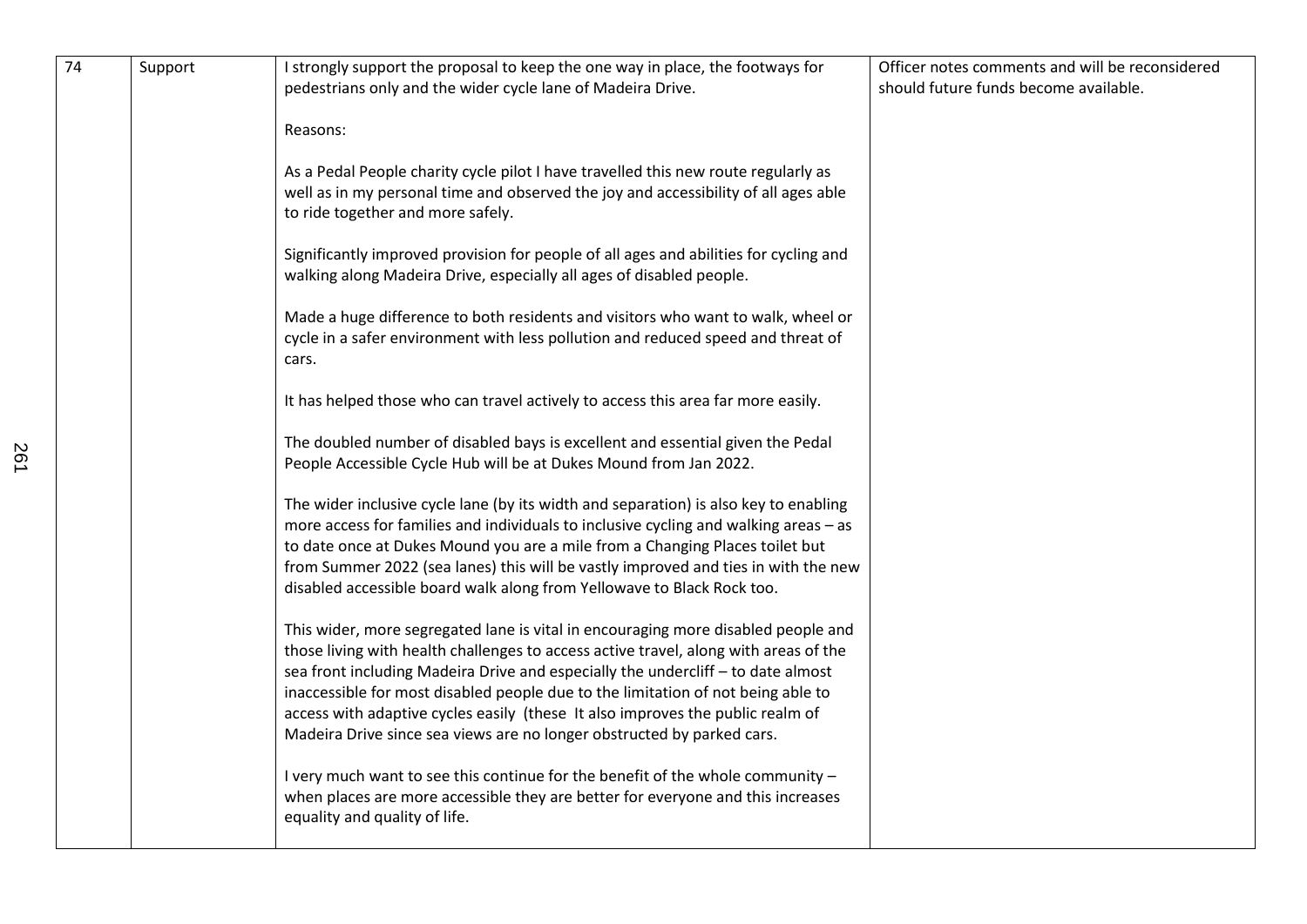| However I would like to see the following changes to the detail of the scheme:                                                                                 |  |
|----------------------------------------------------------------------------------------------------------------------------------------------------------------|--|
| A more robust physical protection at more frequent intervals on the cycle lane.                                                                                |  |
| Digital displays at key access points detailing the number of parking spaces                                                                                   |  |
| (standard) and (disabled only) displayed to prevent build up of queuing traffic<br>while residents and visitors further adjust and can self manage their plans |  |
| accordingly.                                                                                                                                                   |  |
| Further join up from Dukes Mound and from Pier Roundabout for a similar width                                                                                  |  |
| and standard of cycle lane.                                                                                                                                    |  |
|                                                                                                                                                                |  |
|                                                                                                                                                                |  |
|                                                                                                                                                                |  |
|                                                                                                                                                                |  |
|                                                                                                                                                                |  |
|                                                                                                                                                                |  |
|                                                                                                                                                                |  |
|                                                                                                                                                                |  |
|                                                                                                                                                                |  |
|                                                                                                                                                                |  |
|                                                                                                                                                                |  |
|                                                                                                                                                                |  |
|                                                                                                                                                                |  |
|                                                                                                                                                                |  |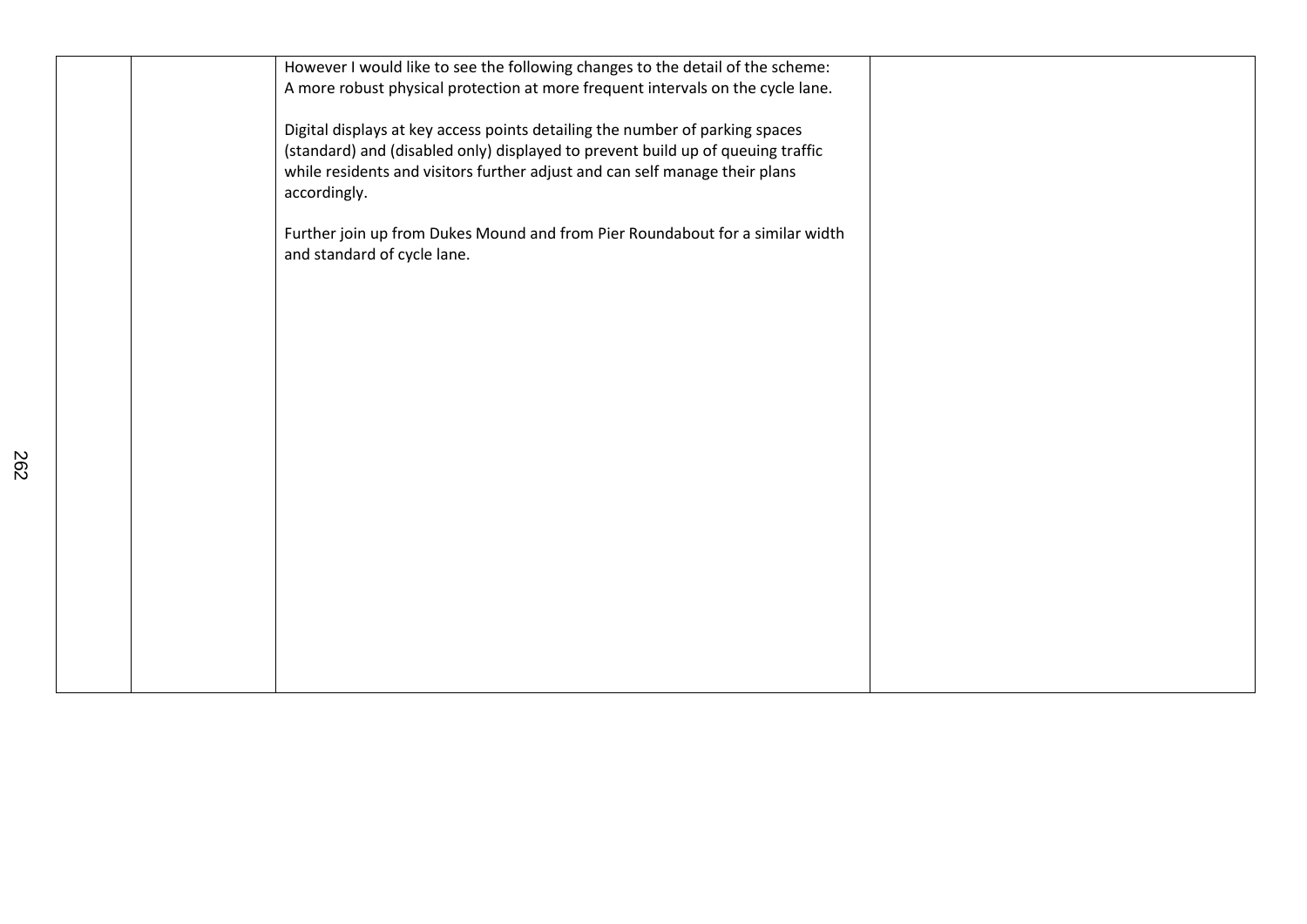| 75 | Support | I strongly support the proposal to keep the one way in place, the footways for<br>pedestrians only and the wider cycle lane of Madeira Drive.                                                                                                                                                                                                                                                                                                                                                                 | Officer notes comments and will be reconsidered<br>should future funds become available. |
|----|---------|---------------------------------------------------------------------------------------------------------------------------------------------------------------------------------------------------------------------------------------------------------------------------------------------------------------------------------------------------------------------------------------------------------------------------------------------------------------------------------------------------------------|------------------------------------------------------------------------------------------|
|    |         | Reasons:                                                                                                                                                                                                                                                                                                                                                                                                                                                                                                      |                                                                                          |
|    |         | Pedal People charity cycle pilots travel this new route regularly.<br>I travel this route in my personal time and have observed the joy and accessibility<br>of all ages able to ride together and more safely.                                                                                                                                                                                                                                                                                               |                                                                                          |
|    |         | Significantly improved provision for people of all ages and abilities for cycling and<br>walking along Madeira Drive, especially all ages of disabled people.                                                                                                                                                                                                                                                                                                                                                 |                                                                                          |
|    |         | Made a huge difference to both residents and visitors who want to walk, wheel or<br>cycle in a safer environment with less pollution and reduced speed and threat of<br>cars.                                                                                                                                                                                                                                                                                                                                 |                                                                                          |
|    |         | It has helped those who can travel actively to access this area far more easily.                                                                                                                                                                                                                                                                                                                                                                                                                              |                                                                                          |
|    |         | The doubled number of disabled bays is excellent and essential given the Pedal<br>People Accessible Cycle Hub will be at Dukes Mound from Jan 2022.                                                                                                                                                                                                                                                                                                                                                           |                                                                                          |
|    |         | The wider inclusive cycle lane (by its width and separation) is also key to enabling<br>more access for families and individuals to inclusive cycling and walking areas - as<br>to date once at Dukes Mound you are a mile from a Changing Places toilet but<br>from Summer 2022 (sea lanes) this will be vastly improved and ties in with the new<br>disabled accessible board walk along from Yellowave to Black Rock too.                                                                                  |                                                                                          |
|    |         | This wider, more segregated lane is vital in encouraging more disabled people and<br>those living with health challenges to access active travel, along with areas of the<br>sea front including Madeira Drive and especially the undercliff - to date almost<br>inaccessible for most disabled people due to the limitation of not being able to<br>access with adaptive cycles easily (these It also improves the public realm of<br>Madeira Drive since sea views are no longer obstructed by parked cars. |                                                                                          |
|    |         | I very much want to see this continue for the benefit of the whole community -<br>when places are more accessible they are better for everyone and this increases<br>equality and quality of life.                                                                                                                                                                                                                                                                                                            |                                                                                          |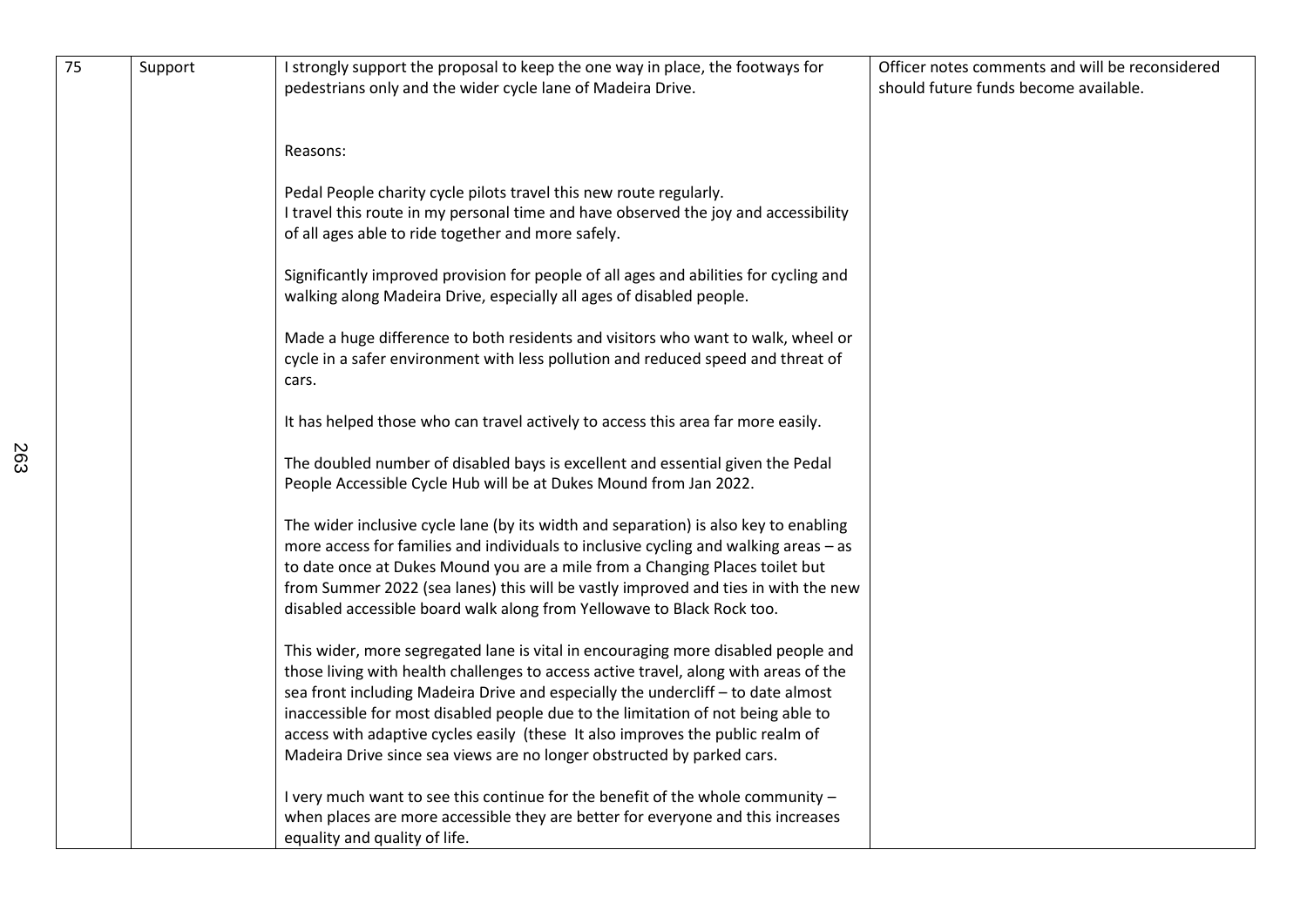| However I would like to see the following changes to the detail of the scheme:<br>A more robust physical protection at more frequent intervals on the cycle lane.<br>Digital displays at key access points detailing the number of parking spaces<br>(standard) and (disabled only) displayed to prevent build up of queuing traffic<br>while residents and visitors further adjust and can self manage their plans<br>accordingly. |  |
|-------------------------------------------------------------------------------------------------------------------------------------------------------------------------------------------------------------------------------------------------------------------------------------------------------------------------------------------------------------------------------------------------------------------------------------|--|
| Further join up from Dukes Mound and from Pier Roundabout for a similar width<br>and standard of cycle lane.                                                                                                                                                                                                                                                                                                                        |  |
|                                                                                                                                                                                                                                                                                                                                                                                                                                     |  |
|                                                                                                                                                                                                                                                                                                                                                                                                                                     |  |
|                                                                                                                                                                                                                                                                                                                                                                                                                                     |  |
|                                                                                                                                                                                                                                                                                                                                                                                                                                     |  |
|                                                                                                                                                                                                                                                                                                                                                                                                                                     |  |
|                                                                                                                                                                                                                                                                                                                                                                                                                                     |  |
|                                                                                                                                                                                                                                                                                                                                                                                                                                     |  |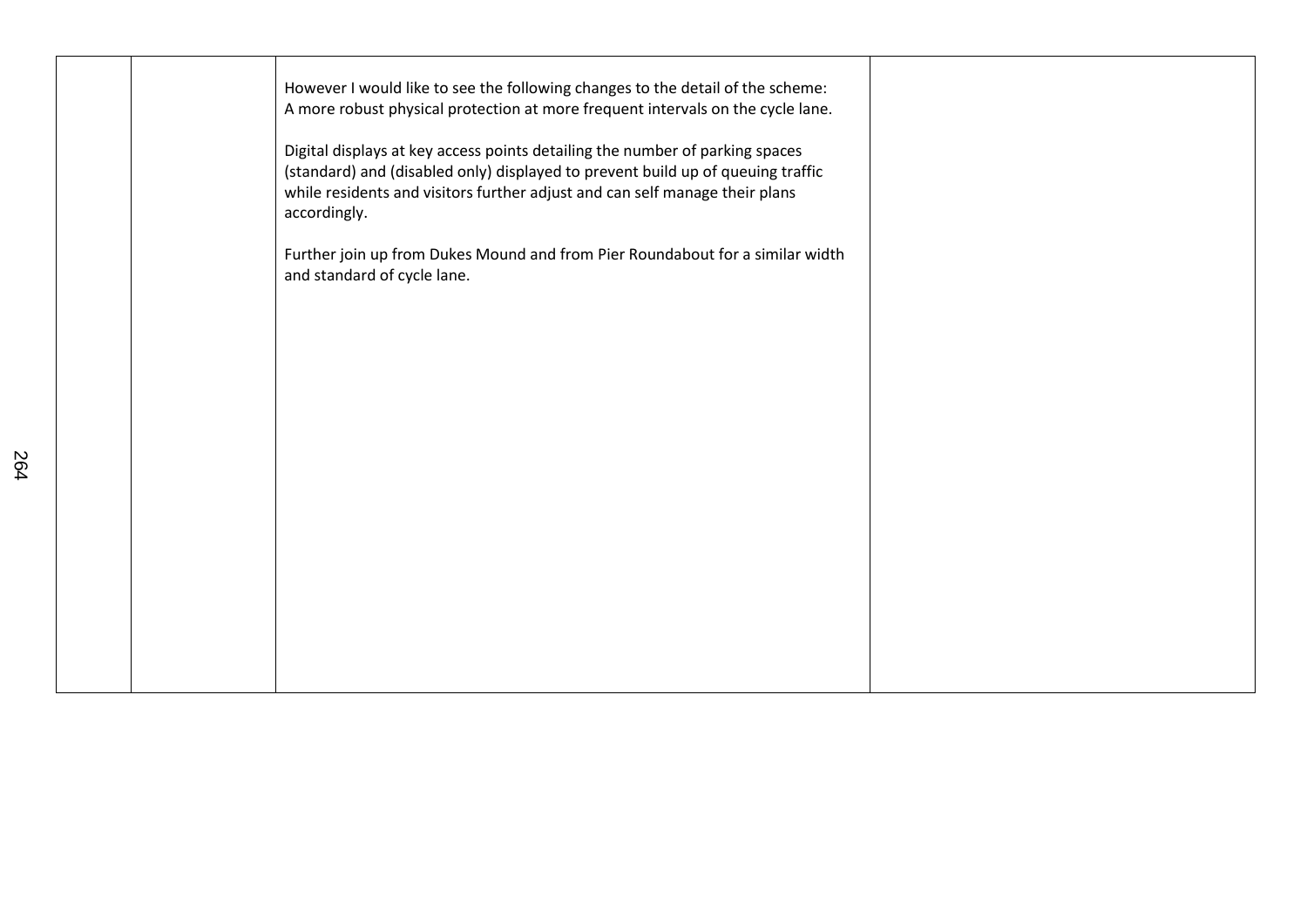| $\overline{76}$ | Support | I strongly support the proposal to keep the one way in place, the footways for<br>pedestrians only and the wider cycle lane of Madeira Drive.<br>As a Pedal People charity cycle pilot I have travelled this new route regularly as<br>well as in my personal time and observed the joy and accessibility of all ages able<br>to ride together and more safely.                                                                                                                                         | Officer notes comments and will be reconsidered<br>should future funds become available. |
|-----------------|---------|---------------------------------------------------------------------------------------------------------------------------------------------------------------------------------------------------------------------------------------------------------------------------------------------------------------------------------------------------------------------------------------------------------------------------------------------------------------------------------------------------------|------------------------------------------------------------------------------------------|
|                 |         | Significantly improved provision for people of all ages and abilities for cycling and<br>walking along Madeira Drive, especially all ages of disabled people.                                                                                                                                                                                                                                                                                                                                           |                                                                                          |
|                 |         | Made a huge difference to both residents and visitors who want to walk, wheel or<br>cycle in a safer environment with less pollution and reduced speed and threat of<br>cars.                                                                                                                                                                                                                                                                                                                           |                                                                                          |
|                 |         | It has helped those who can travel actively to access this area far more easily.                                                                                                                                                                                                                                                                                                                                                                                                                        |                                                                                          |
|                 |         | The doubled number of disabled bays is excellent and essential given the Pedal<br>People Accessible Cycle Hub will be at Dukes Mound from Jan 2022.                                                                                                                                                                                                                                                                                                                                                     |                                                                                          |
|                 |         | The wider inclusive cycle lane (by its width and separation) is also key to enabling<br>more access for families and individuals to inclusive cycling and walking areas - as<br>to date once at Dukes Mound you are a mile from a Changing Places toilet but<br>from Summer 2022 (sea lanes) this will be vastly improved and ties in with the new<br>disabled accessible board walk along from Yellowave to Black Rock too.                                                                            |                                                                                          |
|                 |         | This wider, more segregated lane is vital in encouraging more disabled people and<br>those living with health challenges to access active travel, along with areas of the<br>sea front including Madeira Drive and especially the undercliff - to date almost<br>inaccessible for most disabled people due to the limitation of not being able to<br>access with adaptive cycles easily (It also improves the public realm of Madeira<br>Drive since sea views are no longer obstructed by parked cars. |                                                                                          |
|                 |         | I very much want to see this continue for the benefit of the whole community -<br>when places are more accessible they are better for everyone and this increases<br>equality and quality of life.                                                                                                                                                                                                                                                                                                      |                                                                                          |
|                 |         | However I would like to see the following changes to the detail of the scheme:                                                                                                                                                                                                                                                                                                                                                                                                                          |                                                                                          |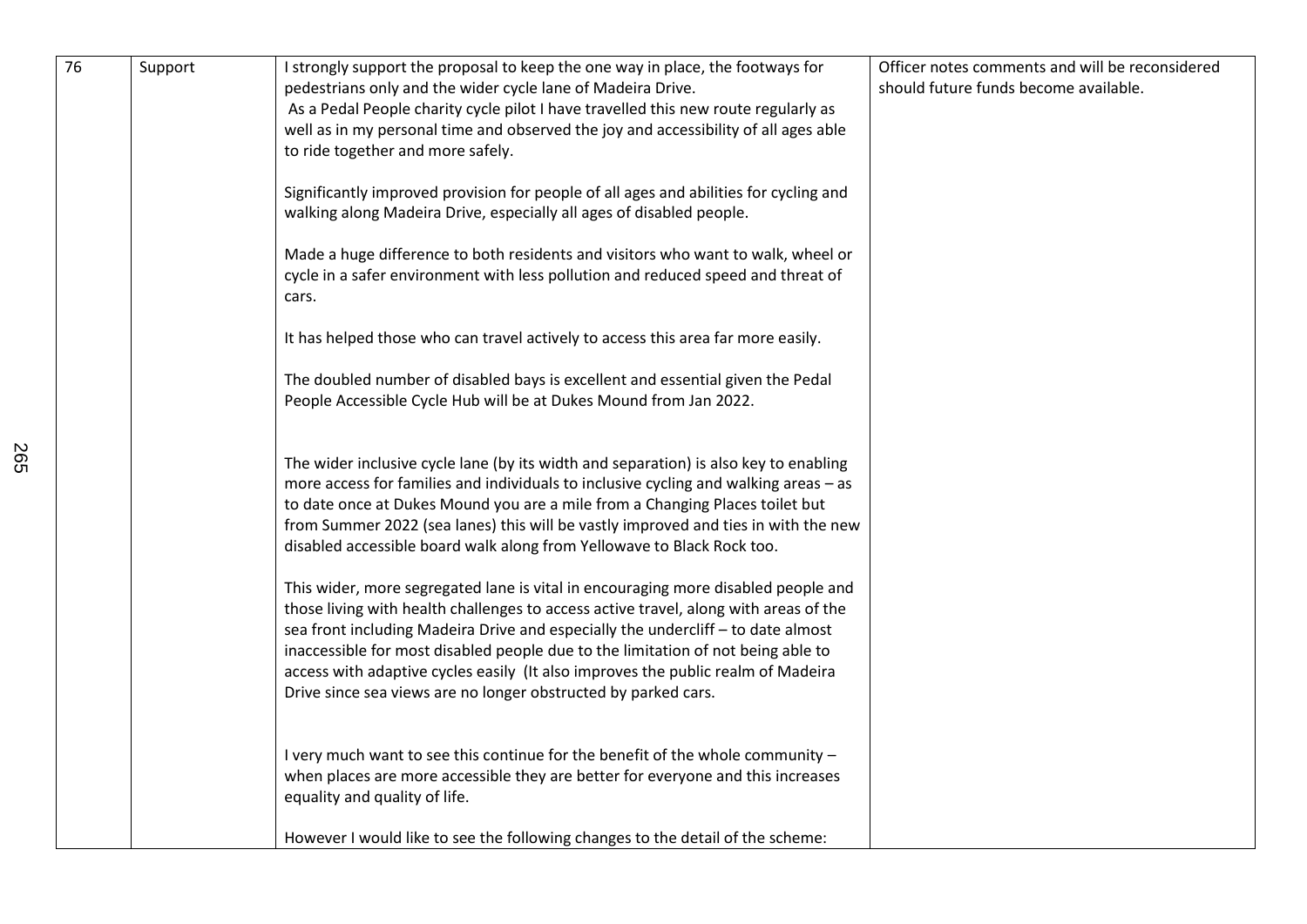| A more robust physical protection at more frequent intervals on the cycle lane.                                                                                                                                                                                |  |
|----------------------------------------------------------------------------------------------------------------------------------------------------------------------------------------------------------------------------------------------------------------|--|
| Digital displays at key access points detailing the number of parking spaces<br>(standard) and (disabled only) displayed to prevent build up of queuing traffic<br>while residents and visitors further adjust and can self manage their plans<br>accordingly. |  |
| Further join up from Dukes Mound and from Pier Roundabout for a similar width<br>and standard of cycle lane.                                                                                                                                                   |  |
|                                                                                                                                                                                                                                                                |  |
|                                                                                                                                                                                                                                                                |  |
|                                                                                                                                                                                                                                                                |  |
|                                                                                                                                                                                                                                                                |  |
|                                                                                                                                                                                                                                                                |  |
|                                                                                                                                                                                                                                                                |  |
|                                                                                                                                                                                                                                                                |  |
|                                                                                                                                                                                                                                                                |  |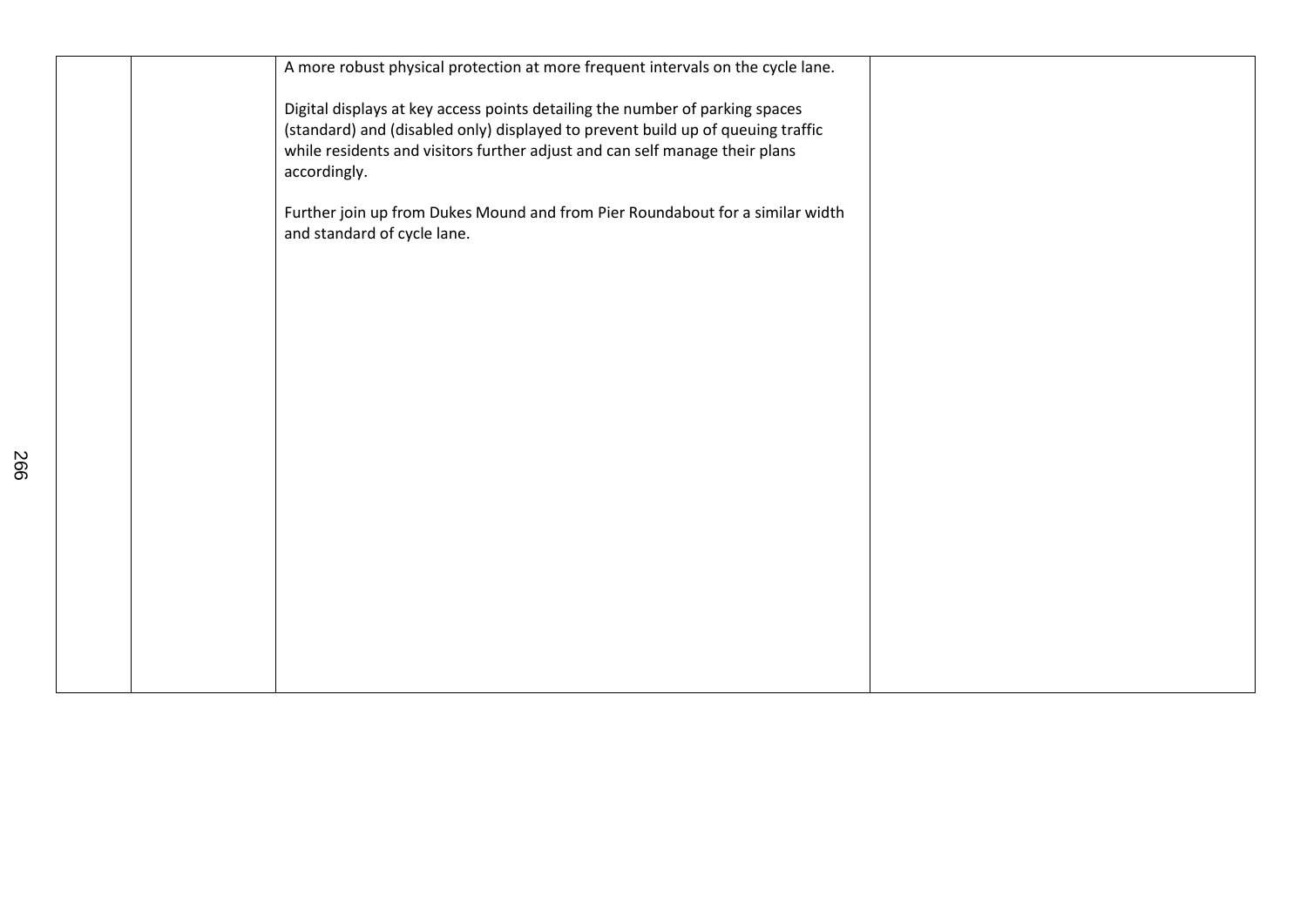| 77 | Support | As a Pedal People charity cycle pilot I have travelled this new route regularly as<br>well as in my personal time and observed the joy and accessibility of all ages able<br>to ride together and more safely.                                                                                                                                                                                                                                                                                                                                                                                                                                                                                                                                                                                                                                                      | Officer notes comments and will be reconsidered<br>should future funds become available. |
|----|---------|---------------------------------------------------------------------------------------------------------------------------------------------------------------------------------------------------------------------------------------------------------------------------------------------------------------------------------------------------------------------------------------------------------------------------------------------------------------------------------------------------------------------------------------------------------------------------------------------------------------------------------------------------------------------------------------------------------------------------------------------------------------------------------------------------------------------------------------------------------------------|------------------------------------------------------------------------------------------|
|    |         | Significantly improved provision for people of all ages and abilities for cycling and<br>walking along Madeira Drive, especially all ages of disabled people.                                                                                                                                                                                                                                                                                                                                                                                                                                                                                                                                                                                                                                                                                                       |                                                                                          |
|    |         | Made a huge difference to both residents and visitors who want to walk, wheel or<br>cycle in a safer environment with less pollution and reduced speed and threat of<br>cars.                                                                                                                                                                                                                                                                                                                                                                                                                                                                                                                                                                                                                                                                                       |                                                                                          |
|    |         | It has helped those who can travel actively to access this area far more easily.                                                                                                                                                                                                                                                                                                                                                                                                                                                                                                                                                                                                                                                                                                                                                                                    |                                                                                          |
|    |         | The doubled number of disabled bays is excellent and essential given the Pedal<br>People Accessible Cycle Hub will be at Dukes Mound from Jan 2022.                                                                                                                                                                                                                                                                                                                                                                                                                                                                                                                                                                                                                                                                                                                 |                                                                                          |
|    |         | The wider inclusive cycle lane (by its width and separation) is also key to enabling<br>more access for families and individuals to inclusive cycling and walking areas - as<br>to date once at Dukes Mound you are a mile from a Changing Places toilet but<br>from Summer 2022 (sea lanes) this will be vastly improved and ties in with the new<br>disabled accessible board walk along from Yellowave to Black Rock too.<br>This wider, more segregated lane is vital in encouraging more disabled people and<br>those living with health challenges to access active travel, along with areas of the<br>sea front including Madeira Drive and especially the undercliff - to date almost<br>inaccessible for most disabled people due to the limitation of not being able to<br>access with adaptive cycles easily (these It also improves the public realm of |                                                                                          |
|    |         | Madeira Drive since sea views are no longer obstructed by parked cars.<br>I very much want to see this continue for the benefit of the whole community -<br>when places are more accessible they are better for everyone and this increases                                                                                                                                                                                                                                                                                                                                                                                                                                                                                                                                                                                                                         |                                                                                          |
|    |         | equality and quality of life.<br>However I would like to see the following changes to the detail of the scheme:<br>A more robust physical protection at more frequent intervals on the cycle lane.                                                                                                                                                                                                                                                                                                                                                                                                                                                                                                                                                                                                                                                                  |                                                                                          |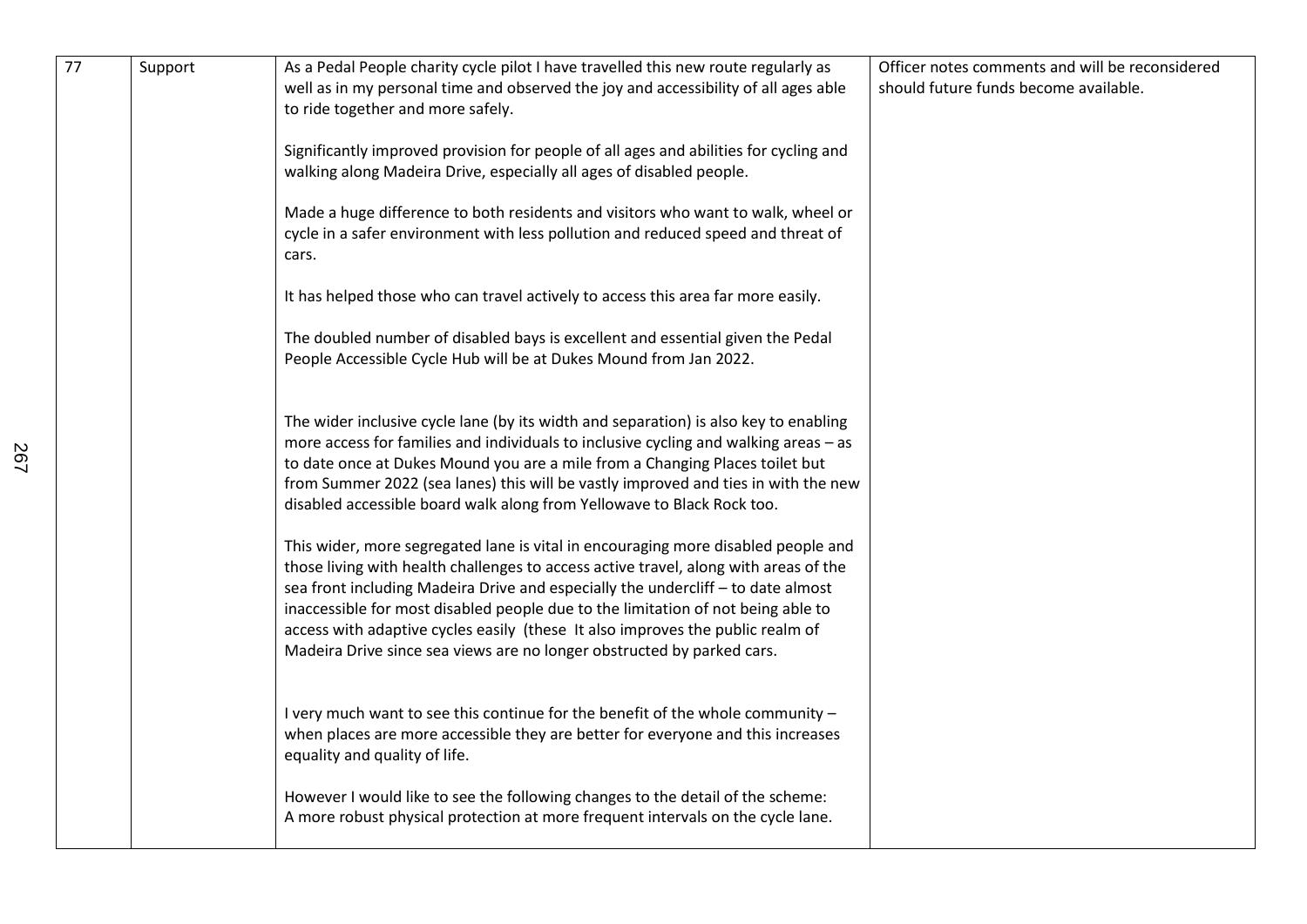|  | Digital displays at key access points detailing the number of parking spaces<br>(standard) and (disabled only) displayed to prevent build up of queuing traffic<br>while residents and visitors further adjust and can self manage their plans<br>accordingly. |  |
|--|----------------------------------------------------------------------------------------------------------------------------------------------------------------------------------------------------------------------------------------------------------------|--|
|  | Further join up from Dukes Mound and from Pier Roundabout for a similar width<br>and standard of cycle lane.                                                                                                                                                   |  |
|  |                                                                                                                                                                                                                                                                |  |
|  |                                                                                                                                                                                                                                                                |  |
|  |                                                                                                                                                                                                                                                                |  |
|  |                                                                                                                                                                                                                                                                |  |
|  |                                                                                                                                                                                                                                                                |  |
|  |                                                                                                                                                                                                                                                                |  |
|  |                                                                                                                                                                                                                                                                |  |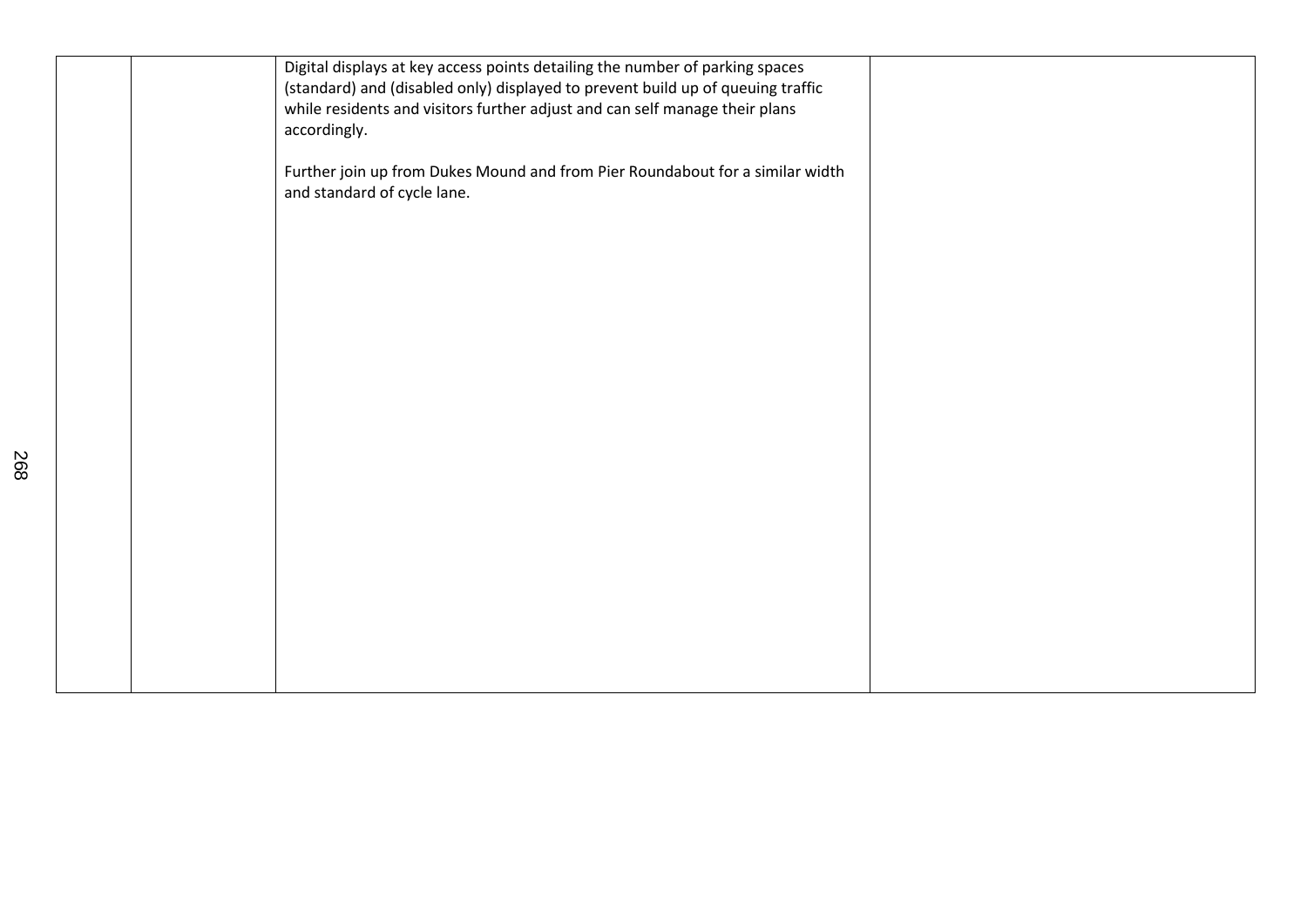| 78 | Support | I absolutely support the proposal to keep the one way in place, the footways for                                                                                     | Officer notes comments and will be reconsidered |
|----|---------|----------------------------------------------------------------------------------------------------------------------------------------------------------------------|-------------------------------------------------|
|    |         | pedestrians only and the wider cycle lane of Madeira Drive.                                                                                                          | should future funds become available.           |
|    |         |                                                                                                                                                                      |                                                 |
|    |         | My reasons:                                                                                                                                                          |                                                 |
|    |         |                                                                                                                                                                      |                                                 |
|    |         | As a Pedal People charity cycle pilot I have travelled this new route regularly as<br>well as in my personal time and think it is great that people are able to ride |                                                 |
|    |         | together and more safely.                                                                                                                                            |                                                 |
|    |         | Significantly improved provision for people of all ages and abilities for cycling and                                                                                |                                                 |
|    |         | walking along Madeira Drive, especially all ages of disabled people.                                                                                                 |                                                 |
|    |         | Made a huge difference to both residents and visitors who want to walk, wheel or                                                                                     |                                                 |
|    |         | cycle in a safer environment with less pollution and reduced speed and threat of<br>cars.                                                                            |                                                 |
|    |         |                                                                                                                                                                      |                                                 |
|    |         | It has helped those who can travel actively to access this area far more easily.                                                                                     |                                                 |
|    |         |                                                                                                                                                                      |                                                 |
|    |         | The doubled number of disabled bays is excellent and essential given the Pedal                                                                                       |                                                 |
|    |         | People Accessible Cycle Hub will be at Dukes Mound from Jan 2022.                                                                                                    |                                                 |
|    |         | The wider inclusive cycle lane (by its width and separation) is also key to enabling                                                                                 |                                                 |
|    |         | more access for families and individuals to inclusive cycling and walking areas - as                                                                                 |                                                 |
|    |         | to date once at Dukes Mound you are a mile from a Changing Places toilet but                                                                                         |                                                 |
|    |         | from Summer 2022 (sea lanes) this will be vastly improved and ties in with the new                                                                                   |                                                 |
|    |         | disabled accessible board walk along from Yellowave to Black Rock too.                                                                                               |                                                 |
|    |         | This wider, more segregated lane is vital in encouraging more disabled people and                                                                                    |                                                 |
|    |         | those living with health challenges to access active travel, along with areas of the                                                                                 |                                                 |
|    |         | sea front including Madeira Drive and especially the undercliff - to date almost                                                                                     |                                                 |
|    |         | inaccessible for most disabled people due to the limitation of not being able to                                                                                     |                                                 |
|    |         | access with adaptive cycles easily (these It also improves the public realm of                                                                                       |                                                 |
|    |         | Madeira Drive since sea views are no longer obstructed by parked cars.                                                                                               |                                                 |
|    |         | I very much want to see this continue for the benefit of the whole community -                                                                                       |                                                 |
|    |         | when places are more accessible they are better for everyone and this increases                                                                                      |                                                 |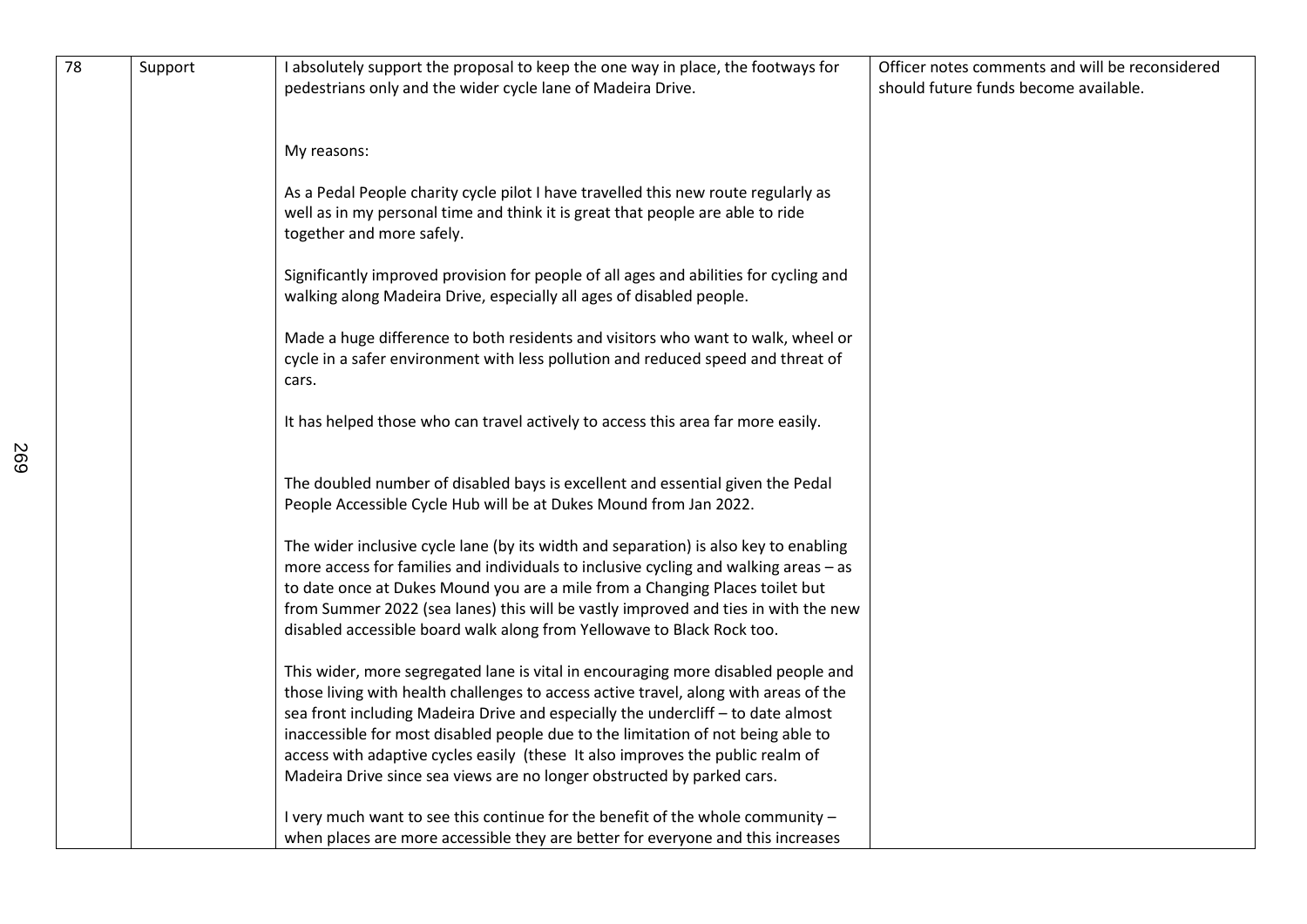|  | equality and quality of life.                                                                                                                                                                                                                                  |  |
|--|----------------------------------------------------------------------------------------------------------------------------------------------------------------------------------------------------------------------------------------------------------------|--|
|  | However I would like to see the following changes to the detail of the scheme:                                                                                                                                                                                 |  |
|  | A more robust physical protection at more frequent intervals on the cycle lane.                                                                                                                                                                                |  |
|  | Digital displays at key access points detailing the number of parking spaces<br>(standard) and (disabled only) displayed to prevent build up of queuing traffic<br>while residents and visitors further adjust and can self manage their plans<br>accordingly. |  |
|  | Further join up from Dukes Mound and from Pier Roundabout for a similar width<br>and standard of cycle lane.                                                                                                                                                   |  |
|  |                                                                                                                                                                                                                                                                |  |
|  |                                                                                                                                                                                                                                                                |  |
|  |                                                                                                                                                                                                                                                                |  |
|  |                                                                                                                                                                                                                                                                |  |
|  |                                                                                                                                                                                                                                                                |  |
|  |                                                                                                                                                                                                                                                                |  |
|  |                                                                                                                                                                                                                                                                |  |
|  |                                                                                                                                                                                                                                                                |  |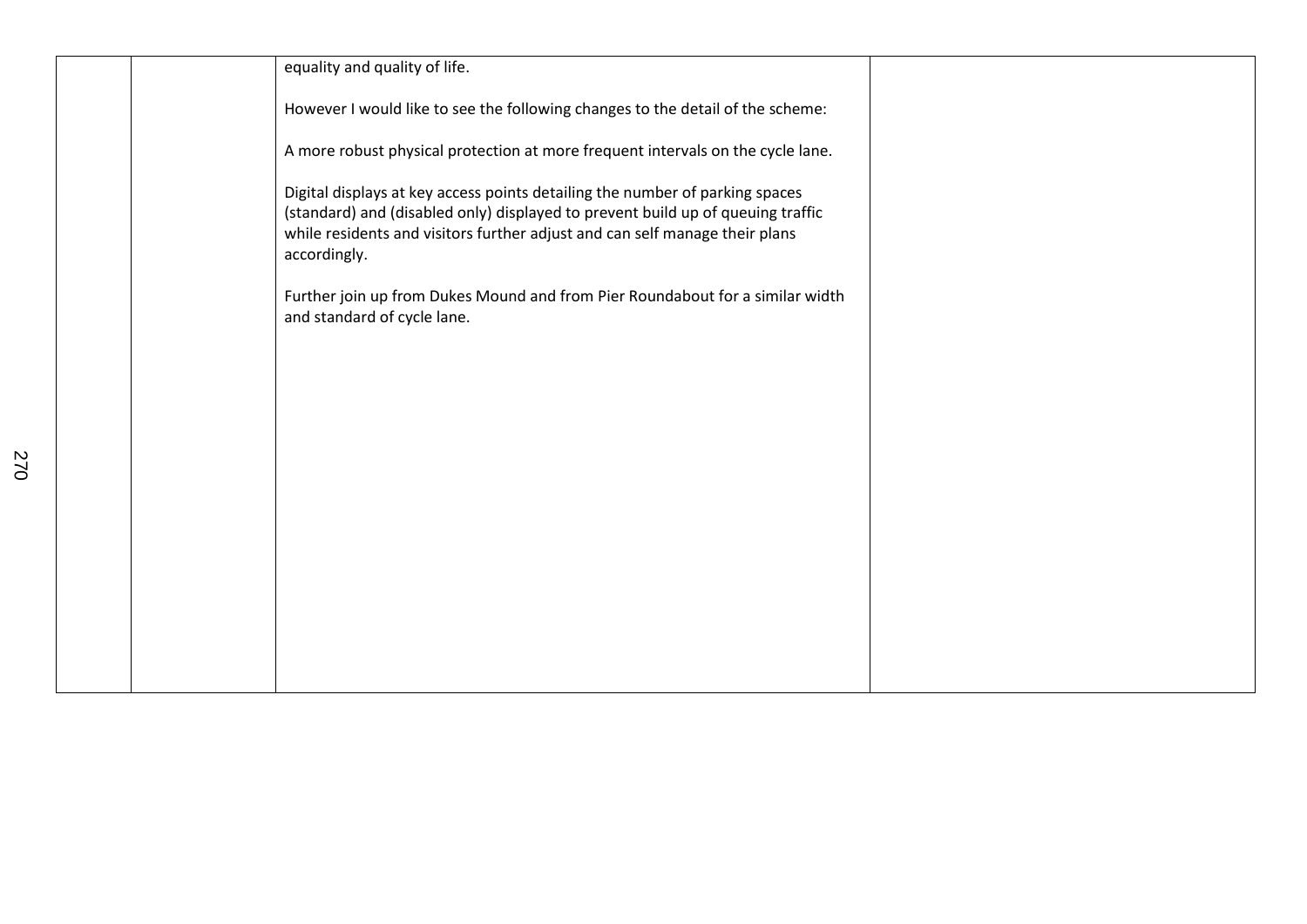| 79 | Support | I strongly support the proposal to keep the one way in place, the footways for<br>pedestrians only and the wider cycle lane of Madeira Drive.                                                                                                                                                                                                                                                                                                                                                                 | Officer notes comments and will be reconsidered<br>should future funds become available. |
|----|---------|---------------------------------------------------------------------------------------------------------------------------------------------------------------------------------------------------------------------------------------------------------------------------------------------------------------------------------------------------------------------------------------------------------------------------------------------------------------------------------------------------------------|------------------------------------------------------------------------------------------|
|    |         | Reasons:                                                                                                                                                                                                                                                                                                                                                                                                                                                                                                      |                                                                                          |
|    |         | As a Pedal People charity cycle pilot I have travelled this new route regularly as<br>well as in my personal time and observed the joy and accessibility of all ages able<br>to ride together and more safely.                                                                                                                                                                                                                                                                                                |                                                                                          |
|    |         | Significantly improved provision for people of all ages and abilities for cycling and<br>walking along Madeira Drive, especially all ages of disabled people.                                                                                                                                                                                                                                                                                                                                                 |                                                                                          |
|    |         | Made a huge difference to both residents and visitors who want to walk, wheel or<br>cycle in a safer environment with less pollution and reduced speed and threat of<br>cars.                                                                                                                                                                                                                                                                                                                                 |                                                                                          |
|    |         | It has helped those who can travel actively to access this area far more easily.                                                                                                                                                                                                                                                                                                                                                                                                                              |                                                                                          |
|    |         | The doubled number of disabled bays is excellent and essential given the Pedal<br>People Accessible Cycle Hub will be at Dukes Mound from Jan 2022.                                                                                                                                                                                                                                                                                                                                                           |                                                                                          |
|    |         | The wider inclusive cycle lane (by its width and separation) is also key to enabling<br>more access for families and individuals to inclusive cycling and walking areas - as<br>to date once at Dukes Mound you are a mile from a Changing Places toilet but<br>from Summer 2022 (sea lanes) this will be vastly improved and ties in with the new<br>disabled accessible board walk along from Yellowave to Black Rock too.                                                                                  |                                                                                          |
|    |         | This wider, more segregated lane is vital in encouraging more disabled people and<br>those living with health challenges to access active travel, along with areas of the<br>sea front including Madeira Drive and especially the undercliff - to date almost<br>inaccessible for most disabled people due to the limitation of not being able to<br>access with adaptive cycles easily (these It also improves the public realm of<br>Madeira Drive since sea views are no longer obstructed by parked cars. |                                                                                          |
|    |         | I very much want to see this continue for the benefit of the whole community -<br>when places are more accessible they are better for everyone and this increases<br>equality and quality of life.                                                                                                                                                                                                                                                                                                            |                                                                                          |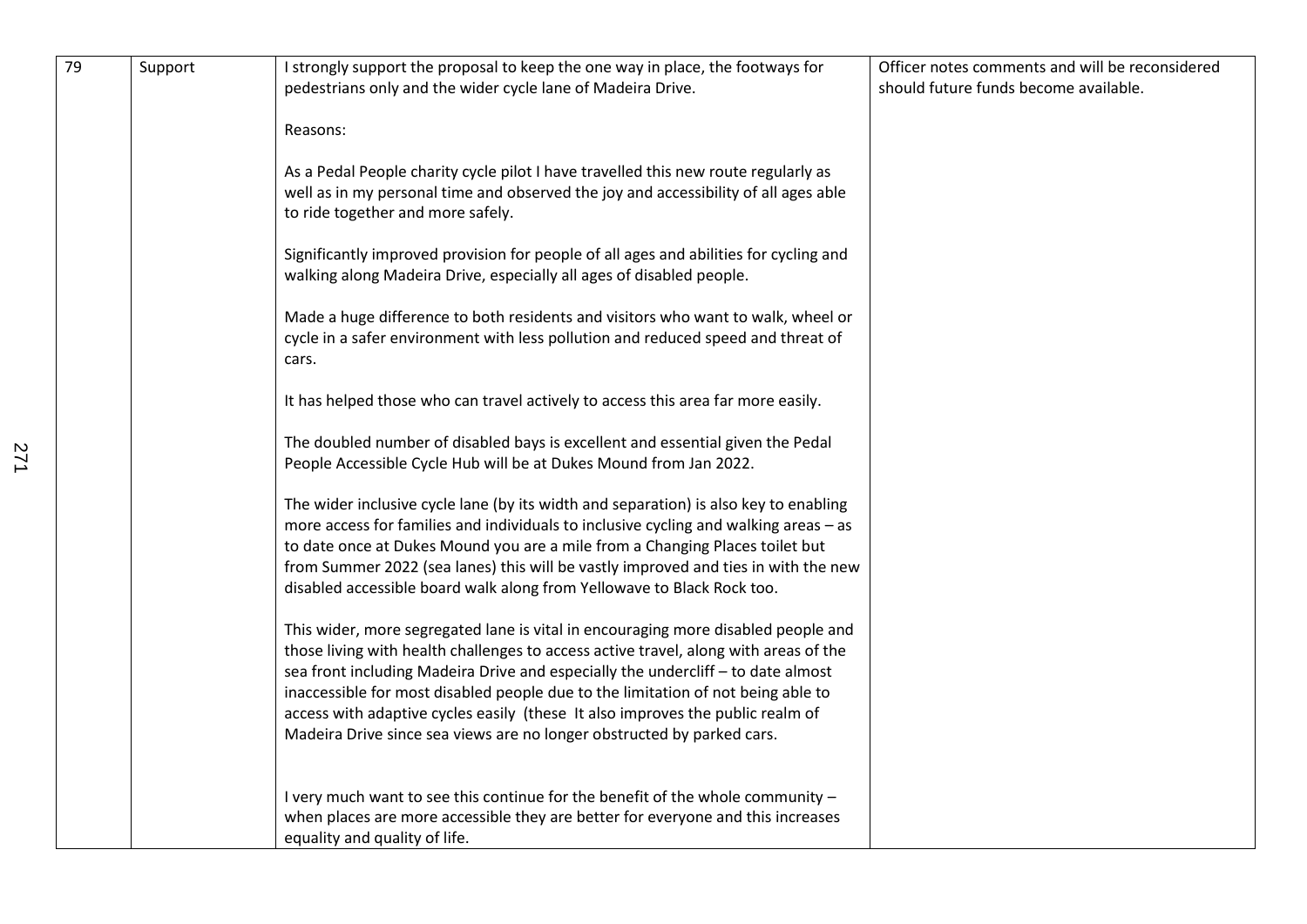| However I would like to see the following changes to the detail of the scheme:<br>A more robust physical protection at more frequent intervals on the cycle lane.<br>Digital displays at key access points detailing the number of parking spaces<br>(standard) and (disabled only) displayed to prevent build up of queuing traffic<br>while residents and visitors further adjust and can self manage their plans<br>accordingly. |  |
|-------------------------------------------------------------------------------------------------------------------------------------------------------------------------------------------------------------------------------------------------------------------------------------------------------------------------------------------------------------------------------------------------------------------------------------|--|
| Further join up from Dukes Mound and from Pier Roundabout for a similar width<br>and standard of cycle lane.                                                                                                                                                                                                                                                                                                                        |  |
|                                                                                                                                                                                                                                                                                                                                                                                                                                     |  |
|                                                                                                                                                                                                                                                                                                                                                                                                                                     |  |
|                                                                                                                                                                                                                                                                                                                                                                                                                                     |  |
|                                                                                                                                                                                                                                                                                                                                                                                                                                     |  |
|                                                                                                                                                                                                                                                                                                                                                                                                                                     |  |
|                                                                                                                                                                                                                                                                                                                                                                                                                                     |  |
|                                                                                                                                                                                                                                                                                                                                                                                                                                     |  |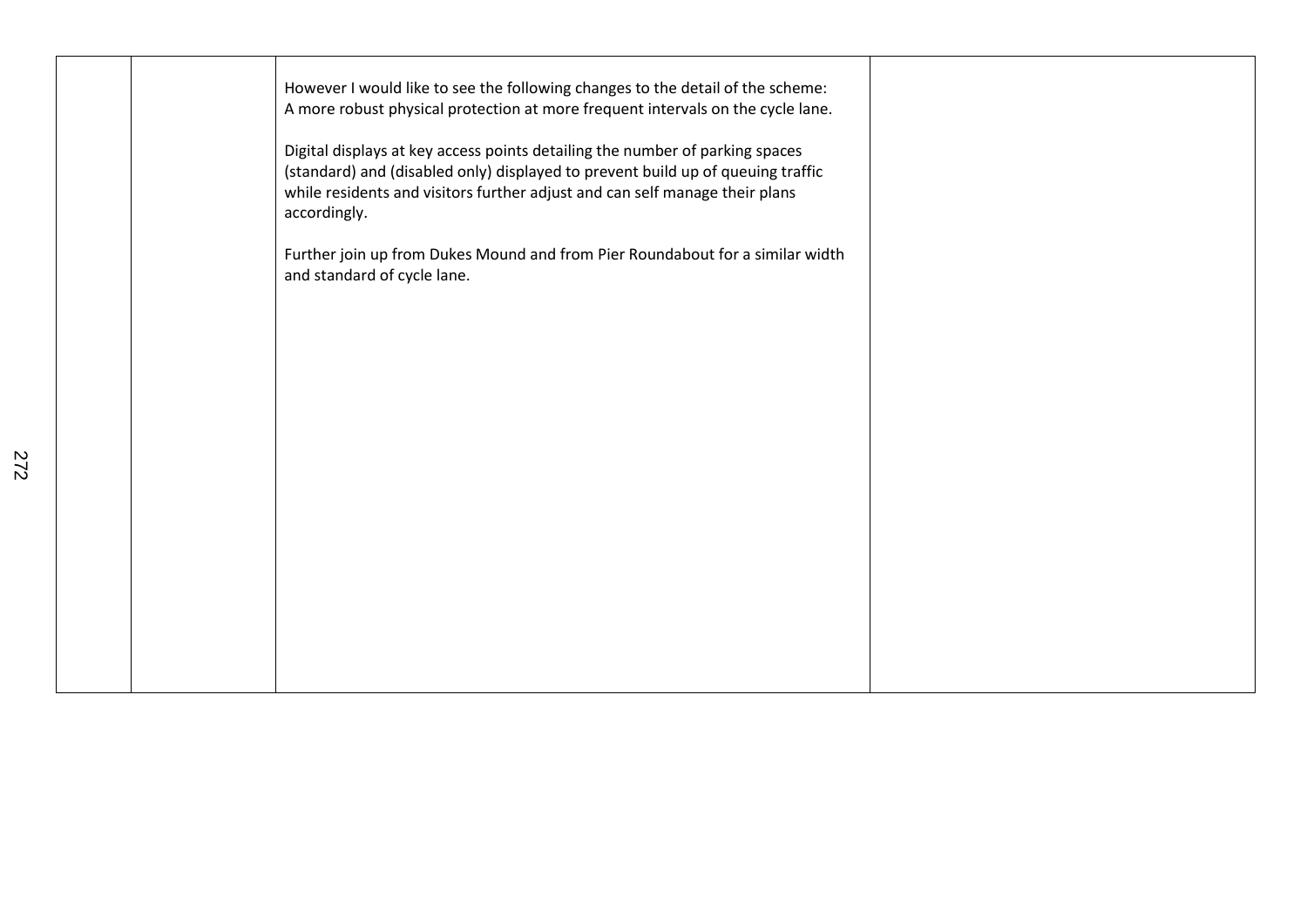| 80 | Support | strongly support the proposal which has made Madeira Drive safer and much<br>more attractive for pedestrians.                                                                                                                                                                                                                                                                                                                                                                                                    | Officer notes comments and will be reconsidered<br>should future funds become available. |
|----|---------|------------------------------------------------------------------------------------------------------------------------------------------------------------------------------------------------------------------------------------------------------------------------------------------------------------------------------------------------------------------------------------------------------------------------------------------------------------------------------------------------------------------|------------------------------------------------------------------------------------------|
|    |         | It would be a further improvement to see the following changes to the current<br>scheme:                                                                                                                                                                                                                                                                                                                                                                                                                         |                                                                                          |
|    |         | • The pavement outside the Bison Bar / Yellowave is still too narrow and should<br>be widened.                                                                                                                                                                                                                                                                                                                                                                                                                   |                                                                                          |
|    |         | • The pavement surface is uneven where the cycle lane markings have been<br>removed, and that should be repaired so it is flatter and safer.                                                                                                                                                                                                                                                                                                                                                                     |                                                                                          |
|    |         | Thanks.                                                                                                                                                                                                                                                                                                                                                                                                                                                                                                          |                                                                                          |
| 81 | Support | The proposal is excellent for everybody because it makes Madeira Drive a safer<br>and and more attractive place to ride a bicycle and use the pavement, whether as<br>a pedestrian or user of a wheelchair or a mobility scooter.<br>Taking car parking away from the southern kerb means that, once more, it gives<br>people on foot, on bicycle, in wheelchairs and mobility scooters a clear view of the<br>sea.<br>In other words, it is utterly in line with promoting active travel, in a location that is |                                                                                          |
|    |         | is significant for the city - beside the sea. It benefits visitors and residents alike.                                                                                                                                                                                                                                                                                                                                                                                                                          |                                                                                          |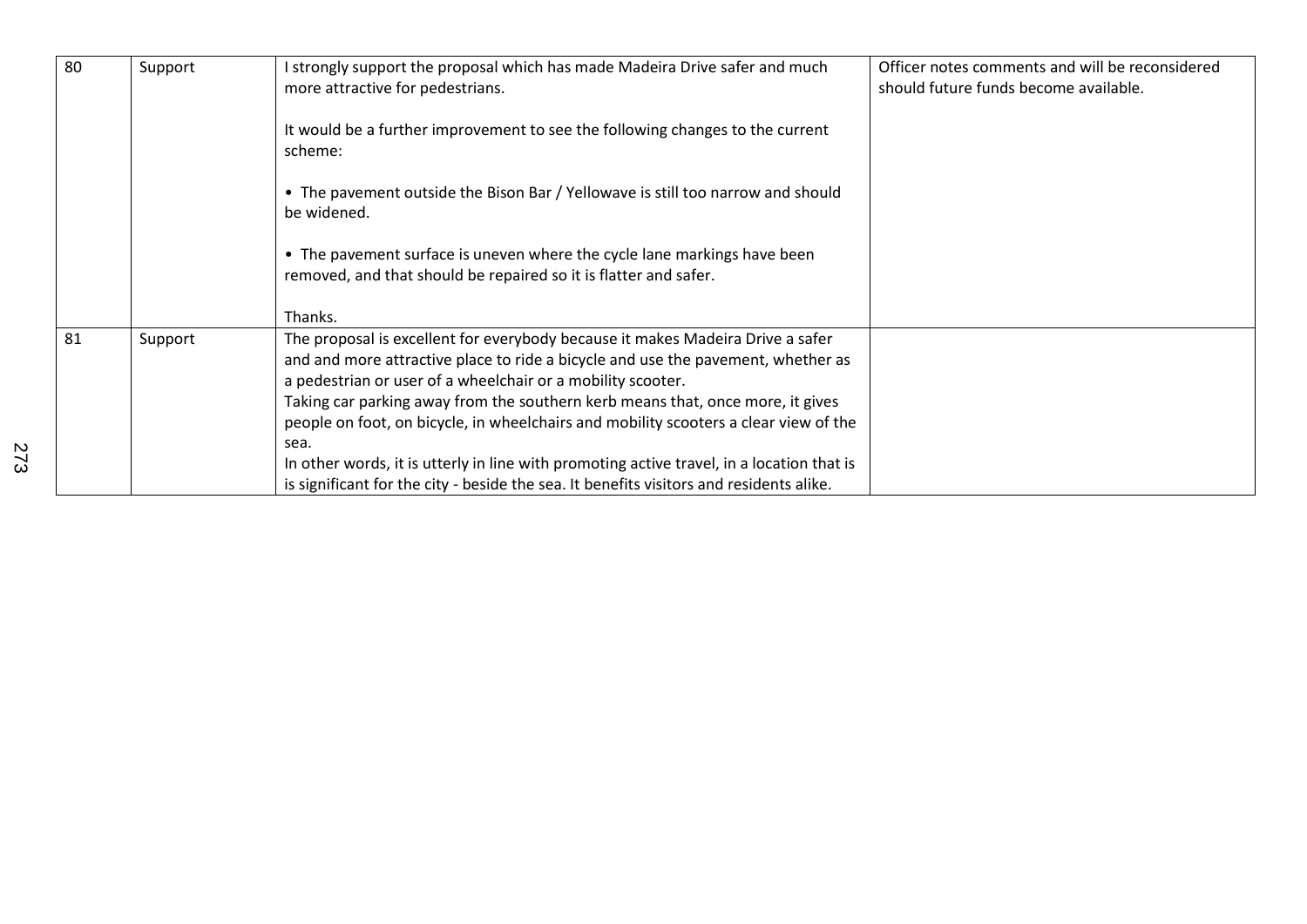| 82 | Support | I strongly support the proposal to keep the one way in place, the footways for<br>pedestrians only and the wider cycle lane of Madeira Drive.                                                                                                                                                                                                                                                                                                                                                                 | Officer notes comments and will be reconsidered<br>should future funds become available. |
|----|---------|---------------------------------------------------------------------------------------------------------------------------------------------------------------------------------------------------------------------------------------------------------------------------------------------------------------------------------------------------------------------------------------------------------------------------------------------------------------------------------------------------------------|------------------------------------------------------------------------------------------|
|    |         | Reasons:                                                                                                                                                                                                                                                                                                                                                                                                                                                                                                      |                                                                                          |
|    |         | As a Pedal People charity cycle pilot I have travelled this new route regularly as<br>well as in my personal time and observed the joy and accessibility of all ages able<br>to ride together and more safely.                                                                                                                                                                                                                                                                                                |                                                                                          |
|    |         | Significantly improved provision for people of all ages and abilities for cycling and<br>walking along Madeira Drive, especially all ages of disabled people.                                                                                                                                                                                                                                                                                                                                                 |                                                                                          |
|    |         | Made a huge difference to both residents and visitors who want to walk, wheel or<br>cycle in a safer environment with less pollution and reduced speed and threat of<br>cars.                                                                                                                                                                                                                                                                                                                                 |                                                                                          |
|    |         | It has helped those who can travel actively to access this area far more easily.                                                                                                                                                                                                                                                                                                                                                                                                                              |                                                                                          |
|    |         | The doubled number of disabled bays is excellent and essential given the Pedal<br>People Accessible Cycle Hub will be at Dukes Mound from Jan 2022.                                                                                                                                                                                                                                                                                                                                                           |                                                                                          |
|    |         | The wider inclusive cycle lane (by its width and separation) is also key to enabling<br>more access for families and individuals to inclusive cycling and walking areas - as<br>to date once at Dukes Mound you are a mile from a Changing Places toilet but<br>from Summer 2022 (sea lanes) this will be vastly improved and ties in with the new<br>disabled accessible board walk along from Yellowave to Black Rock too.                                                                                  |                                                                                          |
|    |         | This wider, more segregated lane is vital in encouraging more disabled people and<br>those living with health challenges to access active travel, along with areas of the<br>sea front including Madeira Drive and especially the undercliff - to date almost<br>inaccessible for most disabled people due to the limitation of not being able to<br>access with adaptive cycles easily (these It also improves the public realm of<br>Madeira Drive since sea views are no longer obstructed by parked cars. |                                                                                          |
|    |         | I very much want to see this continue for the benefit of the whole community -<br>when places are more accessible they are better for everyone and this increases<br>equality and quality of life.                                                                                                                                                                                                                                                                                                            |                                                                                          |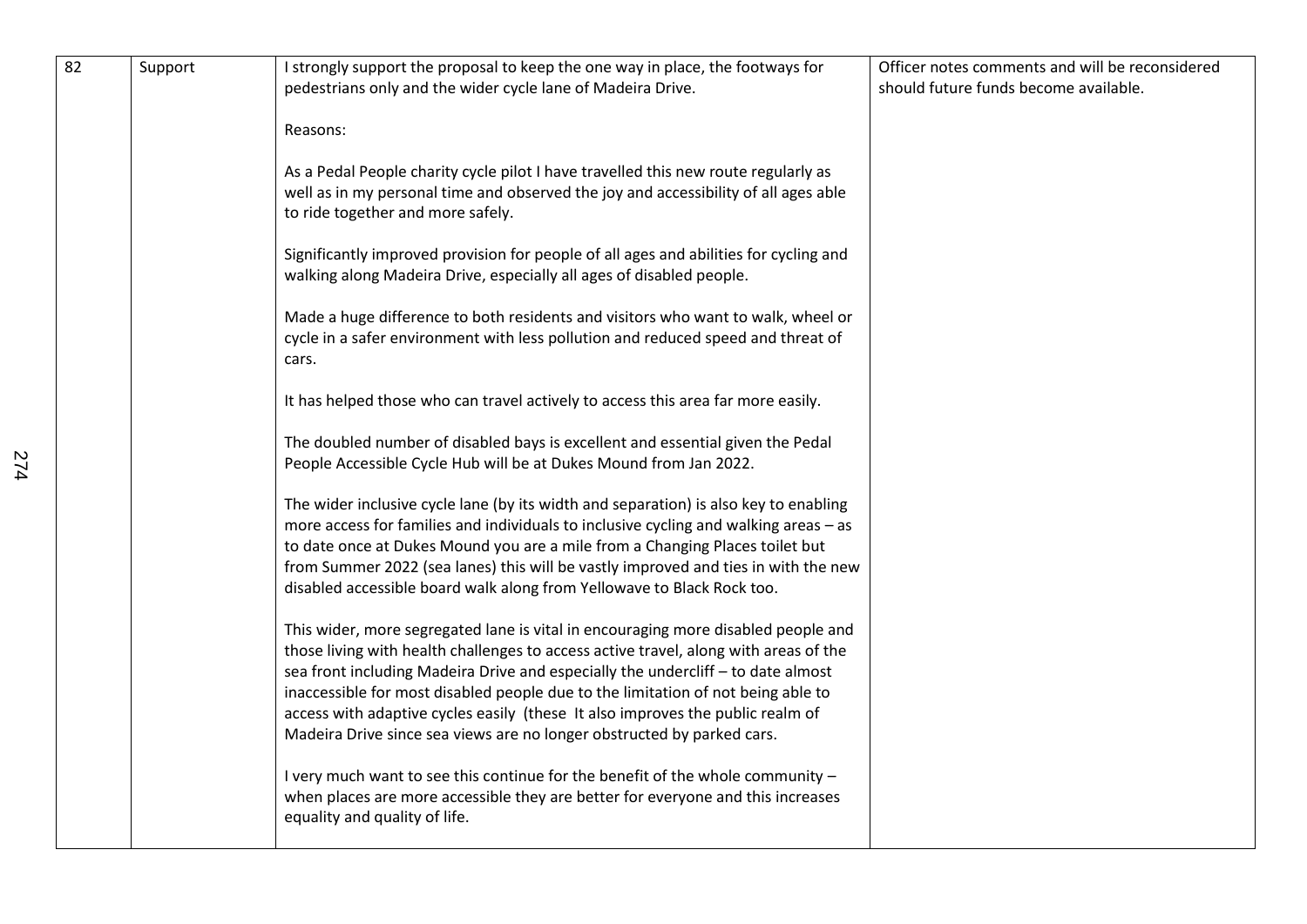|  | However I would like to see the following changes to the detail of the scheme:<br>A more robust physical protection at more frequent intervals on the cycle lane. |  |
|--|-------------------------------------------------------------------------------------------------------------------------------------------------------------------|--|
|  |                                                                                                                                                                   |  |
|  | Digital displays at key access points detailing the number of parking spaces                                                                                      |  |
|  | (standard) and (disabled only) displayed to prevent build up of queuing traffic<br>while residents and visitors further adjust and can self manage their plans    |  |
|  | accordingly.                                                                                                                                                      |  |
|  |                                                                                                                                                                   |  |
|  | Thank you                                                                                                                                                         |  |
|  |                                                                                                                                                                   |  |
|  |                                                                                                                                                                   |  |
|  |                                                                                                                                                                   |  |
|  |                                                                                                                                                                   |  |
|  |                                                                                                                                                                   |  |
|  |                                                                                                                                                                   |  |
|  |                                                                                                                                                                   |  |
|  |                                                                                                                                                                   |  |
|  |                                                                                                                                                                   |  |
|  |                                                                                                                                                                   |  |
|  |                                                                                                                                                                   |  |
|  |                                                                                                                                                                   |  |
|  |                                                                                                                                                                   |  |
|  |                                                                                                                                                                   |  |
|  |                                                                                                                                                                   |  |
|  |                                                                                                                                                                   |  |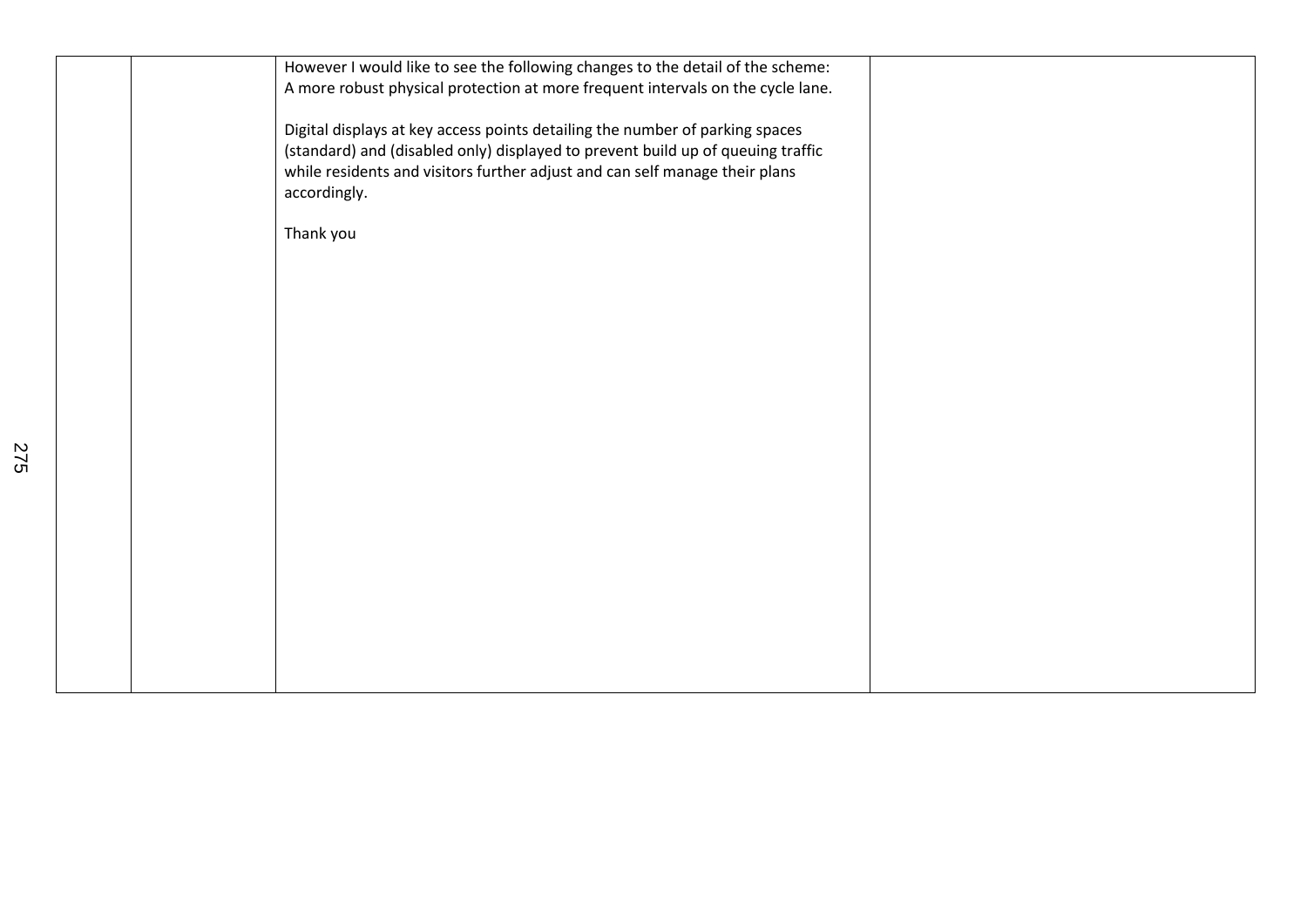| 83 | Support | I strongly support the proposal to keep the one way in place, the footways for<br>pedestrians only and the wider cycle lane of Madeira Drive.<br>Reasons:                                                                                                                                                                                                                                                                                                                                                     | Officer notes comments and will be reconsidered<br>should future funds become available. |
|----|---------|---------------------------------------------------------------------------------------------------------------------------------------------------------------------------------------------------------------------------------------------------------------------------------------------------------------------------------------------------------------------------------------------------------------------------------------------------------------------------------------------------------------|------------------------------------------------------------------------------------------|
|    |         | As a Pedal People charity cycle pilot I have travelled this new route regularly as<br>well as in my personal time and observed the joy and accessibility of all ages able<br>to ride together and more safely.                                                                                                                                                                                                                                                                                                |                                                                                          |
|    |         | Significantly improved provision for people of all ages and abilities for cycling and<br>walking along Madeira Drive, especially all ages of disabled people.                                                                                                                                                                                                                                                                                                                                                 |                                                                                          |
|    |         | Made a huge difference to both residents and visitors who want to walk, wheel or<br>cycle in a safer environment with less pollution and reduced speed and threat of<br>cars.                                                                                                                                                                                                                                                                                                                                 |                                                                                          |
|    |         | It has helped those who can travel actively to access this area far more easily.                                                                                                                                                                                                                                                                                                                                                                                                                              |                                                                                          |
|    |         | The doubled number of disabled bays is excellent and essential given the Pedal<br>People Accessible Cycle Hub will be at Dukes Mound from Jan 2022.                                                                                                                                                                                                                                                                                                                                                           |                                                                                          |
|    |         | The wider inclusive cycle lane (by its width and separation) is also key to enabling<br>more access for families and individuals to inclusive cycling and walking areas - as<br>to date once at Dukes Mound you are a mile from a Changing Places toilet but<br>from Summer 2022 (sea lanes) this will be vastly improved and ties in with the new<br>disabled accessible board walk along from Yellowave to Black Rock too.                                                                                  |                                                                                          |
|    |         | This wider, more segregated lane is vital in encouraging more disabled people and<br>those living with health challenges to access active travel, along with areas of the<br>sea front including Madeira Drive and especially the undercliff - to date almost<br>inaccessible for most disabled people due to the limitation of not being able to<br>access with adaptive cycles easily (these It also improves the public realm of<br>Madeira Drive since sea views are no longer obstructed by parked cars. |                                                                                          |
|    |         | I very much want to see this continue for the benefit of the whole community -<br>when places are more accessible they are better for everyone and this increases<br>equality and quality of life.                                                                                                                                                                                                                                                                                                            |                                                                                          |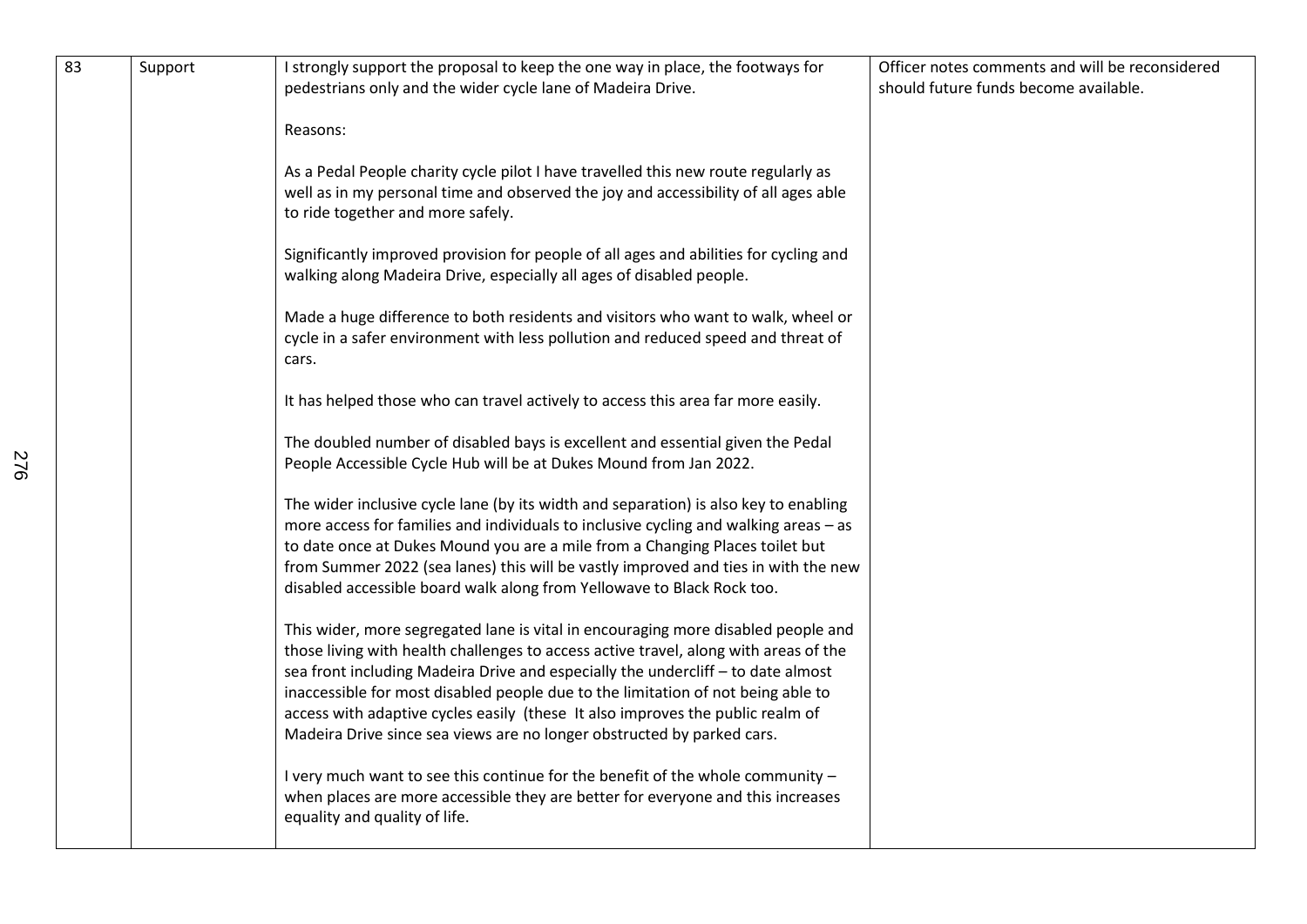| However I would like to see the following changes to the detail of the scheme:<br>A more robust physical protection at more frequent intervals on the cycle lane.                                                                                              |  |
|----------------------------------------------------------------------------------------------------------------------------------------------------------------------------------------------------------------------------------------------------------------|--|
| Digital displays at key access points detailing the number of parking spaces<br>(standard) and (disabled only) displayed to prevent build up of queuing traffic<br>while residents and visitors further adjust and can self manage their plans<br>accordingly. |  |
| Further join up from Dukes Mound and from Pier Roundabout for a similar width<br>and standard of cycle lane.                                                                                                                                                   |  |
|                                                                                                                                                                                                                                                                |  |
|                                                                                                                                                                                                                                                                |  |
|                                                                                                                                                                                                                                                                |  |
|                                                                                                                                                                                                                                                                |  |
|                                                                                                                                                                                                                                                                |  |
|                                                                                                                                                                                                                                                                |  |
|                                                                                                                                                                                                                                                                |  |
|                                                                                                                                                                                                                                                                |  |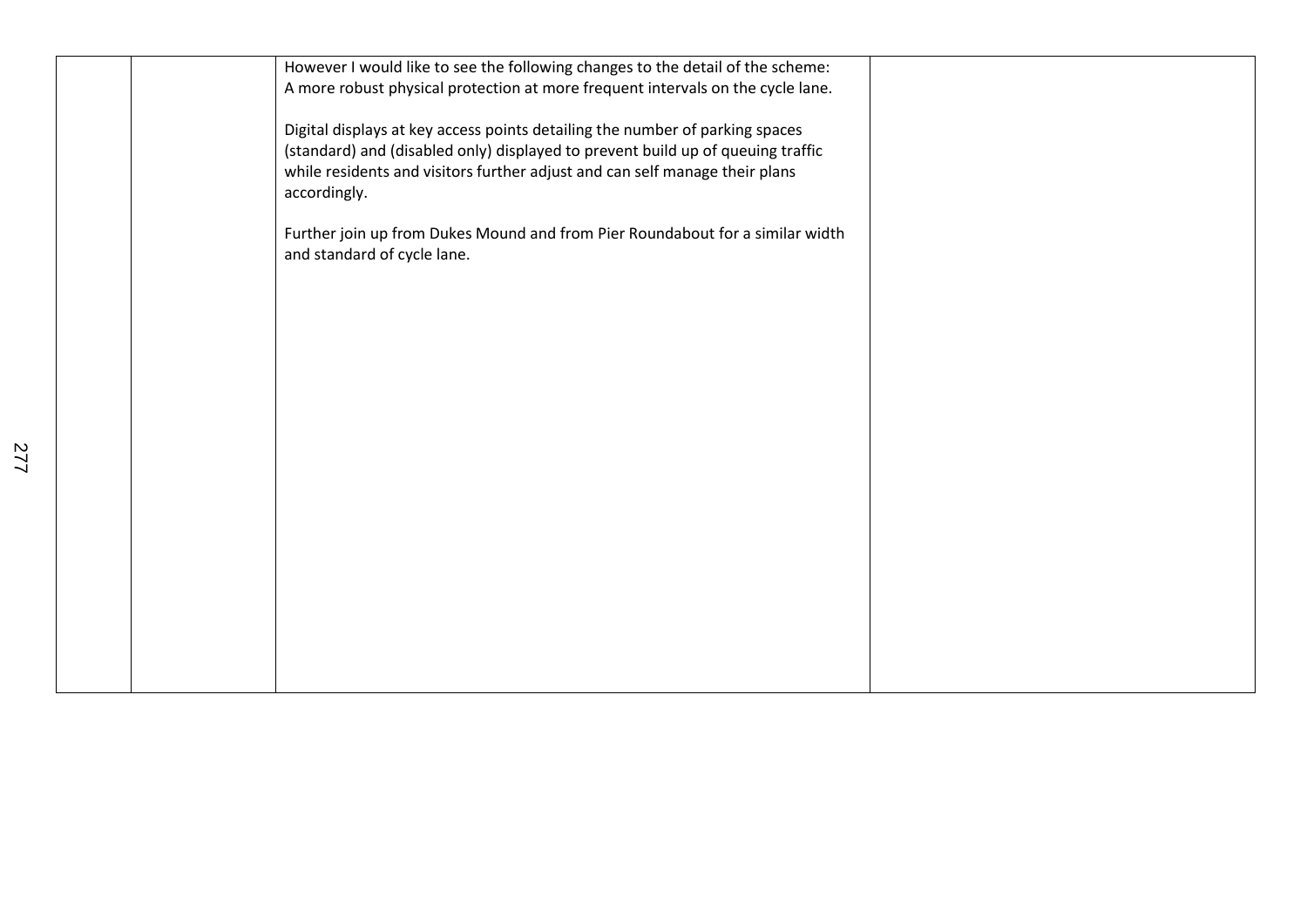| 84 | Support | I strongly support the proposal to keep the one way in place, the footways for<br>pedestrians only and the wider cycle lane of Madeira Drive.                                                                                                                                                                                                                                                                                                                                                                 | Officer notes comments and will be reconsidered<br>should future funds become available. |
|----|---------|---------------------------------------------------------------------------------------------------------------------------------------------------------------------------------------------------------------------------------------------------------------------------------------------------------------------------------------------------------------------------------------------------------------------------------------------------------------------------------------------------------------|------------------------------------------------------------------------------------------|
|    |         | Reasons:                                                                                                                                                                                                                                                                                                                                                                                                                                                                                                      |                                                                                          |
|    |         | As a Pedal People charity cycle pilot I have travelled this new route regularly as<br>well as in my personal time and observed the joy and accessibility of all ages able<br>to ride together and more safely.<br>I also ride with Brighton Mitre Cycle Club (BMCC) it is much safer for our groups.                                                                                                                                                                                                          |                                                                                          |
|    |         | Significantly improved provision for people of all ages and abilities for cycling and<br>walking along Madeira Drive, especially all ages of disabled people.                                                                                                                                                                                                                                                                                                                                                 |                                                                                          |
|    |         | Made a huge difference to both residents and visitors who want to walk, wheel or<br>cycle in a safer environment with less pollution and reduced speed and threat of<br>cars.                                                                                                                                                                                                                                                                                                                                 |                                                                                          |
|    |         | It has helped those who can travel actively to access this area far more easily.                                                                                                                                                                                                                                                                                                                                                                                                                              |                                                                                          |
|    |         | The doubled number of disabled bays is excellent and essential given the Pedal<br>People Accessible Cycle Hub will be at Dukes Mound from Jan 2022.                                                                                                                                                                                                                                                                                                                                                           |                                                                                          |
|    |         | The wider inclusive cycle lane (by its width and separation) is also key to enabling<br>more access for families and individuals to inclusive cycling and walking areas - as<br>to date once at Dukes Mound you are a mile from a Changing Places toilet but<br>from Summer 2022 (sea lanes) this will be vastly improved and ties in with the new<br>disabled accessible board walk along from Yellowave to Black Rock too.                                                                                  |                                                                                          |
|    |         | This wider, more segregated lane is vital in encouraging more disabled people and<br>those living with health challenges to access active travel, along with areas of the<br>sea front including Madeira Drive and especially the undercliff - to date almost<br>inaccessible for most disabled people due to the limitation of not being able to<br>access with adaptive cycles easily (these It also improves the public realm of<br>Madeira Drive since sea views are no longer obstructed by parked cars. |                                                                                          |
|    |         | I very much want to see this continue for the benefit of the whole community -                                                                                                                                                                                                                                                                                                                                                                                                                                |                                                                                          |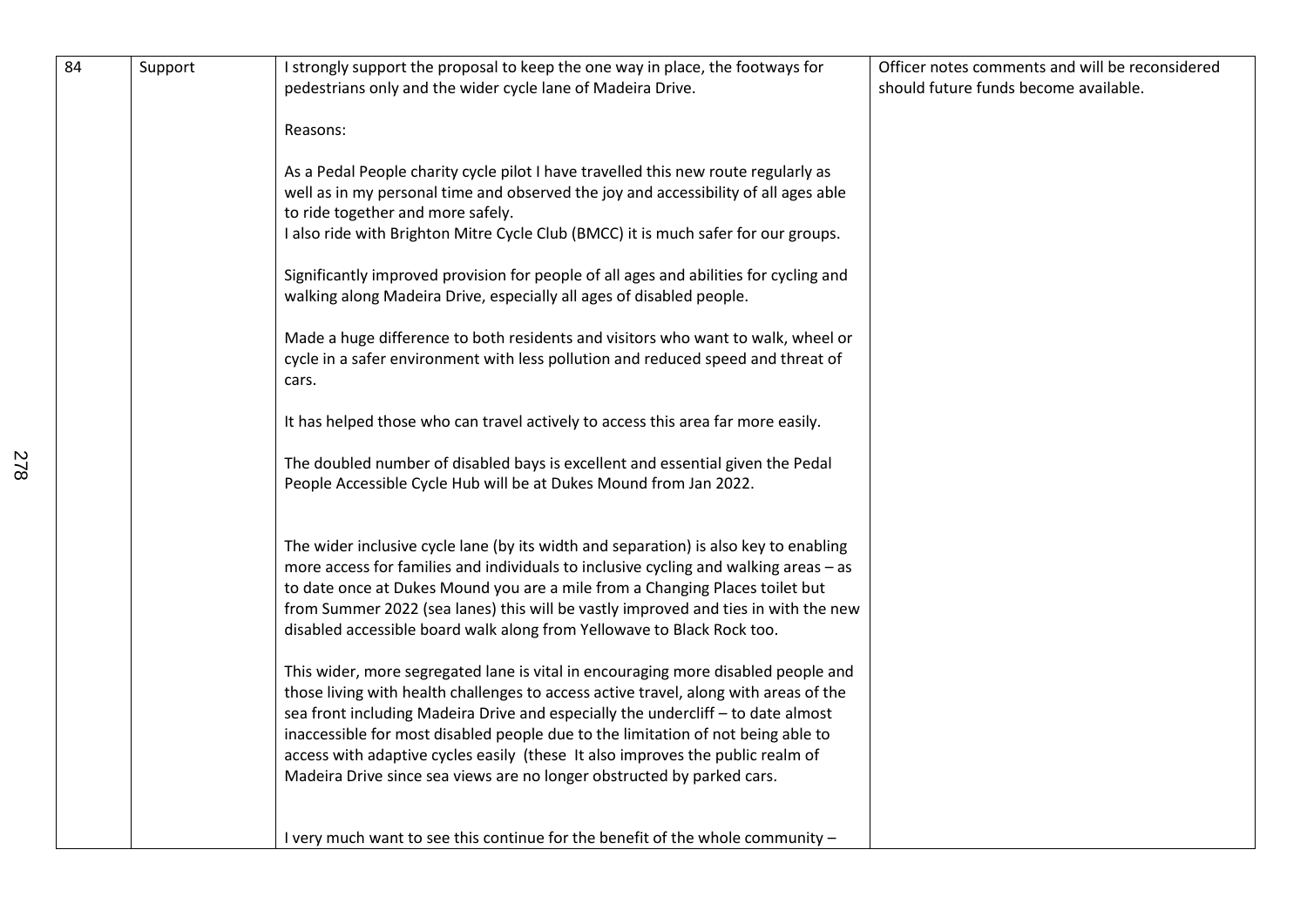|    |         | when places are more accessible they are better for everyone and this increases<br>equality and quality of life.                                                                                                                                               |  |
|----|---------|----------------------------------------------------------------------------------------------------------------------------------------------------------------------------------------------------------------------------------------------------------------|--|
|    |         | However I would like to see the following changes to the detail of the scheme:<br>A more robust physical protection at more frequent intervals on the cycle lane.                                                                                              |  |
|    |         | Digital displays at key access points detailing the number of parking spaces<br>(standard) and (disabled only) displayed to prevent build up of queuing traffic<br>while residents and visitors further adjust and can self manage their plans<br>accordingly. |  |
|    |         | Further join up from Dukes Mound and from Pier Roundabout for a similar width<br>and standard of cycle lane.                                                                                                                                                   |  |
|    |         |                                                                                                                                                                                                                                                                |  |
|    |         |                                                                                                                                                                                                                                                                |  |
|    |         |                                                                                                                                                                                                                                                                |  |
|    |         |                                                                                                                                                                                                                                                                |  |
|    |         |                                                                                                                                                                                                                                                                |  |
|    |         |                                                                                                                                                                                                                                                                |  |
| 85 | Support | The wider separated cycle lane is much safer than getting mixed up with<br>pedestrians, many of whose wandered into the old cycle lane. The new<br>arrangement works very well.                                                                                |  |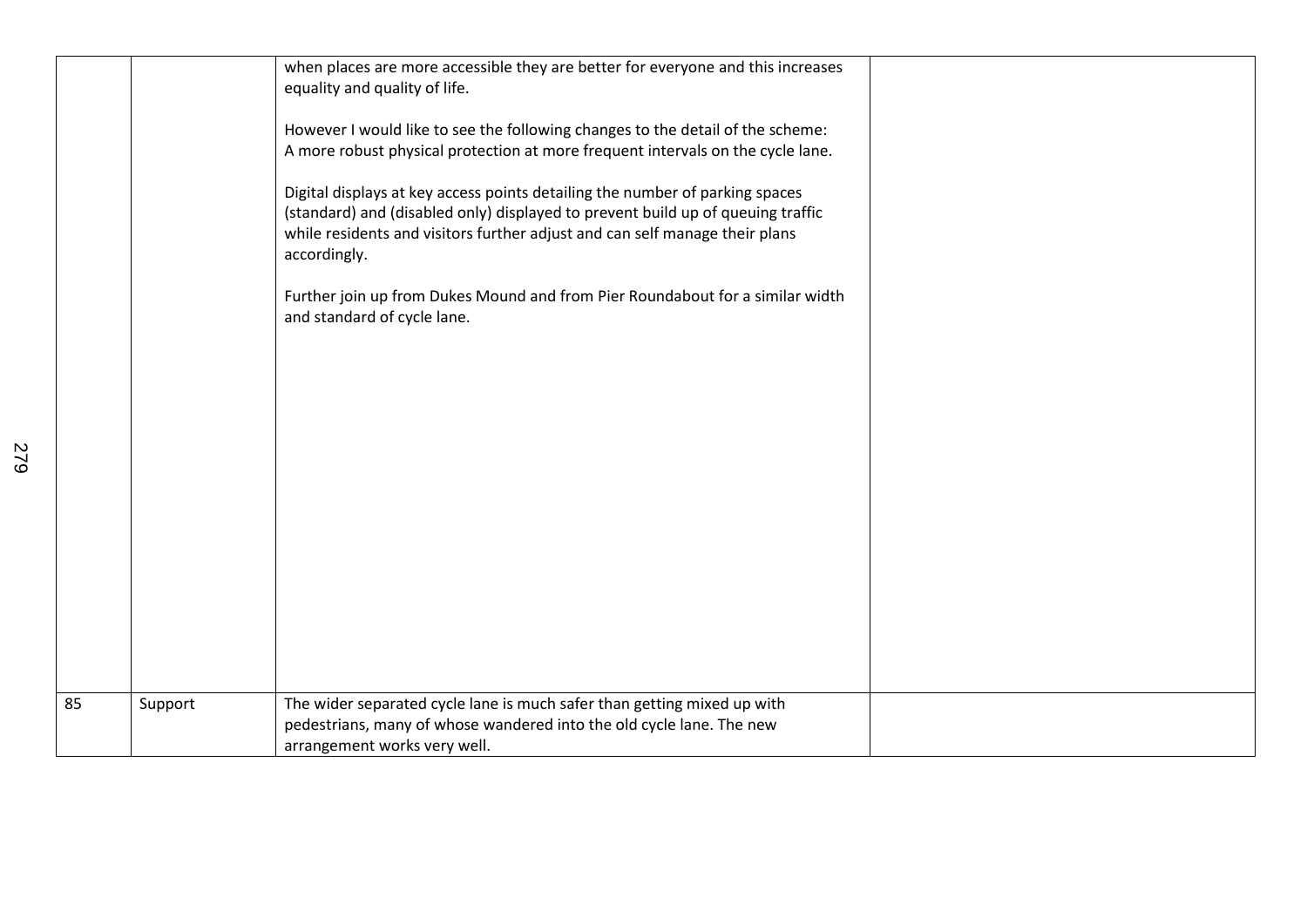| 86 | Support | I strongly support the proposal to keep the one way system, the footways for<br>pedestrians only and the wider cycle lane of Madeira Drive.                                                                                                                                                                                                                                                                                                                                                                   | Officer notes comments and will be reconsidered<br>should future funds become available. |
|----|---------|---------------------------------------------------------------------------------------------------------------------------------------------------------------------------------------------------------------------------------------------------------------------------------------------------------------------------------------------------------------------------------------------------------------------------------------------------------------------------------------------------------------|------------------------------------------------------------------------------------------|
|    |         | Reasons:                                                                                                                                                                                                                                                                                                                                                                                                                                                                                                      |                                                                                          |
|    |         | As a Pedal People charity cycle pilot I have travelled this new route regularly as<br>well as in my personal time and observed the freedom and accessibility for all ages<br>able to ride together and doing so more safely.                                                                                                                                                                                                                                                                                  |                                                                                          |
|    |         | It has significantly improved provision for people of all ages and abilities for cycling<br>and walking along Madeira Drive, especially all ages of disabled people.                                                                                                                                                                                                                                                                                                                                          |                                                                                          |
|    |         | It's made a huge difference to both residents and visitors who want to walk, wheel<br>or cycle in a safer environment with less pollution and reduced speed and threat of<br>cars.                                                                                                                                                                                                                                                                                                                            |                                                                                          |
|    |         | It has helped those who can travel actively to access this area far more easily.                                                                                                                                                                                                                                                                                                                                                                                                                              |                                                                                          |
|    |         | The doubled number of disabled bays is excellent and essential given the Pedal<br>People Accessible Cycle Hub will be at Dukes Mound from Jan 2022.                                                                                                                                                                                                                                                                                                                                                           |                                                                                          |
|    |         | The wider inclusive cycle lane (by its width and separation) is also key to enabling<br>more access for families and individuals to inclusive cycling and walking areas - as<br>to date once at Dukes Mound you are a mile from a Changing Places toilet but<br>from Summer 2022 (sea lanes) this will be vastly improved and ties in with the new<br>disabled accessible board walk along from Yellowave to Black Rock too.                                                                                  |                                                                                          |
|    |         | This wider, more segregated lane is vital in encouraging more disabled people and<br>those living with health challenges to access active travel, along with areas of the<br>sea front including Madeira Drive and especially the undercliff - to date almost<br>inaccessible for most disabled people due to the limitation of not being able to<br>access with adaptive cycles easily (these It also improves the public realm of<br>Madeira Drive since sea views are no longer obstructed by parked cars. |                                                                                          |
|    |         | I very much want to see this continue for the benefit of the whole community -<br>when places are more accessible they are better for everyone and this increases<br>equality and quality of life.                                                                                                                                                                                                                                                                                                            |                                                                                          |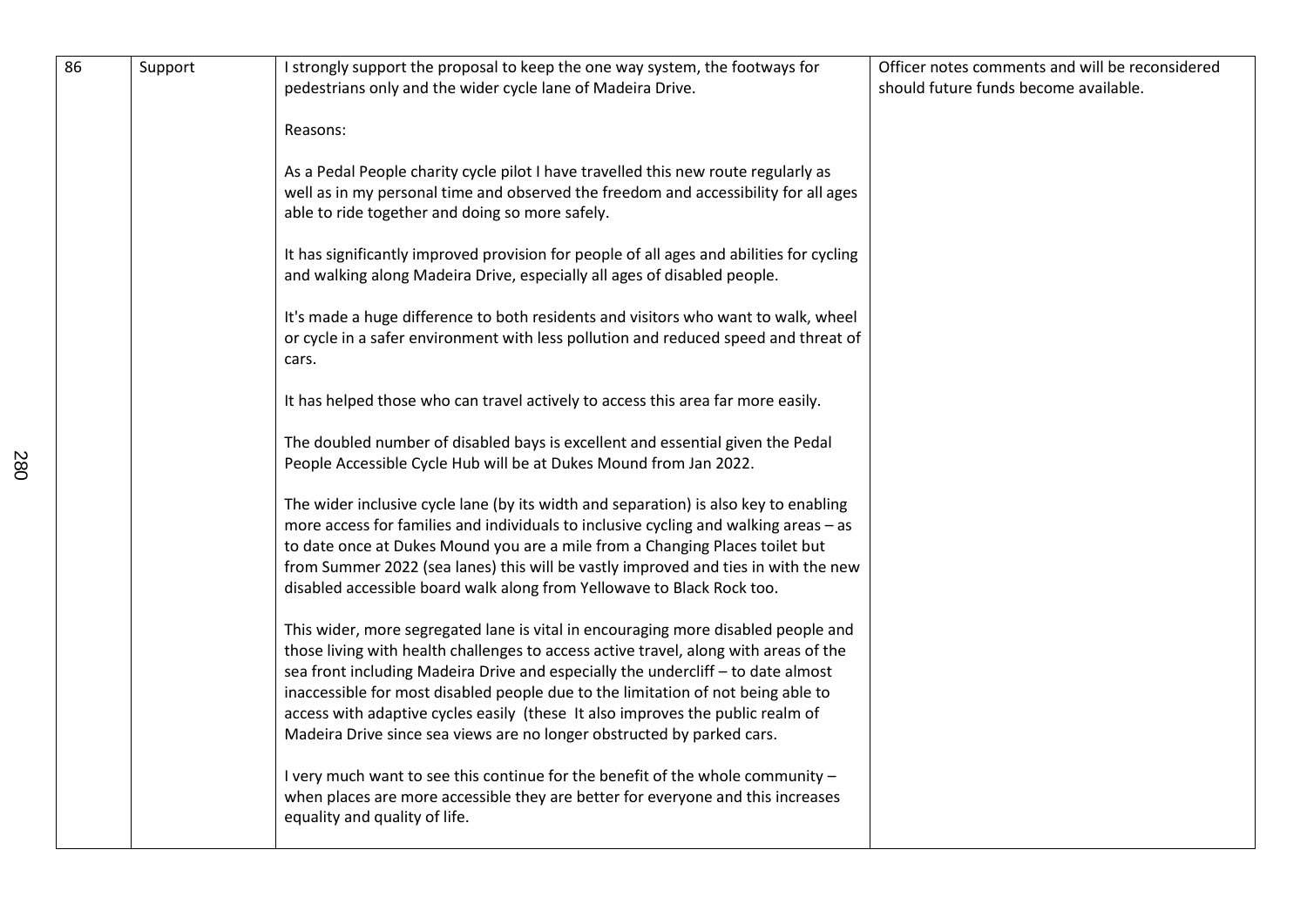| However I would like to see the following changes to the detail of the scheme:                                                                                  |  |
|-----------------------------------------------------------------------------------------------------------------------------------------------------------------|--|
| A more robust physical protection at more frequent intervals on the cycle lane.                                                                                 |  |
|                                                                                                                                                                 |  |
| Digital displays at key access points detailing the number of parking spaces<br>(standard) and (disabled only) displayed to prevent build up of queuing traffic |  |
| while                                                                                                                                                           |  |
| residents and visitors further adjust and can self manage their plans accordingly.                                                                              |  |
|                                                                                                                                                                 |  |
| Further join up from Dukes Mound and from Pier Roundabout for a similar width                                                                                   |  |
| and                                                                                                                                                             |  |
| standard of cycle lane.                                                                                                                                         |  |
| Thank you.                                                                                                                                                      |  |
|                                                                                                                                                                 |  |
|                                                                                                                                                                 |  |
|                                                                                                                                                                 |  |
|                                                                                                                                                                 |  |
|                                                                                                                                                                 |  |
|                                                                                                                                                                 |  |
|                                                                                                                                                                 |  |
|                                                                                                                                                                 |  |
|                                                                                                                                                                 |  |
|                                                                                                                                                                 |  |
|                                                                                                                                                                 |  |
|                                                                                                                                                                 |  |
|                                                                                                                                                                 |  |
|                                                                                                                                                                 |  |
|                                                                                                                                                                 |  |
|                                                                                                                                                                 |  |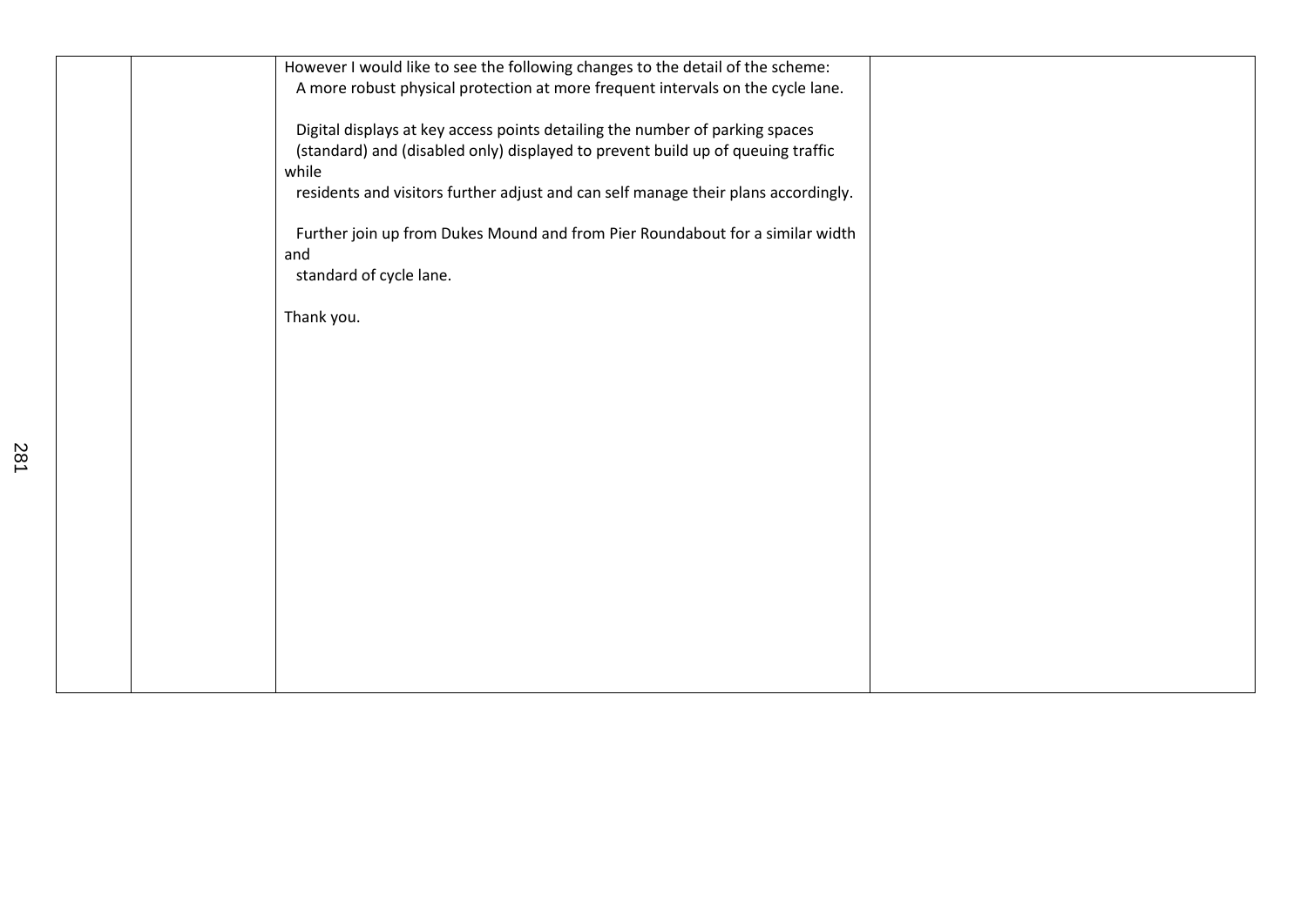| 87 | Support | I strongly support the proposal to keep the one way in place, the footways for                                                                                                                                                                                                                                                                                                                                                                                                                                | Officer notes comments and will be reconsidered |
|----|---------|---------------------------------------------------------------------------------------------------------------------------------------------------------------------------------------------------------------------------------------------------------------------------------------------------------------------------------------------------------------------------------------------------------------------------------------------------------------------------------------------------------------|-------------------------------------------------|
|    |         | pedestrians only and the wider cycle lane of Madeira Drive.                                                                                                                                                                                                                                                                                                                                                                                                                                                   | should future funds become available.           |
|    |         | Reasons:                                                                                                                                                                                                                                                                                                                                                                                                                                                                                                      |                                                 |
|    |         | I have travelled this new route regularly as well as in my personal time and<br>observed the joy and accessibility of all ages able to ride together and more safely.                                                                                                                                                                                                                                                                                                                                         |                                                 |
|    |         | Significantly improved provision for people of all ages and abilities for cycling and<br>walking along Madeira Drive, especially all ages of disabled people.                                                                                                                                                                                                                                                                                                                                                 |                                                 |
|    |         | Made a huge difference to both residents and visitors who want to walk, wheel or<br>cycle in a safer environment with less pollution and reduced speed and threat of<br>cars.                                                                                                                                                                                                                                                                                                                                 |                                                 |
|    |         | It has helped those who can travel actively to access this area far more easily.                                                                                                                                                                                                                                                                                                                                                                                                                              |                                                 |
|    |         | The doubled number of disabled bays is excellent and essential.                                                                                                                                                                                                                                                                                                                                                                                                                                               |                                                 |
|    |         | The wider inclusive cycle lane (by its width and separation) is also key to enabling<br>more access for families and individuals to inclusive cycling and walking areas - as<br>to date once at Dukes Mound you are a mile from a Changing Places toilet but<br>from Summer 2022 (sea lanes) this will be vastly improved and ties in with the new<br>disabled accessible board walk along from Yellowave to Black Rock too.                                                                                  |                                                 |
|    |         | This wider, more segregated lane is vital in encouraging more disabled people and<br>those living with health challenges to access active travel, along with areas of the<br>sea front including Madeira Drive and especially the undercliff - to date almost<br>inaccessible for most disabled people due to the limitation of not being able to<br>access with adaptive cycles easily (these It also improves the public realm of<br>Madeira Drive since sea views are no longer obstructed by parked cars. |                                                 |
|    |         | I very much want to see this continue for the benefit of the whole community -<br>when places are more accessible they are better for everyone and this increases<br>equality and quality of life.                                                                                                                                                                                                                                                                                                            |                                                 |
|    |         | However I would like to see the following changes to the detail of the scheme:<br>A more robust physical protection at more frequent intervals on the cycle lane.                                                                                                                                                                                                                                                                                                                                             |                                                 |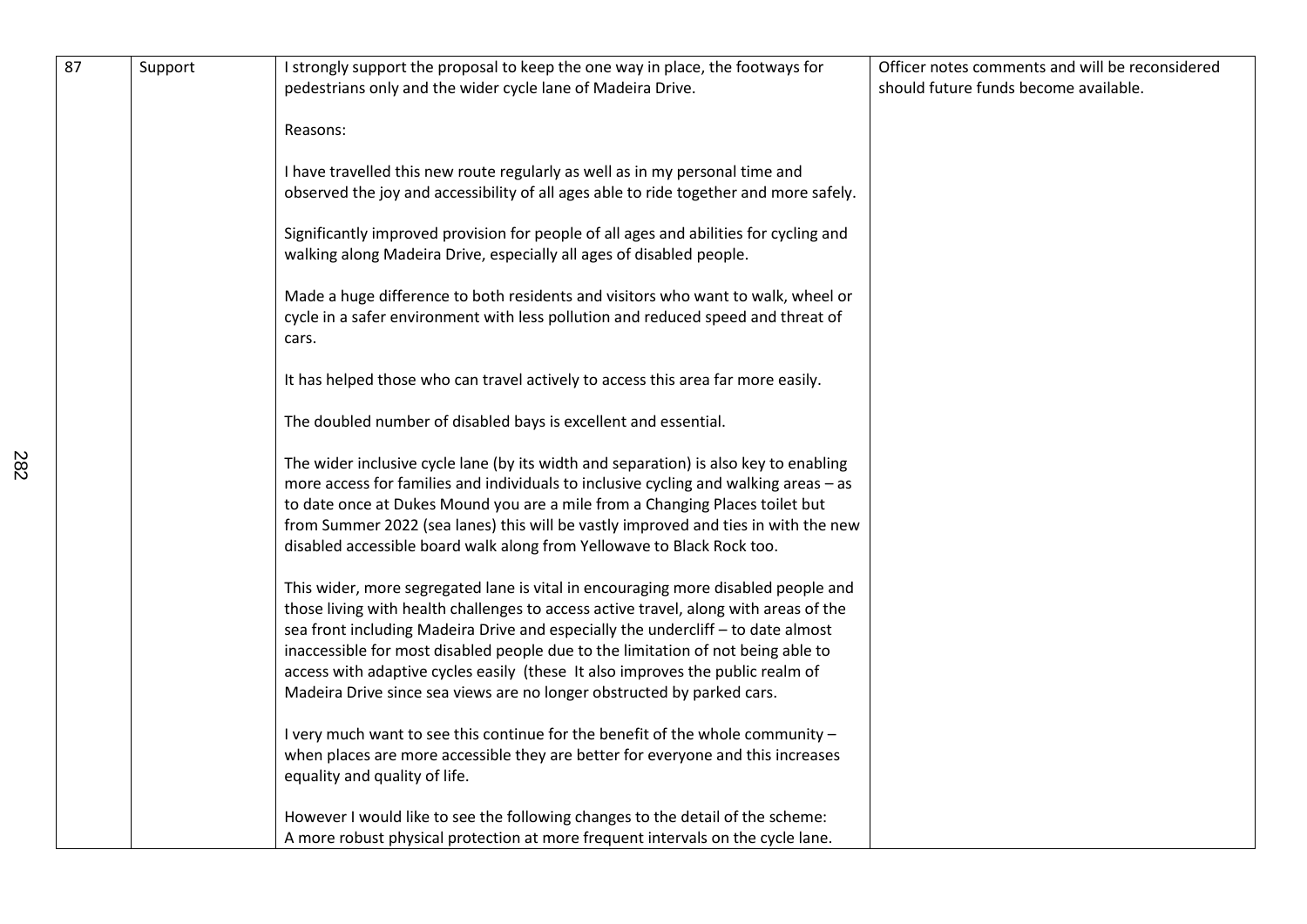|  | Digital displays at key access points detailing the number of parking spaces<br>(standard) and (disabled only) displayed to prevent build up of queuing traffic<br>while residents and visitors further adjust and can self manage their plans<br>accordingly. |  |
|--|----------------------------------------------------------------------------------------------------------------------------------------------------------------------------------------------------------------------------------------------------------------|--|
|  | Further join up from Dukes Mound and from Pier Roundabout for a similar width<br>and standard of cycle lane.                                                                                                                                                   |  |
|  |                                                                                                                                                                                                                                                                |  |
|  |                                                                                                                                                                                                                                                                |  |
|  |                                                                                                                                                                                                                                                                |  |
|  |                                                                                                                                                                                                                                                                |  |
|  |                                                                                                                                                                                                                                                                |  |
|  |                                                                                                                                                                                                                                                                |  |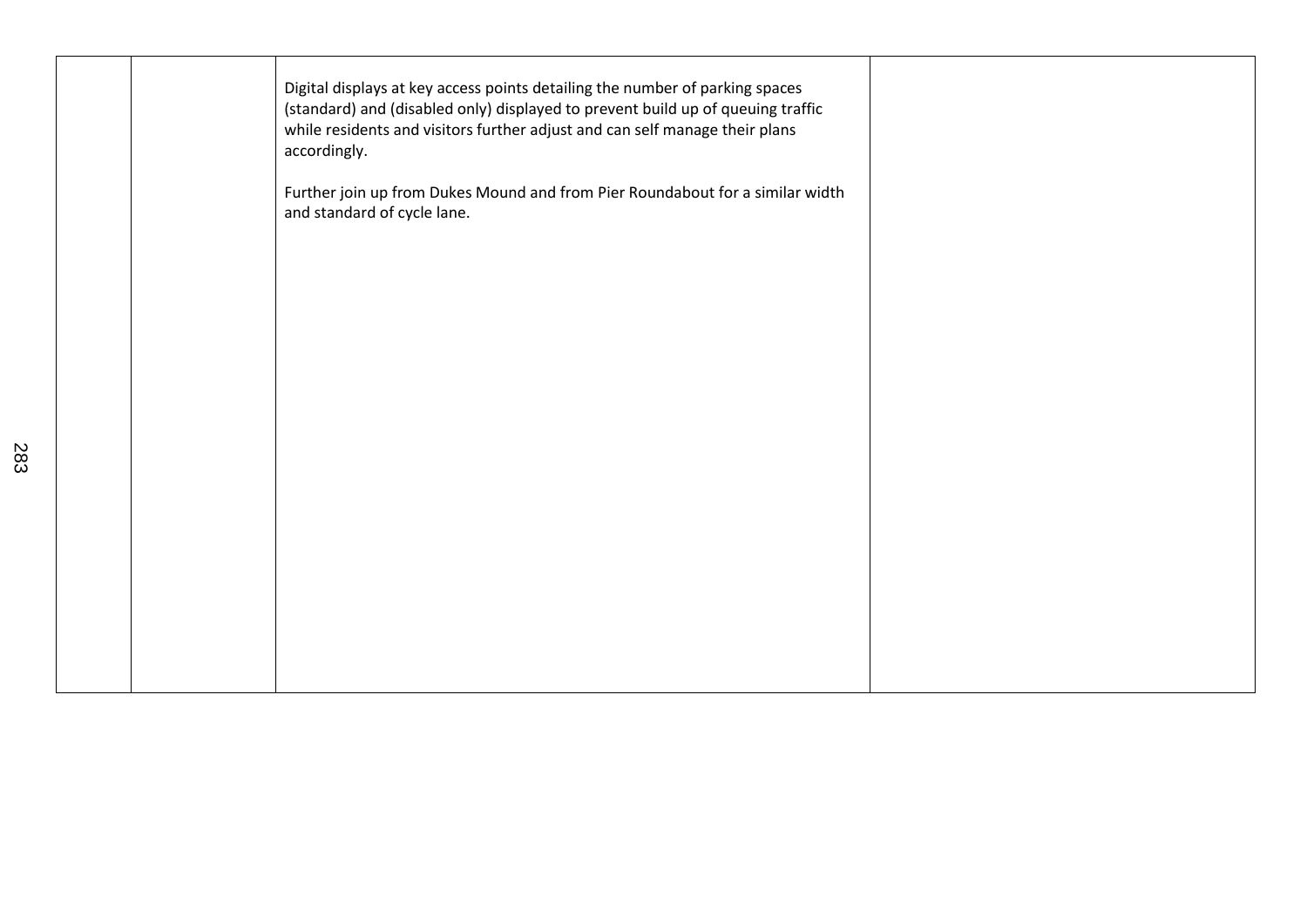| 88 | Support | I strongly support the proposal to keep the one way in place, the footways for<br>pedestrians only and the wider cycle lane of Madeira Drive.                                | Officer notes comments and will be reconsidered<br>should future funds become available. |
|----|---------|------------------------------------------------------------------------------------------------------------------------------------------------------------------------------|------------------------------------------------------------------------------------------|
|    |         | Reasons:                                                                                                                                                                     |                                                                                          |
|    |         | 1. As a Pedal People charity cycle pilot I have travelled this new route regularly as<br>well as in my personal time and observed the joy and accessibility of all ages able |                                                                                          |
|    |         | to ride together and more safely.                                                                                                                                            |                                                                                          |
|    |         | 2. Significantly improved provision for people of all ages and abilities for cycling                                                                                         |                                                                                          |
|    |         | and walking along Madeira Drive, especially all ages of disabled people.                                                                                                     |                                                                                          |
|    |         | 3. Made a huge difference to both residents and visitors who want to walk, wheel                                                                                             |                                                                                          |
|    |         | or cycle in a safer environment with less pollution and reduced speed and threat of                                                                                          |                                                                                          |
|    |         | cars.                                                                                                                                                                        |                                                                                          |
|    |         | 4. It has helped those who can travel actively to access this area far more easily.                                                                                          |                                                                                          |
|    |         | 5. The doubled number of disabled bays is excellent and essential given the Pedal                                                                                            |                                                                                          |
|    |         | People Accessible Cycle Hub will be at Dukes Mound from Jan 2022.                                                                                                            |                                                                                          |
|    |         | 6. The wider inclusive cycle lane (by its width and separation) is also key to                                                                                               |                                                                                          |
|    |         | enabling more access for families and individuals to inclusive cycling and walking                                                                                           |                                                                                          |
|    |         | areas - as to date once at Dukes Mound you are a mile from a Changing Places                                                                                                 |                                                                                          |
|    |         | toilet but from Summer 2022 (sea lanes) this will be vastly improved and ties in                                                                                             |                                                                                          |
|    |         | with the new disabled accessible board walk along from Yellowave to Black Rock                                                                                               |                                                                                          |
|    |         | too.                                                                                                                                                                         |                                                                                          |
|    |         | 7. This wider, more segregated lane is vital in encouraging more disabled people                                                                                             |                                                                                          |
|    |         | and those living with health challenges to access active travel, along with areas of                                                                                         |                                                                                          |
|    |         | the sea front including Madeira Drive and especially the undercliff - to date almost                                                                                         |                                                                                          |
|    |         | inaccessible for most disabled people due to the limitation of not being able to                                                                                             |                                                                                          |
|    |         | access with adaptive cycles easily (these It also improves the public realm of                                                                                               |                                                                                          |
|    |         | Madeira Drive since sea views are no longer obstructed by parked cars.                                                                                                       |                                                                                          |
|    |         | 8. I very much want to see this continue for the benefit of the whole community -                                                                                            |                                                                                          |
|    |         | when places are more accessible they are better for everyone and this increases                                                                                              |                                                                                          |
|    |         | equality and quality of life.                                                                                                                                                |                                                                                          |
|    |         | However I would like to see the following changes to the detail of the scheme:                                                                                               |                                                                                          |
|    |         | A more robust physical protection at more frequent intervals on the cycle lane.                                                                                              |                                                                                          |
|    |         | Digital displays at key access points detailing the number of parking spaces                                                                                                 |                                                                                          |
|    |         | (standard) and (disabled only) displayed to prevent build up of queuing traffic                                                                                              |                                                                                          |
|    |         | while residents and visitors further adjust and can self manage their plans                                                                                                  |                                                                                          |
|    |         | accordingly.                                                                                                                                                                 |                                                                                          |
|    |         |                                                                                                                                                                              |                                                                                          |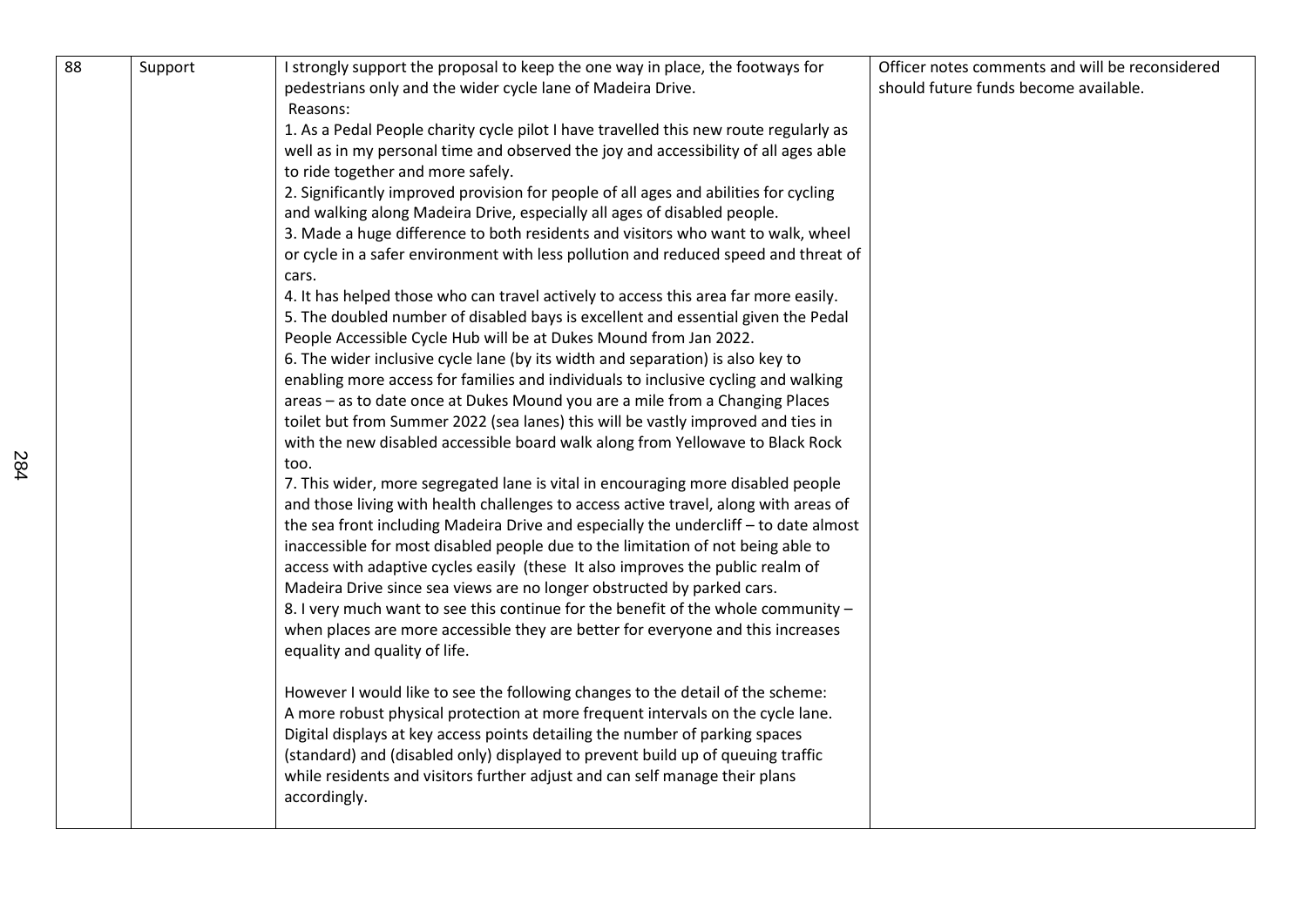|  | Further join up from Dukes Mound and from Pier Roundabout for a similar width |  |
|--|-------------------------------------------------------------------------------|--|
|  | and standard of cycle lane.                                                   |  |
|  |                                                                               |  |
|  |                                                                               |  |
|  |                                                                               |  |
|  |                                                                               |  |
|  |                                                                               |  |
|  |                                                                               |  |
|  |                                                                               |  |
|  |                                                                               |  |
|  |                                                                               |  |
|  |                                                                               |  |
|  |                                                                               |  |
|  |                                                                               |  |
|  |                                                                               |  |
|  |                                                                               |  |
|  |                                                                               |  |
|  |                                                                               |  |
|  |                                                                               |  |
|  |                                                                               |  |
|  |                                                                               |  |
|  |                                                                               |  |
|  |                                                                               |  |
|  |                                                                               |  |
|  |                                                                               |  |
|  |                                                                               |  |
|  |                                                                               |  |
|  |                                                                               |  |
|  |                                                                               |  |
|  |                                                                               |  |
|  |                                                                               |  |
|  |                                                                               |  |
|  |                                                                               |  |
|  |                                                                               |  |
|  |                                                                               |  |
|  |                                                                               |  |
|  |                                                                               |  |
|  |                                                                               |  |
|  |                                                                               |  |
|  |                                                                               |  |
|  |                                                                               |  |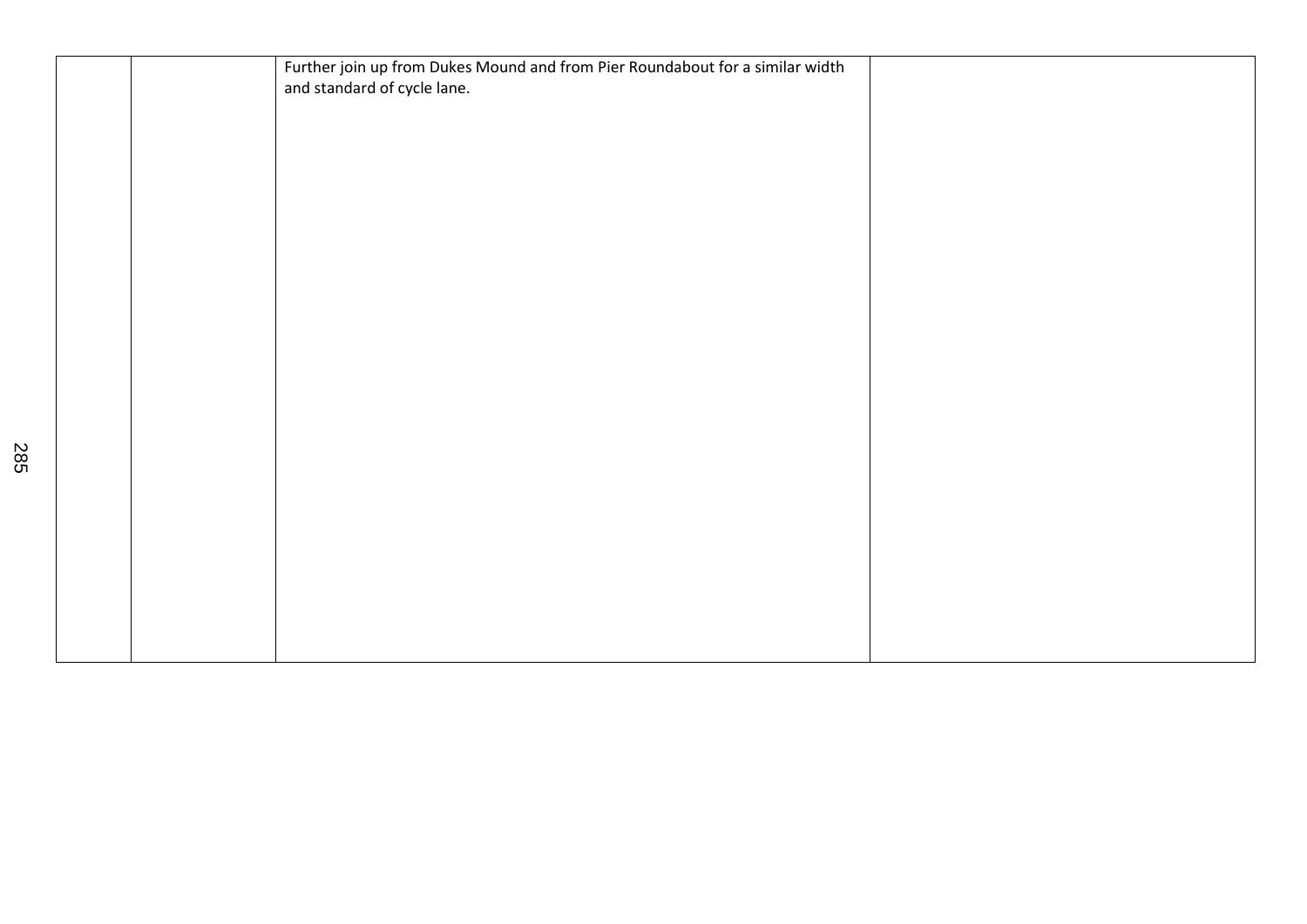| 89 | Support | I strongly support the proposal to keep the one way in place, the footways for<br>pedestrians only and the wider cycle lane of Madeira Drive.                                                                                                                                                                                                                                                                                                                                                                 | Officer notes comments and will be reconsidered<br>should future funds become available. |
|----|---------|---------------------------------------------------------------------------------------------------------------------------------------------------------------------------------------------------------------------------------------------------------------------------------------------------------------------------------------------------------------------------------------------------------------------------------------------------------------------------------------------------------------|------------------------------------------------------------------------------------------|
|    |         | Reasons:<br>As a Pedal People charity cycle pilot I have travelled this new route regularly as<br>well as in my personal time and observed the joy and accessibility of all ages able<br>to ride together and more safely.                                                                                                                                                                                                                                                                                    |                                                                                          |
|    |         | Significantly improved provision for people of all ages and abilities for cycling and<br>walking along Madeira Drive, especially all ages of disabled people.                                                                                                                                                                                                                                                                                                                                                 |                                                                                          |
|    |         | Made a huge difference to both residents and visitors who want to walk, wheel or<br>cycle in a safer environment with less pollution and reduced speed and threat of<br>cars.                                                                                                                                                                                                                                                                                                                                 |                                                                                          |
|    |         | It has helped those who can travel actively to access this area far more easily.                                                                                                                                                                                                                                                                                                                                                                                                                              |                                                                                          |
|    |         | The doubled number of disabled bays is excellent and essential given the Pedal<br>People Accessible Cycle Hub will be at Dukes Mound from Jan 2022.                                                                                                                                                                                                                                                                                                                                                           |                                                                                          |
|    |         | The wider inclusive cycle lane (by its width and separation) is also key to enabling<br>more access for families and individuals to inclusive cycling and walking areas - as<br>to date once at Dukes Mound you are a mile from a Changing Places toilet but<br>from Summer 2022 (sea lanes) this will be vastly improved and ties in with the new<br>disabled accessible board walk along from Yellowave to Black Rock too.                                                                                  |                                                                                          |
|    |         | This wider, more segregated lane is vital in encouraging more disabled people and<br>those living with health challenges to access active travel, along with areas of the<br>sea front including Madeira Drive and especially the undercliff - to date almost<br>inaccessible for most disabled people due to the limitation of not being able to<br>access with adaptive cycles easily (these It also improves the public realm of<br>Madeira Drive since sea views are no longer obstructed by parked cars. |                                                                                          |
|    |         | I very much want to see this continue for the benefit of the whole community -<br>when places are more accessible they are better for everyone and this increases<br>equality and quality of life.                                                                                                                                                                                                                                                                                                            |                                                                                          |
|    |         | However I would like to see the following changes to the detail of the scheme:                                                                                                                                                                                                                                                                                                                                                                                                                                |                                                                                          |

286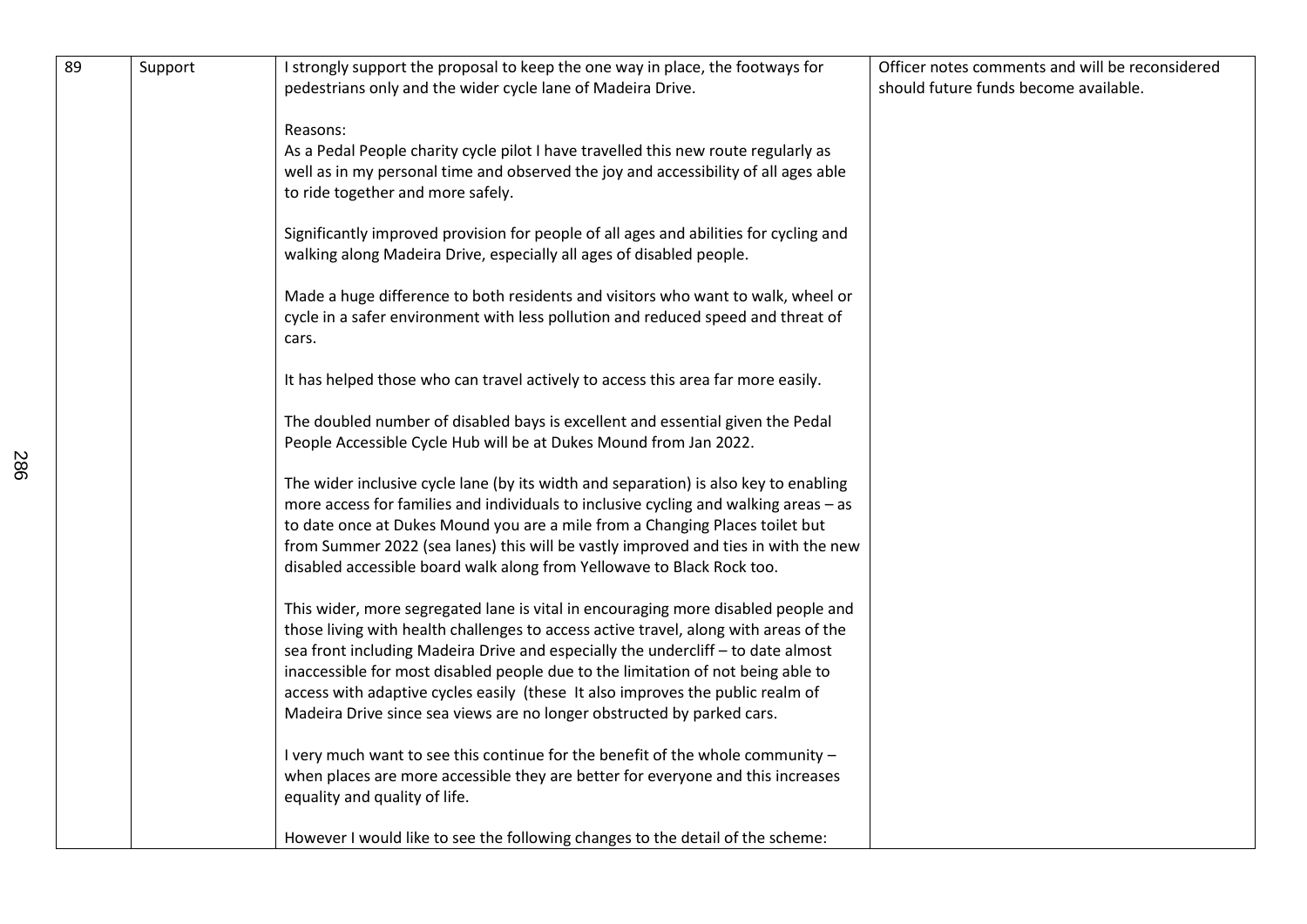|    |         | A more robust physical protection at more frequent intervals on the cycle lane.                                                                                                                                                                                |  |
|----|---------|----------------------------------------------------------------------------------------------------------------------------------------------------------------------------------------------------------------------------------------------------------------|--|
|    |         | Digital displays at key access points detailing the number of parking spaces<br>(standard) and (disabled only) displayed to prevent build up of queuing traffic<br>while residents and visitors further adjust and can self manage their plans<br>accordingly. |  |
|    |         | Further join up from Dukes Mound and from Pier Roundabout for a similar width<br>and standard of cycle lane.                                                                                                                                                   |  |
|    |         |                                                                                                                                                                                                                                                                |  |
|    |         |                                                                                                                                                                                                                                                                |  |
|    |         |                                                                                                                                                                                                                                                                |  |
|    |         |                                                                                                                                                                                                                                                                |  |
|    |         |                                                                                                                                                                                                                                                                |  |
|    |         |                                                                                                                                                                                                                                                                |  |
|    |         |                                                                                                                                                                                                                                                                |  |
| 90 | Support | I support this proposal as it encourages active travel and reduces the amount of<br>traffic on Madeira Drive, making it a more pleasant public space. In the long term it                                                                                      |  |
|    |         | needs to be considered in the wider context of the restoration of Madeira Terrace<br>and the regeneration of the eastern seafront.                                                                                                                             |  |
| 91 | Support | Madeira Drive is now a lovely place for people who want to walk or use<br>wheelchairs or ride bicycles. The changes have also improved the air quality and                                                                                                     |  |
|    |         | have made it feel safer. And it is great to be able to see the sea while walking,<br>wheeling and riding. It is so good that cyclists have their own paths because                                                                                             |  |